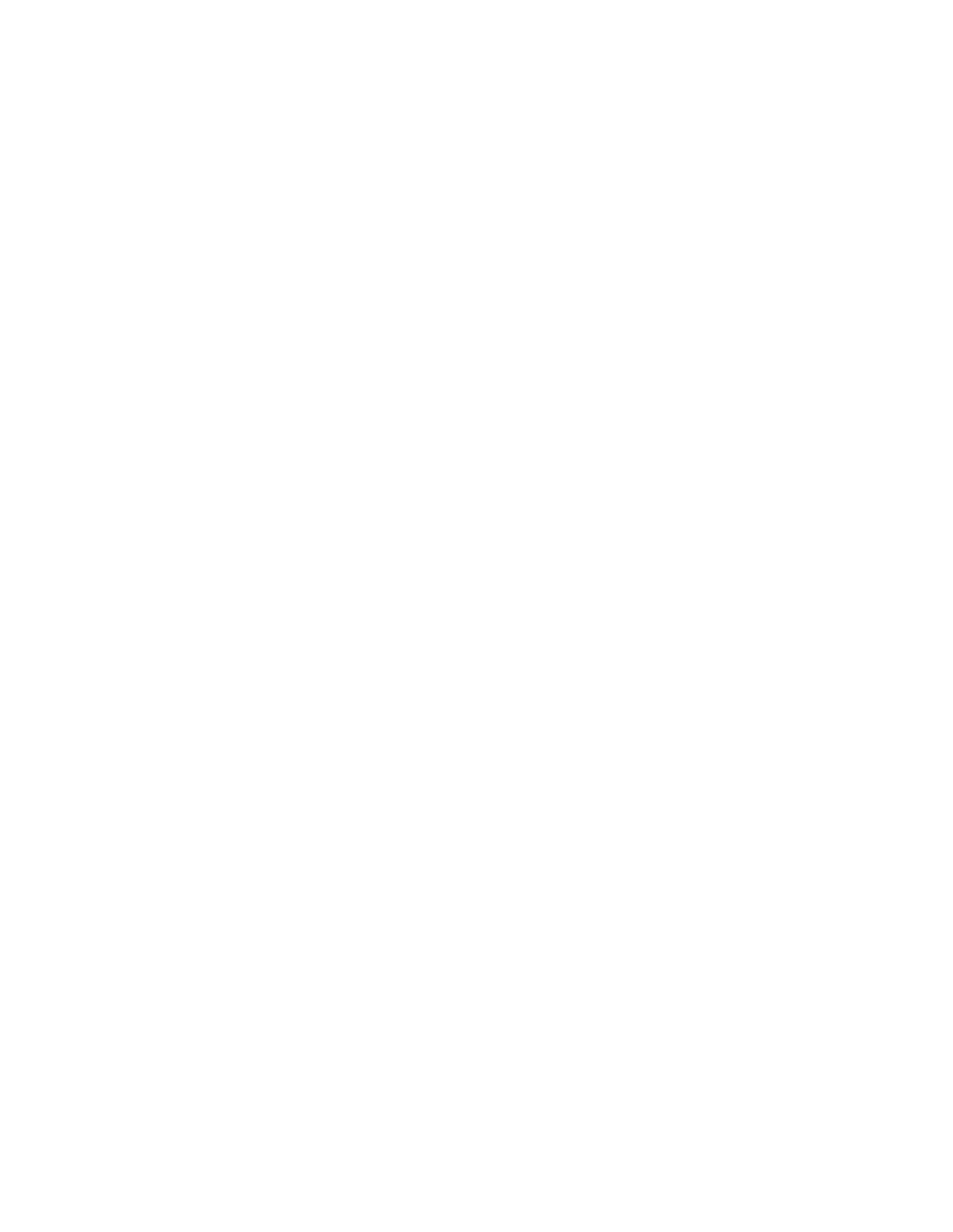### **Abstract**

This thesis is a contribution to the field of computational biology. It investigates what we will call knowledge discovery in *gene expression* databases. The need for computational methods and tools to analyse gene expression data is a result of the revolutionary new technology of microarrays. This technology is capable of measuring the gene expression level of thousands of genes in one single experiment and thus opens the possibility of doing large-scale gene research. The objective for this research is to reveal the biological functions of genes. In large scale, the function of "unknown" genes can be inferred through their similarity to "known" genes. Consequently, the problem is reduced to search the gene expression data sets for groups of related genes and to correlate these groups with existing biological knowledge. Moreover, the analysis can be further improved by inducing models that recognise these groups and that both give us knowledge about the relationship between genes and groups, and the capability of predicting the belonging of genes.

The task of searching data sets for natural underlying groups of related objects is known as unsupervised learning or clustering. Two conceptually different approaches to this problem exist. The first approach is what we call syntactical clustering. These methods search blindly for groups of related objects. In the thesis we propose a methodology for doing syntactical clustering of time series based on indiscernibility and preprocessing tools which include the Haar Wavelet Transformation and discretisation. The other approach is what we call semantical or knowledge-based clustering. These methods require a specification of what to search for in advance. One such approach is templatebased clustering in that knowledge about the features of objects belonging to a specific cluster is encoded in templates. In the thesis we also propose a methodology for doing template-based clustering in time series.

The task of inducing models from data sets is called supervised inductive learning. In the biological domain these models need to meet the requirements of both predictive and descriptive nature. Pawlak's rough set framework implemented in the ROSETTA system satisfies these requirements by inducing models consisting of a set of propositional rules.

A detailed investigation and comparison of the different clustering algorithms are provided and experiences using these methods and modelling on real world gene expression data sets are described. The work was done in close co-operation with biological experts and shows how powerful, and necessary, computational tools are in the analysis of gene expression data.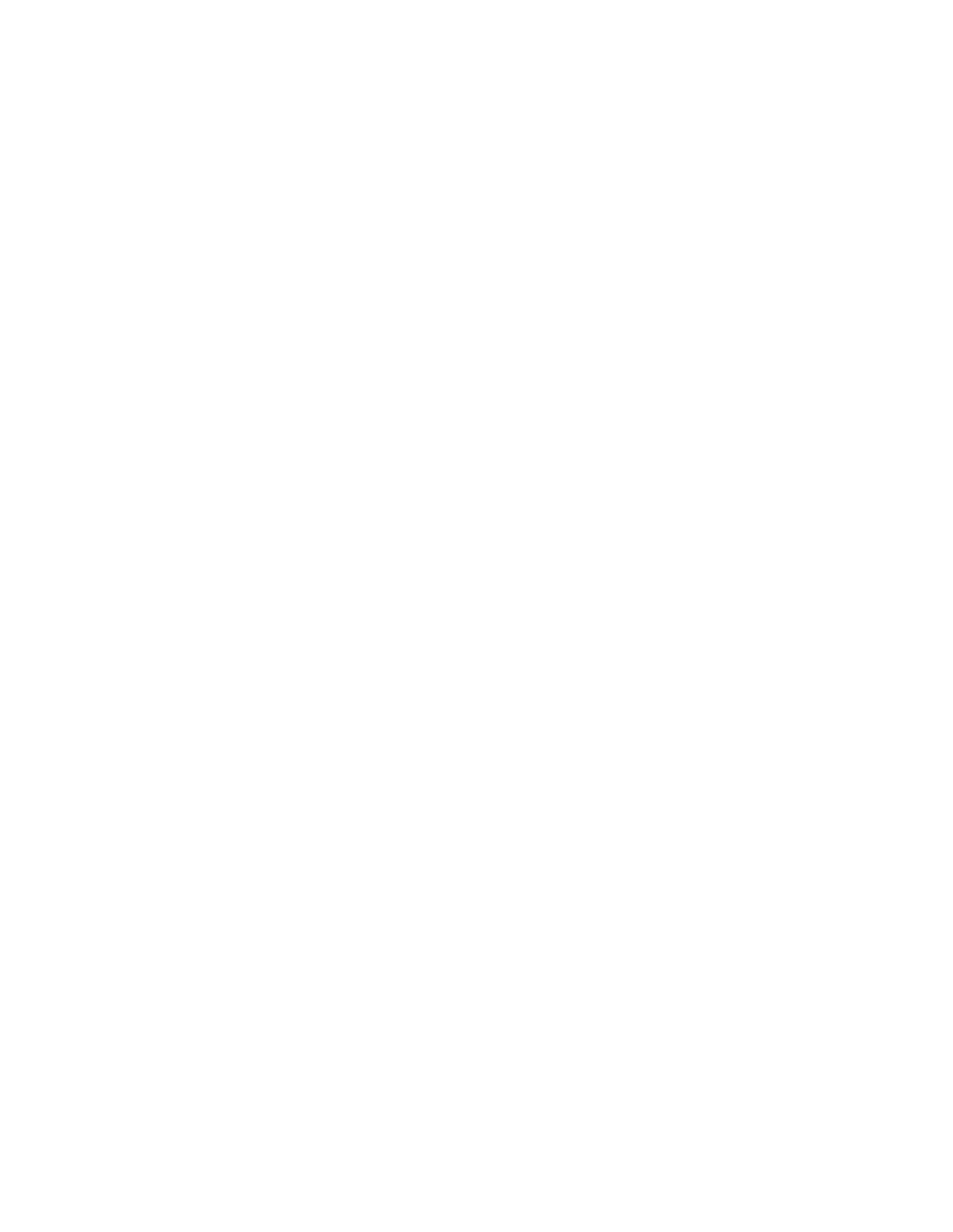## **Acknowledgements**

This thesis is the diploma-work of Torgeir Rhodén Hvidsten. The work was done at the Knowledge Systems Group, Department of Computer and Information Science, Norwegian University of Science and Technology. It is the result of co-operation and help from many people both at the Knowledge Systems Group and the Department of Physiology and Biomedical Engineering. I will first of all like to thank my supervisor Jan Komorowski for introducing me to the field and for creating a research environment that gave me both interesting discussions and much needed guidance, and to Astrid Lægreid for giving me the biological knowledge I needed and for spending hours interpreting my results. Thanks also to Arne Sandvik and Kristin Nørsett for sharing their biological knowledge. Then I would like to thank Tor-Kristian Jenssen and Dyre Tjeldvoll for our many discussions and for all their critical remarks. I would also like to thank the former for always solving the problem when my Perl programs refused to talk to me. Finally I would like to thank Aleksander Øhrn for his help on indiscernibility-based analysis and the ROSETTA system.

Thanks to Christin Grønnslett for not giving up on me when a spent all my time writing this thesis.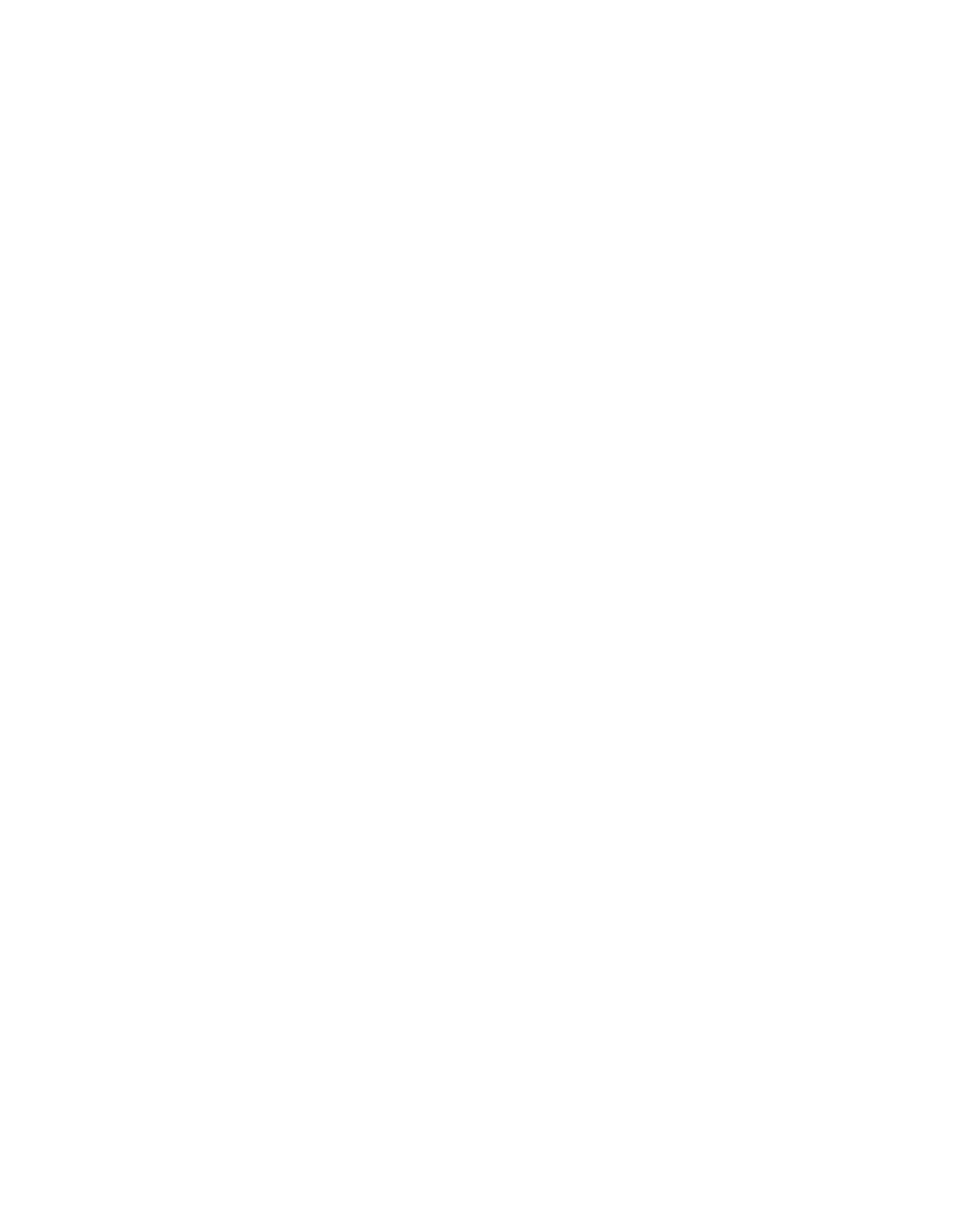## **Contents**

|                  | 1.1                                                   | 1 Introduction                                                |                                                                    | $\mathbf{1}$<br>$\overline{\mathbf{4}}$ |  |  |  |
|------------------|-------------------------------------------------------|---------------------------------------------------------------|--------------------------------------------------------------------|-----------------------------------------|--|--|--|
| $\bf{l}$         |                                                       |                                                               | <b>Background - Molecular Biology and Knowledge Discovery</b>      | $\mathbf{5}$                            |  |  |  |
| $\boldsymbol{2}$ |                                                       | <b>Molecular Genetics and DNA Technology</b>                  |                                                                    |                                         |  |  |  |
|                  | 2.1                                                   |                                                               |                                                                    | 9                                       |  |  |  |
|                  | 2.2                                                   |                                                               |                                                                    | 10                                      |  |  |  |
|                  | 2.3                                                   |                                                               |                                                                    | 11                                      |  |  |  |
|                  | 2.4                                                   |                                                               |                                                                    | 11                                      |  |  |  |
|                  | 2.5                                                   |                                                               |                                                                    | 12                                      |  |  |  |
| 3                |                                                       | 15<br><b>Knowledge Discovery in Gene Expression Databases</b> |                                                                    |                                         |  |  |  |
|                  | 3.1                                                   |                                                               |                                                                    | 15                                      |  |  |  |
|                  | 3.2                                                   |                                                               | Knowledge Discovery in Gene Expression Databases                   | 16                                      |  |  |  |
|                  | 3.3                                                   |                                                               |                                                                    | 18                                      |  |  |  |
|                  |                                                       | 3.3.1                                                         | The Transcriptional Program in the Response of Human Fibroblast    |                                         |  |  |  |
|                  |                                                       |                                                               |                                                                    | 20                                      |  |  |  |
|                  |                                                       | 3.3.2                                                         | Broad patterns of gene expression revealed by clustering analysis  |                                         |  |  |  |
|                  |                                                       |                                                               | of tumor and normal colon tissues probed by oligonucleotide arrays | 20                                      |  |  |  |
|                  |                                                       | 3.3.3                                                         | Large-scale temporal gene expression mapping of central nervous    |                                         |  |  |  |
|                  |                                                       |                                                               |                                                                    | 21                                      |  |  |  |
|                  | 3.4                                                   |                                                               |                                                                    | 21                                      |  |  |  |
| $\mathbf{I}$     |                                                       |                                                               | <b>Cluster Analysis</b>                                            | 23                                      |  |  |  |
|                  | 4 Knowledge and Learning                              |                                                               |                                                                    |                                         |  |  |  |
|                  | 4.1                                                   |                                                               |                                                                    | 28                                      |  |  |  |
|                  | 4.2                                                   |                                                               |                                                                    | 31                                      |  |  |  |
|                  |                                                       | 4.2.1                                                         |                                                                    | 32                                      |  |  |  |
|                  |                                                       | 4.2.2                                                         |                                                                    | 32                                      |  |  |  |
|                  |                                                       | 4.2.3                                                         | The Relationship between Unsupervised Learning and Supervised      |                                         |  |  |  |
|                  |                                                       |                                                               |                                                                    | 37                                      |  |  |  |
| $5\phantom{.0}$  | <b>Similarity Measures and Syntactical Clustering</b> |                                                               |                                                                    |                                         |  |  |  |
|                  | 5.1                                                   |                                                               |                                                                    | 39                                      |  |  |  |
|                  |                                                       | 5.1.1                                                         |                                                                    | 40                                      |  |  |  |
|                  |                                                       | 5.1.2                                                         | Similarity Measures for Sets and Strings                           | 40                                      |  |  |  |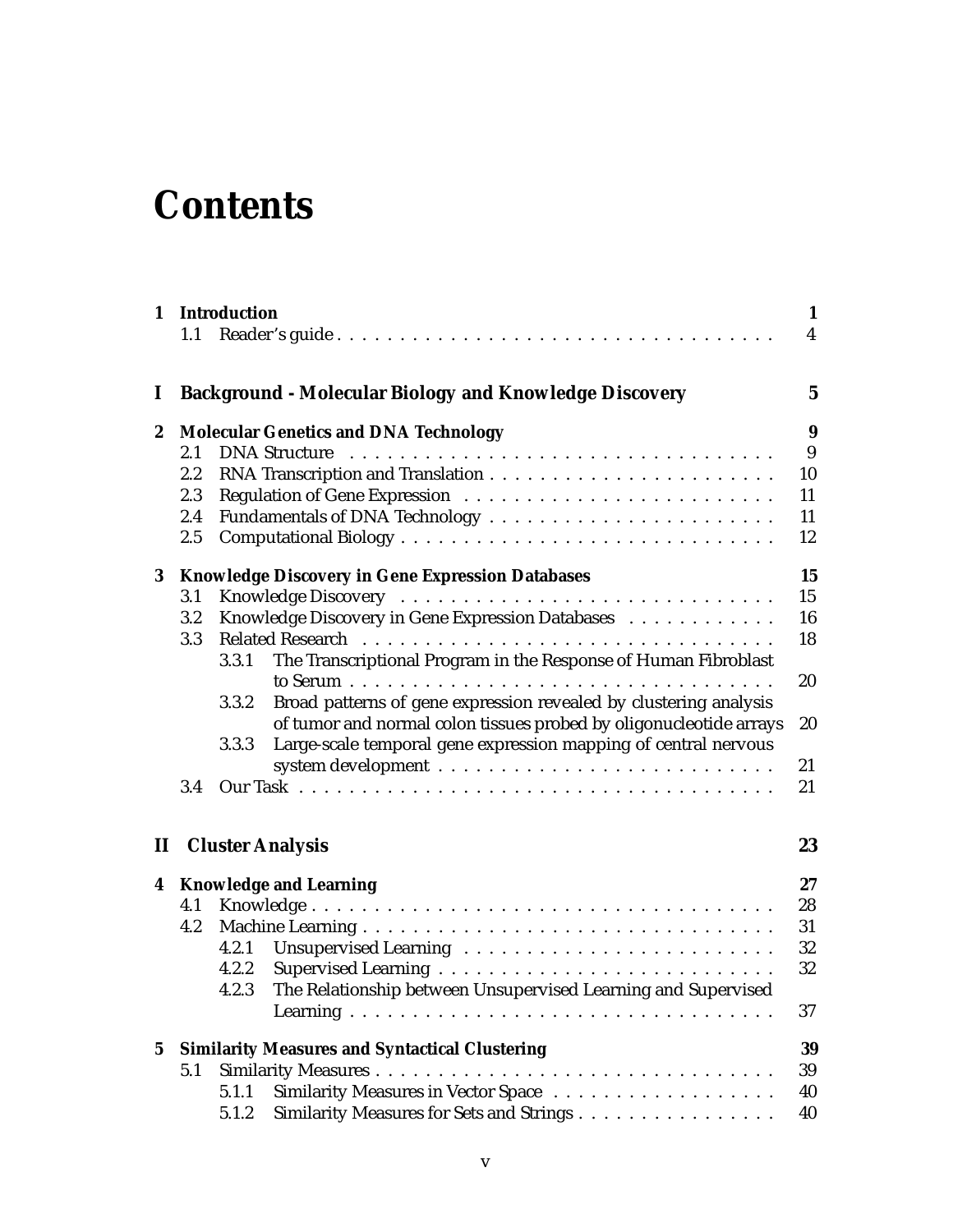|                                         | 43<br>5.1.4                                               |                                                                                                                                                                                                                                                                                                                                                                                                                         |  |  |  |  |  |
|-----------------------------------------|-----------------------------------------------------------|-------------------------------------------------------------------------------------------------------------------------------------------------------------------------------------------------------------------------------------------------------------------------------------------------------------------------------------------------------------------------------------------------------------------------|--|--|--|--|--|
|                                         |                                                           |                                                                                                                                                                                                                                                                                                                                                                                                                         |  |  |  |  |  |
|                                         | 5.1.5                                                     | 44                                                                                                                                                                                                                                                                                                                                                                                                                      |  |  |  |  |  |
| 5.2                                     |                                                           | 44                                                                                                                                                                                                                                                                                                                                                                                                                      |  |  |  |  |  |
|                                         | 5.2.1                                                     | 44                                                                                                                                                                                                                                                                                                                                                                                                                      |  |  |  |  |  |
|                                         | 5.2.2                                                     | 46                                                                                                                                                                                                                                                                                                                                                                                                                      |  |  |  |  |  |
|                                         |                                                           | 48                                                                                                                                                                                                                                                                                                                                                                                                                      |  |  |  |  |  |
|                                         |                                                           | 49                                                                                                                                                                                                                                                                                                                                                                                                                      |  |  |  |  |  |
| 5.5                                     |                                                           | 54                                                                                                                                                                                                                                                                                                                                                                                                                      |  |  |  |  |  |
| 57<br><b>Knowledge-based Clustering</b> |                                                           |                                                                                                                                                                                                                                                                                                                                                                                                                         |  |  |  |  |  |
| 6.1                                     | Template-based Cluster Analysis in Time Series            | 58                                                                                                                                                                                                                                                                                                                                                                                                                      |  |  |  |  |  |
| 6.2                                     | Time Series Case Study Using Templates: Party competition | 59                                                                                                                                                                                                                                                                                                                                                                                                                      |  |  |  |  |  |
|                                         |                                                           |                                                                                                                                                                                                                                                                                                                                                                                                                         |  |  |  |  |  |
|                                         |                                                           |                                                                                                                                                                                                                                                                                                                                                                                                                         |  |  |  |  |  |
|                                         |                                                           | 67                                                                                                                                                                                                                                                                                                                                                                                                                      |  |  |  |  |  |
|                                         |                                                           | 67                                                                                                                                                                                                                                                                                                                                                                                                                      |  |  |  |  |  |
|                                         |                                                           | 68                                                                                                                                                                                                                                                                                                                                                                                                                      |  |  |  |  |  |
|                                         |                                                           | 76                                                                                                                                                                                                                                                                                                                                                                                                                      |  |  |  |  |  |
| 7.4                                     |                                                           | 78                                                                                                                                                                                                                                                                                                                                                                                                                      |  |  |  |  |  |
| 81                                      |                                                           |                                                                                                                                                                                                                                                                                                                                                                                                                         |  |  |  |  |  |
| 8.1                                     |                                                           | 81                                                                                                                                                                                                                                                                                                                                                                                                                      |  |  |  |  |  |
| 8.2                                     | The Ward's hierarchical clustering algorithm              | 82                                                                                                                                                                                                                                                                                                                                                                                                                      |  |  |  |  |  |
| 8.3                                     |                                                           | 84                                                                                                                                                                                                                                                                                                                                                                                                                      |  |  |  |  |  |
| 8.4                                     |                                                           | 84                                                                                                                                                                                                                                                                                                                                                                                                                      |  |  |  |  |  |
|                                         |                                                           | 87                                                                                                                                                                                                                                                                                                                                                                                                                      |  |  |  |  |  |
|                                         |                                                           | 91                                                                                                                                                                                                                                                                                                                                                                                                                      |  |  |  |  |  |
| 9.1                                     |                                                           | 91                                                                                                                                                                                                                                                                                                                                                                                                                      |  |  |  |  |  |
|                                         |                                                           | 91                                                                                                                                                                                                                                                                                                                                                                                                                      |  |  |  |  |  |
|                                         | 9.1.2                                                     | 92                                                                                                                                                                                                                                                                                                                                                                                                                      |  |  |  |  |  |
|                                         |                                                           |                                                                                                                                                                                                                                                                                                                                                                                                                         |  |  |  |  |  |
|                                         | 92<br>9.1.3                                               |                                                                                                                                                                                                                                                                                                                                                                                                                         |  |  |  |  |  |
|                                         | 9.1.4                                                     | 93                                                                                                                                                                                                                                                                                                                                                                                                                      |  |  |  |  |  |
|                                         | Supervised vs. Unsupervised Learning<br>9.1.5             | 93                                                                                                                                                                                                                                                                                                                                                                                                                      |  |  |  |  |  |
| 9.2                                     |                                                           | 94                                                                                                                                                                                                                                                                                                                                                                                                                      |  |  |  |  |  |
|                                         | 5.3<br>5.4<br>Ш<br>7.1<br>7.2<br>7.3                      | Non-hierarchical Clustering Methods<br>Case Study: The Party Families in Europe 1970-1992<br>63<br><b>Computational Biology Case Studies</b><br>The Fibroblast Data<br>Approach 1: Indiscernibility-based Clustering Analysis<br>Approach 2: Template-based Clustering Analysis<br><b>Tumour and Normal Colon Tissues</b><br><b>IV</b> Evaluation of the Methodology<br><b>Discussion, Conclusions and Further Work</b> |  |  |  |  |  |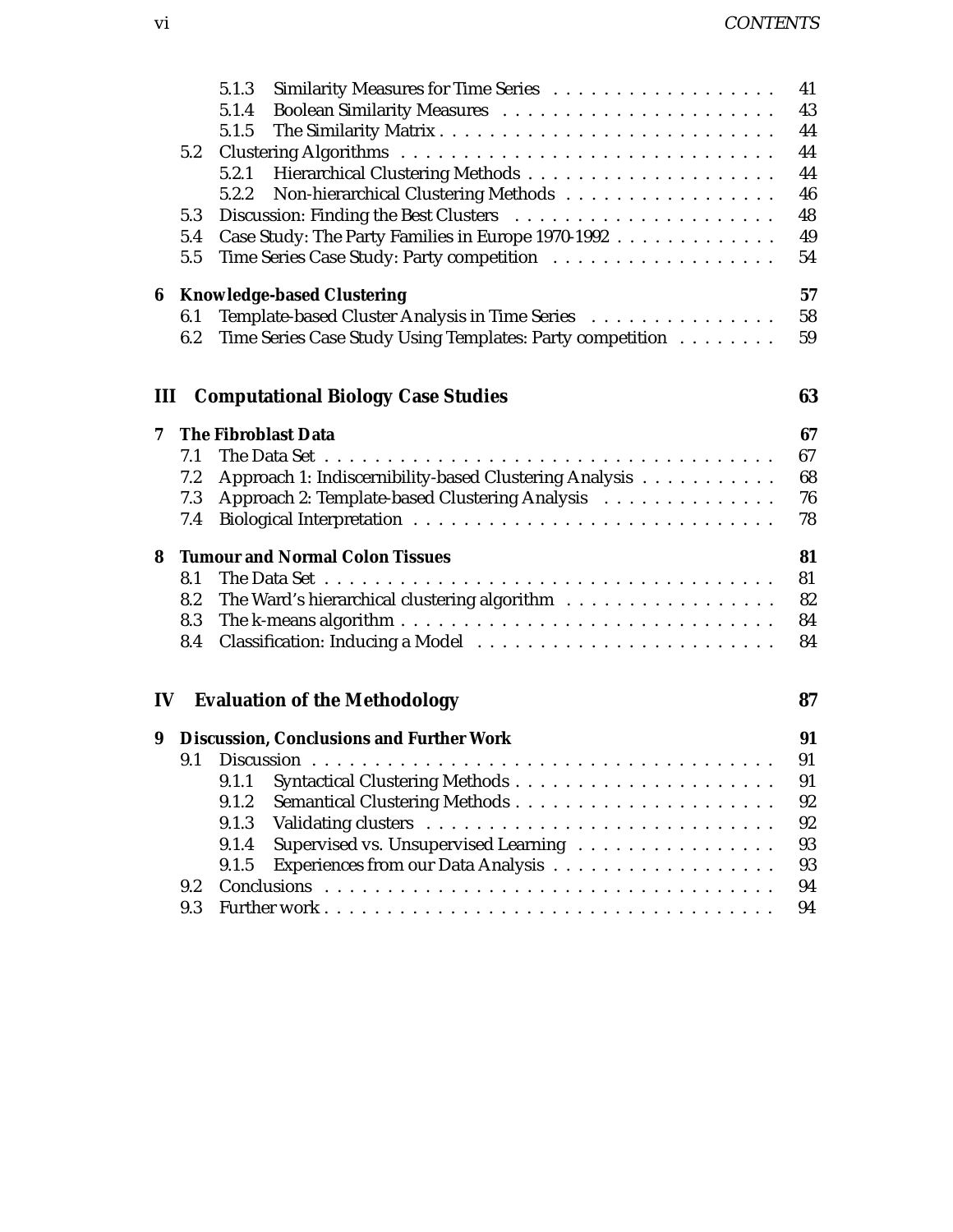### **Chapter 1**

### **Introduction**

This work is a contribution to the field of computational biology. In particular it is concerned with what we will call knowledge discovery in gene expression databases. This chapter will give an introduction to the field both from a computer science and from a biological point of view.

Electronic equipment and low cost storage media have the last few decades made experts able to store large amounts of information. A large part of this information is primitive raw data. Since our ability to store data seems to exceed our ability to analyse it, a steadily increasing amount of this collected primitive raw data remains unanalysed. However, the reason why we collect and store this data is because we assume that it contain interesting information (knowledge). As a consequence, there is an urgent need for a new generation of computational theory and tools for extract knowledge from data. This new field within computers science is called *knowledge discovery in databases (KDD)*. The basic problem addressed by the KDD process is the one of mapping primitive raw data into a form that is more compact (a short report, a descriptive model, an approximation of the data, etc) or more useful (a predictive model for estimating the value of unseen cases).

DNA microarray technology is a classical example of how new methods and new technology require computational methods for storage and analysis of data. The method is based upon advanced robotic techniques printing high-density micro chips with DNA probes and analysis by fluorescence emission. It makes the scientists able to measure changes in the expression of thousands of genes in a single experiment and results in huge sets of gene expression data that needs to be analysed and correlated with existing knowledge. Methods from the KDD field seem like a natural tool in order to analyse gene expression data.

The objective of gene expression analysis is to find out which genes are responsible for which biological functions. This research is frequently refered to as *functional genomics*. A commonly used method for finding new mappings from genes to functions is to assume that genes with similar expressions are responsible for similar biological functions. Since some of the gene's functions are already known, the problem of finding gene-function mappings is reduced to finding genes with highly related expression patterns. If a subset of related genes have known functions, one might find it reasonable to suspect that the remaining unknown genes map to the same functions. The task of finding groups of similar objects in large data sets is known as cluster analysis or unsupervised learning in computer science. A variety of different statistical and mathematical methods already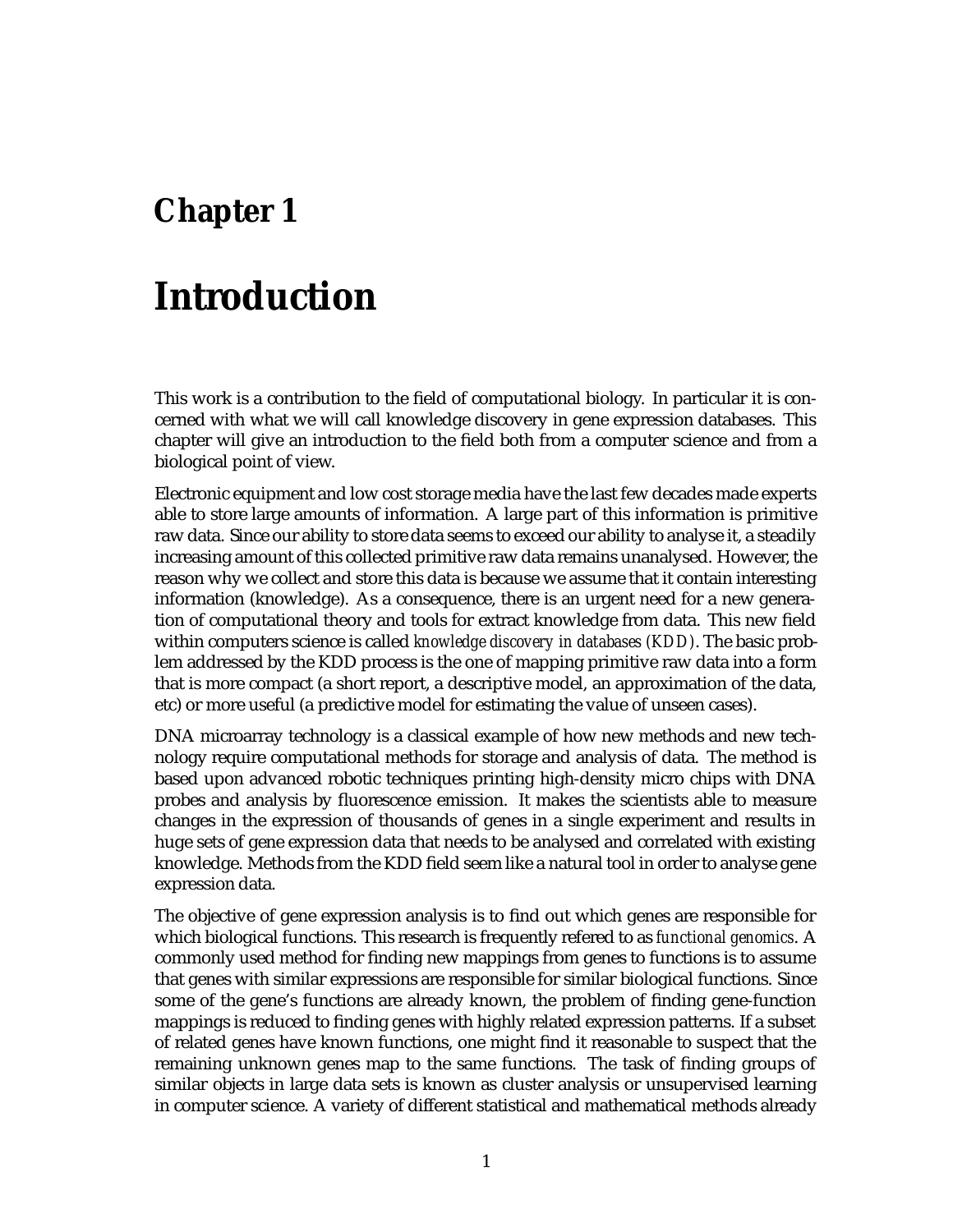exist for this purpose. Having found the natural groups of genes in a data set, the analysis can be improved further by inducing a model that recognises these groups and thus can be used both to explain the relationships between genes and groups, and to predict the belonging of new genes. In some cases we have enough information about the known genes to classify them into groups without the help of clustering analysis. In these cases a model induced from the known genes can directly be used to predict the function of unknown genes. One approach in which modelling is used to predict the function of unknown genes is discussed in [Brown et al., 1999].

The aim of this thesis is to develop a method for computer-based gene expression clustering. The future target is to integrate this method with tools for modelling and evaluations, and with an information system that represents existing knowledge (see Figure 1.1). This will together result in a system that will become a powerful tool for any expert working with gene analysis. However, it is important to notice that any computer-generated result needs to be thoroughly interpreted by an expert in order to have a bio-medical value. The system is thus not an automation of the task of finding gene-function mappings, but rather an automation of the task of finding similar genes from a set of gene expression data. Our hypothesis is that the system described herein will make it easier for an expert to find gene-function mappings than it would be if he or she had to analyse the *raw* gene expression data. The main advantages of such a system can be captured in two clauses:

- 1. The expert can work with groups of similar genes  $<sup>1</sup>$  rather than with single genes.</sup> This will make the data more surveyable and will give valuable information about where to use time and money on more thorough experiments.
- 2. The expert has access to existing knowledge concerning the genes of current interest. This will become a major time-saving factor compared to searching for this information elsewhere and can thus be of great help in the search for a bio-medical interpretation of the clusters.

The system depicted in Figure 1.1 can be understood in an even wider context as shown in Figure 1.2. This figure shows how the bio-medical domain and computer science are brought together in order to accomplish the tasks of functional genomics. Data and knowledge are collected in a large data warehouse including expression data from microarray experiments, existing knowledge (re-) discovered from the WEB and new knowledge discovered through the KDD process.

Related work is done on similar systems as the one in Figure 1.1 and 1.2. [Moxon, 1998] discusses some of the same ideas, but no implementation has been done. Also work is being done at our group on collection, storage and correlation of existing knowledge. [Jenssen et al., 1999] and [Jenssen et al., 2000] both discuss the challenges of collecting knowledge from the WEB. In particular it investigates a method in which gene-generelations are mined from textual documents. [Tjeldvoll, 1999] discusses the challenge of collecting and representing biological knowledge, and to use this knowledge to validate analysed (clustered) gene expression data. Hence the work described in this thesis and the work described in [Jenssen et al., 1999] and [Tjeldvoll, 1999] should be seen in the context illustrated in Figure 1.1 and 1.2.

 $\rm ^1This$  assumes that the system's definition of similarity between two genes is consistent with the expert's intentions. This, of course, demands a close co-operation with biological experts.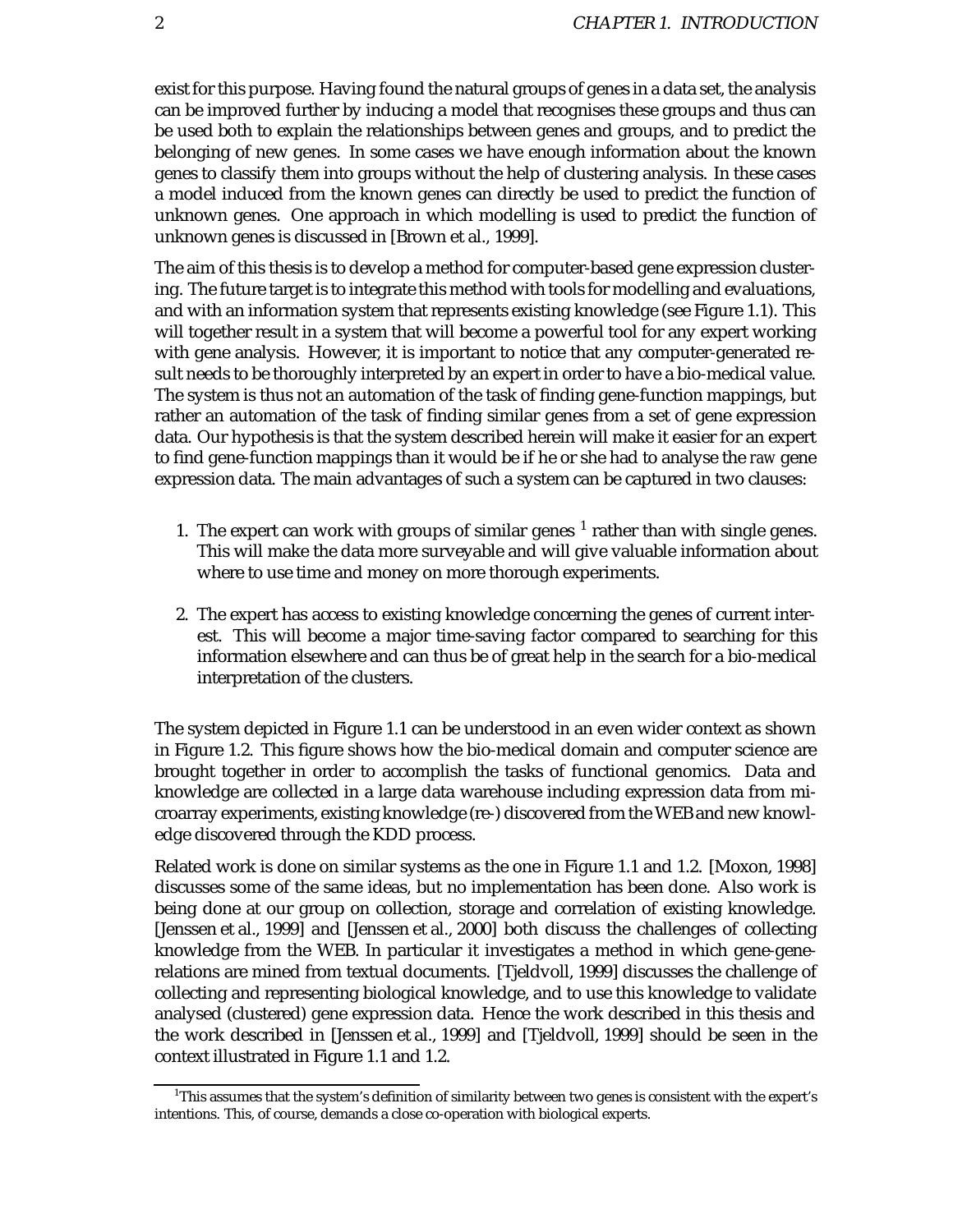

Figure 1.1: A system for doing knowledge discovery in gene expression data: The core activity in the system is knowledge discovery. Gene expression data is piped into a clustering module. The output from this module is the same data set now divided into groups (or clusters) of similar objects (in this case genes). This output can in turn be piped into a model module that outputs some kind of representation of the gene-cluster function. In this way we do unsupervised learning on the unlabelled data and then supervised learning on the resulting labelled data. The whole process is supported by easy access to existing domain knowledge. Hence, the results from the knowledge discovery activity can constantly be validated against already known facts. In addition, the results from the knowledge discovery activity can be evaluated by the user. Results from clustering can be visualised using some kind of graph or diagram. Results from modelling can be evaluated against some kind of performance measure telling the user how good the model is at classifying unseen cases.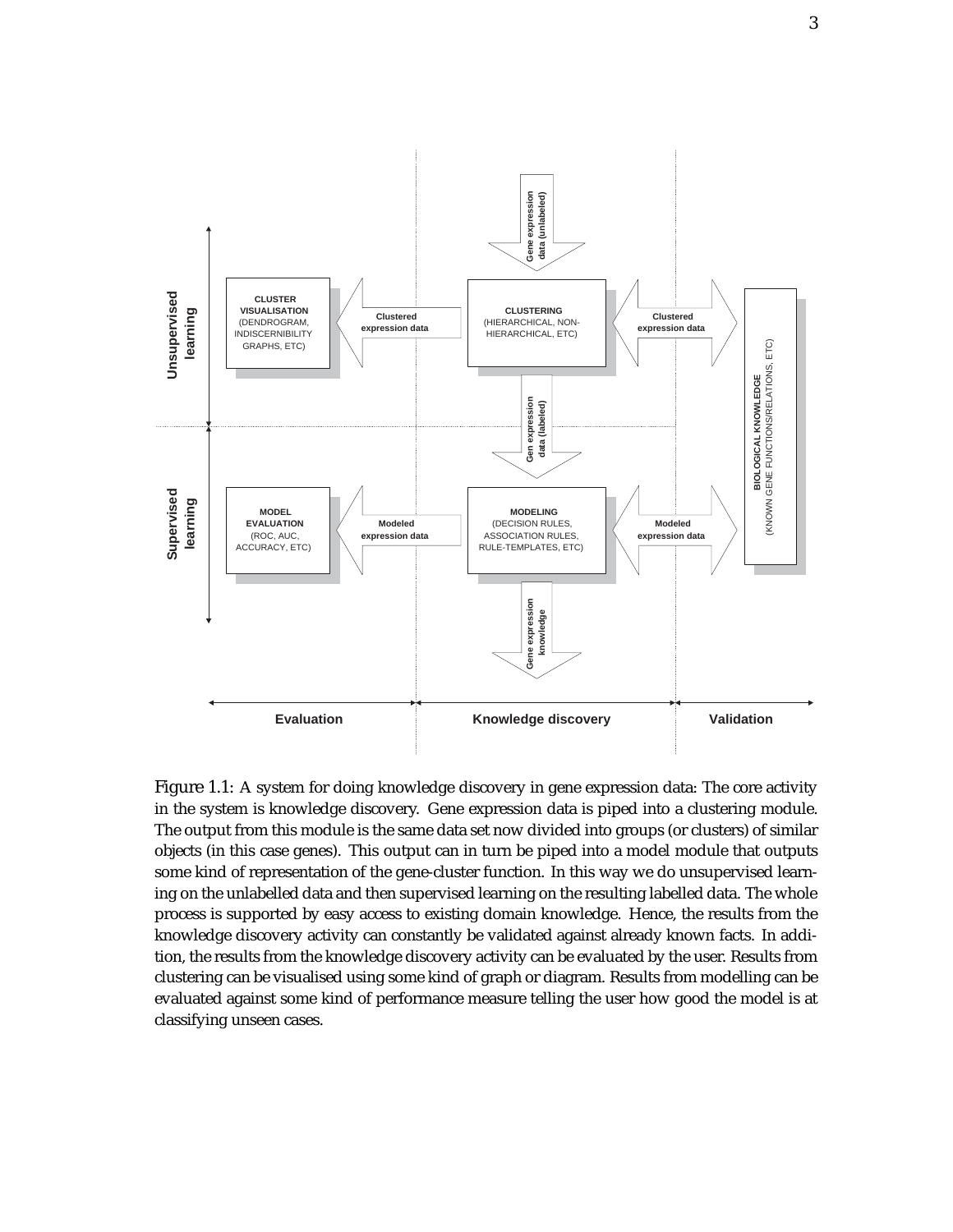

Figure 1.2: The context of functional genomics: Data and knowledge are stored in a data warehouse to back up the KDD process. Data are mainly collected from microarray experiments while knowledge is collected from the WEB and from the KDD process itself.

This thesis describes a large context in which several contributions have been made by a number of researchers. The specific technical contributions made by the author includes implementation of the methodology and execution of the experiments.

### **1.1 Reader's guide**

This thesis is divided into three parts. The first part defines the problems that we want to address both from a biological and from a computer science point of view. The second part describes methods and tools designed to solve these problems, while part three contains some case studies where the methods described in the second part are used on real world data sets to solve problems described in the first part. The thesis is brought to a close with discussions, conclusions and indications about future work.

The work was done at the department of computer and information science and accordingly the thesis has been written under the assumption that the reader is familiar with some basic concepts from computer science. An effort has been made to provide as much biological knowledge deemed necessary for a computer scientist to understand the thesis. A biologist with some basic knowledge in computing should also be able to follow the thesis.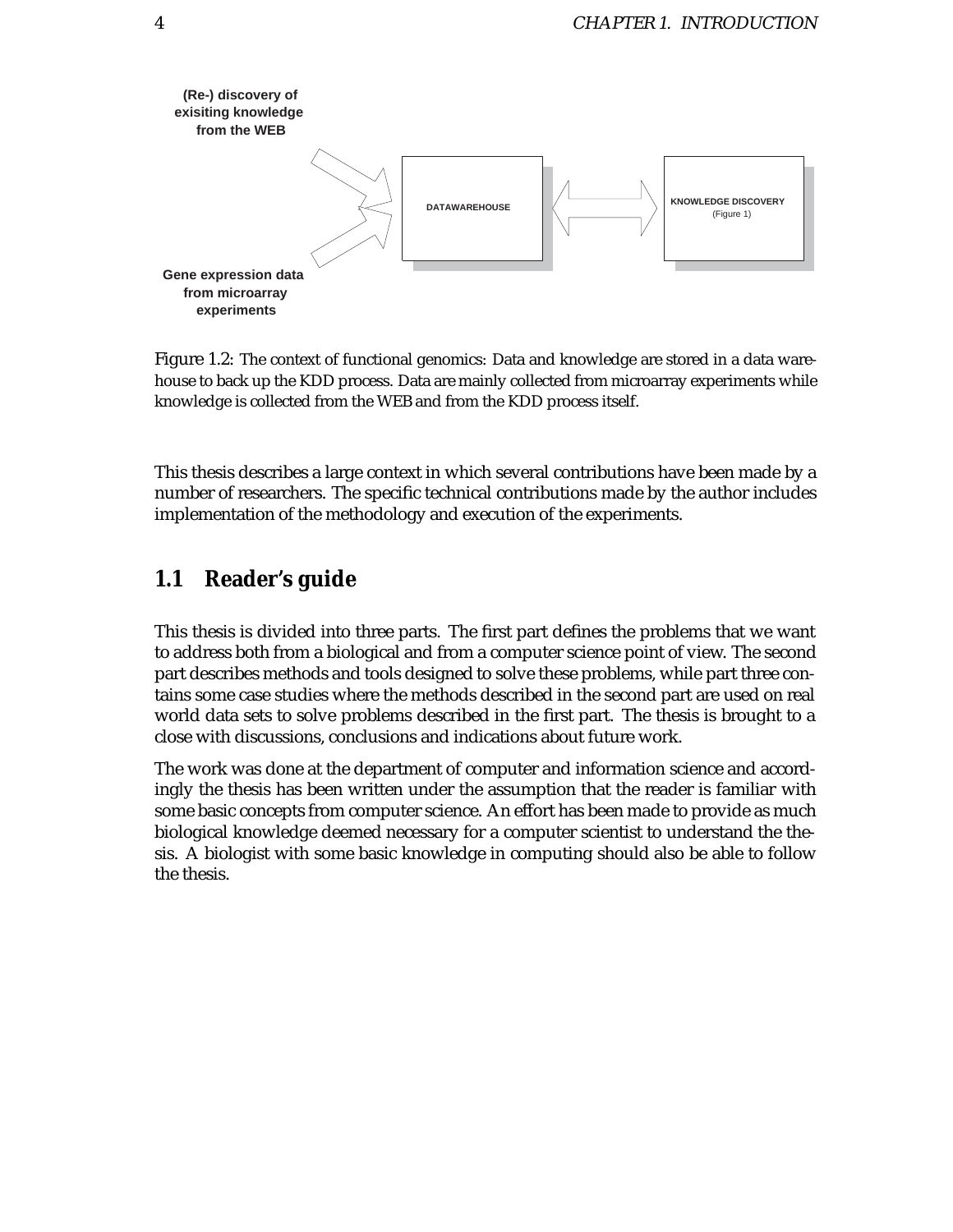### **Part I**

# **Background - Molecular Biology and Knowledge Discovery**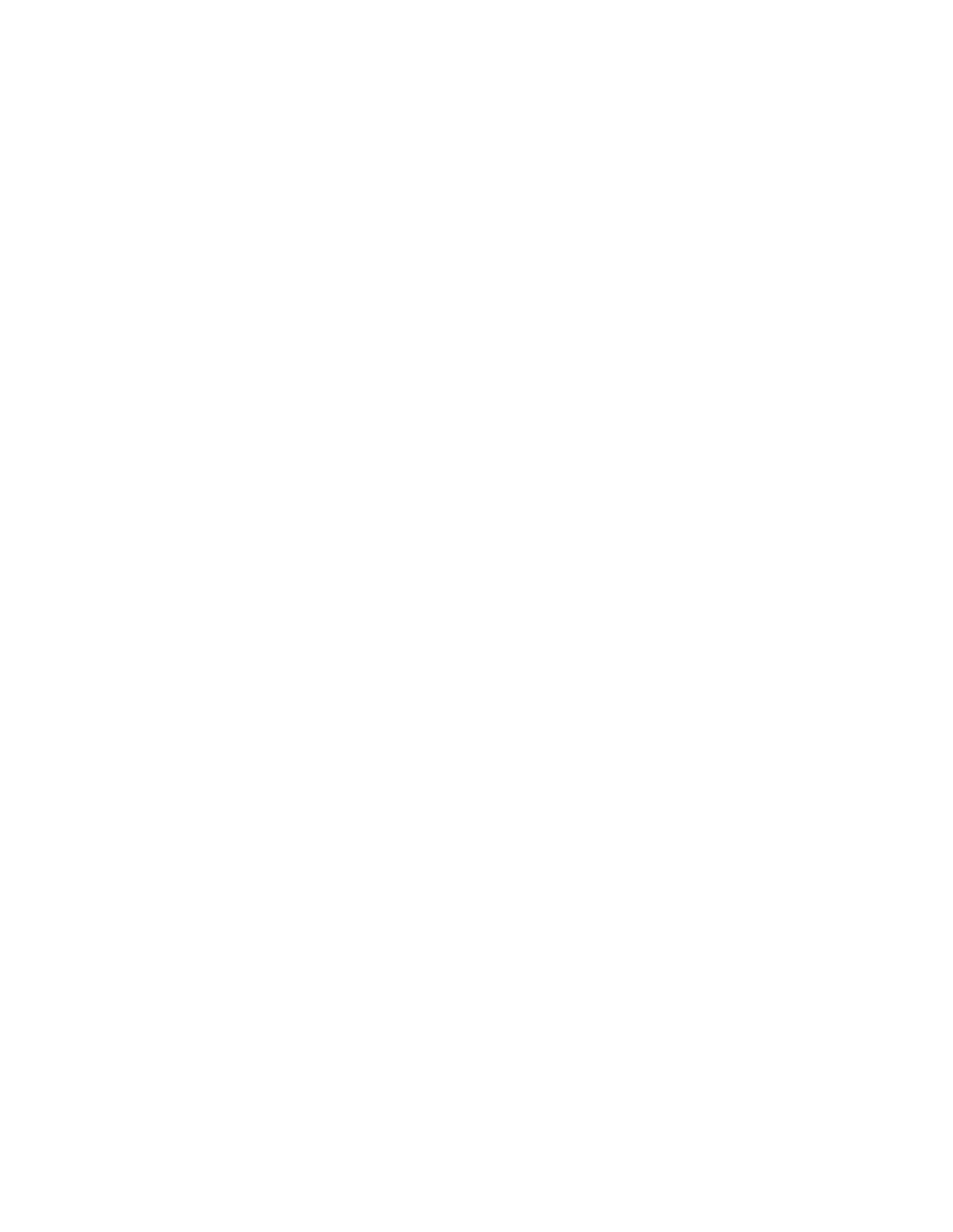*We address the problems of extracting useful knowledge from gene expression data using computational methods. In order to do this we need to understand both the biological and the computer science aspects of this problem. This part attempts to provide that understanding.*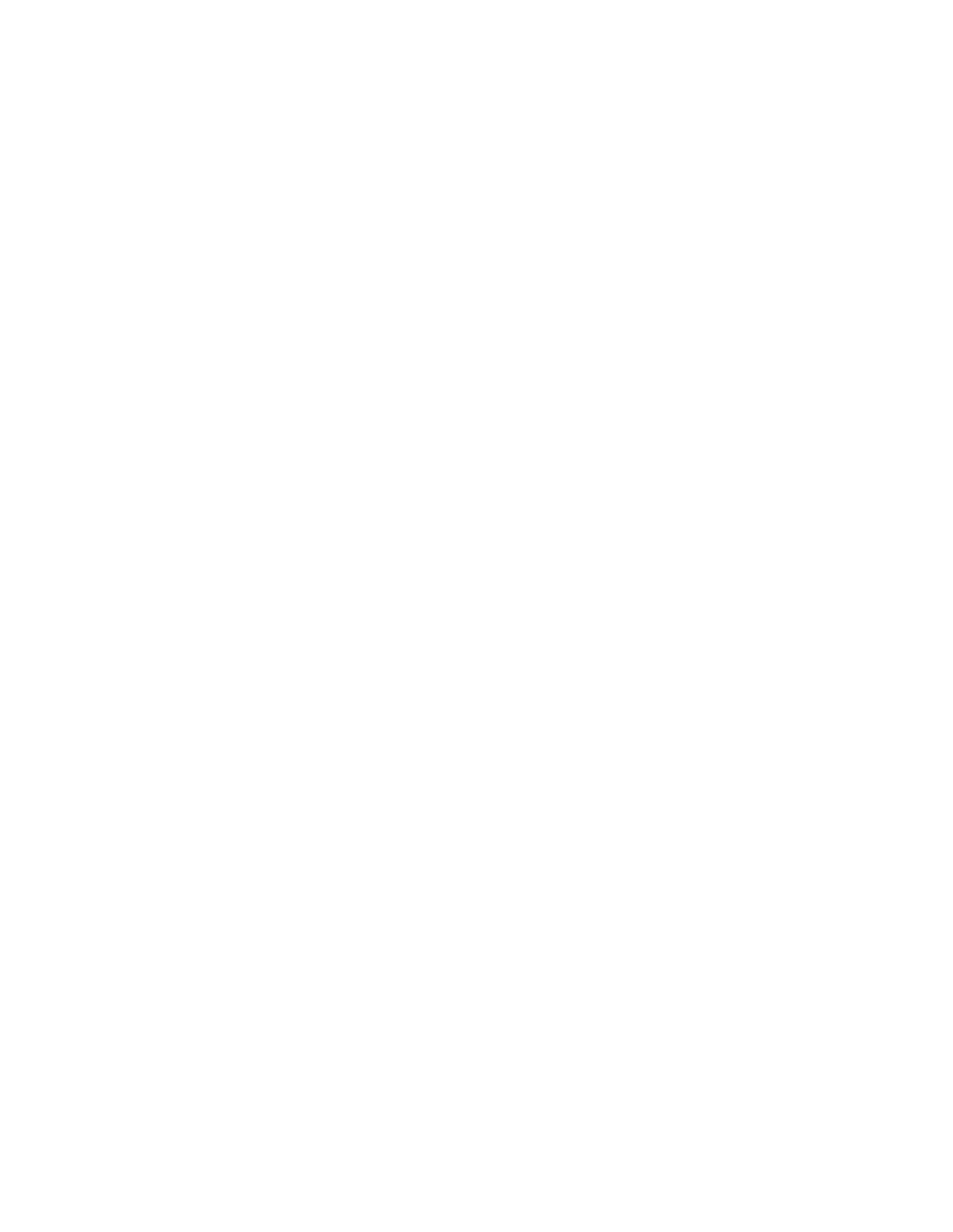### **Chapter 2**

## **Molecular Genetics and DNA Technology**

Molecular genetics is define by [Strachan and Read, 1999] as primarily being *concerned with the interrelationship between the information macromolecules DNA (deoxyribonucleic acid) and RNA (ribonucleic acid) and how these molecules are used to synthesise polypeptides, the basic components of all proteins*. Proteins play important roles in many cellular functions as enzymes, receptors, storage proteins, transport proteins, transcription factors, signalling molecules, hormones, etc. Since cells drive the development of the whole organism, it is needless to say how important it is to understand this relationship in order to gain insight into how the human organism functions.

This chapter will give a short introduction to molecular genetics and gene technology. For more detailed descriptions the reader should consult [Strachan and Read, 1999] or [Sjøberg, 1998].

#### **2.1 DNA Structure**

The DNA molecules are found in the chromosomes of the nucleus and in mitochondria in all eukaryote cells. They consist of a linear backbone of alternating sugar and phosphate residues, where the sugar, a 5 carbon sugar called deoxyribose, is successively linked by covalent phosphodiester bonds. Covalently attached to the each sugar residue is a nitrogenous base, which is either adenine (A), cytosine (C), guanine (G) or thymine (T). These bases are heterocyclic rings of carbon and nitrogen atoms. A sugar with an attached base is called a nucleoside. A nucleoside with an attached phosphate group is called a nucleotide and is the basic repeat unit of a DNA strand. RNA has a similar structure to DNA except they contain ribose sugar residues in place of deoxyribose and uracil (U) instead of thymine (T). A protein is made up of one or more polypeptide molecules. Like DNA and RNA it is a linear sequences of repeating units (in this case these units are amino acids).

In DNA molecules, each phosphate group links carbon atom 3' of a sugar to carbon atom 5' of the neighbouring sugar. The structure of DNA is a double helix in which two DNA molecules (DNA strands) are held together by weak hydrogen bonds. Hydrogen bonding occurs between laterally opposed base pairs of the two strands of the DNA duplex: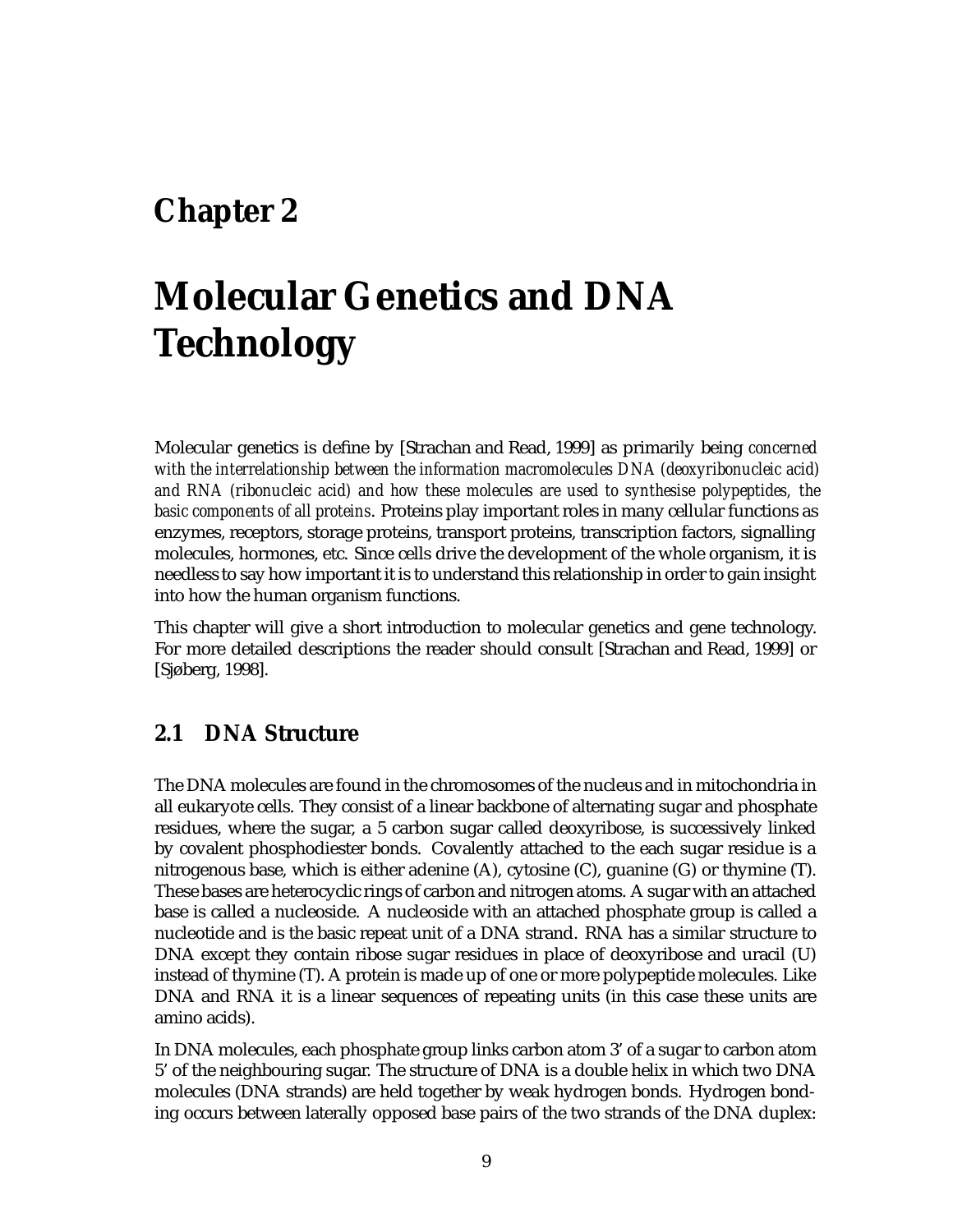adenine (A) binds to thymine (T) and cytosine (C) binds to guanine (G). One end of each DNA strand will have a terminal sugar residue in which carbon atom number 5' is not linked to a neighbouring sugar residue, while the other end will have a terminal sugar residue with a similar absence of a bonding at carbon atom number 3'. These ends are called the 5' end and the 3' end respectively. The  $5' \rightarrow 3'$  direction of one DNA strand in the two strands of a DNA duplex is always opposite to that of its partner (anti-parallel). The two strands of a DNA duplex are said to be complementary since the sequence of bases from one strand can be inferred from its partners. The genetic information in the DNA is encoded by these linear sequences of bases called the primary structure.

#### **2.2 RNA Transcription and Translation**

DNA specifies the synthesis of RNA and RNA specifies the synthesis of polypeptides (proteins). This DNA  $\rightarrow$  RNA  $\rightarrow$  polypeptide (protein) flow of genetic information has been described as the *central dogma* of molecular biology. The first step of this process is called *transcription* and occurs in the nucleus of eukaryotic cells. The second step is called *translation* and occurs in the ribosomes of cells.

Transcription is the synthesis of RNA using DNA as a template. Normally only one of the two DNA strands acts as a template for the RNA synthesis since RNA molecules normally exist as single strands only. During transcription the double-stranded DNA is unwound and the *template strand* forms a new double-stranded RNA-DNA hybrid with the growing RNA chain. The transcript has the same  $5' \rightarrow 3'$  direction and base sequence (except that U replaces T) as the opposite, non-template strand of the double helix. For this reason the non-template strand is called the *sense strand* and the template strand is called the *antisense strand*. The transcription is catalysed by a large enzyme called RNA polymerase. This enzyme performs all three steps of the transcription: It unwinds the DNA helix and starts transcription, it moves along the template strand and binds the RNA nucleotides together one by one, and it terminates the transcription at the right place. There are three different main categories of RNA that are all involved in transferring the genetic information in the protein synthesis. The *messenger RNA (mRNA)* is a transcript of the sequence of bases in one part of the DNA and acts as a recipe in the protein synthesis. The *ribosomal RNA (rRNA)* helps building the ribosomes in which the protein synthesis takes place. The *transfer RNA (tRNA)* brings the correct amino acid to the correct location during the protein synthesis.

Only a small proportion of all DNA in cells is ever transcribed. Different cells transcribe different segments of the DNA according to their needs. However, only a very small portion of all cellular DNA is ever transcribed in any cell. Moreover, only a portion of the transcribed RNA is translated into polypeptides. Not all RNA molecules are mRNA and thus do not specify polypeptides directly. Also the transcribed RNA that does specify polypeptides directly is subject to processing events which discards much of the initial RNA sequence to give a much smaller mRNA. In addition, only a central part of the mature mRNA is translated while the rest remains untranslated. The relatively small segment of DNA which is transcribed into RNA is what we call *genes*. Thus different genes code different biological functions carried out by the transcribed RNA.

A ribosome can be seen as a factory for the polypeptide (or the protein) synthesis. Since the mRNA contains the recipe, the ribosome needs to bind to these mRNA strands in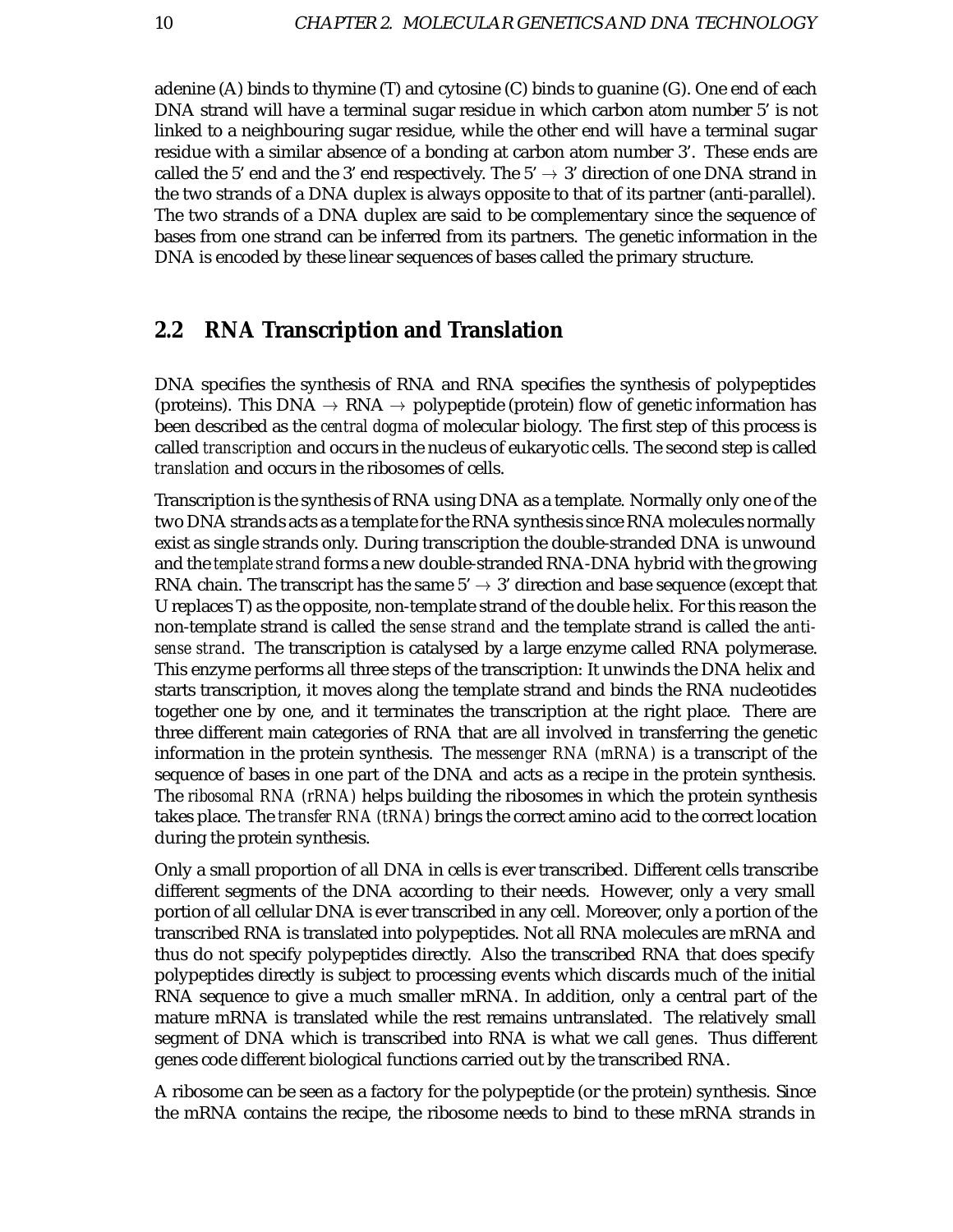order to make polypeptides. When attached to the mRNA the ribosome attracts tRNA with amino acids. These amino acids bind and form polypeptides.

### **2.3 Regulation of Gene Expression**

A gene that is transcribed and used in protein synthesis is said to be expressed in the cell. Of course not all of the around 100 000 genes in the human cells are expressed constantly. Humans have over 200 different types of cells and tissue and only a few genes are expressed in all cells. Most genes are only expressed in particular cells. Some genes are expressed only in a short time while others are more or less constantly expressed. A lot of genes are turned on and off according to the surrounding environment. An organism's ability to regulate the expression level of genes is crucial. Cancer is often the result when these control mechanisms are not working. Also the synthesis of proteins takes a lot of energy. In order to save energy the cells are totally dependent on only making proteins that are strictly needed.

An expression level of a gene can be regulated in different ways and at different levels:

- 1. At transcription level: Only genes that are needed are being transcribed.
- 2. At mRNA level: A mRNA molecule only exists for a limited amount of time. The shorter this time is the less protein is being produced.
- 3. At translation level: Although a gene is transcribed its mRNA needs not be translated into a protein.
- 4. At protein level: A protein needs not be active. It is known that, for example, enzymes can be turn on and of.

When a protein (gene product) is needed to turn a gene (the transcription) on it is called positive gene regulation. When a protein is needed to turn a gene off it is called negative gene regulation.

#### **2.4 Fundamentals of DNA Technology**

The fundamentals of DNA technology are largely based on two quite different approaches to studying specific DNA sequences within a complex DNA population. In *DNA cloning* the desired DNA fragments are selectively amplified so that it is purified essentially to homogeneity. In *molecular hybridisation* the desired DNA fragments are specifically detected within a complex mixture of many different sequences.

DNA cloning can be done in terms of *cell-based DNA cloning* or in terms of *cell-free DNA cloning*. During cell division the chromosomes in the nucleus are replicated, and this is utilised in cell-based DNA cloning. The DNA fragment of interest is attached to a DNA sequence which is capable of independent replication. The recombinant DNA fragment is then transferred into a suitable host cell where it can be propagated selectively. Cellfree DNA cloning or polymerase chain reaction (PCR) is a newer form of DNA cloning which is faster, more sensitive and more robust than cell-based cloning. PCR can be done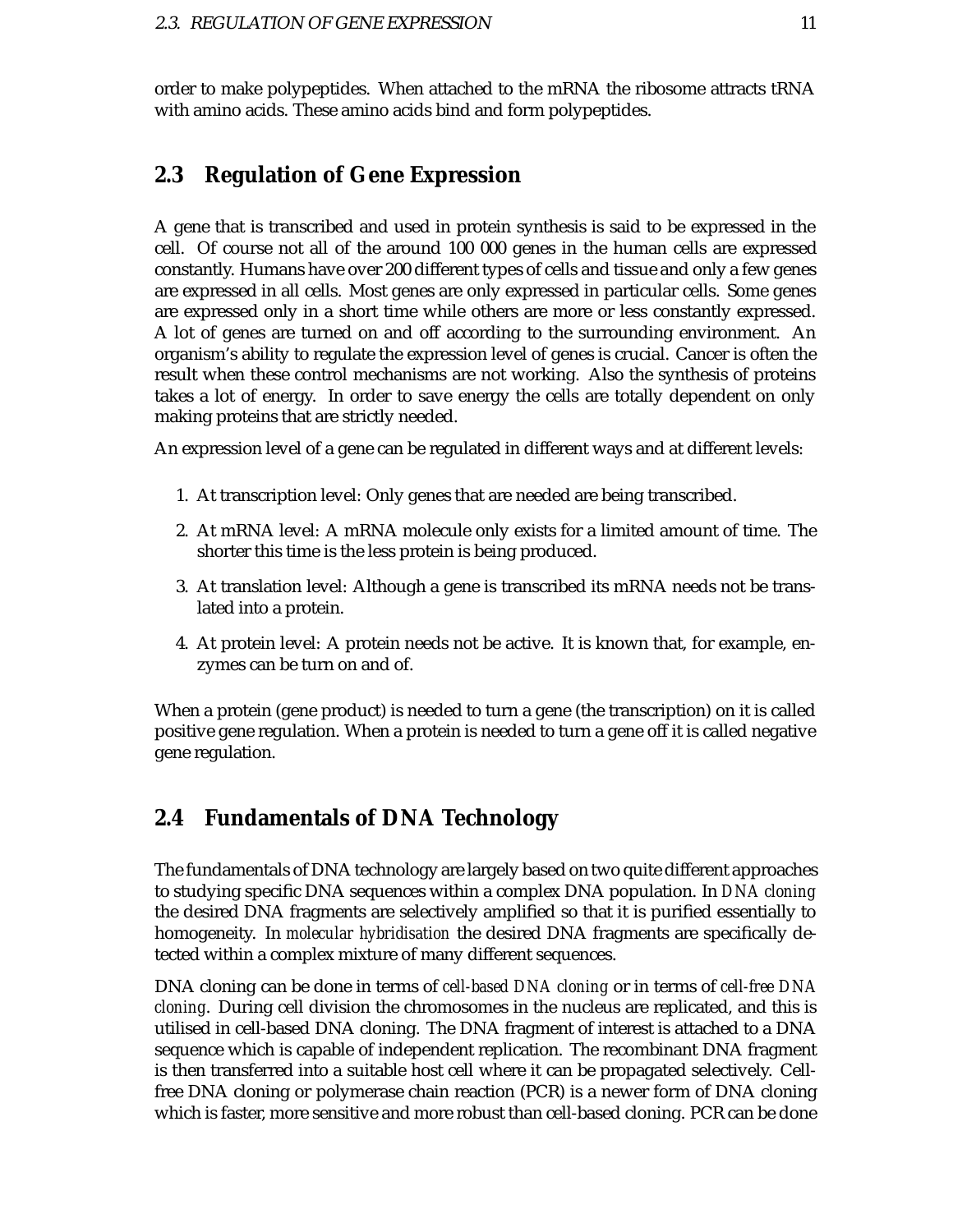in laboratories, outside of cells, and is based on alternating denaturation (dissociation of complimentary strands to give single-stranded DNA) and hybridisation (the situation where two complementary single-stranded DNA molecules form one double-stranded DNA molecule) of the desired DNA fragment in a mixture of all the needed basic components.

Standard DNA hybridisation assays involve using a labelled DNA probe to identify related DNA (or RNA) molecules (that is, one with a significantly high degree of sequence similarity) within a complex mixture of unlabelled DNA (or RNA) molecules. The labelled DNA probe is isolated by cell-based DNA cloning or by PCR. *DNA microarrays* provide a scale-up in hybridisation assay technology because of their huge capacity and automation. The probes consist of unlabelled DNA printed into the surface of a microscope slide. The target is labelled and in solution. The annealing of a probe DNA strand and a complementary target DNA strand indicates that the probe-sequence exists in the target. Thus the method is to use the identified probes to query the target DNA to identify fragments in the complex target which is related in sequence to the probe.

DNA microarrays have proven to be an effective method for gene expression quantification. The amount of mRNA in a cell reflects in which degree its respective gene is expressed. DNA microarrays can be used to identify which mRNA that is expressed in a given solution and in which *degree* it is expressed. Equipment for doing microarray experiments are installed at our university and this thesis is partly a result of the urgent need for computational methods and tools to analysis data from these experiments. Figure 2.1 illustrates the steps in a microarray experiment, while Figure 2.2 shows how the up and down regulation of genes is represented afterwards.

[Schena, 1999] provides a detailed description of microarrays and microarray experiments.

### **2.5 Computational Biology**

The large amounts of data collected from DNA microarrays experiments have made the biologists aware of the importance of computational methods and tools for data analysis. The use of computer science in biology, and in particular in the analysis of gene data, is frequently referred to as *computational biology*. In the next chapter we will look at some of the challenges in computer science related to the analysis of gene expression data collected from DNA microarray experiments.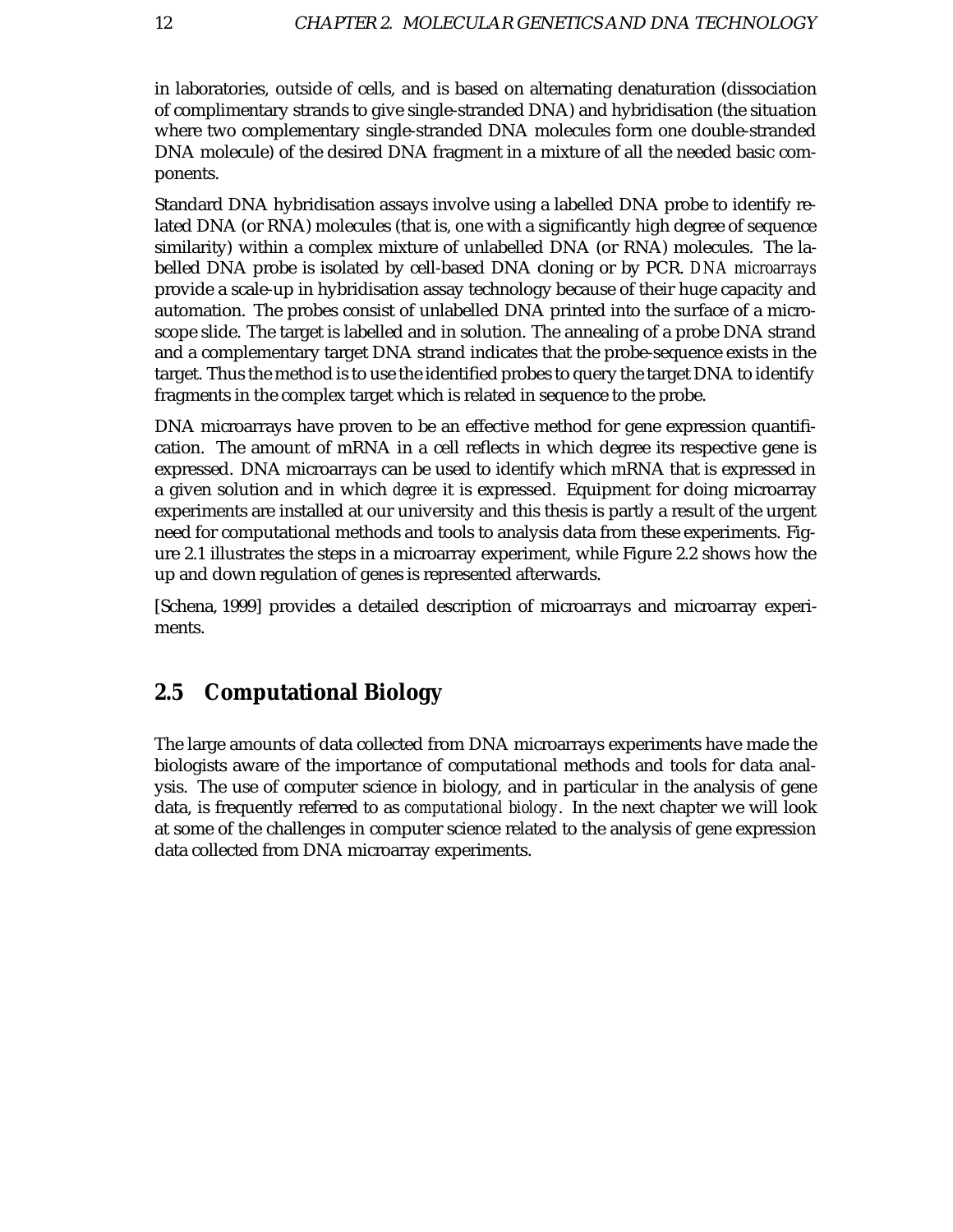



Figure 2.1: The steps in a DNA microarray experiment. The diagram is provided by Kristin Nørsett.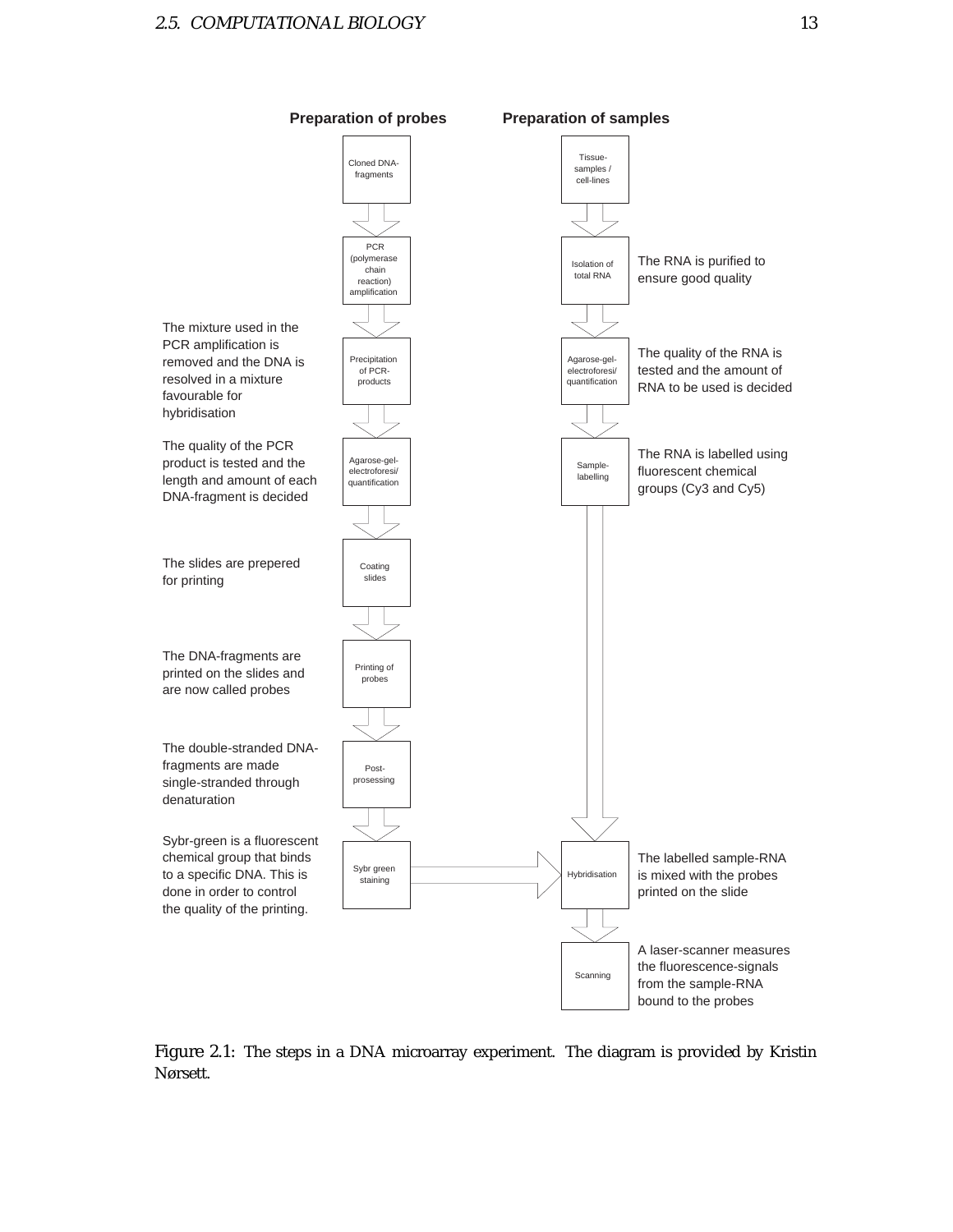

Figure 2.2: The image shows a typical result from sample-RNA being hybridised to the microarray. According to some reference it shows genes whose mRNAs are suppressed as green spots and genes whose mRNAs are expressed as red spots. Yellow spots represent genes whose expression do not change.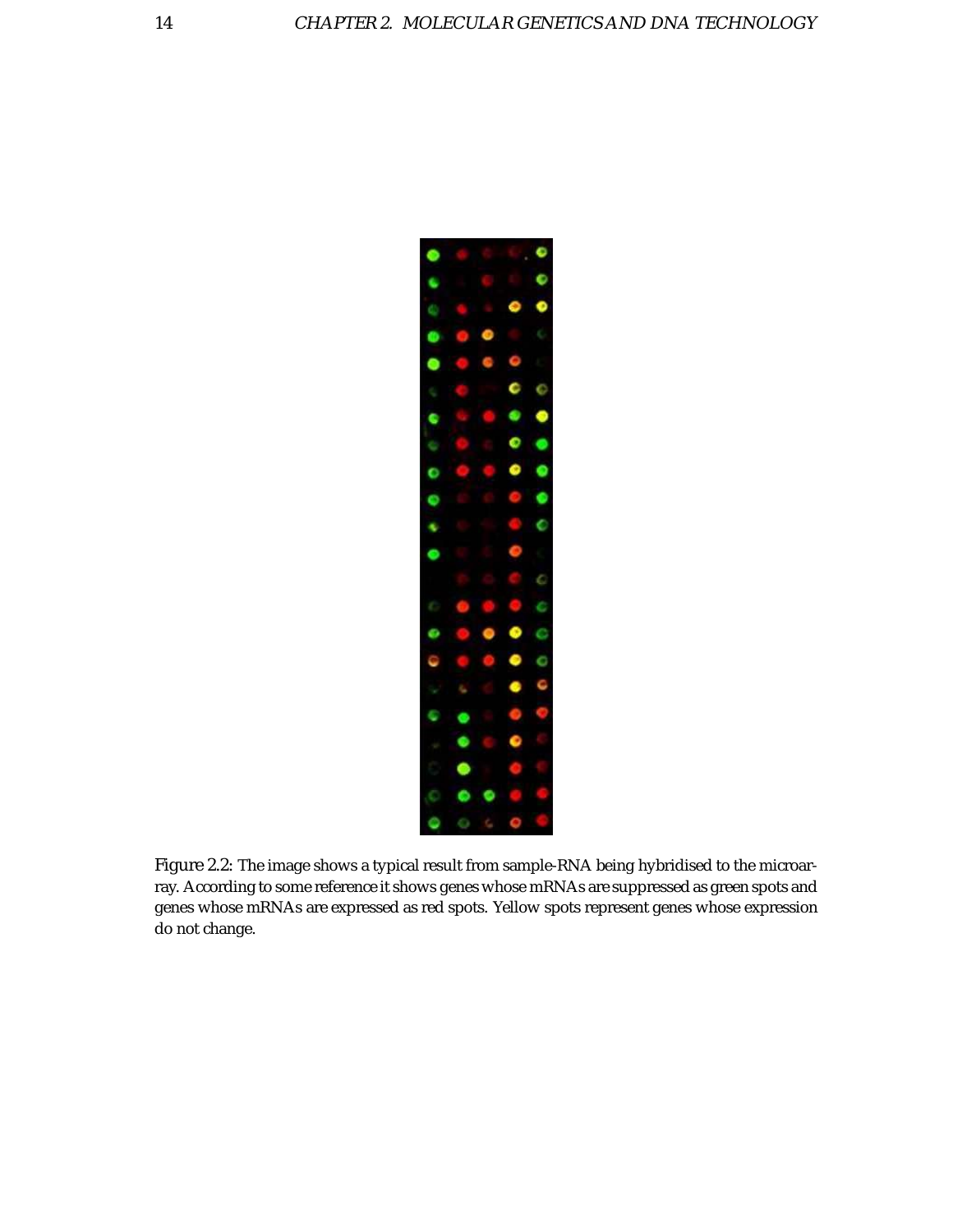### **Chapter 3**

## **Knowledge Discovery in Gene Expression Databases**

### **3.1 Knowledge Discovery**

*Knowledge Discovery in Databases (KDD)* has been defined by [Fayyad et al., 1996] as *the non-trivial process of identifying valid, novel, potentially useful and ultimately understandable patterns in data*. The KDD process has a highly interdisciplinary nature having evolved from fields like machine learning, pattern recognition, databases, statistics, AI, knowledge acquisition for expert systems, data visualisation and high-performance computing. A related field is *data warehousing* which refers to the popular business trend of collecting and cleaning data to make them available for analysis and decision support. In many ways we can say that data warehouses set the stage for KDD. KDD is really a process and involves the following basic steps:

- 1. Identifying the goal of the KDD process.
- 2. Creating a target data set.
- 3. Data cleaning and preprocessing.
- 4. Data reduction and projection.
- 5. Matching the goals of the KDD process (step 1) to a particular data mining method.
- 6. Choosing the data mining algorithm(s) and selecting method(s) to be used for searching for data patterns.
- 7. Data mining.
- 8. Interpreting the mined patterns.
- 9. Acting on the discovered knowledge.

*Data mining* is a step in the KDD process that consists of applying data analysis and discovery algorithms that produce a particular enumeration of patterns (or models) over the data. The goals of the KDD process are very much decisive for which method to use.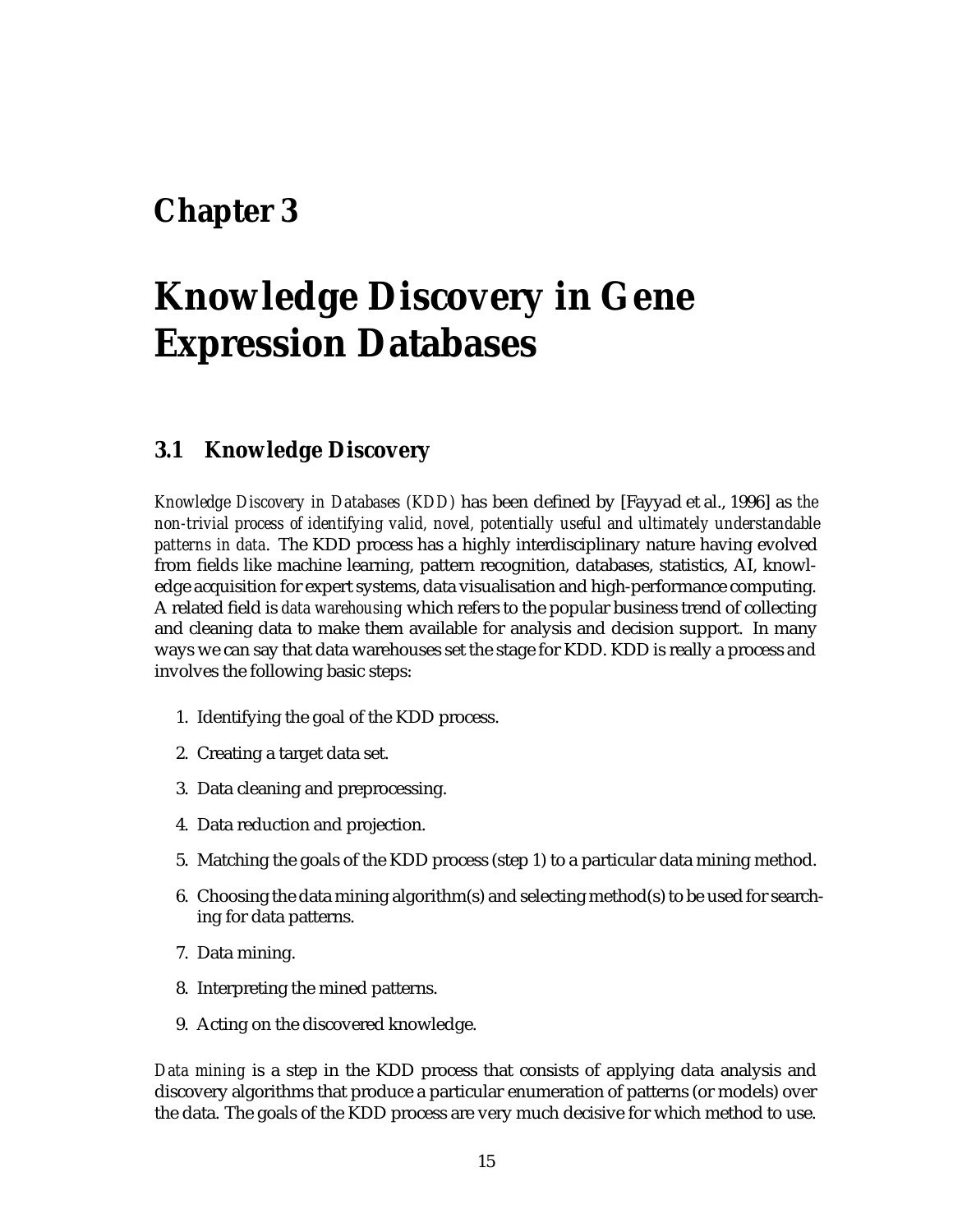They can either be *verification* of some hypothesis or *discovery* of new patterns. Discovery can further be subdivided into *prediction*, that is, predicting the future value of unseen cases, or *description*, that is, finding patterns for presentation in a human-understandable form. Data mining involves the task of fitting models to observed data. This requires a model representation language, a model evaluation criterion and a search method to find the optimal model with the optimal parameters. Classically either statistical or logical formalisms are used for representing models. Most data mining methods can be classified in one of the following categories:

- Classification: learning a function that maps a data item into one of several predefined classes.
- Regression: learning a function that maps a data item to a real-value prediction variable.
- Clustering: identifying a finite set of categories or clusters to describe the data.
- Summarisation: finding a compact description for the data.
- Dependency modelling: finding a model that describes significant dependencies between variables.
- Change and deviation detection: discovering the most significant changes in the data from previously measured or normative values.

One should notice that many of the above mentioned methods are based on heuristic approximations because of the expenses of searching for optimal solutions.

Some of the most interesting challenges within KDD today includes large databases with high dimensions, overfitting when learning models, assessing of statistical significance, changing data and knowledge, missing and noisy data, complex relationships between data fields, understandability of patterns, user interaction and prior knowledge, and integration with other systems.

### **3.2 Knowledge Discovery in Gene Expression Databases**

Analysing gene expression data is primarily a clustering task, although modelling can also be used as explained in Chapter 1. We want to identify a finite set of natural groups or clusters that describes the data. We then want to present the clusters with all available domain (biological) knowledge in order to make the job of interpretation as easy as possible for the domain expert (biologist). Alternatively we could compare the obtained clusters with domain knowledge automatically. This, however, requires that the domain knowledge is strictly formalised, something which is never easy to do when faced with human knowledge which tends to be both subjective, partly inconsistent and almost always incomplete.

With reference to the above discussion we will dived the task of knowledge discovery in gene expression databases into three main steps; *clustering*, *evaluation* and *validation* (see also Figure 1.1). The actual clustering algorithms will be thoroughly discussed later. This chapter is only meant to be an introduction to the problem. By evaluation we mean the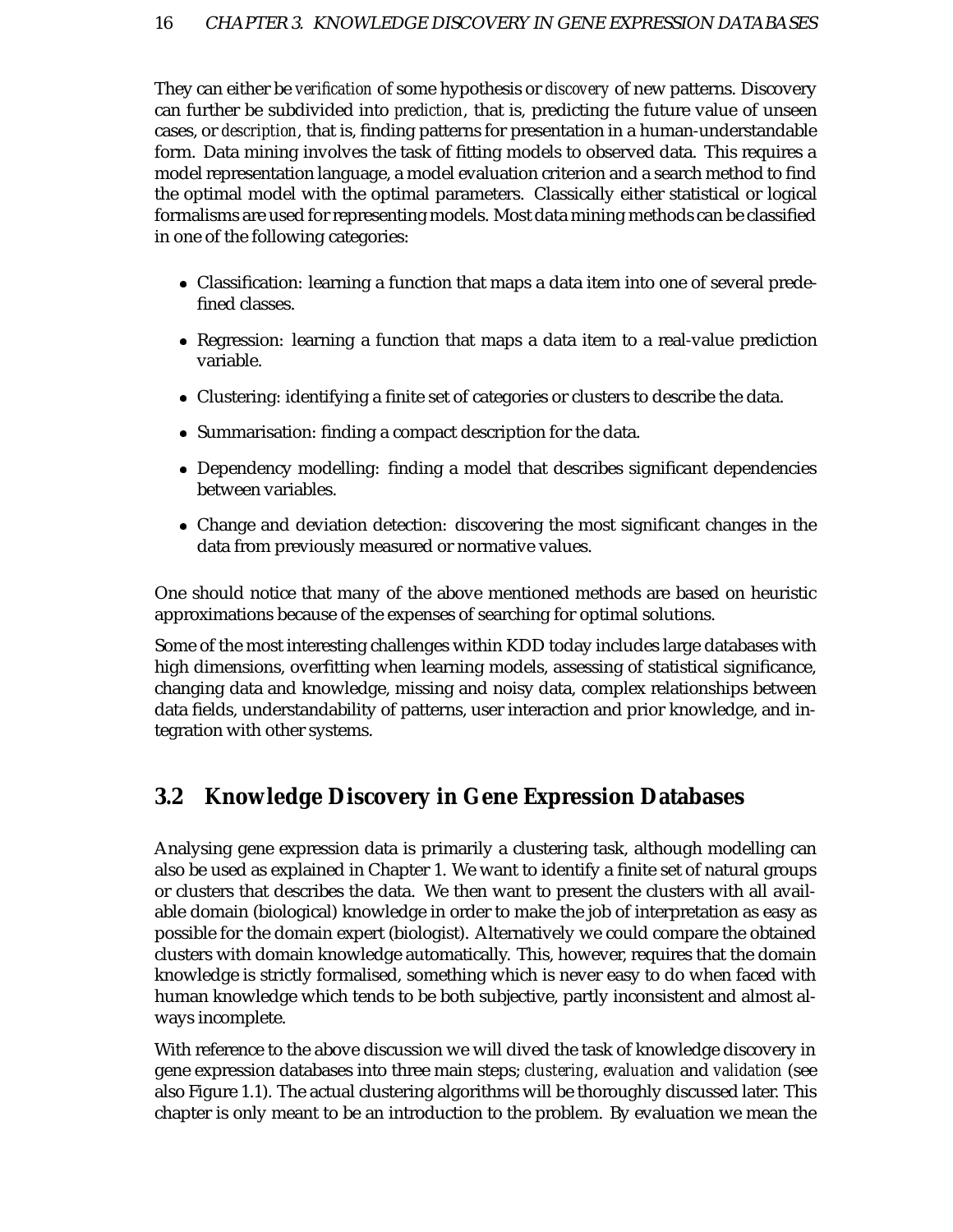task of measuring the correctness or the goodness of the clusters. Of course, this strongly depends on what we mean by a "natural grouping". In our case this normally boils down to finding groups of genes with similar expression patterns. Evaluation is most usually done through visualisation, although this is a very inexact measure which also requires manual inspection. There exist better metrics and these will be discussed later. For now, consider the following simple example.

EXAMPLE 3.2.1 (CLUSTERING AND EVALUATION THROUGH VISUALISATION) Consider the table below to be <sup>a</sup> data set resulting from <sup>a</sup> microarray experiment (these data sets tend to consist of thousands of genes and tens of attributes, but as an example this data set is large enough).

| Gene          | Attribute 1 | Attribute 2 |
|---------------|-------------|-------------|
|               |             | 0.75        |
| B             | 0.75        |             |
| $\mathcal{C}$ | 1.25        |             |
| Ð             | 1.75        | 1.75        |
| E             | 1.5         | 2.25        |
|               | 2           |             |

Given a partitioning  $C_1 = \{A, B, C\}$  and  $C_2 = \{D, E, F\}$  of the data set (using some clustering algorithm), we would like to visually evaluate the clusters goodness. Since this is <sup>a</sup> two-dimensional case the data set can easily be represented in <sup>a</sup> diagram.



The conclusion in this case seems to be that the obtained clusters match our intuition of <sup>a</sup> natural grouping well. However, in many cases, the natural grouping does not come as easy as in this example and thus we have to make some kind of pragmatic decision in order to arrive at a grouping that is good enough.  $\Box$ 

The genes in a gene expression data set are normally categorised into known genes and unknown genes. Loosely we define "known genes" to be genes with a known function. Of course, the function of a gene is to code RNA (mRNA, tRNA or rRNA) which in turn is involved in the synthesis of proteins. What we really mean about the function of a gene is the function of the protein that this gene codes. To make it even more complicated, a protein's function can be carried out in different biological processes. A biological process is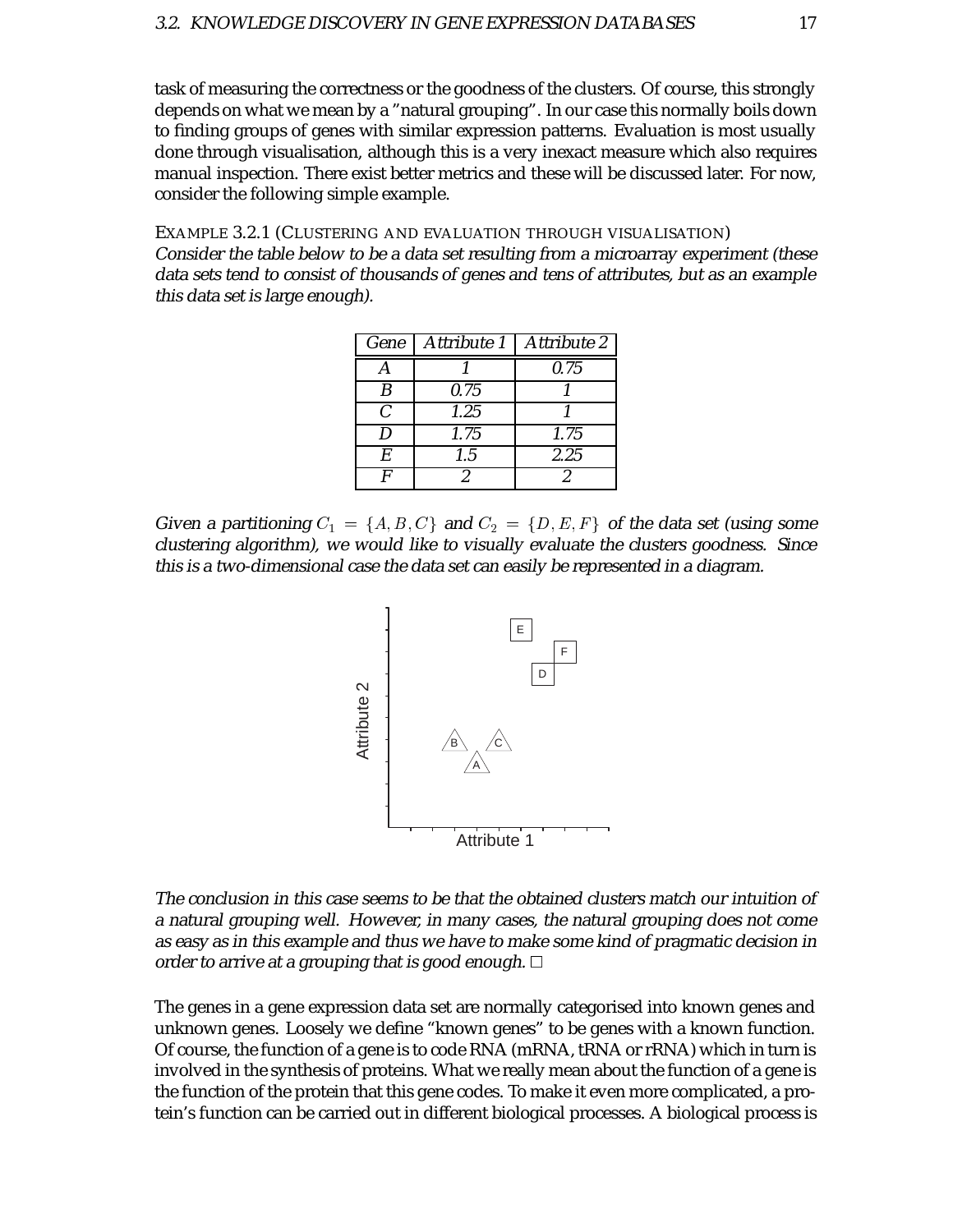a series of events that may involve more than one cell. In this thesis we will frequently refer to the search of the function of unknown genes as the ultimate goal of knowledge discovery in gene expression databases. However, equally important is the task of describing the known genes with respect to process in the specific biological setting that we are studying.

In order to interpret computer generated results we need to validate our clusters against biological knowledge. Biological knowledge can be organised in an *ontology*. An ontology is a tree where the leaf nodes are known genes and the parent nodes are clusters of genes with similar functions. Thus an ontology is a formalised piece of domain knowledge, in this case the function of a set of genes. Given a set of clusters resulting from applying some kind of clustering algorithm to a set of gene expression data, we now want to verify these clusters against the domain knowledge contained in the ontology. Typically some of the genes we have clustered are unknown and thus do not exist in the ontology. Hopefully there is a significant overlap between our clusters and the clusters existing in the ontology. What we are looking for are unknown genes that appear in clusters with significant overlap with clusters in the ontology. Inductively we might conclude that these unknown genes are connected to the other known genes in the cluster (for example by having the same function). This is because the overlap with the cluster in the ontology indicates that this cluster is biologically relevant. The inductive assumption that the function of unknown genes can be inferred from their similarity to known genes most be used with caution. The similarity could be due to measurement errors or could simply be a coincident. If all the other clusters more or less overlap with a cluster in the ontology that definitely strengthens the hypothesis. If the biologists find the result interesting they might want to investigate it more thoroughly.

The correlation between similarity in gene expression profiles and the similarity in gene function has been discussed in various articles. Two examples are [Eisen et al., 1998] and [Pellegrini et al., 1999].

#### EXAMPLE 3.2.2 (CLUSTERING AND VERIFICATION)

Figure 3.1 shows an example of <sup>a</sup> clustered set of gene expression data and <sup>a</sup> corresponding ontology. This ontology describes genes involved in the different stages of the cell cycle. Note that gene N and O are not in the analysed set of gene expression data. Also note that gene R and S are unknown genes and thus do note exist in the ontology. Clusters C1 and C4 both match clusters G4 and G0 respectively while gene G seems to have been misplaced in cluster C2 instead of cluster C3. Gene S has the properties we are looking for. This gene is unknown and are clustered together with three genes all belonging to the same cluster in the ontology. This might be an interesting case for the biologist to study further?  $\Box$ 

#### **3.3 Related Research**

In the following section we will look at some examples of published work done in the field of gene expression data analysis.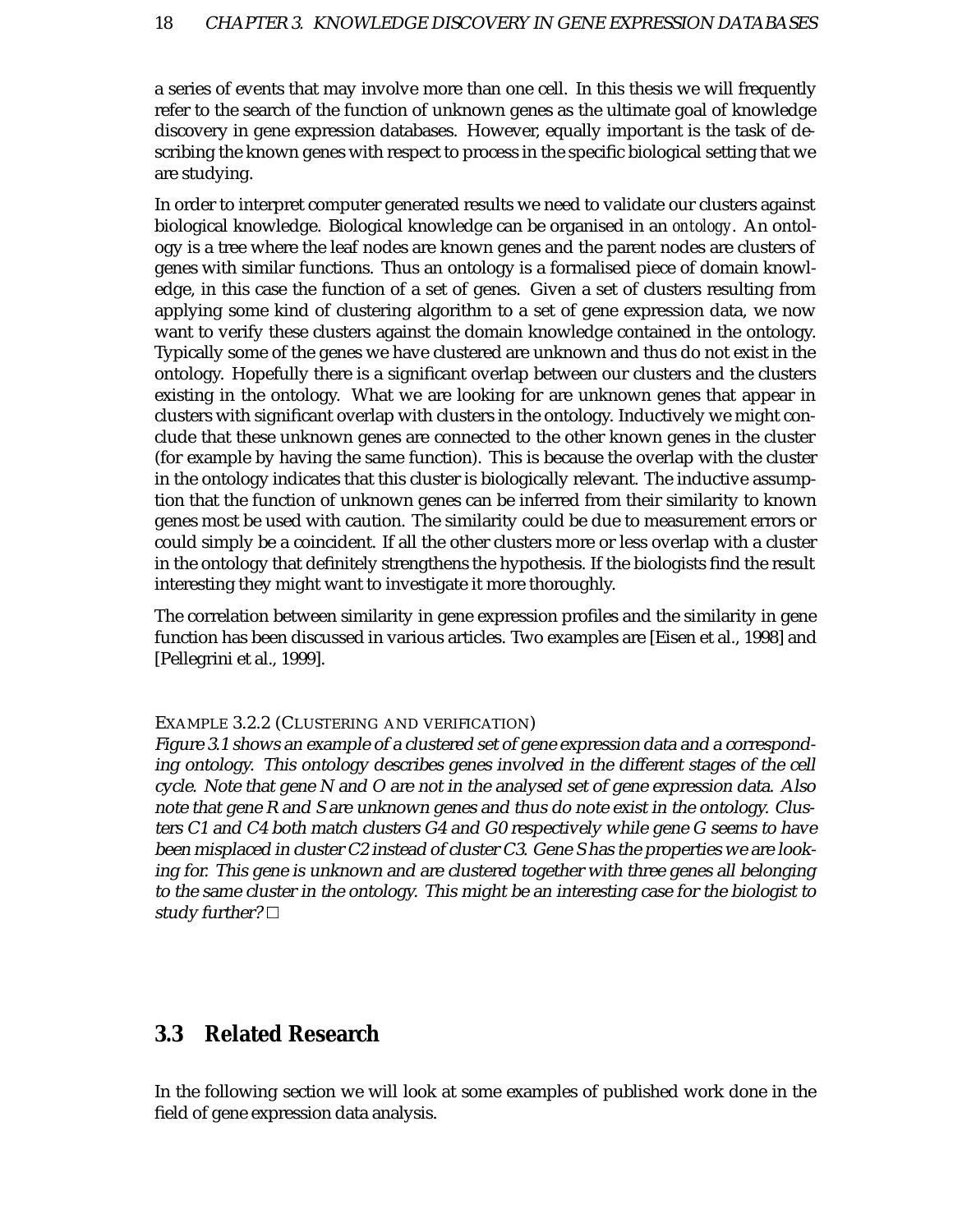

Gene Expression Clusters

Figure 3.1: The process of matching a set of clusters to formalised domain knowledge (an ontology). The Figure is taken from [Tjeldvoll, 1999].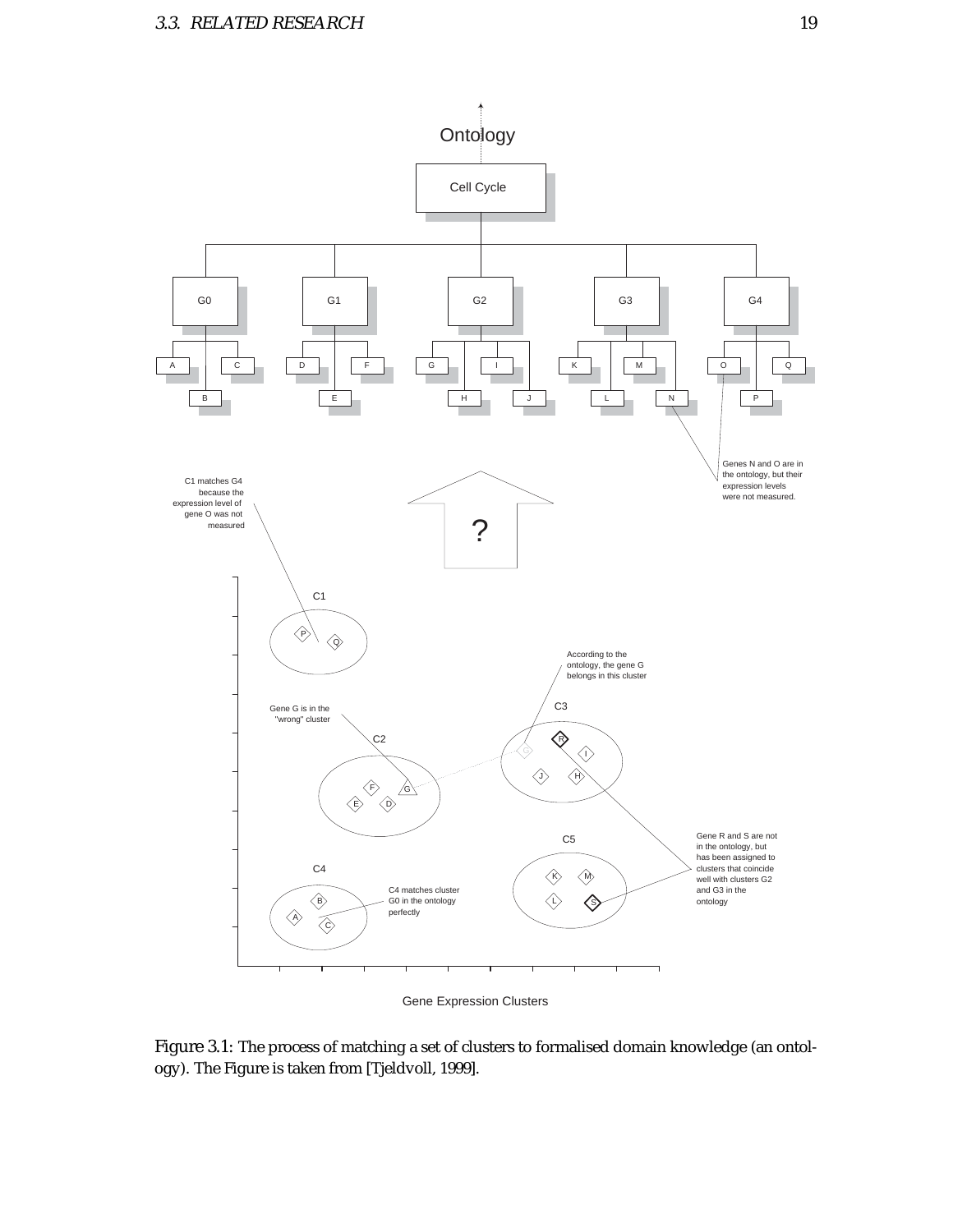#### **3.3.1 The Transcriptional Program in the Response of Human Fibroblast to Serum**

This article ([Iyer et al., 1999]) studies the human fibroblasts response to serum which appears to be related to the physiology of wound repair. The temporal changes in mRNA level of 8613 human genes were measured at 12 times ranging from 0 minutes to 24 hours after serum stimulation. A subset of 517 genes whose expression changed substantially in response to serum was selected for further analysis (this data set is publicly available on the WEB:  $<$  <code>http</code> :  $//$  <code>genome  $-$  <code>ww.standford.edu/serum</code>  $>$  <code>).</code></code>

The subset of 517 genes was clustered hierarchical into groups on the basis of the similarity of genes expression profiles over the full 24 hours. Ten clusters were identified containing 452 of the 517 genes. These cluster were presented by their average expression profiles and a biological interpretation was given.

Measurements done at different time points results in a set of values for each gene called a *time series*. Unlike normal measurements which represent a point in the -dimensional space, time series can easily be represented as a function of time in two-dimensions. Also time series analysis differs from other data analysis in that we are looking for similarity in terms of curve-similarity. This often requires some kind of transformation of the data into gradients or even components using mathematical transformations.

The "fibroblast data" data set will be thoroughly analysed and discussed in Part III.

#### **3.3.2 Broad patterns of gene expression revealed by clustering analysis of tumor and normal colon tissues probed by oligonucleotide arrays**

This article ([Alon et al., 1999]) investigates the expression profile of over 6500 genes in 40 tumour and 22 normal colon tissue samples (this data set is publicly available on the  $\text{WEB:} < \text{http://www.molbio.princeton.edu/colondata>}).$  A subset of 2000 genes with the highest minimal intensity across the samples was analysed.

The data was clustered both with respect to genes and with respect to tissue. The method used was the one of organising the data sets into a binary tree where genes are near each other one the "gene tree" if they show a strong correlation across experiments, and tissue are near each other on the "tissue tree" if they have similar gene expression profiles. In this way they were able to classify genes into functional groups and to classify tissue based one gene expression.

Note that in this example the data already has a known classification; tumour tissue and normal tissue. Thus we can use another data mining method, classification, where we learn the function that maps the gene expressions into one of these predefined classes (tumour tissue or normal tissue). This could be useful when looking for genes with predictive capabilities.

The "tumour and normal colon tissues" data set will also be analysed in Part III.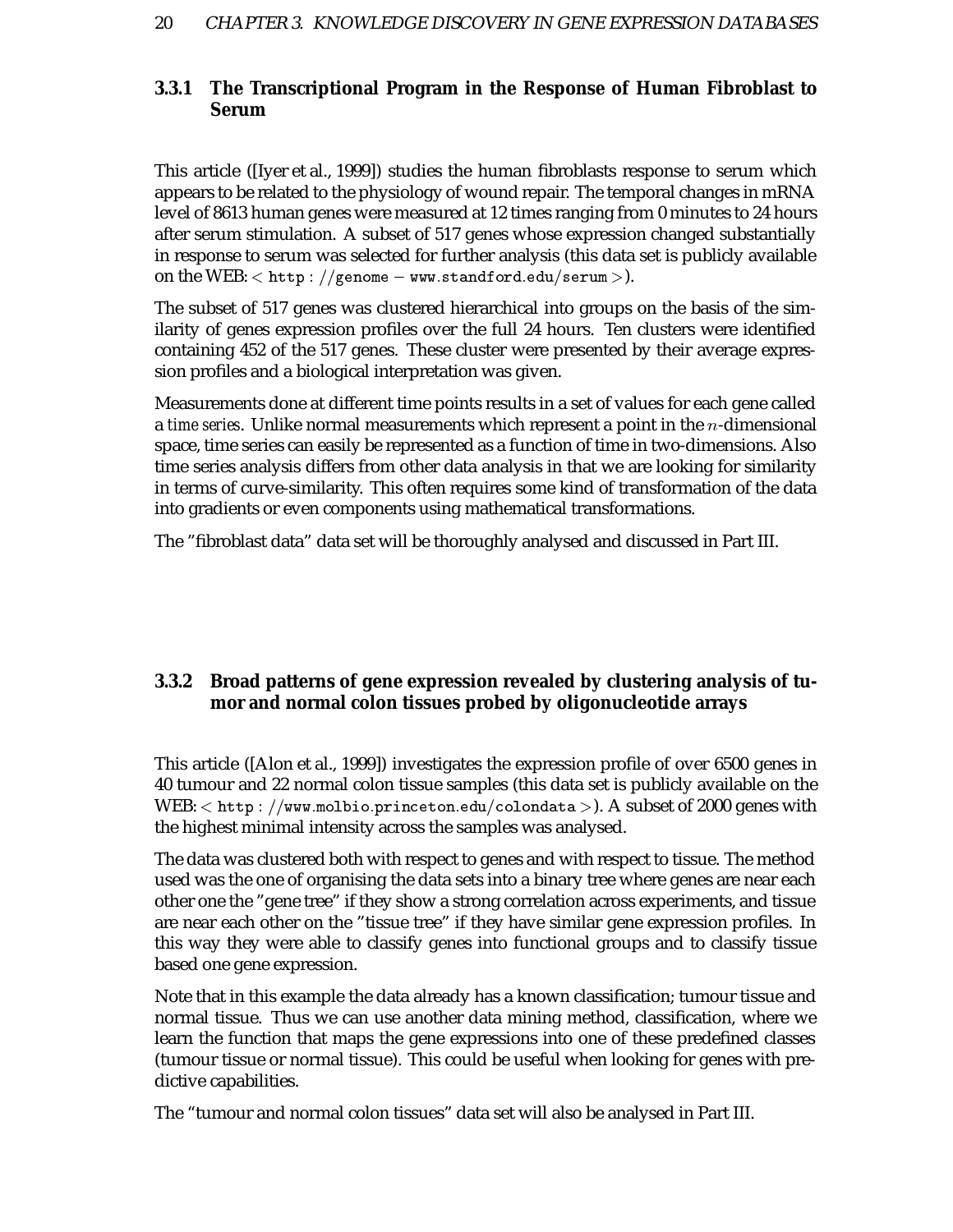#### **3.3.3 Large-scale temporal gene expression mapping of central nervous system development**

This article ([Wen et al., 1998]) investigates the expression profile of 112 genes in the rat central nervous system and is another example of time series data sets. The data set is clustered on the basis of similarity in the time series' slopes and shows that the functional classes clearly map to particular expression profiles.

### **3.4 Our Task**

From a computer science point of view knowledge discovery in gene expression databases includes many of the classical challenges in KDD listed earlier. We are faced with large databases that most probably contain noise. We are faced with knowledge that is constantly changing as a result of new discoveries. And we are also faced with the problem of integrating domain knowledge into the KDD process. In order to summarise this chapter we will go through the steps of the KDD process specifically with our task in mind: Our goal for the KDD process will be to discover, or at least set the stage for a biologist to discover, functions of unknown genes. We will analyse gene expression data sets collected from microarray experiments. The obvious data mining tool for this task is clustering algorithms together with different data preprocessing method very much dependent one what kind of data we are going to analyse. Alternatively, we might want to use modelling method instead of clustering methods or as a supplement to clustering methods. The minded clusters will be interpreted by biological experts in the light of existing domain knowledge in order to give them a bio-medical value.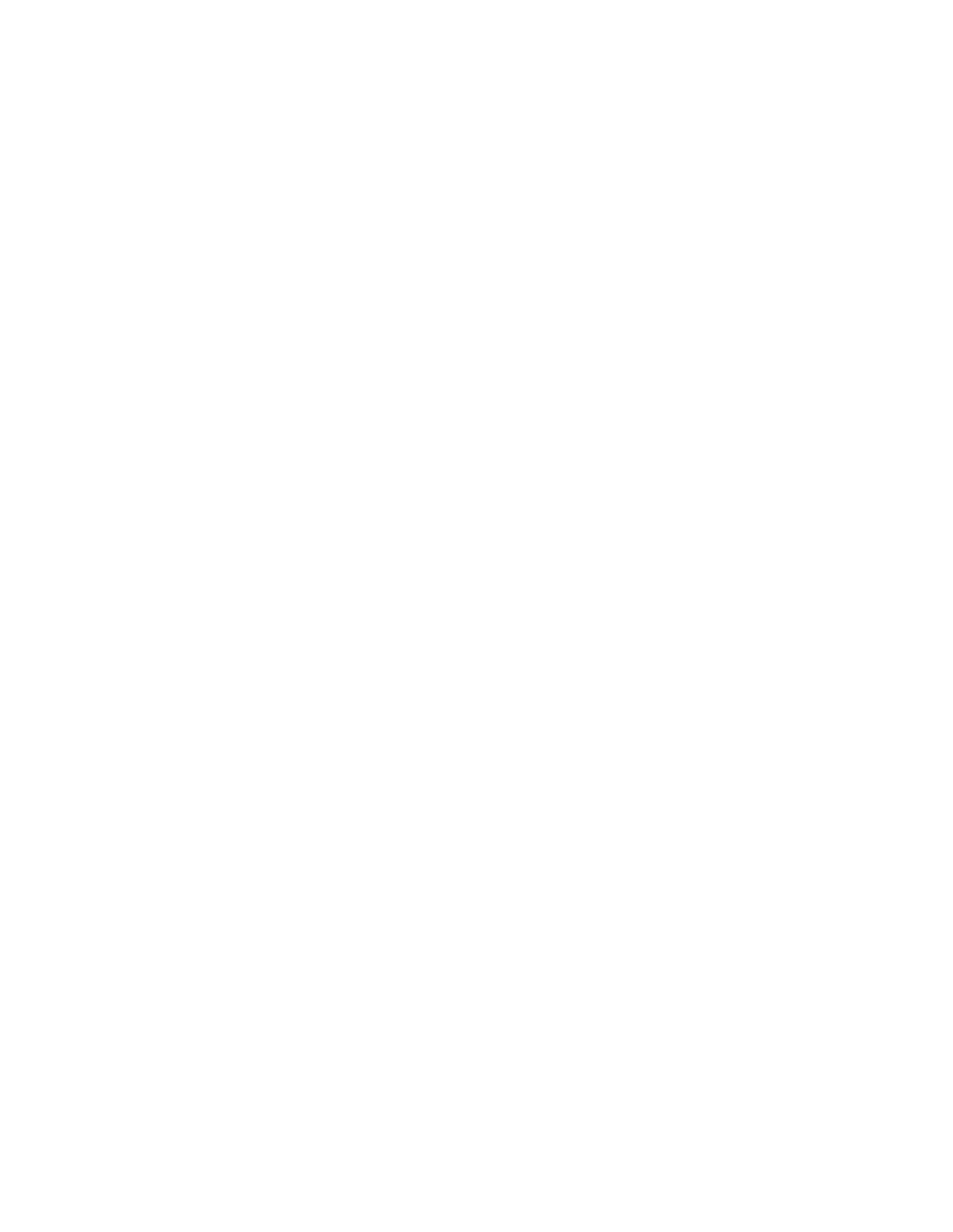## **Part II**

# **Cluster Analysis**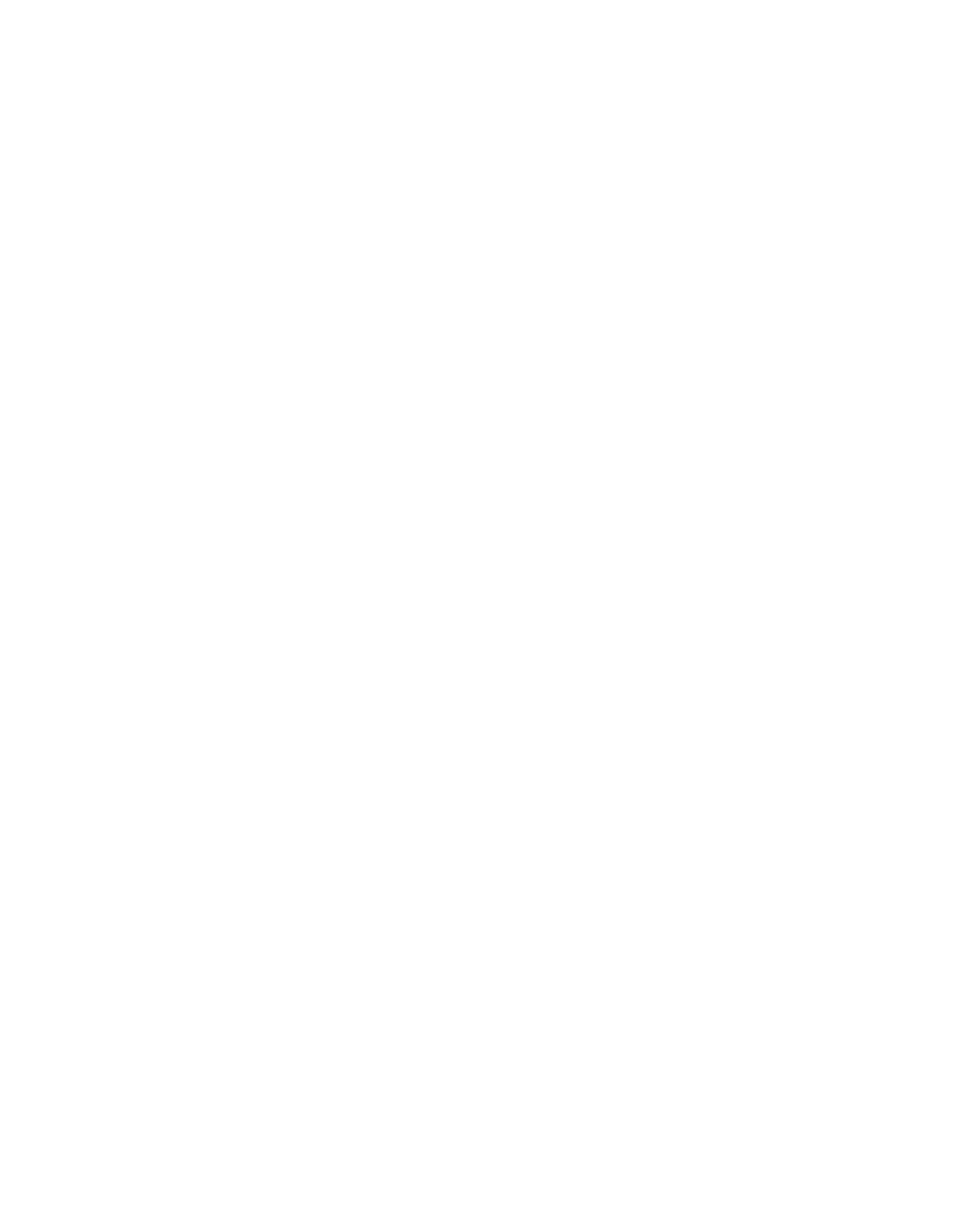*Unsupervised learning is the task of learning without feedback. This is called clustering, because the objective is to reveal the underlying natural groups in a set of example data. In this part we will examine different methods for this purpose, including hierarchical clustering, k-means, indiscernibility-based clustering, self organising maps, etc. Some of these methods will later be used in case studies on real-world gene expression data.*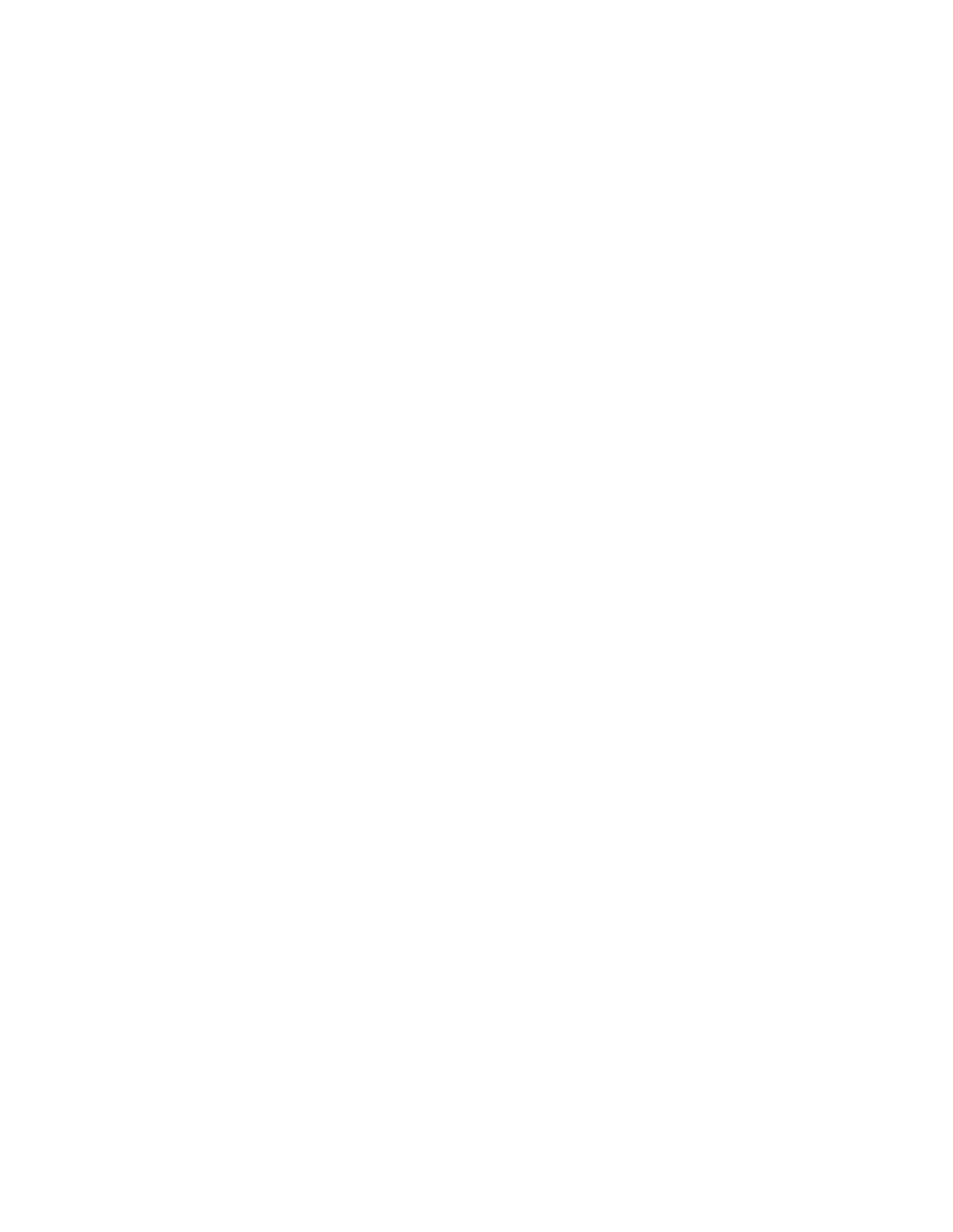### **Chapter 4**

## **Knowledge and Learning**

Artificial intelligence (AI) was formally initiated as a sub-field of computer science in 1956. However, the definition of intelligence is still not agreed upon. According to [Russel and Norvig, 1995] definitions vary along two dimensions; whether we measure success in terms of human performance or in terms of some ideal concept on one hand, and whether we are concerned with reasoning or behaviour on the other hand. The classical definition proposed by Alan Turing in 1950 measures intelligence against human behaviour. The Turing Test states that a computer system is intelligent if a human interrogator can not tell weather it is communicating with a computer or a human being. Modern approaches to AI are mainly concerned with building entities that act rationally, that is, do the right thing given their existing knowledge and present input. After all, every problem can be formulated as a search problem where the goal is to find a sequence of actions that take the system from its present state to a predefined goal state. With this in mind there is no reason to imitate humans in order to build intelligent entities. That is of course if the primary interest is not at constructing theories about the working of the human mind itself (cognitive science). Either-way the Turing Test raises interesting problems that are research areas in AI today. These include natural language processing, knowledge representation, automated reasoning and machine learning.

Knowledge has a central role in AI as it seems clear that intelligence requires knowledge. Critical to the success of an intelligent entity is its ability to reason with existing, possibly uncertain, knowledge, to adopt new knowledge from learning and to represent the knowledge in a way that makes reasoning possible. Our primary goal is to build entities that extract knowledge from (possibly) large data sets. This requires theories for learning from examples and for representing extracted knowledge in an appropriate way. Furthermore it requires the ability to incorporate existing knowledge, often called expert knowledge or domain knowledge, to help the KDD process. In the following sections we will look more deeply into knowledge and learning in order to define and understand these critical aspects of knowledge discovery.

General introduction to AI and further discussions on "What is artificial intelligence?" can be found in e.g. [Russel and Norvig, 1995] and [Nilsson, 1998].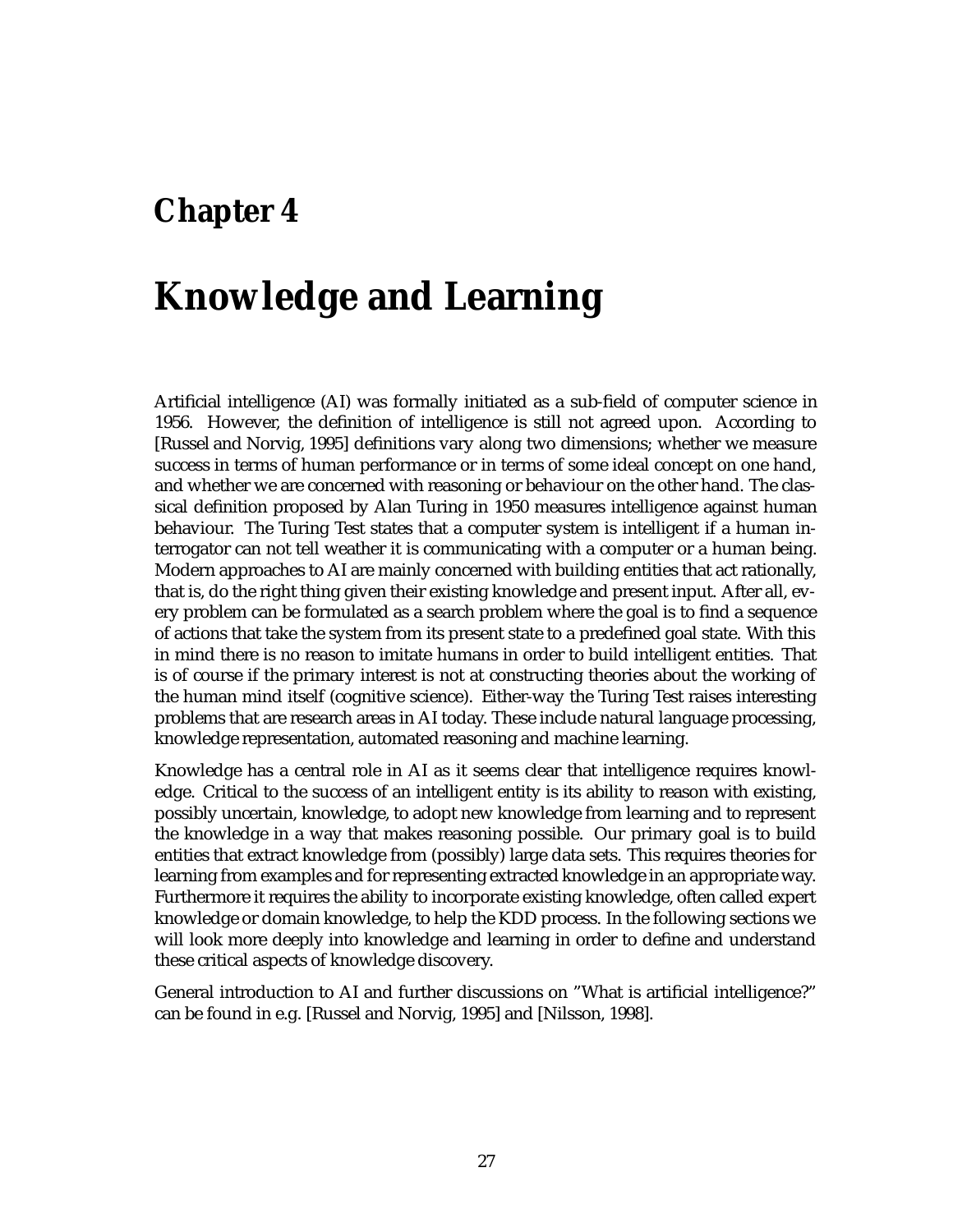### **4.1 Knowledge**

In the same way as intelligence has different and partly conflicting definitions so has knowledge. Four decades of AI have however taught us that knowledge possesses some less desirable properties such as being voluminous, hard to characterise and constantly changing. Also there has been pointed out many ways of categorising knowledge types; induced knowledge vs. deduced knowledge, causal knowledge vs. diagnostic knowledge, crisp knowledge vs. uncertain knowledge, quantitative knowledge vs. qualitative (or common-sense) knowledge, etc.

In the context of knowledge discovery in databases it is interesting to see knowledge in connection with data. Knowledge differs from data in that it is organised. In fact, one can define knowledge as the ability to organise, or classify, data. This approach was taken by [Pawlak, 1991] and will be adopted here. Pawlak argued that knowledge is a partition of a *universe*, that is, some real or abstract world represented by a finite set of *objects*. Consider for example the ability to pick the right wine for the right food. The knowledge required is the ability to partition the universe of all wines into classes labelled with correct type of food. Or consider a more complex task as driving a car. Again the knowledge required is the ability to partition the universe of all situations into classes labelled with the correct action ("hit the breaks", "turn left", etc).

We already mentioned that knowledge representation is a crucial factor in all intelligent entities. The object of knowledge representation is to express knowledge in computertractable form. We will adopt the knowledge representation language proposed by Pawlak in rough set theory ([Pawlak, 1982], [Komorowski et al., 2000a] and [Nguyen and Nguyen, 1996]). A data set is represented in a table such that each row represents objects and each column represents some property that can be measured for each object.

#### DEFINITION 4.1.1 (INFORMATION SYSTEM)

An information system is a pair  $\mathcal{A} = (U, A)$  where  $U$  is a non-empty finite set of objects called the universe and  $A$  is a non-empty finite set of attributes such that  $a: U \rightarrow V_A$  for every  $a \in A.$  The set  $V_a$  is called the value set of  $a.$   $\Box$ 

Knowledge contained in an information system can be expressed by an equivalence relation. An equivalence relation is a binary relation  $R \subset X \times X$  where X is the *equivalence class* of  $x \in X$  if all objects  $y \in X$  is such that  $xRy$ . Any equivalence relation is defined to be reflexive  $(xRx)$ , symmetric (if  $xRy$  then  $yRx$ ) and transitive (if  $xRy$  and  $yRz$  then  $xRz$ ). Given an information system  $\mathcal{A}=(U,A)$  there is always associated a equivalence relation  $IND_\mathcal{A}(B)$  with every  $B\subseteq A.$ 

$$
IND_{\mathcal{A}}(B) = \{(x, y) \in U^2 \mid \forall a \in B \ a(x) = a(y)\}\
$$
 (4.1)

 $IND<sub>A</sub>(B)$  is called the *B*-indiscernibility relation and its classes are denoted  $[x]_B$ .

The available knowledge in an information system is often called the *knowledge base* and can be defined as a pair  $K = (U, R)$ . Notice that the partition determined by the equivalence relation  $R$  gives us atomic sets, that is, objects in these sets are similar with respect to the given attributes and thus can not be discerned. Consequently, knowledge needs to be defined approximately. Let  $\mathcal{A}\,=\,\left( U,A\right)$  be an information system and let  $B\, \subseteq\, A$  and  $X\, \subseteq\, U.$  The set  $X$  can now be approximated using only the information in by constructing the *B-lower* and *B-upper approximations of X*. These approximations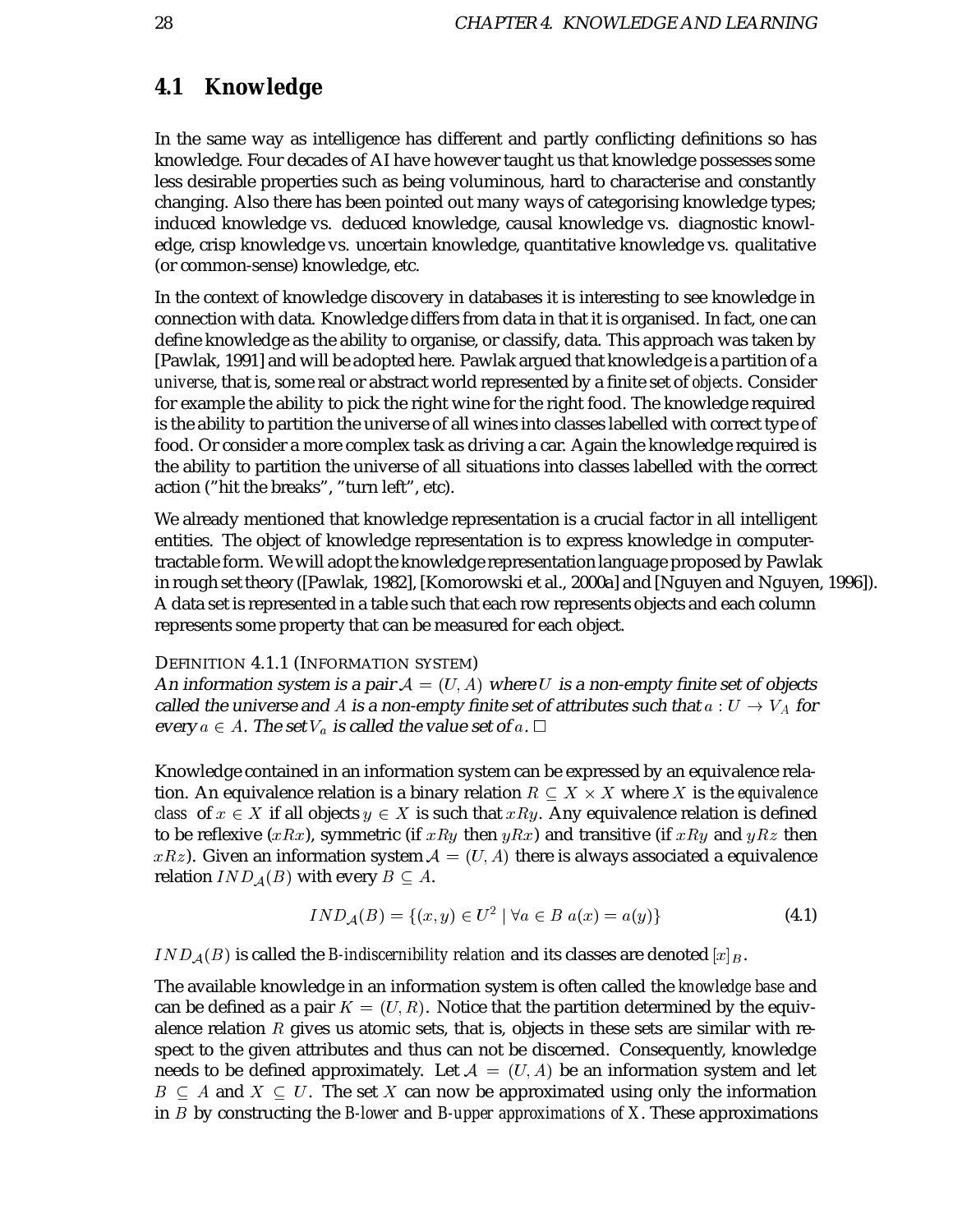| are denoted $\underline{BX}$ and $\overline{BX}$ respectively and are defined by $\underline{BX} = \{x [x]_B \subseteq X\}$ and     |  |
|-------------------------------------------------------------------------------------------------------------------------------------|--|
| $BX = \{x [x]_B \cap X \neq \emptyset\}$ . The set X is said to be rough if $\overline{BX} - \underline{BX}$ is non-empty and crisp |  |
| otherwise.                                                                                                                          |  |

|                | Wine district   | Main grape variety        | Vintage | Storage temp. |
|----------------|-----------------|---------------------------|---------|---------------|
| $x_1$          | <b>Bordeaux</b> | <b>Cabernet Sauvignon</b> | 1992    | $12 - 15$     |
| $x_2$          | Rhône           | Syrah                     | 1992    | ${<}12$       |
| $x_3$          | Chile           | <b>Cabernet Sauvignon</b> | 1995    | $12 - 15$     |
| $x_4$          | <b>Bordeaux</b> | Merlot                    | 1995    | >15           |
| $x_5$          | Chile           | <b>Cabernet Sauvignon</b> | 1995    | $12 - 15$     |
| x <sub>6</sub> | Rhône           | Merlot                    | 1992    | $12 - 15$     |
| $x_7$          | <b>Bordeaux</b> | Merlot                    | 1995    | >15           |
| $x_8$          | Chile           | Merlot                    | 1992    | < 12          |

Table 4.1: The information system  $\mathcal{A}_{\sf Example} = (\{x_1, x_2, ..., x_8\},$  {Wine district, Main grape variety, Vintage, Storage temp.

#### EXAMPLE 4.1.1 (INFORMATION SYSTEM, KNOWLEDGE BASE, ROUGH SET) Table 4.1 is an example of <sup>a</sup> information system that contains information about eight different wines. Some labelled example-partitions are given here:

$$
IND_{A_{Example}}(\{Wine\; district\}) =
$$
\n(4.2)

$$
\{\{x_1,x_4,x_7\}\}\text{Bordeaux}, \{x_2,x_6\}\text{Rhône}, \{x_3,x_5,x_8\}\text{Chile}\}
$$

$$
IND_{{\cal A}_{Example}}(\{Main\, \textit{grape variety}\}) =
$$

$$
\mathcal{L}_{\mathcal{A}_{Example}}(1, \text{value}) \left\{ \{x_1, x_3, x_5\} \right\} \text{Cabernet Sauvignon}, \{x_2\} \text{Synah}, \{x_4, x_6, x_7, x_8\} \text{Merlot} \}
$$
\n
$$
(4.3)
$$

$$
IND_{\mathcal{A}_{Example}}(\{\text{Vintage}\}) = \{\{x_1, x_2, x_6, x_8\}_{1992}, \{x_3, x_4, x_5, x_7\}_{1995}\}\
$$
(4.4)

$$
IND_{\mathcal{A}_{Example}}(\{\text{Storage temp.}\}) = \{\{x_1, x_3, x_5, x_6\}_{12-15}, \{x_2, x_8\}_{<12}, \{x_4, x_7\}_{>15}\}\
$$
(4.5)

#### Using all the attributes results in the following partition:

$$
IND_{\mathcal{A}_{Example}}(A_{Example}) = \{\{x_1\}, \{x_2\}, \{x_3, x_5\}, \{x_4, x_7\}, \{x_6\}, \{x_8\}\}\
$$
(4.6)

The available knowledge in the system can be expressed as the knowledge base  $K_{\text{Example}} =$  $(UE_{Example}, R_{Example})$ , where  $R_{Example}$  is the equivalence relation  $IND_{A_{Example}}(B)$  and  $B$  is every subset of  $A_{\emph{Example}}.$ 

Now consider for example the set  $X = \{x_3, x_4, x_8\}$ . This set can be approximated using the definitions of rough sets:

$$
\underline{A}_{Example}X = \{x_8\} \tag{4.7}
$$

$$
\overline{A}_{Example}X = \{x_3, x_5, x_4, x_7, x_8\}
$$
\n
$$
(4.8)
$$

From Equation 4.6 we see that  $x_3$  is indiscernible from  $x_5$  and that  $x_4$  is indiscernible from  $x_7$ . Thus the set X can not be crisply defined given the available data.  $\Box$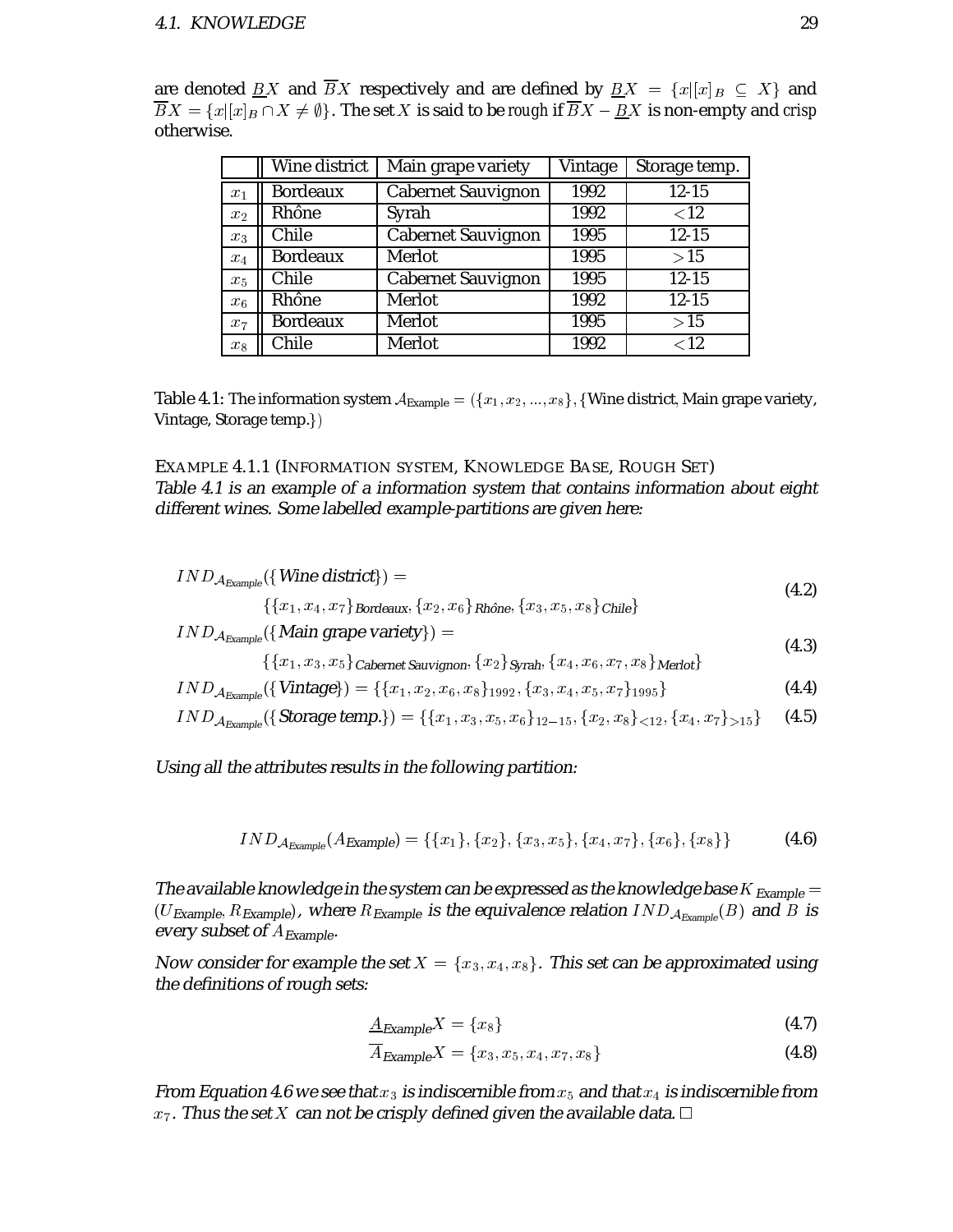Often available is classificatory knowledge provided by an expert. This knowledge can be added as an extra attribute or label to each object.

#### DEFINITION 4.1.2 (DECISION SYSTEM)

A decision system is any information system of the form  $\mathcal{A} = (U, A \cup \{d\})$ , where  $d \not \in A$ is the decision attribute. The elements of  $A$  are called conditional attributes or simply conditions. The cardinality of the image  $d(U) = \{k \mid d(x) = k, x \in U\}$  is called the rank of d and is denoted  $r(d)$ .  $\Box$ 

The decision d determines a partition  $\{X_{\mathcal{A}}^1, X_{\mathcal{A}}^2, ..., X_{\mathcal{A}}^{r(u)}\}$  where  $X_{\mathcal{A}}^k = \{x \in U \mid d(x) = 1\}$  $\{v_d^k\}$  for  $1 \leq k \leq r(d)$ . Hence we now have a representation of the knowledge first introduced by the expert through the decision  $d$  and now retained in the decision table. However, this knowledge is itself not as powerful as the knowledge possessed by the expert in that it does not reflect any general classificatory capability. Most often the decision system contains only a small portion of all thinkable objects. Thus what we want is the knowledge needed to be able to do the classification, not the knowledge of the classes themselves. The solution to this problem is to view the available decision table as a set of training examples. The underlying general knowledge can by learned from these examples and the learned knowledge can in turn be used to classify unseen objects. Learning will be discussed in the next section.

Given a decision system  $\mathcal{A} = (U, A \cup \{d\})$  and the indiscernibility relation  $IND_\mathcal{A}(B)$ we define the *generalised decision in A* to be the function  $\delta_A$  :  $U$   $\rightarrow$   ${\cal P}(V_d)$  defined by  $\delta_A(x) = \{i \mid \exists y \in U \ y \ IND_A(A) \ x \text{ and } d(y) = i\}.$  If  $|\delta_A(x)| > 1$  for any  $x \in U$  the decision system is said to be *inconsistent (non-deterministic)*, that is, there exist objects that are indiscernible but belong to different decision classes. Thus the decision classes themselves are rough sets and consequently our knowledge given the available data is approximate. Notice that this will always be the case to some extent since the projection from the real world to data itself is an approximation.

|                | Wine district                      | Main grape variety        | Vintage | Storage temp. | Decision  |
|----------------|------------------------------------|---------------------------|---------|---------------|-----------|
| $x_1$          | <b>Bordeaux</b>                    | <b>Cabernet Sauvignon</b> | 1992    | $12 - 15$     | Drink now |
| x <sub>2</sub> | Rhône<br>Syrah                     |                           | 1992    | ${<}12$       | Hold      |
| $x_3$          | Chile                              | <b>Cabernet Sauvignon</b> | 1995    | $12 - 15$     | Drink now |
| $x_4$          | <b>Bordeaux</b>                    | Merlot                    | 1995    | >15           | Drink now |
| $x_5$          | Chile<br><b>Cabernet Sauvignon</b> |                           | 1995    | $12 - 15$     | Hold      |
| $x_6$          | Rhône                              | Merlot                    | 1992    | $12 - 15$     | Hold      |
| $x_7$          | <b>Bordeaux</b>                    | Merlot                    | 1995    | >15           | Drink now |
| $x_8$          | Chile                              | Merlot                    | 1992    | ${<}12$       | Hold      |

Table 4.2: The decision system  $\mathcal{A}_{\sf{Example}}~=~(\{x_1,x_2,...,x_8\}, \{\text{Wire district}, \text{Main grave variety},$ Vintage, Storage temp.}  $\cup$   $\{Decision\})$ 

#### EXAMPLE 4.1.2 (DECISION SYSTEM)

Table 4.2 is an example of <sup>a</sup> decision system constructed from the information system in Example 4.1.1 by adding an extra attribute. This additional attribute states whether or not the wine has been stored for <sup>a</sup> sufficient period of time and determines <sup>a</sup> partition of the wine into two labelled equivalence classes (decision classes):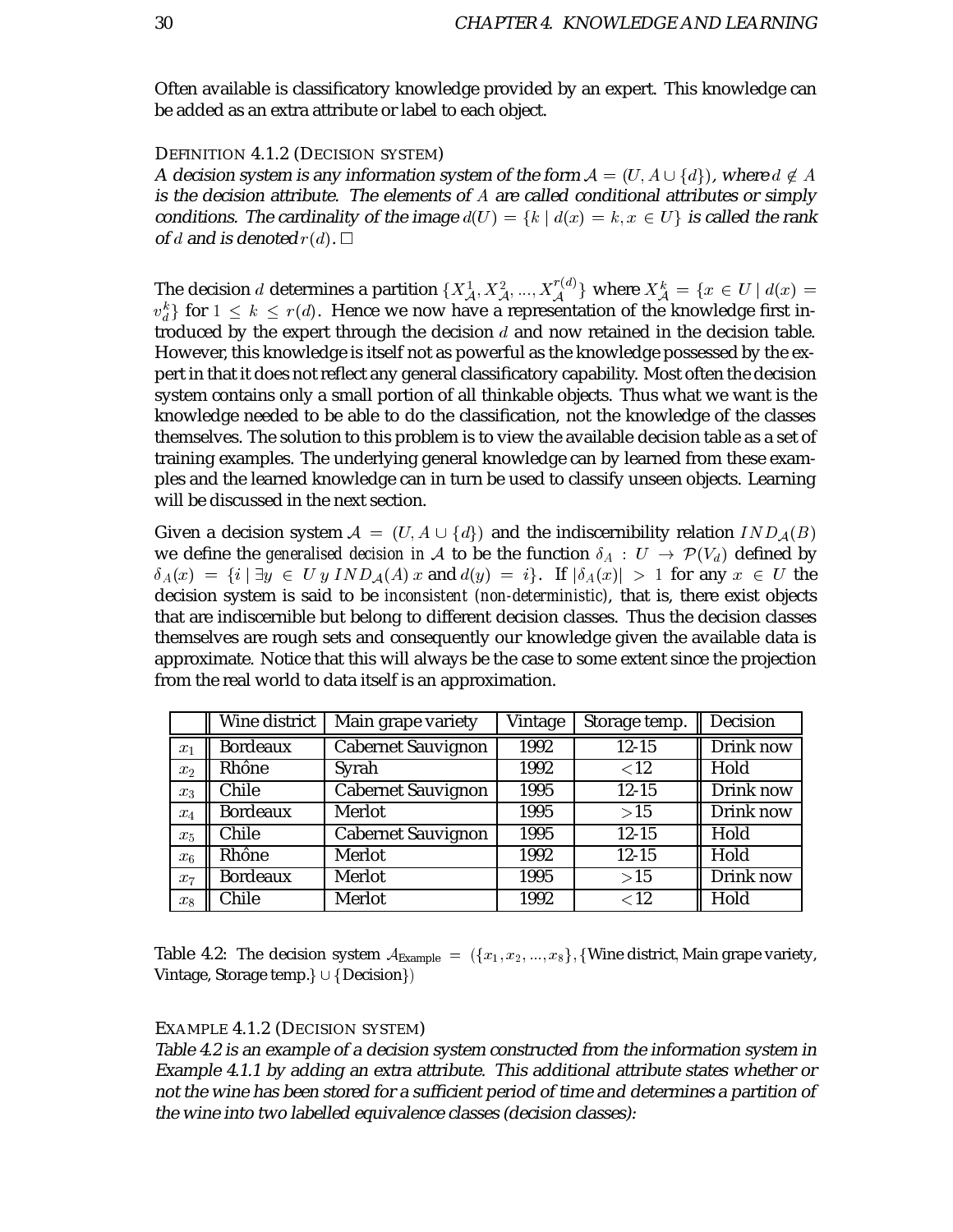$$
U_{\text{Example}}/\text{Decision} = \{\{x_1, x_3, x_4, x_7\}_{\text{Drink now}}, \{x_2, x_5, x_6, x_8\}_{\text{Hold}}\} \tag{4.9}
$$

Let the two decision classes be denoted  $D_{Drink}$  and  $D_{Hold}$ . As before these classes can be approximated using rough set theory:

$$
\underline{A}_{Example}D_{Drink} = \{x_1, x_4, x_7\}
$$
\n(4.10)

$$
\overline{B}_{\text{Example}}D_{\text{Drink}} = \{x_1, x_3, x_5, x_4, x_7\} \tag{4.11}
$$

$$
\underline{A}_{Example}D_{\text{Hold}} = \{x_2, x_6, x_8\} \tag{4.12}
$$

$$
\overline{B}_{\text{Example}}D_{\text{Hold}} = \{x_2, x_5, x_3, x_6, x_8\} \tag{4.13}
$$

Obviously the decision classes can't be crisply defined and consequently our decision system is inconsistent.  $\Box$ 

### **4.2 Machine Learning**

[Mitchell, 1997] proposes a broad definition of machine learning in that he includes all computer programs that improves its performance at some task through experience. In principle all learning can be seen as learning the representation of a function. Take for example the task of driving a car. The problem is to learn what action to take ("turn left", "hit the breaks", etc.) given different situations. This problem can be reformulated as the problem of learning the function that maps the input (all possible situations on the road) to the correct output (actions).

Machine Learning (ML) takes different forms dependent on the degree of feedback and prior knowledge available. Any situation in which both the input and the correct output are available is called *supervised learning*. The system is being told the correct output and evaluates its proposed output against this feedback. On the other hand, *reinforcement learning* is the situation where the system receives some evaluation of it output but is not told the correct output. Learning when there is no hint at all about the correct output is called *unsupervised learning*. An unsupervised learner can only learn patterns or relationships among it own input. In addition to the three types of learning situations mentioned so far (supervised, reinforcement and unsupervised), learning can be either inductive or analytical. *Inductive learning* is the task of approximating a function f from a given set of example-pairs  $(x, f(x))$ . The approximation is called a hypothesis and should by consistent with all the training examples. In *analytical learning*, however, the system is provided with both training examples and a domain theory, and the approximated function should be consistent with them both. Most existing systems and methods are inductive approaches although additional prior knowledge should help a lot in most learning situations. The reason is probably the fact that the task of representing human expert knowledge in a computer system is extremely complex given the problems of knowledge representation, consistency, reasoning, etc.

A thorough coverage of the field of machine learning can be found in e.g. [Mitchell, 1997].

In this thesis we will be concerned with inductive learning, and in particular with unsupervised learning. Although domain theory (biological knowledge) will be used both for selecting the most interesting experiments and for evaluating the results, this knowledge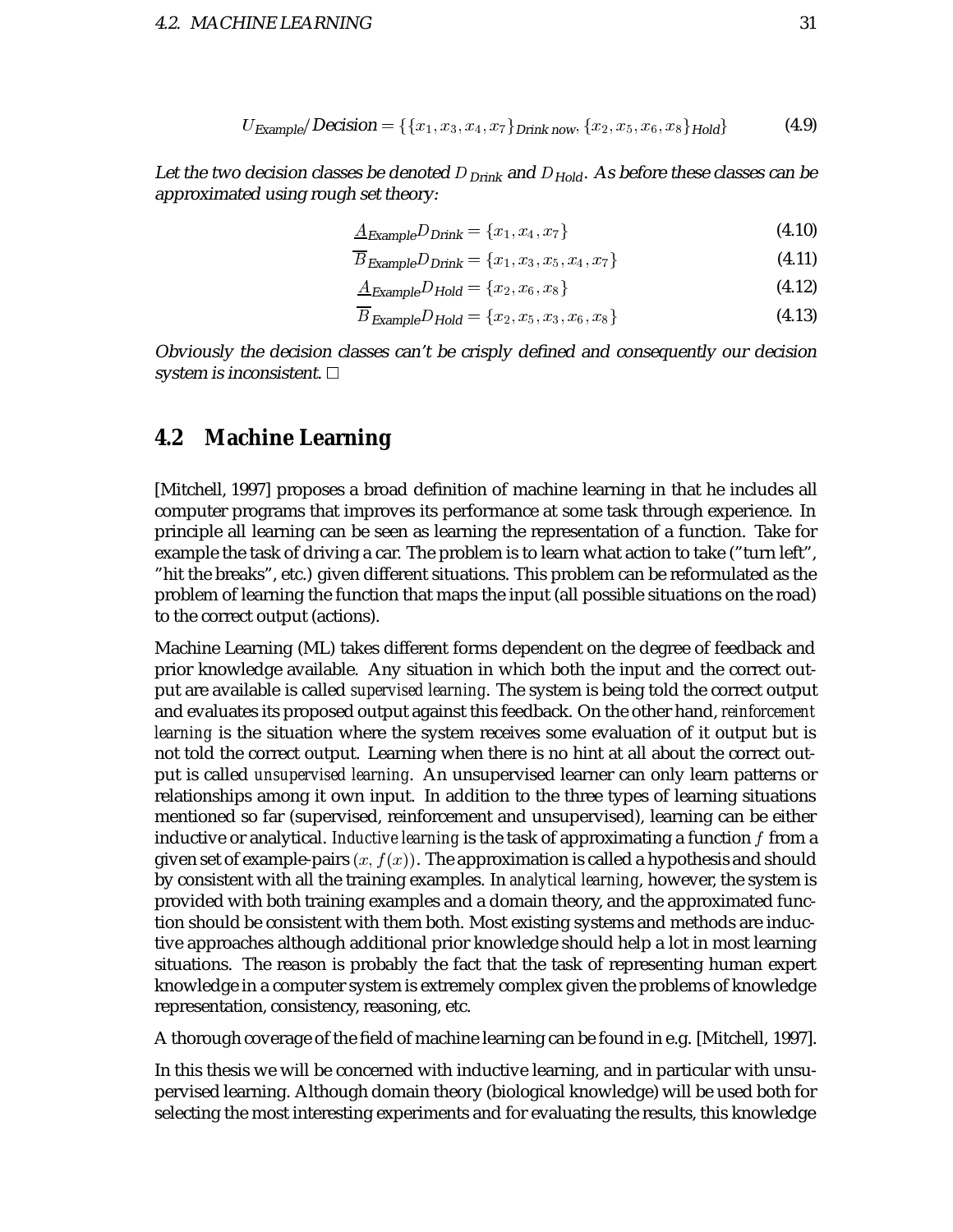will not take an active part in the learning task as in analytical learning. In the following we will discuss unsupervised and supervised inductive learning. We will use the notations of rough set theory as defined above and also use the rough set framework as an example of how to do unsupervised and supervised learning. In the next two chapters a more in depth coverage of unsupervised methods will be provided.

#### **4.2.1 Unsupervised Learning**

Given an information system  $\mathcal{A} = (U, A)$  the task of unsupervised learning is to search for "natural" groups of similar objects called *clusters*. Thus we want to find a partition  $U = \{X_{\mathcal{A}}^1, X_{\mathcal{A}}^2, ..., X_{\mathcal{A}}^m\}$ . In general this requires two things:

- A definition of similarity. What makes two objects similar? This of course is totally dependent on what we are interested in. Take for example the task of partitioning all known wines into "natural" groups. What make two bottles of wine similar? That they are produced in the same country? That they taste the same? The last definition even requires an expert in wine tasting to do the job right. These are typical problems of defining similarity and often require close co-operation with domain experts in order to make the correct assumptions.
- An algorithm that takes an information system and a definition of similarity as input and returns a decision system with the decision classes being the obtained clusters.

EXAMPLE 4.2.1 (UNSUPERVISED LEARNING) Consider again the information system  $A_{Example}$  in Table 4.1 and the following definitions:

- $\bullet~$  Define two objects to be similar if they satisfy the indiscernibility relation IN  $D_{\mathcal{A}_{\mathrm{Example}}}$  $(A)$ Example
- Define the clusters simply to be the classes determined by the defined indiscernibility relation.

Doing unsupervised inductive learning on the data now results in the following grouping:

$$
{x1}, {x2}, {x3, x5}, {x4, x7}, {x6}, {x8}
$$
\n(4.14)

Note that this approach to unsupervised learning simply results in clusters that equal the equivalence classes of the information system (Equation 4.6).  $\Box$ 

In the next two chapters we will look more closely at the challenges of doing unsupervised learning and also indicate more advanced similarity measures and algorithms.

#### **4.2.2 Supervised Learning**

Given a decision system  $\mathcal{A} \,=\, (U, A \, \cup \{d\})$  the task of supervised learning is to find a representation of the function that maps the set of attributes  $A$  to the decision  $d\colon A^{\|A\|}\to$  $V_d$ . The rough set theory gives us a sound framework for inducing a set of propositional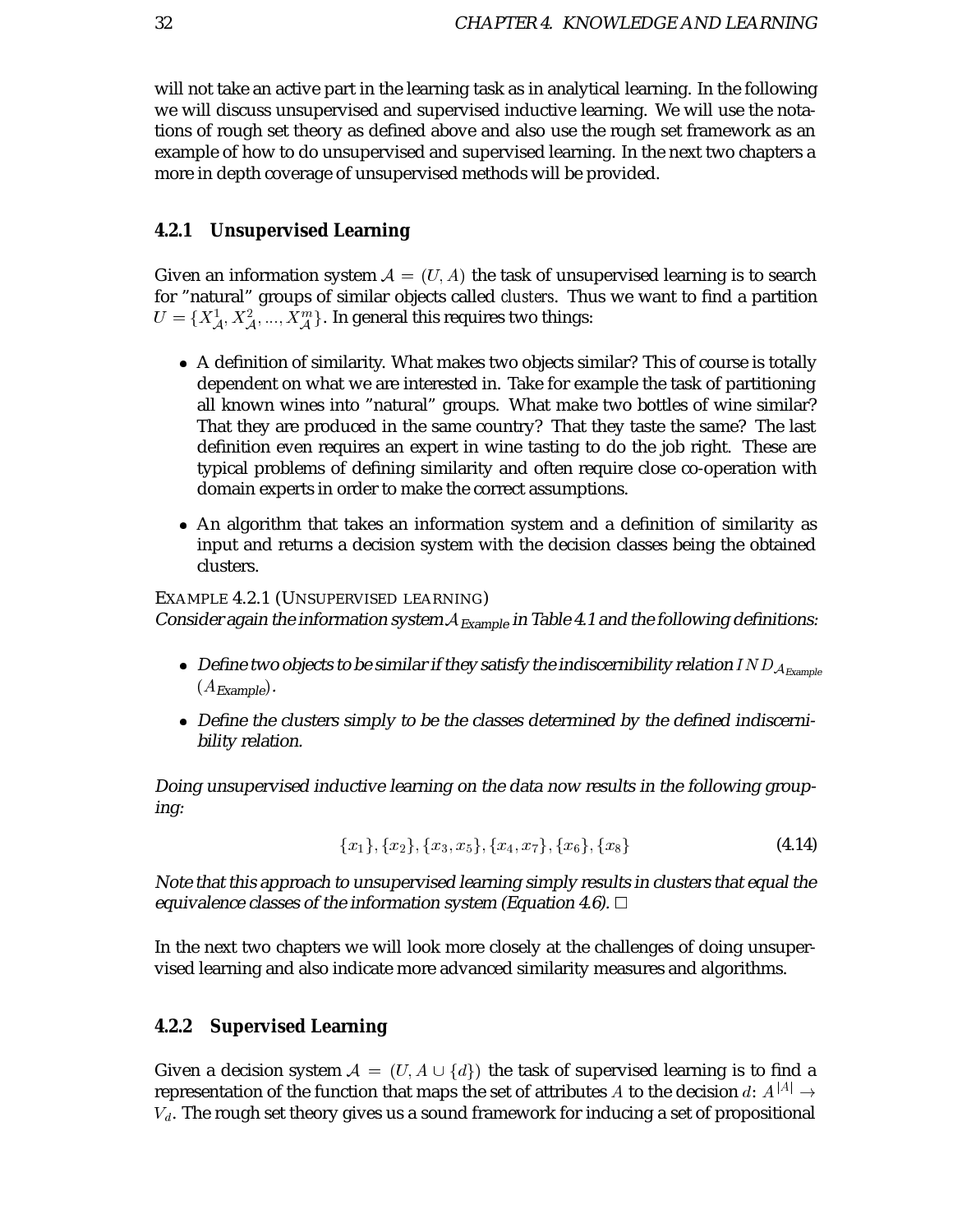rules that represents this function. We will call a representation of this kind a *model*. There exist multiple other methods for modelling these kind of functions including decision trees, artificial neural networks, Bayesian belief networks, etc.

To show how rules can be induced from a decision system we need to define the concept of *reducts*. A reduct of a given decision system  $\mathcal{A} \ = \ (U, A \ \cup \ \{d\})$  is a minimal set of attributes  $B\subseteq A$  such that  $IND_\mathcal{A}(B)=IND_\mathcal{A}(A).$  Finding the set of all minimal reducts is NP-hard ([Skowron and Rauszer, 1992]), but there exist good heuristics that compute subsets of all possible reducts in acceptable time. In principle, reducts can be found using the general scheme of *Boolean reasoning* ([Brown, 1990]):

DEFINITION 4.2.1 (BOOLEAN REASONING)

Boolean reasoning can be used to solve a problem  $P$  by applying the following general algorithm:

1. Formulate the problem  $P$  as a system of Boolean equations.

$$
P = \begin{cases} g_1 &= h_1 \\ \vdots \\ g_k &= h_k \end{cases}
$$
 (4.15)

where  $g_i$  and  $h_i$  are Boolean functions  $(\{0,1\}^m \rightarrow \{0,1\})$ .

2. Reduce the equation system to a single Boolean equation  $f<sub>P</sub> = 0$ .

$$
f_P = \sum_{i=1}^{k} (g'_i \cdot h_i + g_i \cdot h'_i)
$$
 (4.16)

where  $g_i^\prime$  and  $h_i^\prime$  are the complements of  $g_i$  and  $h_i$  respectively.

- 3. Compute the prime implicants<sup>1</sup> of  $f_P$ .
- 4. Obtain the solutions to  $P$  by interpreting the prime implicants of  $f_P$ .

Given an information system A with n objects, the *discernibility matrix* of A is given by an  $n \times n$  matrix with entries  $c_{ij}.$ 

$$
c_{ij} = \{a \in A \mid a(x_i) \neq a(x_j)\}\n \text{ for } i, j = 1, \dots, n
$$
\n(4.17)

The *decision-relative discernibility matrix* to a corresponding decision system can be constructed from Equation 4.17.

$$
c_{ij}^d = \begin{cases} \varnothing & \text{if } d(x_i) = d(x_j) \\ c_{ij} - d & \text{otherwise} \end{cases}
$$
 (4.18)

<sup>&</sup>lt;sup>1</sup>A *prime implicant* can be explained by the following chain of arguments: A literal is a variable or its negation. A *term* is a conjunction of literals. An *implicant* of a Boolean function  $f$  is a term  $p$  such that if the value of  $p$  is true under an arbitrary valuation  $v$  then the value of  $f$  under  $v$  is also true. A prime implicant is an implicant of  $f$  that ceases to be so if any of its literals are removed.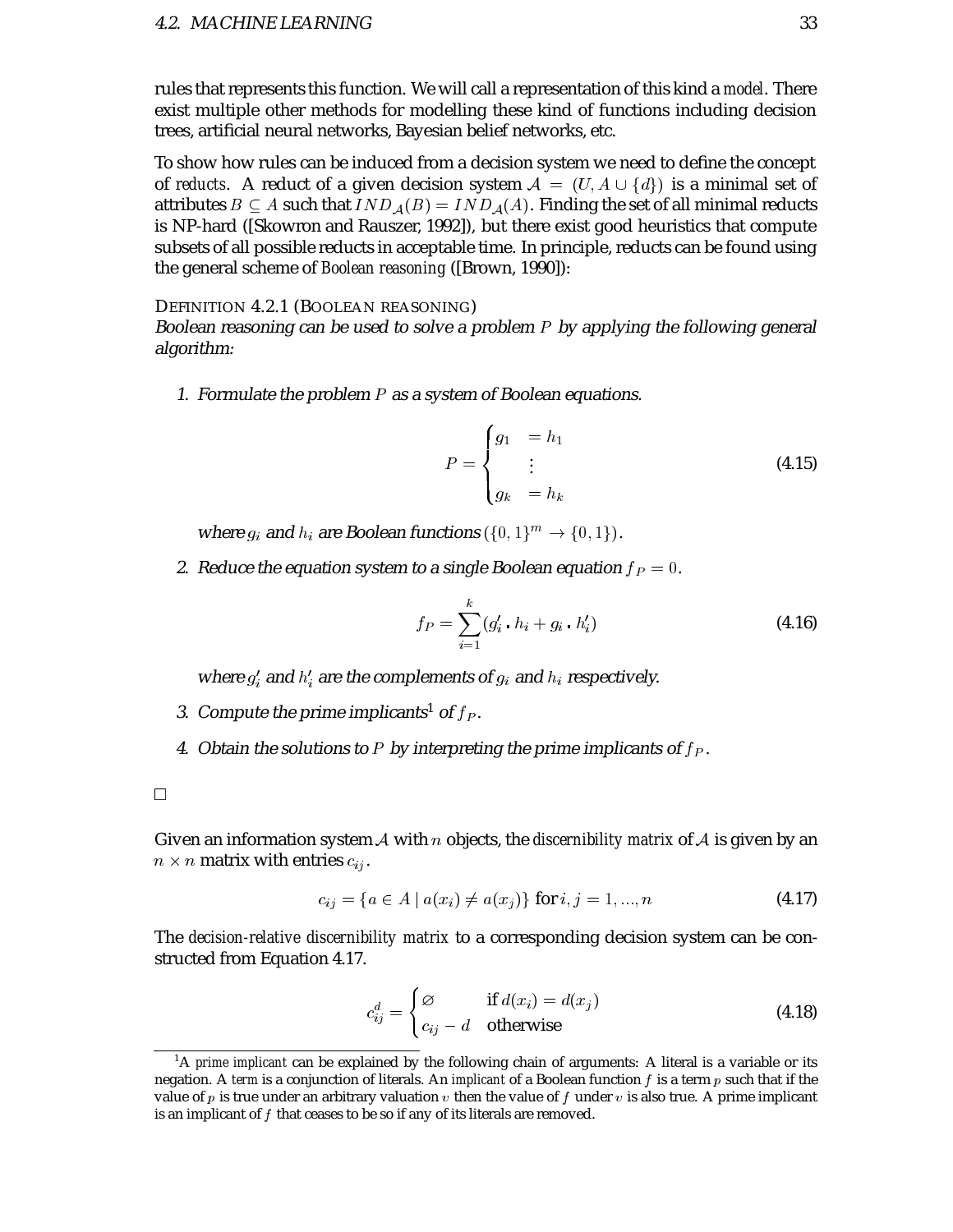The *discernibility function*  $f_\mathcal{A}$  *(*respectively *decision-relative discernibility function*  $f_\mathcal{A}^a$ *)* can now be defined from the discernibility matrix (respectively decision-relative discernibility matrix)

$$
f_{\mathcal{A}}^{(d)}(a_1^*,...,a_m^*) = \bigwedge \left\{ \bigvee c_{ij}^{(d)*} \mid 1 \leq j \leq i \leq n, \ c_{ij}^{(d)} \neq \varnothing \right\} \tag{4.19}
$$

where  $a_i^*,...,a_m^*$  correspond to the attributes  $a_1,...,a_m$  and  $c_{ij}^{(a)*}=\{a^*$  $i_j^{\cdots} = \{a^* \mid a \in c_{ij}^{\cdots}\}.$  $\begin{matrix} \binom{u}{i} \end{matrix}$ .

The set of all prime implicants of  $f_A^{(u)}$  can be interpreted as the set of all reducts (respectively decision-relative reducts) of  $A$ . Thus we have a mathematical machinery for finding reducts. From the decision-relative reducts we can now construct minimal propositional decision rules of the form  $(a_1 = v_1) \wedge (a_2 = v_2) \wedge ... \wedge (a_k = v_k) \rightarrow d = v_d$  by overlaying the set of attributes in a reduct B over an object  $x \in U$  and reading off the values of x for every  $a \in B$  and decision d. The set of induced rules gives us a representation (or a model) of the decision system. This model has two properties. Firstly, it holds *descriptive* knowledge. It describes the most important underlying patterns and relations in the data. Secondly, it holds *predictive* knowledge. We can use the rules in the model to classify unseen objects.

The ROSETTA system is a toolkit for rough set analysis developed at our group in collaboration with Warsaw University ([Komorowski et al., 2000b], [Øhrn et al., 1998] and [Øhrn, 1999b]). A complete description of rough sets and indiscernibility-based analysis in medicine can be found in [Øhrn, 1999a]. [Vinterbo, 1999] discusses predictive models for use in medicine in general. The ROSETTA system can be used in a wide variety of different classification problem not only related to medicine. Some examples are [Tjeldvoll et al., 1999], [Hvidsten et al., 1999a] and [Øhrn and Komorowski, 1999].

In order for a model to be descriptive it needs to consist of a reasonable number of rules. Large models have no descriptive capability in practice since they are too large to be inspected by humans. According to the principle of Occam's razor, the simplest of two models both consistent with the training examples should be chosen. [Agotnes, 1999] and [Løken, 1999] both shows how large propositional rule models can be simplified while retaining predictive performance. A shorter version of this work can be found in [Agotnes et al., 1999]. Some of their work is even implemented in the ROSETTA system.

#### EXAMPLE 4.2.2 (SUPERVISED LEARNING)

Consider again the decision system in Table 4.2. Notice that  $\{W\}$ ine district, Main grape variety}, {Wine district, Vintage}, {Main grape variety, Vintage} and {Wine district, Storage temp.  $\alpha$  are the possible decision-relative reducts. From these reducts we can generate 22 propositional rules depicted in Table 4.3.  $\Box$ 

As mentioned earlier, models resulting from inductive supervised learning posses predictive capabilities in the sense that they can classify unseen objects. By unseen objects we mean objects that are not a part of the training set. For this reason models are often called *classifiers*. A classifier  $d$  over a decision system  $\mathcal{A} = (U, A \cup \{d\})$  is a function that maps an object  $x \in U$  to a value in the value set  $V_d$  of d.

$$
\ddot{d} \; : \; U \to V_d \tag{4.20}
$$

It should be stressed that there are actually two decision systems involved. One decision system  $\mathcal{A} \,=\, (U, A \, \cup \, \{d\})$  which is the actual true system that we are trying to model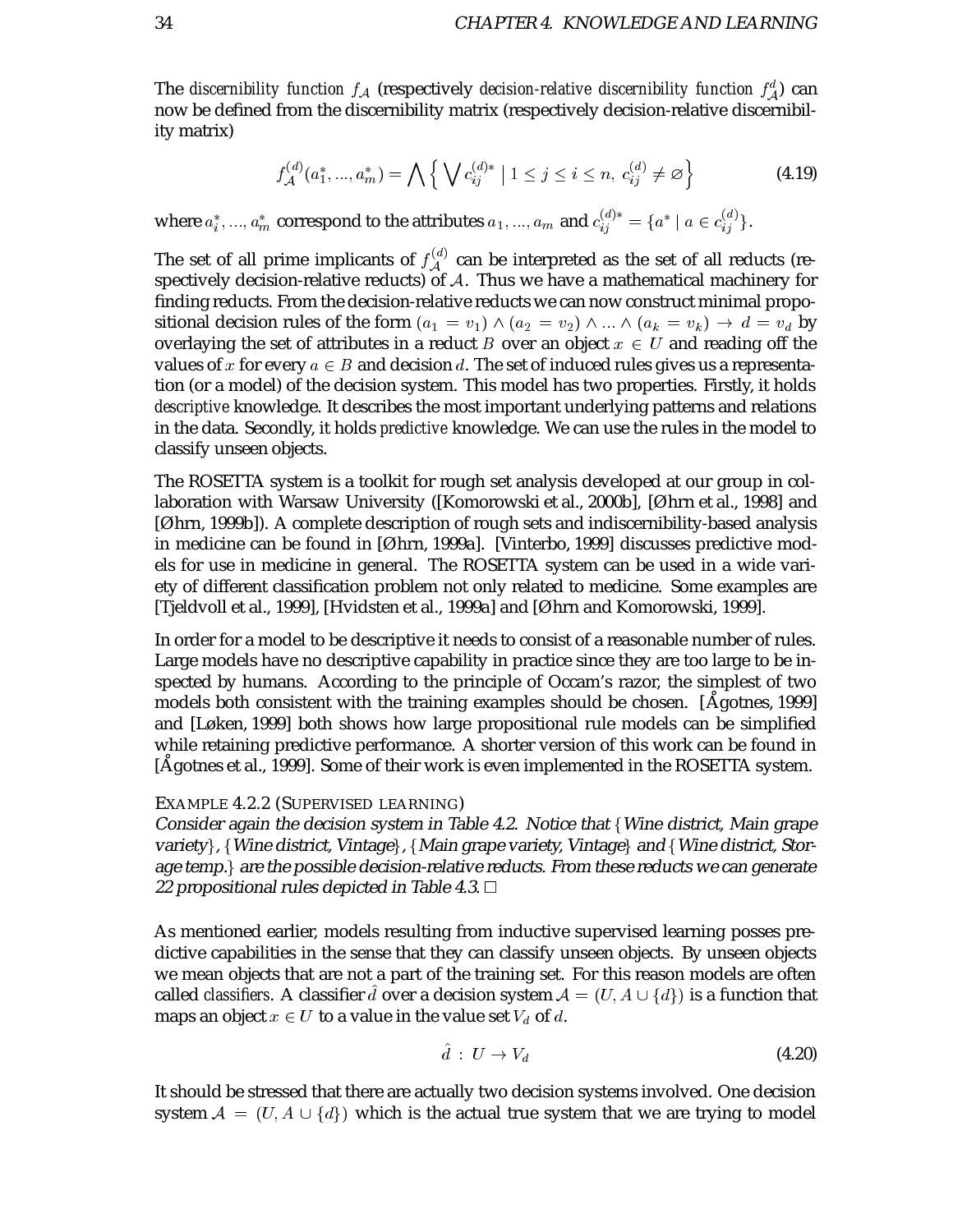| Sauvignon)<br>grape variety (Cabernet<br>Main | <b>AND</b> | district (Bordeaux)<br>Wine                                                        |   | now)<br>Decision (Drink       |                              |
|-----------------------------------------------|------------|------------------------------------------------------------------------------------|---|-------------------------------|------------------------------|
| grape variety (Syrah)<br>Main                 | AND        | district (Rhône<br>Wine                                                            |   | Decision (Hold)               |                              |
| Sauvignon)<br>grape variety (Cabernet<br>Main | <b>AND</b> | district (Chile<br>Wine                                                            |   | now)<br>Decision (Drink       | Decision (Hold)<br><b>BC</b> |
| grape variety (Merlot)<br>Main                | <b>AND</b> | district (Bordeaux)<br>Wine                                                        |   | now)<br>Decision (Drink       |                              |
| grape variety (Merlot)<br>Main                | <b>AND</b> | district (Rhône<br>Wine                                                            |   | Decision (Hold)               |                              |
| grape variety (Merlot)<br>Main                | <b>AND</b> | district (Chile<br>Wine                                                            | ↑ | Decision (Hold)               |                              |
| district (Bordeaux)<br>Wine                   | <b>AND</b> | 92<br>(19)<br>Vintage                                                              |   | <b>NOU</b><br>Decision (Drink |                              |
| district (Rhône)<br>Wine                      | <b>AND</b> | (1992<br>Vintage                                                                   |   | Decision (Hold)               |                              |
| Wine district (Chile)                         | <b>AND</b> | Vintage (1995                                                                      |   | Decision (Drink now)          | OR Decision (Hold)           |
| district (Bordeaux)<br>Wine                   | <b>AND</b> | LŊ<br>Vintage (199                                                                 |   | norm(<br>Decision (Drink      |                              |
| district (Chile)<br>Wine                      | <b>AND</b> | Vintage (1992                                                                      |   | Decision (Hold)               |                              |
| Wine district (Bordeaux)                      | <b>AND</b> | $\frac{1}{1}$<br>$\blacksquare$<br>temp. (12<br>Storage                            | ↑ | now)<br>Decision (Drink       |                              |
| district (Rhône)<br>Wine                      | <b>AND</b> | $t$ emp. $($ < 12<br>Storage                                                       |   | Decision (Hold)               |                              |
| Wine district (Chile)                         | <b>AND</b> | $\frac{15}{1}$<br>temp. (12-<br>Storage                                            |   | Decision (Drink now)          | Decision (Hold)<br>OR        |
| Wine district (Bordeaux)                      | <b>AND</b> | temp. $($ > 15<br>Storage                                                          |   | now)<br>Decision (Drink       |                              |
| district (Rhône)<br>Wine                      | <b>AND</b> | $temp. (12 - 15)$<br>Storage                                                       |   | Decision (Hold)               |                              |
| district (Chile)<br>Wine                      | <b>AND</b> | (12)<br>temp.<br>Storage                                                           | ↑ | Decision (Hold)               |                              |
| Sauvignon)<br>grape variety (Cabernet<br>Main | AND        | (1992<br>Vintage                                                                   | ↑ | now)<br>Decision (Drink       |                              |
| grape variety (Syrah)<br>Main                 | <b>AND</b> | 20<br>(19)<br>Vintage                                                              |   | Decision (Hold)               |                              |
| Sauvignon)<br>grape variety (Cabernet<br>Main | <b>AND</b> | Vintage (1995                                                                      |   | Decision (Drink now)          | Decision (Hold)<br>B         |
| grape variety (Merlot)<br>Main                | <b>AND</b> | LN<br>Q<br>$\frac{1}{2}$<br>Vintage                                                |   | $now$ )<br>Decision (Drink    |                              |
| grape variety (Merlot)<br>Main                | <b>AND</b> | ΟS<br>Vintage (19                                                                  | ↑ | Decision (Hold                |                              |
|                                               |            | Table 4.3: The rule model induced from the decision system $\mathcal{A}_{Example}$ |   |                               |                              |
|                                               |            |                                                                                    |   |                               |                              |
|                                               |            |                                                                                    |   |                               |                              |
|                                               |            |                                                                                    |   |                               |                              |
|                                               |            |                                                                                    |   |                               |                              |

4.2. MACHINE LEARNING 35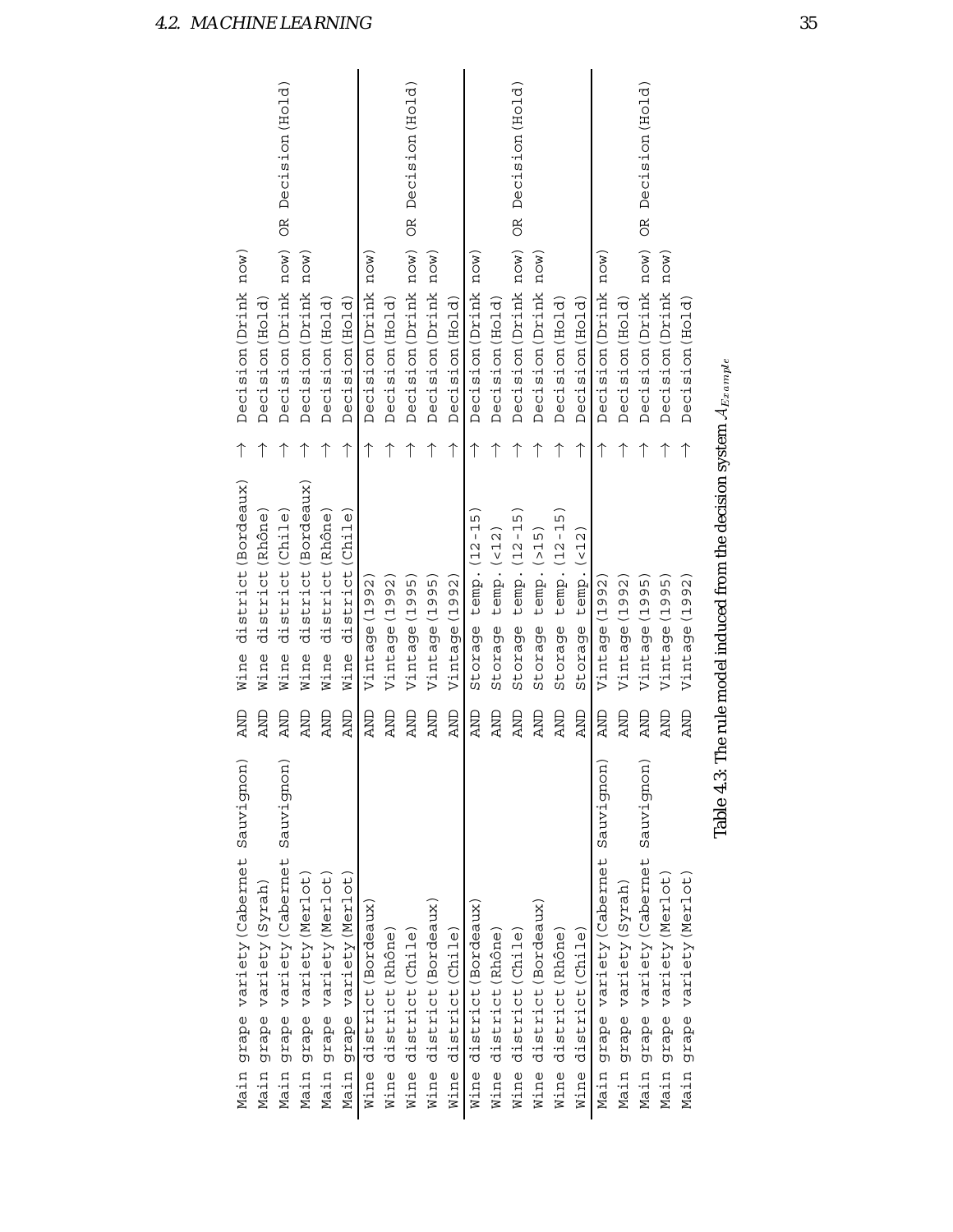(a subset of this system is what we call the training set), and one decision system  $A_{\hat{d}} =$  $(U, A \cup \{d\})$  which results from using the classifier  $d$  one the information system  $\mathcal{A} =$  $(U, A)$ . Given an object  $x \in U$  we say that  $d(x)$  is the *predicted decision of x* and that  $d(x)$  is the *actual or true decision of*  $x^2$ . Of course we want

$$
(\forall x \in U) \hat{d}(x) = d(x) \tag{4.21}
$$

to be true. Consider as a special case the situation where we have a decision system with two decision classes  $X_0$  and  $X_1$ . The classifier is now called a *binary classifier* and takes the following form.

$$
\hat{d}: U \stackrel{\Phi}{\to} [0,1] \stackrel{\theta}{\to} \{0,1\} \tag{4.22}
$$

 is most often a *voting algorithm*. Given one object to classify, this algorithm scans the set of rules in  $d$  and assigns a number of "votes" to each value in the value set  $V_d=\{0,1\}$ .  $\theta$ is a simple threshold function.

$$
\Phi(x) = \frac{\text{Number of votes given to decision value 1}}{\text{Number of votes given all together}}\tag{4.23}
$$

$$
\theta(\Phi(x)) = \begin{cases} 1 & \text{if } \Phi(x) \ge \tau \\ 0 & \text{otherwise} \end{cases}
$$
\n(4.24)

We will consider two important concepts that are used to evaluate classifiers. *Discrimination* measures how good the classifier is at guessing the correct value  $d(x)$  when presented with object x. To understand this, consider a *confusion matrix C* which is a  $r(d) \times r(d)$  matrix where entry  $c(i, j)$  is the number of objects that really belong to class i, but were classified by  $d$  as belonging to class  $j.$ 

$$
\begin{array}{c|cc}\n & d \\
d & \n\hline\n0 & TN & FP \\
1 & FN & TP\n\end{array}
$$

Here TN is interpreted as "true negatives",  $TP$  as "true positives",  $FN$  as "false negatives" and  $FP$  as "false positives". Three important quantities for discrimination are *sensitivity*, *specificity* and *accuracy*:

| $TP/(TP + FN)$                           | <b>Sensitivity</b> $Pr(d(x) = 1 d(x) = 1)$ |
|------------------------------------------|--------------------------------------------|
| $TN/(TN + FP)$                           | <b>Specificity</b> $Pr(d(x) = 0 d(x) = 0)$ |
| $(TP + TN)/(TP + TN + FP + FN)$ Accuracy |                                            |

A frequently used graphical representation of discrimination is the *receiver operating characteristic* (ROC) curve. An ROC curve describes the behaviour of a classifier as the threshold  $\tau$  (see Equation 4.24) is varied across the full spectrum of possible values. Each point on the ROC curve represents a different confusion matrix with different sensitivity and specificity, all defined by the given threshold value. An example of an ROC curve is given

 $^2$ We should not forget that this value is obtained from an expert and that it too can be wrong or, as mentioned earlier, inconsistent with other values.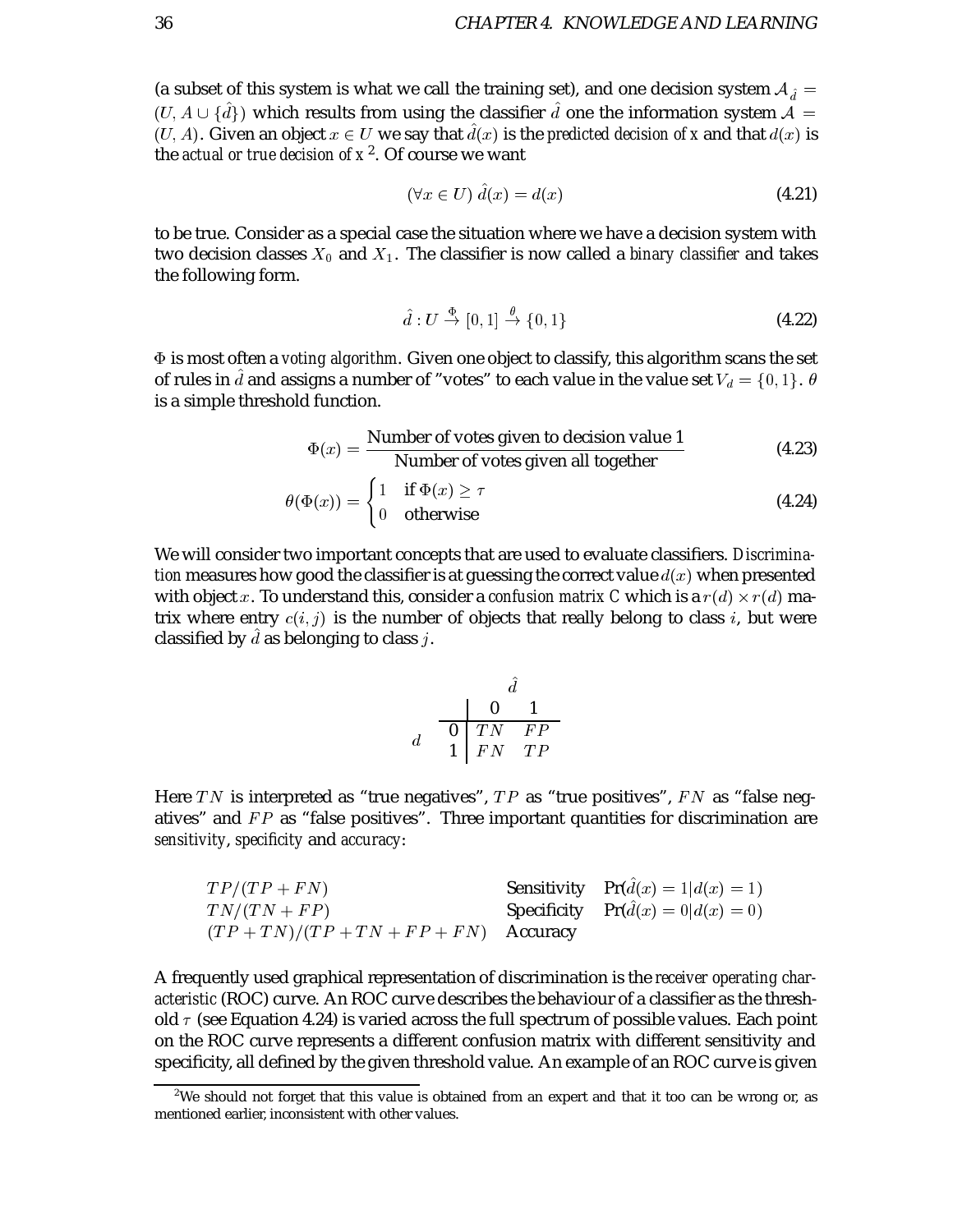in Figure 4.1. It is common to interpret the *area under the ROC curve*, AUC, as the highest obtainable accuracy, given that the best threshold  $\tau$  is used.

*Calibration* is the other concept with which we measure classifiers. It is a measure of how close the output  $\Phi(x)$  of a classifier is to the probability  $\Pr(d(x)=1\mid x).$  Although discrimination is the most intuitive measure, calibration is important because human experts often want to use this value as a decision base rather than trusting the automated classification given by  $\theta$ .



Figure 4.1: An example of an ROC curve

In order to evaluate a classifier we need objects with known decision values. Of course we can't use the objects from which we induce the model since these "testing" objects are supposed to be unseen. Consequently the classical approach in inductive machine learning is to split the set of available example-objects into a *training set* and a *test set*. The training set is used to induce the model while the test set is used to evaluate the model (classifier). Additionally, the training set is further divided into two sets where one of them is called the *hold-out set*. The hold-out set is used to fine-tune the parameters for the learning algorithm. Since different splits of the example-objects could result in different models with different performance, the procedure described above should be repeated for a number of times. A systematic approach to this is the so-called *k-fold cross validation* in which the set is divided into  $k$  different disjunct subsets and where each of these subsets is used as a test set once. One should always remember that whatever methodology is used it will fail if the set of available example-objects does not satisfy the basic assumption of all inductive machine learning; the available data set should reflect the universe of objects that the system is to be operating on in the future.

#### **4.2.3 The Relationship between Unsupervised Learning and Supervised Learning**

In this chapter we have considered unsupervised learning as being a transformation of an information system into a decision system. As a consequence we can do supervised learning on the data set resulting from the unsupervised learning. In this way we do more than just finding natural groupings in the data set. We also induce a model that highlights the differences between the obtained groups and that can be used to classify unseen future objects. This may be useful in many applications and in particular in computational biology as described in Chapter 1 and illustrated in Figure 1.1.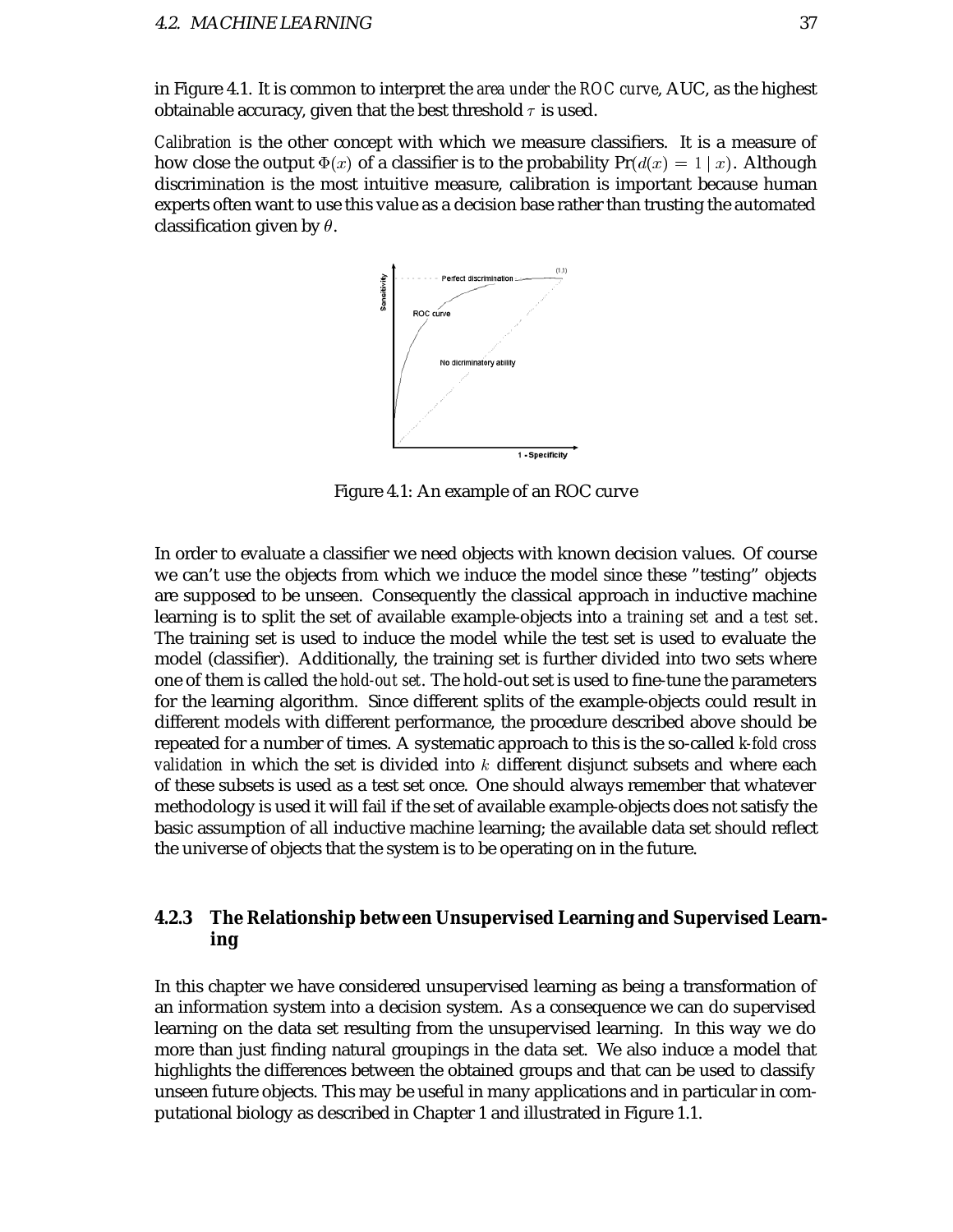EXAMPLE 4.2.3 (UNSUPERVISED LEARNING + SUPERVISED LEARNING) Remember the clusters obtained from the information system in Table 4.1 by applying the unsupervised learning method in Example 4.2.1:

$$
\{x_1\}_A, \{x_2\}_B, \{x_3, x_5\}_C, \{x_4, x_7\}_D, \{x_6\}_E, \{x_8\}_F
$$

These clusters now determine a decision system  $\mathcal{A} = \{ \{x_1, x_2, ..., x_8\}, \{ \text{Wine district}, \text{Wine district}, \text{Wine} \} \}$ Main grape variety, Vintage, Storage temp.  $\cup$  Cluster) where Cluster is the decision attribute such that Cluster :  $U\rightarrow \{A,B,C,D,E,F\}.$  A wine expert can associate a Drink now/Hold-label to each of these clusters:

 $\{x_1\}$ Drink now,  $\{x_2\}$ Hold,  $\{x_3, x_5\}$ Drink now or Hold,  $\{x_4, x_7\}$ Drink now,  $\{x_6\}$ Hold,  $\{x_8\}$ Hold

These new corrected labels determine the same decision system as shown in Table 4.2. Hence we can induce <sup>a</sup> model as described in Example 4.2.2. This model is shown in Table 4.3 and holds both descriptive and predictive knowledge as discussed earlier in this chapter.

In this small example the unsupervised learning seems rather unnecessary. The wine expert could easily inspect the eight wines without the clusters. However, for large data sets the advantage of working with groups of similar objects rather than single objects is vital in order for an expert to inspect and label the data set.  $\Box$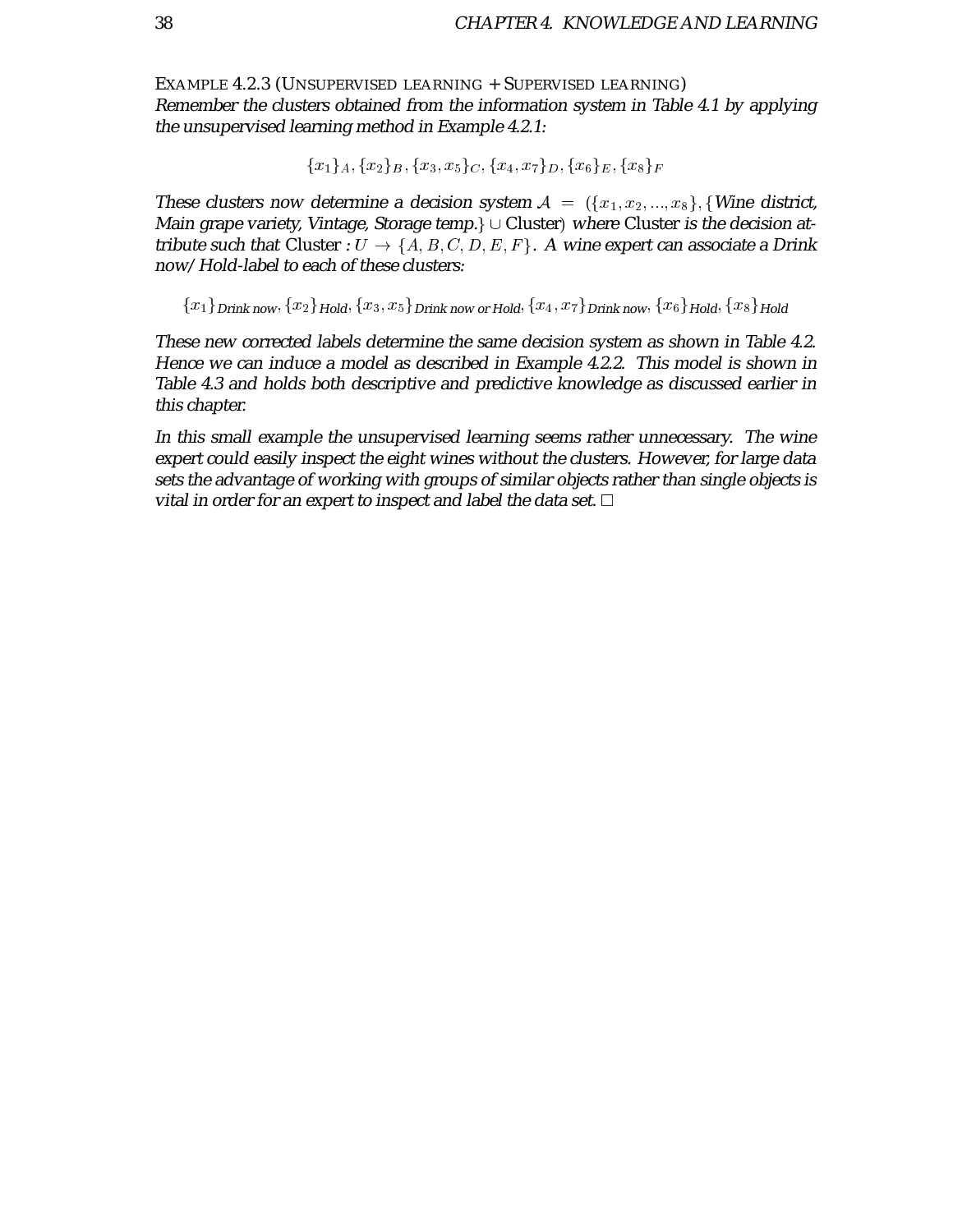## **Chapter 5**

## **Similarity Measures and Syntactical Clustering**

Given an information system  $\mathcal{A}\,=\,(U,A),$  the objective of unsupervised learning is to search for "natural" groups of similar objects called *clusters*. Consequently, we want to find a partitioning of the universe  $U=\{X_A^1, X_A^2, ..., X_A^m\}.$  This requires both a *similarity measure*, which defines similarity between two objects, and a *clustering algorithm*, which specifies how to use the similarity measure in order to obtain good clusters.

Clustering algorithms can take two conceptually different approaches. We will call this approaches *blind* or *syntactical clustering* and *knowledge-based* or *semantical clustering*. The first approach searches blindly for clusters without any predefined knowledge. The second approach requires a specification of what to search for in advance. In addition, we can classify clustering algorithms according to weather they define crisp clusters or weather they define approximate clusters. Also they can be classified according to whether they define disjunct clusters or whether they define overlapping clusters. In this chapter we will be investigating blind algorithms that define crisp disjunct clusters. In the next chapter we will look into knowledge-based clustering.

Clustering is very much related to pattern recognition and is for this reason often treated in pattern recognition literature e.g. [Johnson and Wichern, 1998], [Schalkoff, 1992] and [Ripley, 1996].

### **5.1 Similarity Measures**

Measures of similarity are fundamental to all clustering tasks. Consider an information system  $\mathcal{A} = (U, A)$ . The *information vector* is denoted  $Inf_B(x) = < a(x) : a \in B>$ , where  $B \subseteq A$  and  $x \in U$ . Remember that that  $a \; : \; U \to V_a$ . We want to develop similarity measures that tell us something about the similarity between two objects  $x \in U$  and  $y \in U$  represented by their information vectors  $Inf_B(x)$  and  $Inf_B(y)$ . In general, we want a similarity measure  $d$  that has the following property:

$$
d(Inf_B(x), Inf_B(y)) = \begin{cases} 'large' & \text{when } x \text{ and } y \text{ belong to different clusters} \\ 'small' & \text{when } x \text{ and } y \text{ belong to the same cluster} \end{cases}
$$
(5.1)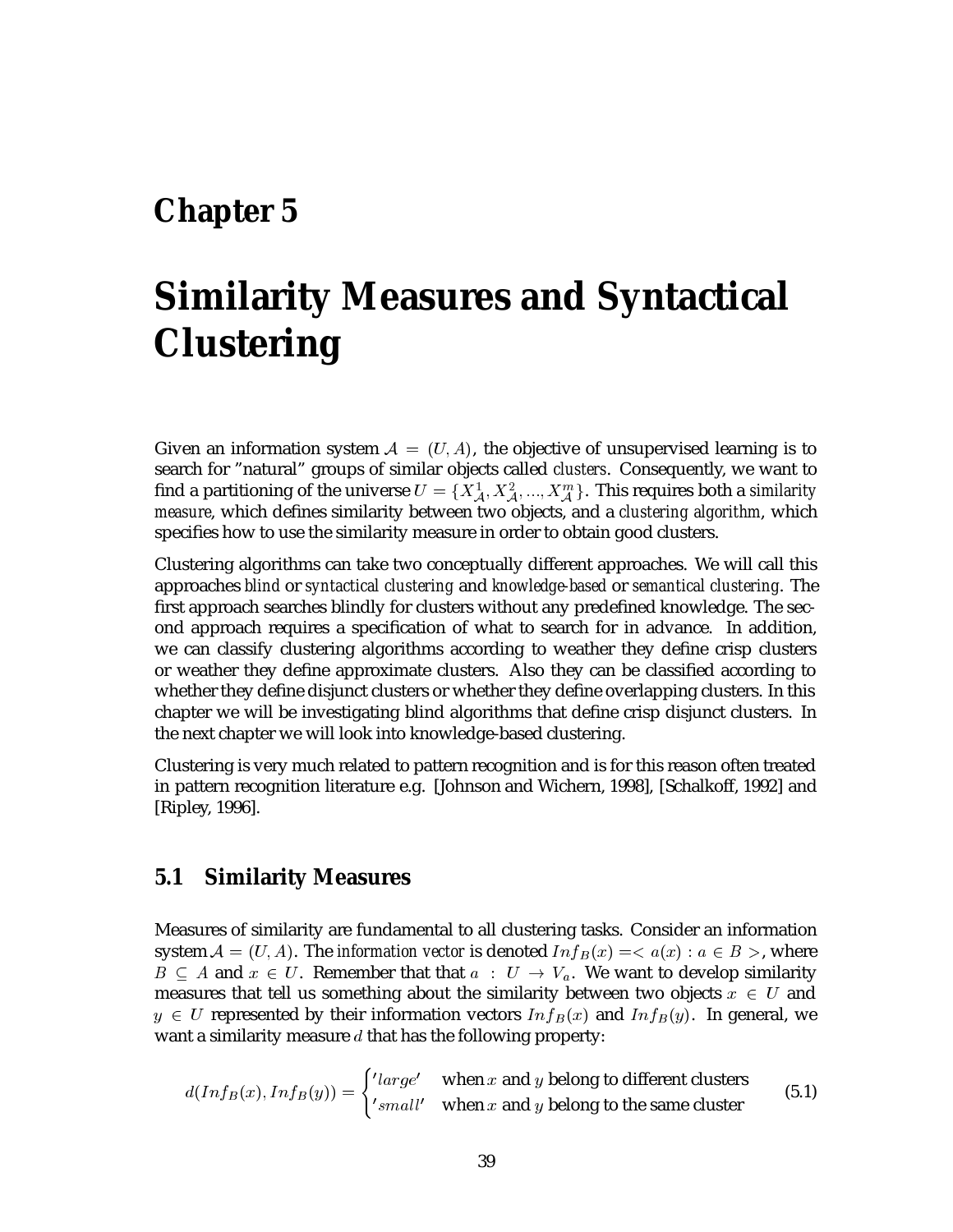#### **5.1.1 Similarity Measures in Vector Space**

When dealing with numerical values the  $n \times 1$  vector  $Inf_B(x)$  can be interpreted as a point in the  $n$ -dimensional space. Hence distance can be interpreted as a measure of similarity. The *Euclidean (straight-line) distance* between two objects (represented by their information vector) is of the form

$$
d(Inf_B(x), Inf_B(y)) = \sqrt{\sum_{a \in B} (a(x) - a(y))^2}
$$
 (5.2)

The related *"city-block" distance* is given by

$$
d(Inf_B(x), Inf_B(y)) = \sum_{a \in B} (a(x) - a(y))^2
$$
\n(5.3)

Actually, both the Euclidean distance and the "city-block" distance are a special case of the more general *Minkowski metric*

$$
d_p(Inf_B(x), Inf_B(y)) = \left[ \sum_{a \in B} (a(x) - a(y))^2 \right]^{1/p}
$$
 (5.4)

which for  $p = 1$  becomes the "city-block" distance and for  $p = 2$  becomes the Euclidean distance. Commonly, these distances are weighted (*weighted distances*). One example is

$$
d_R^2(Inf_B(x), Inf_B(y)) = (Inf_B(x) - Inf_B(y))^T R(Inf_B(x) - Inf_B(y))
$$
 (5.5)

in which  $R$  contains weights for the different attributes in  $B$ .

According to [Johnson and Wichern, 1998], two other popular distance measures are

Canberra metric: 
$$
d_{cm}(Inf_B(x), Inf_B(y)) = \sum_{a \in B} \frac{|a(x) - a(y)|}{(a(x) + a(y))}
$$
 (5.6)

Czekanowski coefficient:  $d_{cc}(Inf_B(x),Inf_B(y)) = 1 - \frac{\sum_{a \in B} p_a(x)}{\sum_{a \in B} p_a(x)}$  $\frac{2\sum_{a\in B} min(a(x), a(y))}{\sum_{a\in B}(a(x) + b(y))}$  (5.7)

#### **5.1.2 Similarity Measures for Sets and Strings**

When dealing with non-numerical values we often need measures for set and string similarity. Consider two sets  $Inf_B(x)$  and  $Inf_B(y)$  (Note that these sets, we might call them *information sets*, is simply the set of all elements in the information vector:  $Inf_B(x)$  =  ${a(x) : a \in B}$  where  $B \subseteq A$  and  $x \in U$ ). Some examples of similarity measures discussed in [Schalkoff, 1992] are

$$
d(Inf_B(x), Inf_B(y)) = \frac{|Inf_B(x) \cap Inf_B(x)|}{|Inf_B(x) \cup Inf_B(y)|}
$$
(5.8)

$$
d(Inf_B(x), Inf_B(y)) = \frac{|Inf_B(x) \cap Inf_B(y)|}{|Inf_B(x)| + |Inf_B(y)| - |Inf_B(x) \cup Inf_B(y)|}
$$
(5.9)

$$
d_L(Inf_B(x), Inf_B(y)) = max\{|Inf_B(x)|, |Inf_B(y)|\} - |Inf_B(x) \cap Inf_B(y)| \qquad (5.10)
$$

 $d_L(Inf_B(x), Inf_B(y))$  is called the *Levenshtien distance*.

Unlike sets, the ordering of elements is important when comparing strings. Given two strings  $u$  and  $v$ , similarity could be based on the following: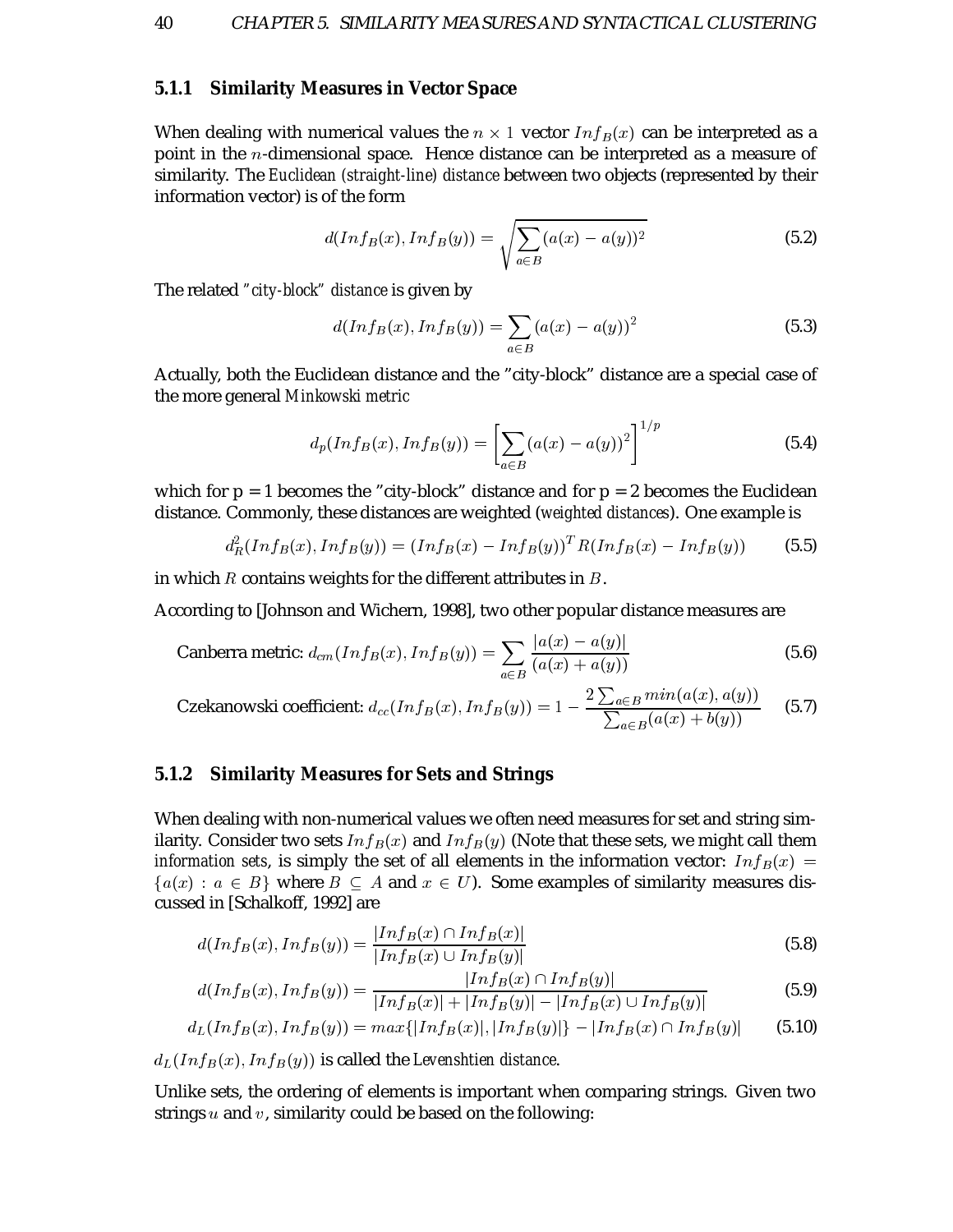- Inclusion: does string  $u$  contain  $v$  (or vice versa)?
- $\bullet\,$  Overlap: finding the size of the largest substring in both  $u$  and  $v.$
- Variational similarity: determining similarity on the bases of the minimum cost of "converting" one string into another.

#### **5.1.3 Similarity Measures for Time Series**

A  $n \times 1$  information vector  $Inf_B(x)$  can also be interpreted as a time series, that is, each element is a measurement at time  $t_i$  such that  $t_i > t_{i-1}.$  The vector can now be represented as a two-dimensional graph. When comparing time series we often want to use similarity measures that compare gradients. The easiest way to do this is to transform the data into a language that posses this feature and then use the distance measures discussed above. One such transformation could simply be the computation of gradients:

$$
Inf_B(x) = \langle a_{t_1}(x), a_{t_2}(x), ..., a_{t_n}(x) \rangle \xrightarrow{T}
$$
  
\n
$$
Inf_B^T(x) = \langle \frac{a_{t_2}(x) - a_{t_1}(x)}{t_2 - t_1}, \frac{a_{t_3}(x) - a_{t_2}(x)}{t_3 - t_2}, ..., \frac{a_{t_n}(x) - a_{t_{n-1}}(x)}{t_n - t_{n-1}} \rangle
$$
\n(5.11)

More sophisticated transformations includes various mathematical transformation like the *Fourier Transformation* and the *Haar Wavelet Transformation* ([Struzik and Siebes, 1999]). In 1822 the French mathematician J. Fourier showed that any periodic function can be expressed as an infinite sum of periodic complex exponential functions. Later this principle was extended also to include discrete periodic functions or time series. The Fourier Transformation is a transformation from the time-domain to the frequency-domain. This is often useful in time series analysis since we are interested in the changes of the time series. However, while no frequency information is available in the time-domain, no time information is available in the Fourier transformed frequency-domain. This is a problem because we want to know *when* the changes occurred, not only *which* changes that occurred. The wavelet transform is a solution to this problem. It is capable of providing the time and frequency information simultaneously, hence giving a time-frequency representation of the signal. The Haar Wavelet Transformation is explained in more detail below.

The Haar Wavelet Transformation is an inner product of the time series,  $f$ , with a scaled and translated wavelet  $\psi(x)$ . This wavelet is most often the *n*-th derivative of some smoothing kernel  $\theta(x)$ . The choice of the smoothing kernel depends on the application and the desired properties of the wavelet transform. The scaling and translation action are performed by the scale parameter  $s$ , which changes the frequency content, and the parameter *, which determined the location of the analysing wavelet:* 

$$
Wf(s,b) = \langle f, \psi \rangle (s,b) = \frac{1}{s} \int_{\Omega} f(x) \psi(\frac{x-b}{s}) dx
$$
\n(5.12)

Here  $\Omega$  is the length of the time series. The Haar Wavelet Transformation decomposes the time series into Haar components. These components describe the change (frequency) in the series at different times, and together they add up to the original series. Figure 5.1 shows the decomposition of an example time series. Decomposition is very useful when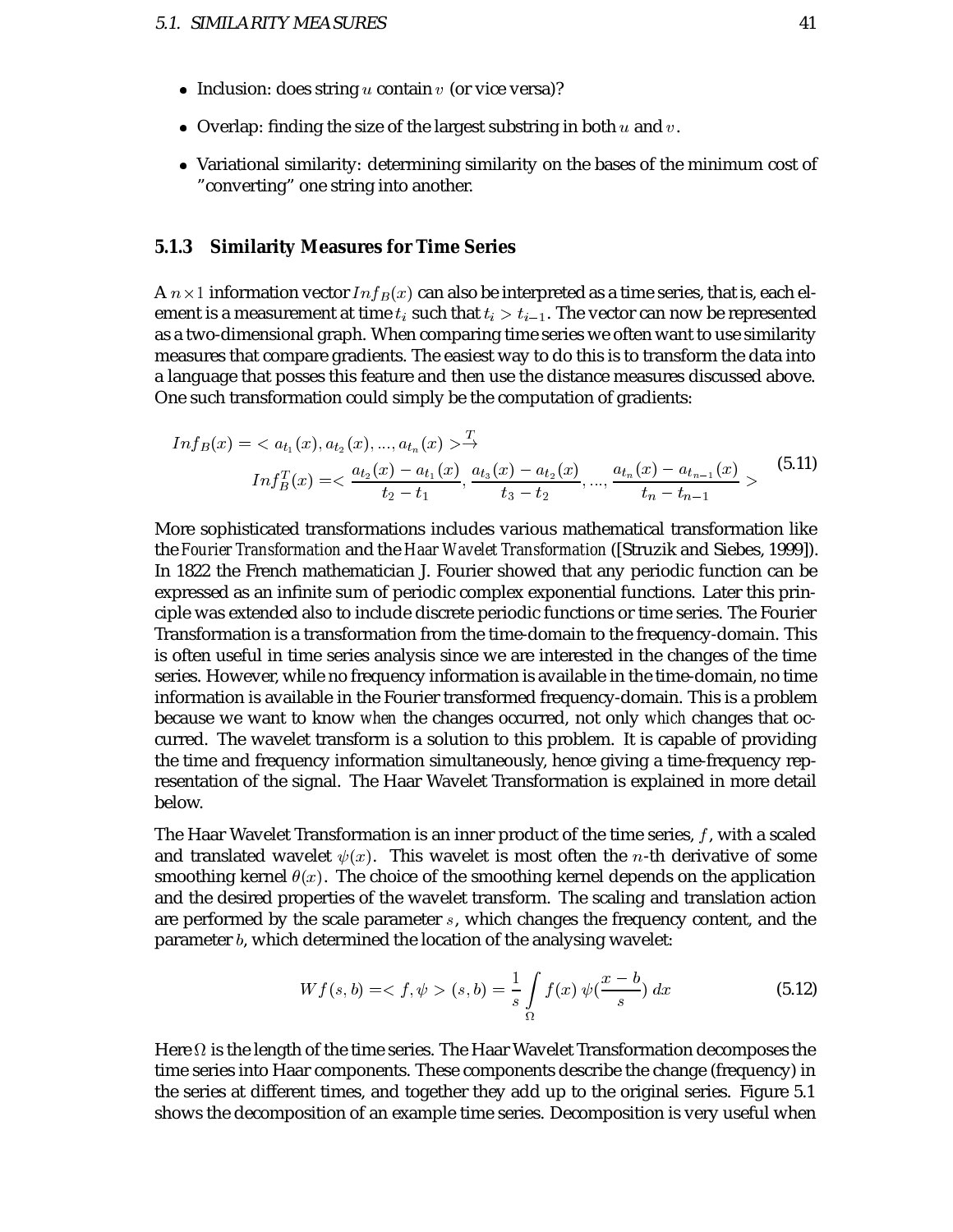

Figure 5.1: A practical application of the Haar Wavelet Transformation: Decomposition of an example time series into Haar components.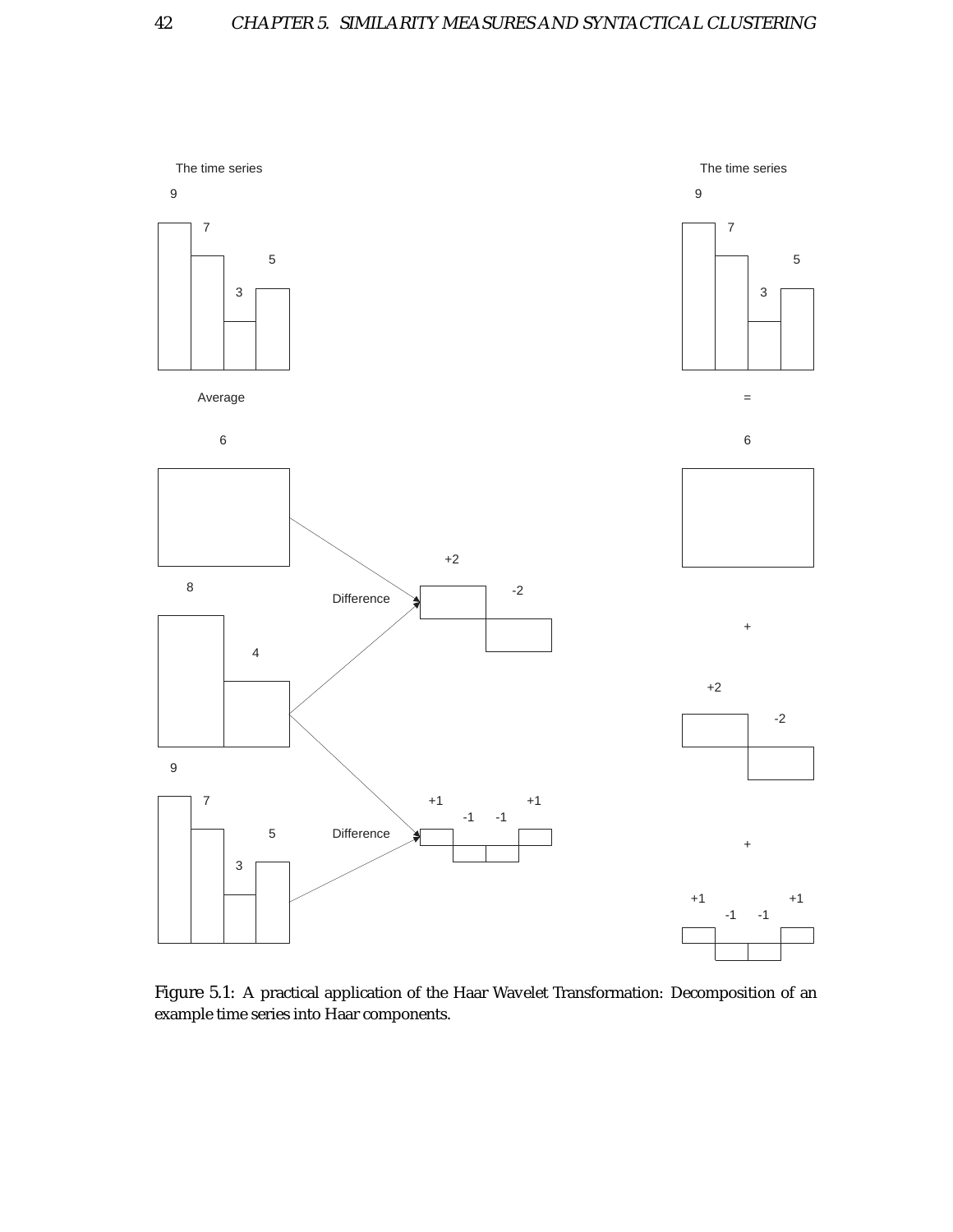analysing time series since different components can be weighted differently in the similarity measure. For example, one most likely want to skip the constant component of the transformation when interested in comparing local slopes of two time series. In the same way one would certainly want to pay less attention to the high frequency components than to the low frequency components when designing similarity measures that compare the large trend in two time series. These are just examples of how the Haar Wavelet Transformation can be used as a tool in order to customise the similarity measure to a particular task.

*Discretisation* is also a very useful tool in the analysis of time series. It enables us to skip details by mapping a set of values with the same interpretation into the same unique value. One simple example is the *sign representation* of time series:

$$
a_{t_i}(x) = \begin{cases} 1 & \text{if } a_{t_{i+1}} - a_{t_i} > 0 \\ -1 & \text{otherwise} \end{cases}
$$
 (5.13)

Note that discretisation often results in objects with non-numerical attributes. These categorical attributes are often represented as strings and thus we might need the similarity measures for sets and strings discussed above. For a thorough discussion on discretisation see [Nguyen and Skowron, 1995] and [Nguyen and Nguyen, 1998].

Transformations and discretisation are what we call *preprocessing* tools. In principle they could be an integrated part of the similarity measures. However, these calculations can be done only once since they are independent on which two objects to be compared. Thus in terms of performance it is better to do these calculations before any clustering algorithm is applied to the data. Note that by preprocessing we here mean similarity-specific calculations. Other preprocessing tasks, such as data cleaning etc. discussed in relation with the KDD process in Chapter 3, are excluded. Note that the ROSETTA system supports a wide variety of preprocessing tools including different discretisation algorithms.

#### **5.1.4 Boolean Similarity Measures**

So far we have discussed similarity measures of the form  $d~:~U^2\rightarrow \Re.$  However, similarity measures can also take the form  $d_B~:~U^2\rightarrow \{0,1\}.$  The indiscernibility relation is one example. This relation views similarity as a yes/no question rather than a task of assigning a value that represents a degree of similarity. This can be useful, especially when working with domain experts. They often find it easier to specify what significantly distinguishes two objects rather than to specify a mathematical measure of "distance". Hence, in many cases it can be easier to include domain knowledge in Boolean similarity measures than in traditional measures. Of course, a Boolean similarity measure could alternatively be defined by a "distance" measure  $d$  and a threshold  $\tau$ :

$$
d_{\mathbf{B}}(Inf_B(x), Inf_B(y)) = \begin{cases} \text{'indiscernible'} & \text{if } d(Inf_B(x), Inf_B(y)) < \tau \\ \text{'discernible'} & \text{otherwise} \end{cases} \tag{5.14}
$$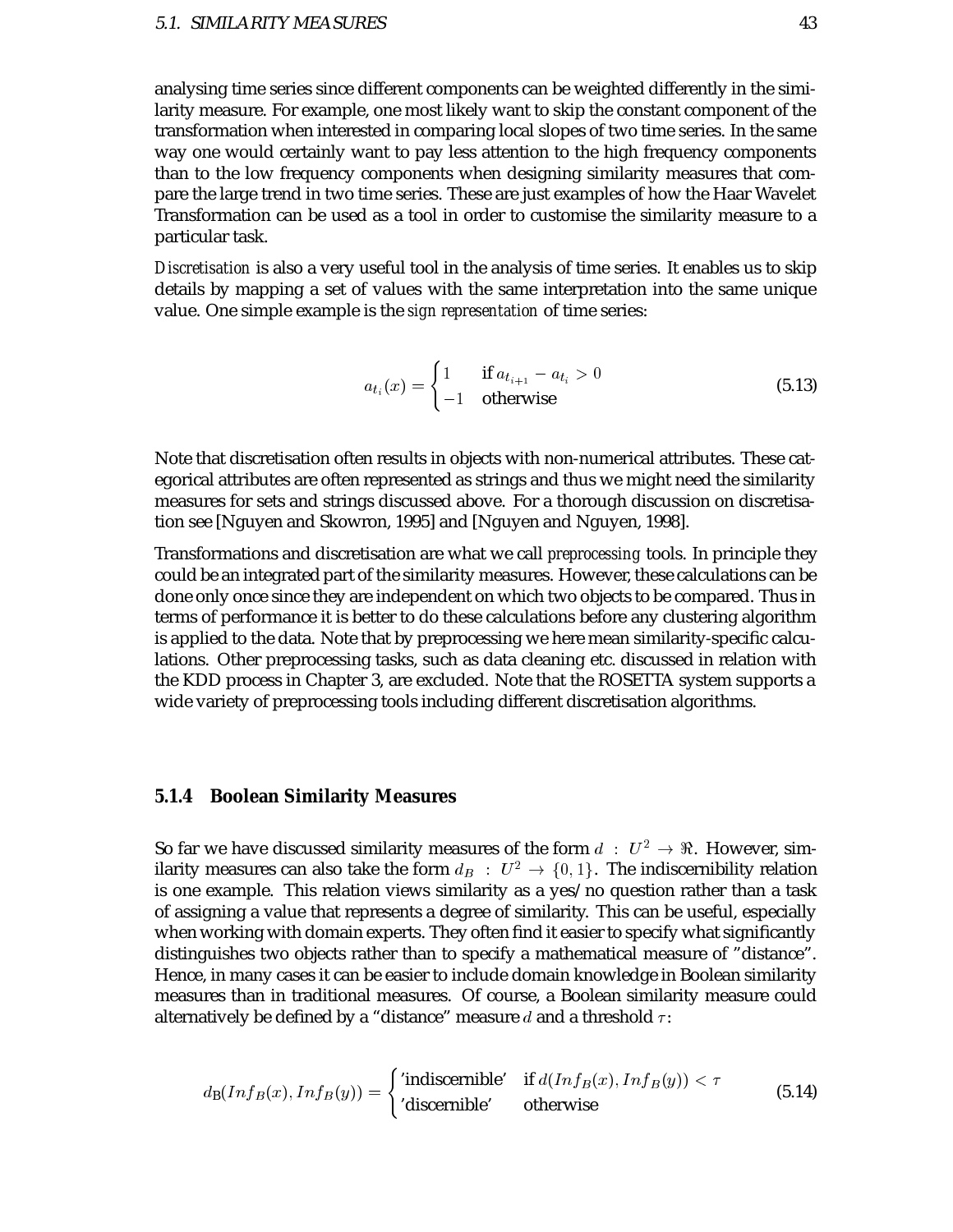#### **5.1.5 The Similarity Matrix**

Given an information system  $\mathcal{A} = (U, A)$  and all pairs of objects  $x_i, x_j \in U$ , a similarity measure  $d$  determines a  $|U|\times |U|$  *similarity matrix* with entry  $s_{ij}$ :

$$
s_{ij} = d(Inf_B(x_i), Inf_B(x_j))
$$
\n
$$
(5.15)
$$

The similarity matrix contains the information of similarity between all pairs of objects and is used both in the hierarchical clustering algorithms and in the indiscernibility-based clustering algorithm discussed in the next section.

## **5.2 Clustering Algorithms**

We will define a clustering algorithm to be a strategy for applying a similarity measure to a data set in order to reveal the underlying natural groups. When developing algorithms one could always consider the search space. Given an information system  $\mathcal{A} = (U, A)$ there are

$$
\frac{m^{|U|}}{m!} \tag{5.16}
$$

possible partitions of the universe into  $m$  nonempty subsets (clusters). Hence a data set containing 500 objects represent  $10^{500}/10!=2.756\times 10^{493}$  possible ways of partitioning  $U$  into 10 clusters. Clearly, we can rule out any exhaustive search procedure. For this reason a wide variety of clustering algorithms have emerged that find "reasonable" clusters without having to look at all configurations.

In this section we will examine algorithms that define crisp disjunctive clusters. We will divide these algorithms into *hierarchical clustering algorithms* and *non-hierarchical clustering algorithms*. The latter also includes *neural* and *Boolean approaches*.

#### **5.2.1 Hierarchical Clustering Methods**

Hierarchical clustering techniques proceed by either a series of successive merges or a series of successive divisions. *Agglomerative hierarchical methods* start with the individual objects, while *divisive hierarchical methods* work in the opposite direction. More precisely, the former starts with each object being a cluster of its own. Successively the two most similar clusters a merged until all clusters are fused into a single cluster. The latter starts with all objects in one cluster and successively divides the clusters into two sub-clusters such that the objects in one sub-cluster is "far from" the objects in the other. This process is continued until each object forms its own cluster. The resulting clusters from both methods constitute a binary tree where the leaf nodes are single objects, the top node is a cluster containing all objects and the intermediate nodes are clusters containing the union of the clusters in the two children nodes. A diagram representing such a binary tree graphically is called a *dendrogram*.

**Agglomerative hierarchical methods:** Given an information system  $\mathcal{A} = (U, A)$ , the agglomerative hierarchical algorithm proceeds in the following manner: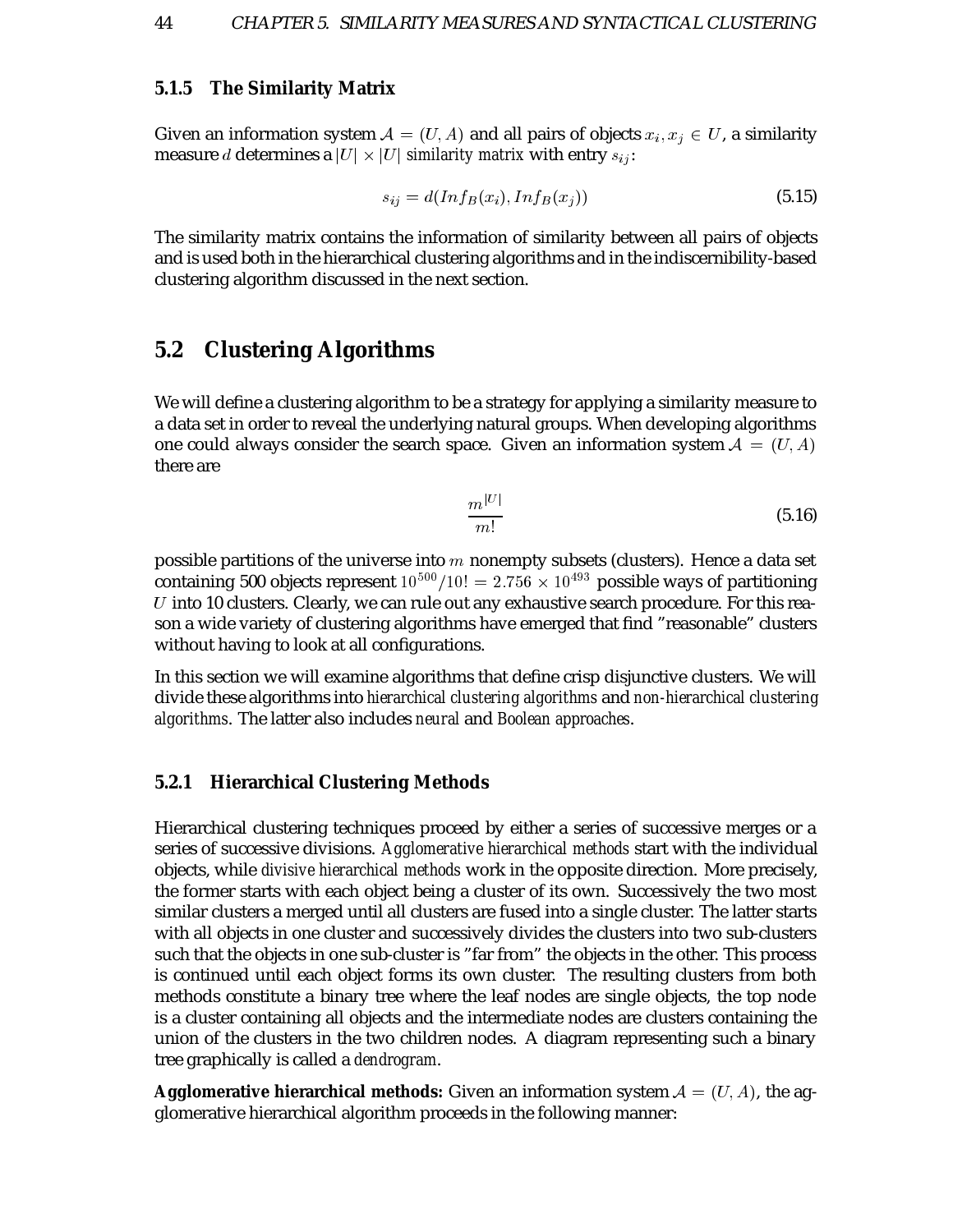- 1. Start with  $n = |U|$  clusters, each containing one object, and a  $|U| \times |U|$  similarity matrix  $S=\{d_{ij}\}$  determined by a similarity measure  $d.$
- 2. Search the similarity matrix for the most similar pair of clusters  $V$  and  $W$ . Let the distance between V and W be denoted  $d_{VW}$ .
- 3. Merge clusters V and W, and label the newly formed cluster  $(VW)$ . Update the similarity matrix by (a) deleting the rows and columns corresponding to clusters  $V$ and W and (b) adding a row and a column that define the similarity between  $(VW)$ and the remaining clusters.
- 4. Repeat Steps 2 and 3 a total of  $n-1$  times.

Note that the similarity measures from the previous section only define similarity between two objects while the algorithm above demands methods for calculating similarity between clusters. Fortunately , methods for calculating similarity between clusters can easily be obtained from the "single-object" similarity measures:

- **Single linkage:** the similarity between two clusters is defined as the similarity between the most similar pair of objects (the two nearest neighbours) constituted of one object from each cluster.
- **Complete linkage:** the similarity between two clusters is defined as the similarity between the most dissimilar pair of objects constituted of one object from each cluster.
- **Average linkage:** the similarity between two clusters is defined as the average similarity between all pairs of objects constituted of one object from each cluster.

**Divisive hierarchical methods:** Given an information system  $\mathcal{A} = (U, A)$ , the divisive hierarchical algorithm proceeds in the following manner:

- 1. Start with a cluster containing all objects in the universe and let this cluster represent the top node of the future binary tree.
- 2. Choose a cluster  $Q$  represented by a temporary leaf node (thus this cluster contains more than one object) in the binary tree. Compute a  $m \times m$  similarity matrix  $S = \{d_{ij}\}$  determined by a similarity measure  $d$  (using one of the linkage methods defined above). Here each entry is the similarity between two clusters resulting from splitting Q in two and  $m$  is thus the possible number of ways of splitting Q into two non-empty clusters.
- 3. Search the similarity matrix for the most dissimilar pair of clusters  $V$  and  $W$ . Let the distance between V and W be denoted  $d_{VW}$ .
- 4. Divide Q into V and W such that  $Q = V \cup W$ .
- 5. Repeat Steps 2, 3 and 4 a total of  $n-1$  times.

Hierarchical clustering provides no methods for reallocation of objects that may have been incorrectly clustered at an early stage. Consequently, the method is sensitive to noise and in general the final set of cluster may not be optimal. The agglomerative hierarchical algorithm is clearly a  $O(n^2)$  method. However, the divisive hierarchical method has no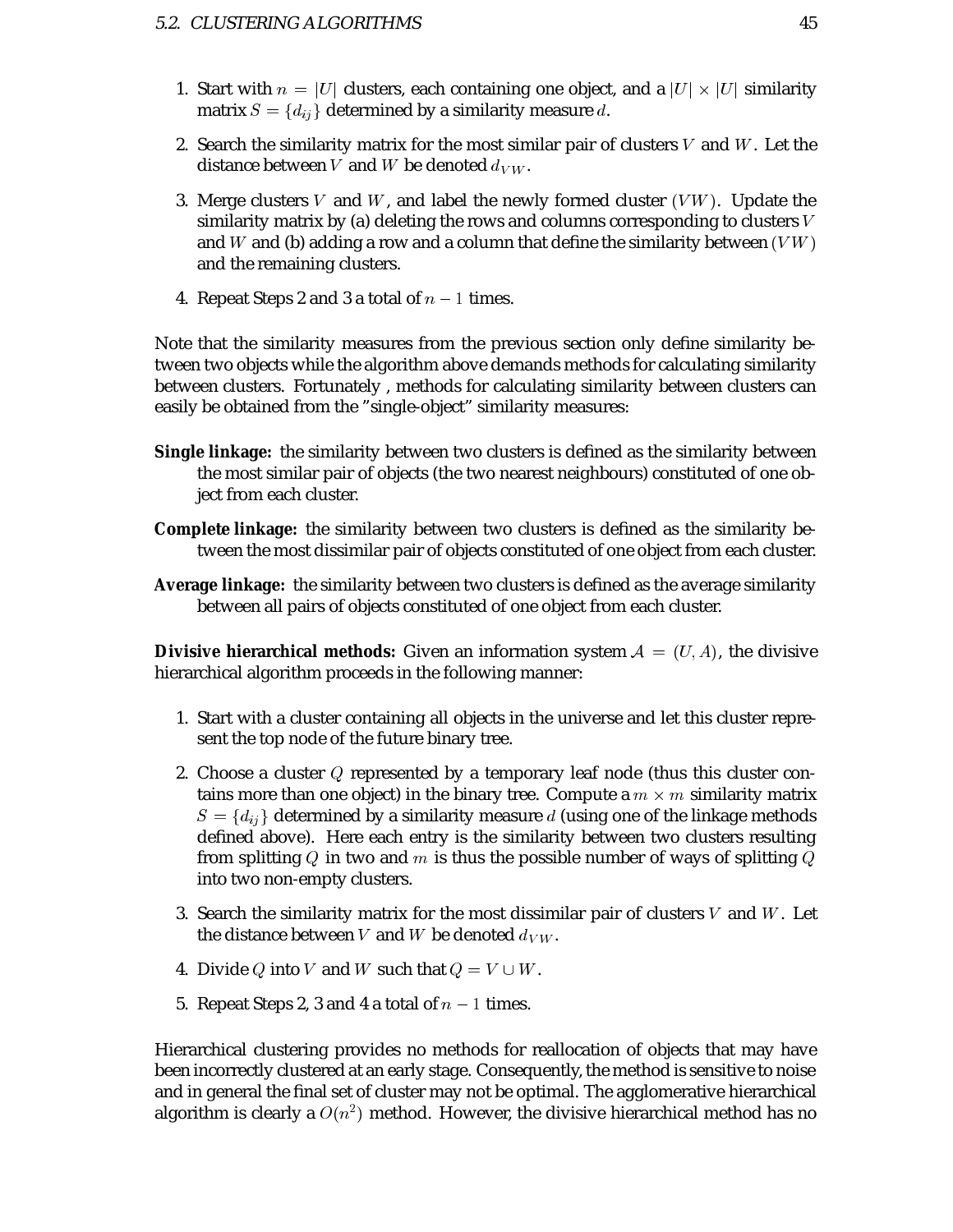way of "reusing" the similarity matrix from iteration to iteration. The similarity matrix has to be recalculated each time. Moreover, the size of the similarity matrix required to split a cluster with  $n$  objects into two non-empty clusters becomes  $(2^{\,n-1}\, -1)\times (2^{n-1}\, -$ . Thus the time complexity of the divisive hierarchical clustering algorithm described above is exponential. For this reason, other methods are normally used to split each cluster in two, rather than looking at all configurations. As a conclusion we might say that the hierarchical clustering strategy is a rather time consuming method and is better used on relatively small data sets.

Finally, we will look at the *Ward's hierarchical clustering method* which can either be implemented as a agglomerative or a divisive hierarchical method. Ward considered hierarchical clustering procedures based on minimising or maximising the "loss of information" from joining or splitting clusters. The "loss of information" is often interpreted as the *sum of squared error (SSE).* Let  $U = \{X_A^1, X_A^2, ..., X_A^m\}$  be a partition of the information system  $\mathcal{A} = (U, A)$  and let  $n_i$  be the number of objects in cluster  $X^i_{\mathcal{A}}$ :

$$
Inf_{B}(c_{i}) = \frac{1}{n_{i}} \sum_{x \in X_{\mathcal{A}}^{i}} Inf_{B}(x)
$$
\n(5.17)

$$
SSE = \sum_{i=1}^{m} \sum_{x \in X_{\mathcal{A}}^{i}} \sqrt{\sum_{a \in B} (a(x) - a(c_i))^2}
$$
(5.18)

 $Inf_{B}(c_{i})$  is called the *centroid* of cluster  $X_{\mathcal{A}}^{i}.$   $SSE$  gives us the sum of the total variance within each cluster of the given partition. It can be shown that for an agglomerative implementation of the Ward's hierarchical clustering the smallest increase in  $SSE$  results from merging the pair of clusters represented by their centroids  $Inf_B(c_i)$  and  $Inf_B(c_j)$ for which the measure

$$
L_{ij} = \frac{n_i n_j}{n_i + n_j} \sum_{a \in B} (a(c_i) - a(c_j))^2
$$
\n(5.19)

is minimised. Ward's hierarchical clustering method proceeds in exactly the same manner as the hierarchical methods defined earlier except for the fact that the  $SSE$  value is used to determined the "similarity matrix" rather than a "normal" similarity measure.

The definition of  $SSE$  gives us a tool for defining a stop criterion for the hierarchical algorithm which determines a fixed number of clusters  $m$ :

$$
f(SSE_m, SSE_{m+1}) < \tau \tag{5.20}
$$

where  $f$  is some function;  $f(x,y)=x-y,$   $f(x,y)=\frac{x}{y}$ , etc. Of course, a value for  $\tau$  still needs to be found.

#### **5.2.2 Non-hierarchical Clustering Methods**

Non-hierarchical clustering methods start from either an initial partition of objects into clusters or an initial set of seed points (centroids for the resulting clusters). Normally the number of clusters is specified in advance. Since the similarity matrix does not have to be determined, non-hierarchical methods can be applied to much larger data sets than can hierarchical techniques.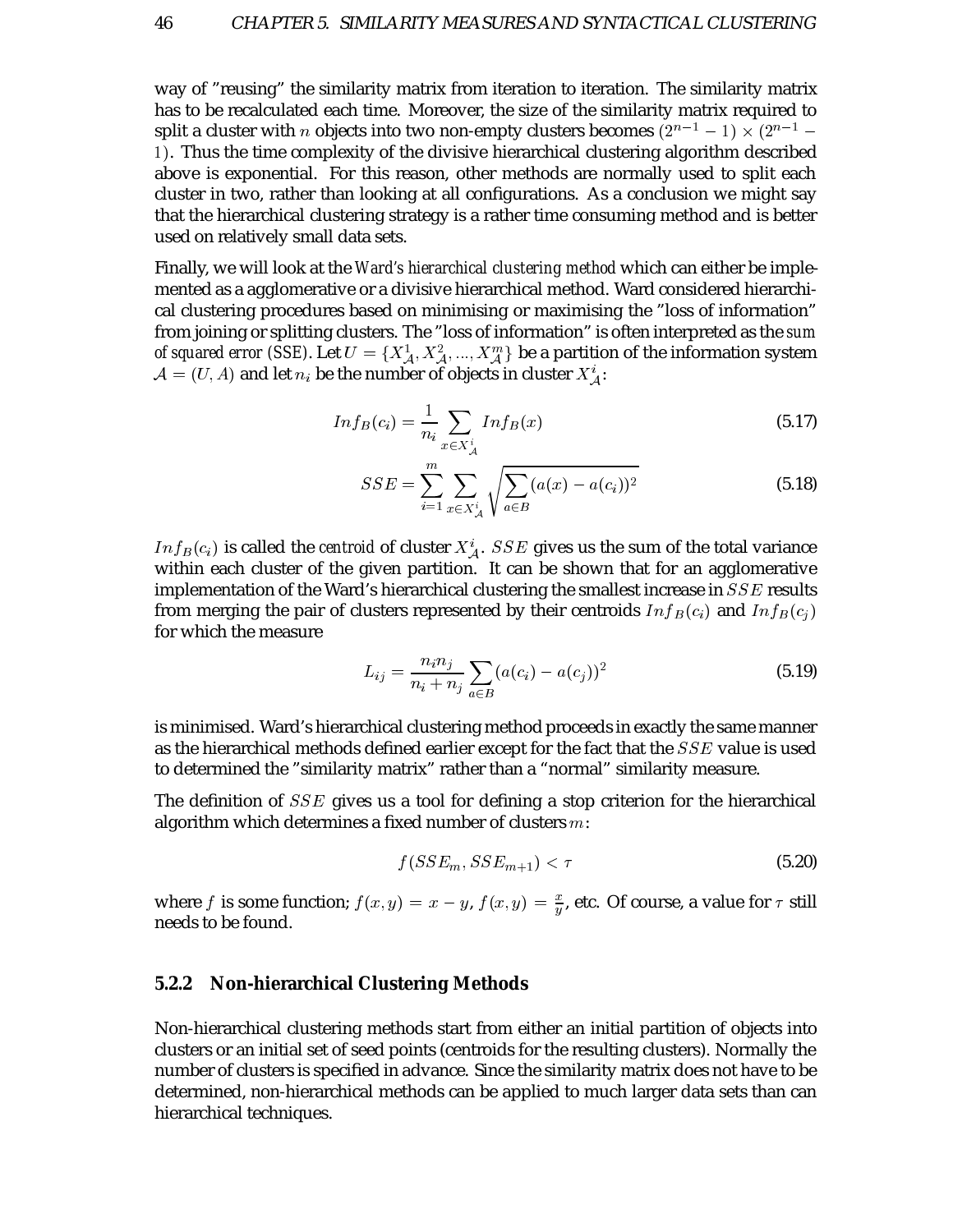**The K-means algorithm:** This is one of the most popular algorithms in which each object is assigned to the cluster with the nearest centroid. The algorithm is composed of the following simple steps:

- 1. Partition the information system into  $k$  initial clusters.
- 2. Scan through the universe of objects and assign each object to the cluster whose centroid is nearest (using some similarity measure). Recalculate the centroid for all clusters that received or loosed any objects.
- 3. Repeat Step 2 until no more reassignments take place.

Equivalently one could start with specifying  $k$  initial centroids and then proceed to Step 2.

**A neural approach: Self-Organising Maps:** Self-Organising Maps ([Kohonen, 1990]) is a sheet-like artificial neural network where the cells become specifically tuned to various objects through an unsupervised learning process. Self-Organising Maps bear strong resemblance to both the k-means algorithm and to *Learning Vector Quantisation(LVQ)*. The algorithm consists of the following steps, were each iteration is indexed by  $k$ :

- 1. Select an initial set of centroids and denote them  $Inf_B(c_i)$ .
- 2. For each object  $x \in U$ , find the closest centroid (using some similarity measure) and denote it  $Inf_B(c_c)$ .
- 3. Update  $Inf_B(c_c)(k)$  to form  $Inf_B(c_c)(k+1)$  as follows:

$$
Inf_B(c_c)(k+1) = Inf_B(c_c)(k) + \alpha(k)[x - Inf_B(c_c)(k) \tag{5.21}
$$

$$
Inf_B(c_i)(k+1) = Inf_B(c_i)(k) \text{ for } i \neq c
$$
\n
$$
(5.22)
$$

4. Repeat Step 2 and 3.

Here  $\alpha(k)$  is an iteration-dependent parameter,  $0 < \alpha(k) < 1$ , that decreases monotonically with k. Hence  $\alpha(k)$  helps controlling the convergence of the algorithm.

Both the k-means algorithm and the Self-Organising Maps algorithm are iterative algorithms that converge against some stable configuration. However, the final assignment of objects to clusters will in some degree depend on the initial selection of seed points. One should always rerun the algorithm with different initial configurations and compare the results. If the results differ significantly, it might indicate that the data set does not contain any stable configuration of natural groups. Alternatively, it might indicate that the selected number of initial seed points is unfavourable. Selecting too many initial seed points might result in the situation where two or more seed points lie within a single cluster and thus split an otherwise natural group. On the other hand, too few initial seed points will produce at least one cluster with very disperse objects. Even if the universe is known to consist of  $k$  natural groups, all these groups may not be represented in the available information system. For this reason, it is always a good idea to also rerun the algorithm for different numbers of initial seed points. Since the two non-hierarchical algorithms defined above both are  $O(kn)$  methods (k being the number of iterations), they will still have a favourable time consumption compared to the hierarchical methods.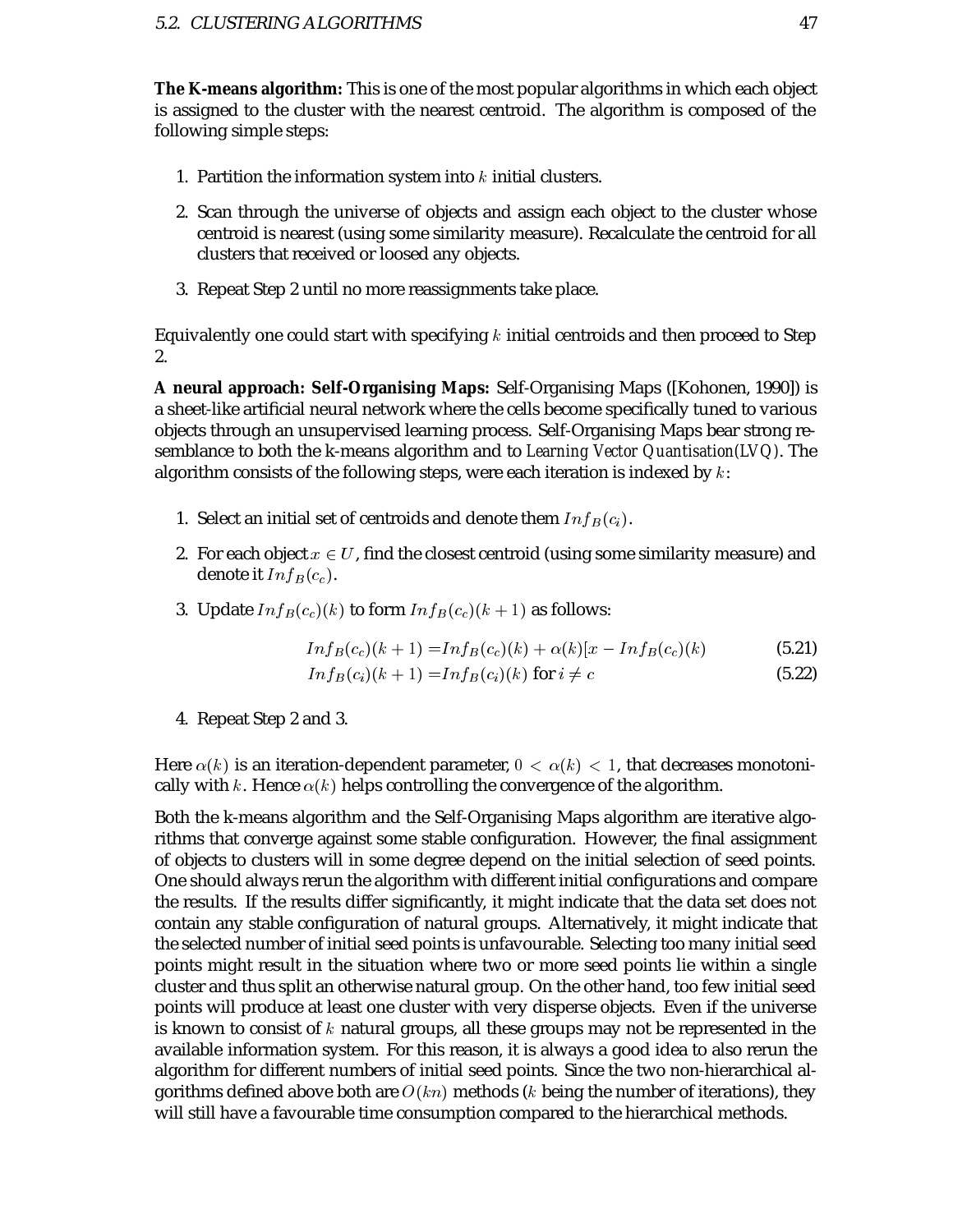**A Boolean approach: Indiscernibility-based clustering:** Given a Boolean similarity measure (the indiscernibility relation), the indiscernibility-based clustering algorithm takes a very simple approach to clustering in that it specifies an indiscernibility graph where each node represents one object and two nodes are connected if the two respective objects are indiscernible. Now each separate graph in the full indiscernibility graph is considered a cluster.

The ROSETTA system implements the indiscernibility-based clustering approach and outputs a graph-specification that can be used together with the graph drawing software *Graphviz* (see [Graphviz, 1999]) to draw the indiscernibility graph.

The indiscernibility-based clustering approach somewhat escapes the problem of selecting a number of clusters in that the number of clusters follows as a direct consequence of the defined Boolean similarity measure. If this measure is defined restrictively, only a few objects will be connected in a few tight clusters accompanied by a large number of unclustered objects. If the measure is loosely defined, a large number of objects, possibly all, will be connected in a few big width-spread cluster. Consequently, the challenge is to define a Boolean similarity measure such that the algorithm results in a favourable number of distinguishable clusters that together contain a sufficiently large number of objects. Note that this algorithm not only defines a set of clusters, but also says something about the relationship between objects within the cluster. To conclude the discussion about indiscernibility-based clustering we should mention that the time complexity of this algorithm is  $O(n^2)$  since it looks at all possible pair of objects in the universe.

### **5.3 Discussion: Finding the Best Clusters**

Both hierarchical and non-hierarchical clustering algorithms considered in the last section have the property that not all partitions of the data set are considered. Consequently, they are attractive in that Equation (5.16) is considerably reduced. However, all the algorithms discussed also have the property that they can lead to a sub-optimal data set partitioning. The situation leading to a sub-optimal partitioning is either due to (a) an unfavourable number of clusters or, of course, (b) a distribution of the objects among the clusters that is not optimal. Optimising both the number of clusters and the distribution of objects among the clusters are not trivial since these two criteria are partly conflicting. Note, for example, that the SSE value (see Equation 5.18) equals zero (minimum) when each object forms its own cluster. However, this would hardly be considered a good partitioning. What we desire, of course, is a trade off between the number of clusters and the tightness of each cluster.

In general, we desire a partition of the objects contained in the information system  $\mathcal{A} =$  $(U, A)$  such that a specified *clustering function*  $J$  is minimised. Given two competing partitions  $P_1$  and  $P_2$  we want

$$
J(P_1) < J(P_2) \tag{5.23}
$$

if  $P_1$  is considered to be a better partition than  $P_2.$  Note that SSE has this property. We can develop an iterative algorithm that incrementally reorganises an initial configuration of clusters by moving one object  $x$  from cluster  $X_{\mathcal A}^i$  to cluster  $X_{\mathcal A}^j$  such that  $J$  is reduced. This strategy can be used to fine-tune the clusters resulting from one of the algorithms (hierarchical/non-hierarchical) discussed above.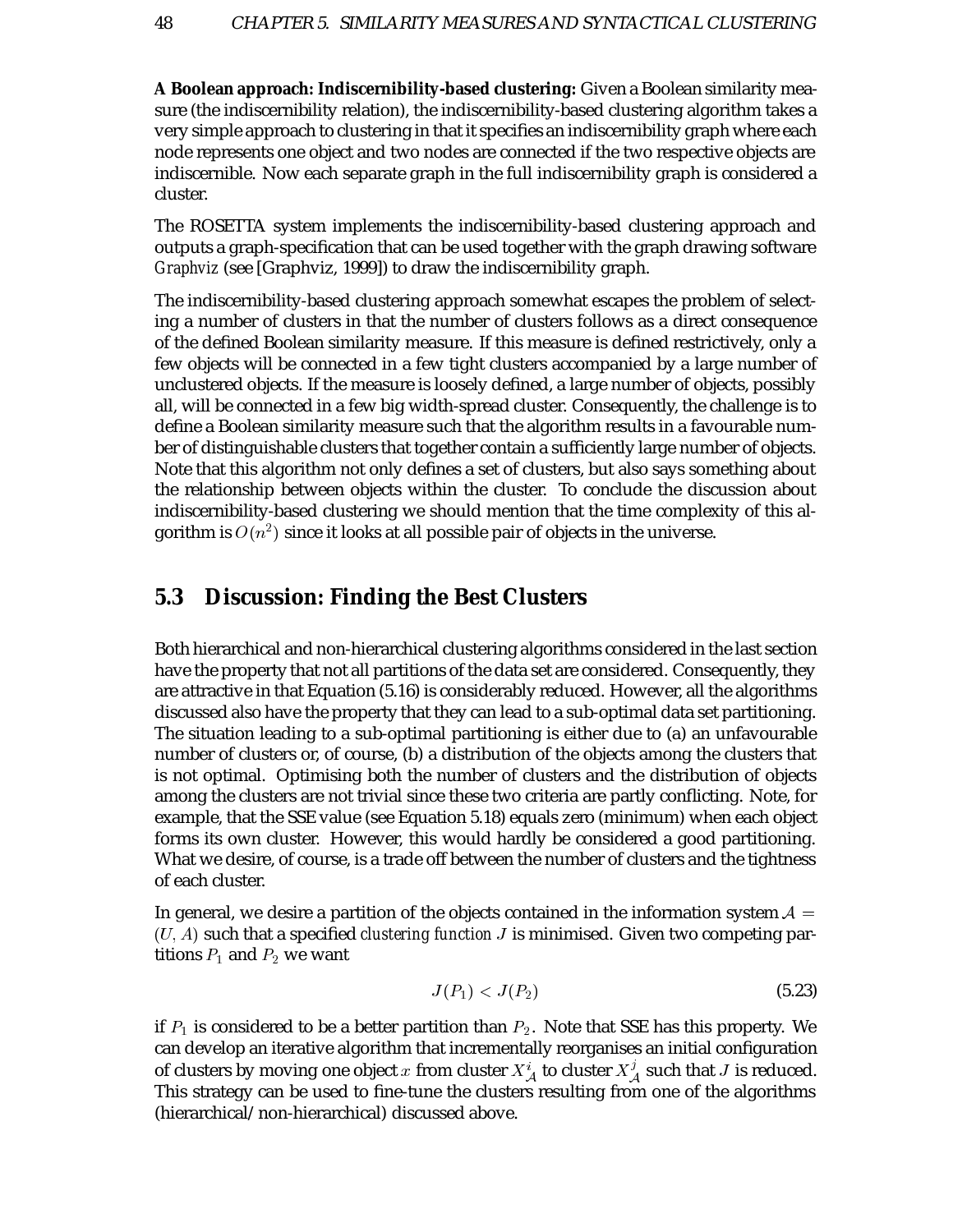Finally, it is worth mentioning that one always should remember that the resulting clusters very much depend on the chosen similarity measure. Thus "optimal" in this context is relative to the chosen definition of similarity.

## **5.4 Case Study: The Party Families in Europe 1970-1992**

To illustrate the methods discussed in this chapter we will now use them on an example data set. The data set, depicted in Table 5.1, reflects the mean electoral support of the major party families in 17 different European countries from 1970 to 1992. It is taken from a book in comparative politics ([Heidar and Berntsen, 1995]) where its properties were discussed using non-computational methods. We will use three different clustering methods to find groupings of countries that have had a similar distribution of votes among the party families in the given period. The three methods considered are (1) the Ward's hierarchical clustering algorithm implemented as an agglomerative method, representing the hierarchical clustering methods, (2) the k-means algorithm, representing the converging non-hierarchical clustering methods and (3) the indiscernibility-based clustering algorithm.

- 1. The final assignment of countries to clusters resulting from using the Ward's hierarchical clustering algorithm can be seen in Figure 5.2. Using the stop criterion  $SSE_m - SSE_{m+1} < 1000$  we obtain six cluster:
	- **a:** Netherlands, Luxembourg, Belgium and Switzerland
	- **b:** Germany, Austria and Italy
	- **c:** Sweden, Denmark and Norway
	- **d:** Greece and UK
	- **e:** Spain, France and Portugal
	- **f:** Iceland and Finland

Clearly the clustering coincides somewhat with the countries geographical location and this could indicate that our clusters are fairly good.

- 2. Using the k-means algorithm with six initial clusters results in the following assignment of countries to clusters:
	- **a**2: Netherlands, Luxembourg, Belgium, Germany, Austria and Italy
	- **b**<sub>2</sub>: Switzerland
	- $\mathbf{c}_2$ : Sweden, Denmark and Norway
	- **d**2: Greece, UK and Spain
	- **e**2: France and Portugal
	- **f**-**:** Iceland and Finland

Comparing these clusters to the one obtained from using the hierarchical algorithm we see that clusters **a** and **b** are merged except for Switzerland which now forms a cluster of its own. Also Spain has moved from cluster **e** to cluster **d**.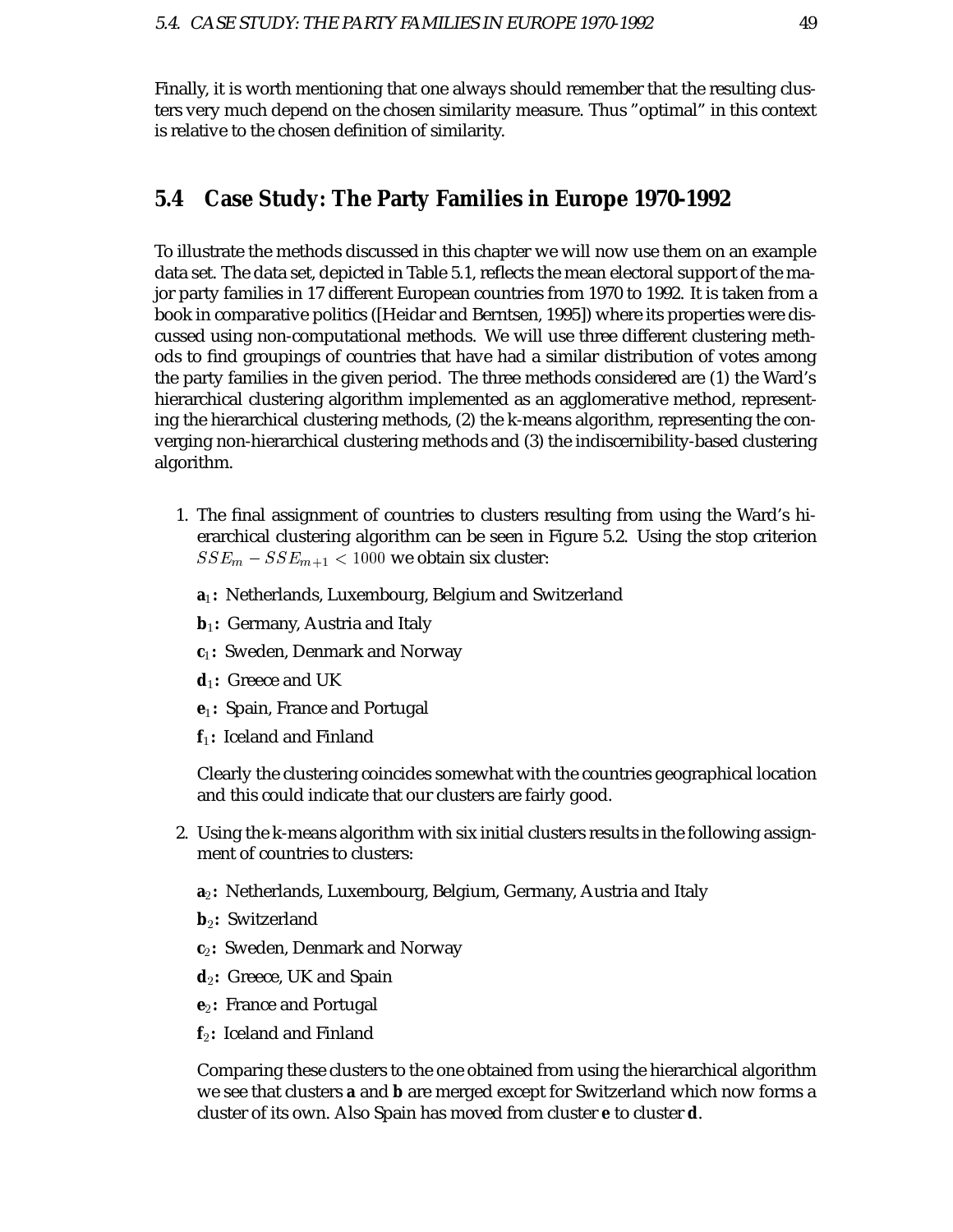| Portugal       | Spain     | Greece         | Italy           | France    | Germany        | Austria         | Switzerland | Puxembourg      | Belgium     | Netherlands | ZЦ        | Iceland        | Finland | Denmark | Sweden         | Norway   |                | Country       |              |
|----------------|-----------|----------------|-----------------|-----------|----------------|-----------------|-------------|-----------------|-------------|-------------|-----------|----------------|---------|---------|----------------|----------|----------------|---------------|--------------|
| 15             | ∞         | $\overline{0}$ | $6\overline{6}$ | 57        |                |                 | ಌ           | ග               | ಌ           | ನು          | 0         | 0              | 55      | 4       | ౚ              | 0        |                | Communists    |              |
| 0              | $\bullet$ | 0              | 0               | స         | 0              | 0               | z           |                 | 0           | س           | 0         | ವ              | 0       | అ       | 0              | ړ        |                | Socialists    |              |
|                | 0         | 0              | ౿               | స         | دە             | స               | ٦           | ల               | 4           | 0           | అ         | ల              | z       | 0       | స              | 0        |                | Greens        |              |
| $\overline{3}$ | 39        | ပ္ပ<br>၁       | 51              | 88        | 6 <sup>†</sup> | 48              | 22          | $\overline{31}$ | 22          | $\infty$    | 39        | $\overline{5}$ | 12      | జ       | 43             | 38       |                | Democrats     | Social       |
| 38             | 5         | ౚ              | 4               | $\infty$  | $\circ$        | $\bullet$       | S3          | $\overline{1}$  | 5           | 33          | 15        | 4              | دە      | ದ       | ៑              | 4        |                | Liberals      |              |
| $\bullet$      | $\bullet$ | 0              | 0               | 0         | 0              | 0               | Ξ           | $\circ$         | 0           | $\circ$     | 0         | 22             | SS.     | 14      | $\overline{L}$ | $\infty$ |                | Agrarians     |              |
| $\bullet$      | 5         | 0              | دە              | $\bullet$ | 0              | 0               | $\circ$     | 0               | 14          | 0           | 4         | $\circ$        | ى       | 0       | 0              | ∊        | ethnic parties | regional and  | Subnational, |
|                | 0         | 0              | 33              | $\circ$   | 46             | $\overline{41}$ | 22          | 34              | $\tilde{5}$ | 22          | $\bullet$ |                | ఒ       | ల       | ು              | అ        |                | Democrats     | Christian    |
|                | 12        | 44             | Z               | 35        |                |                 | دە          | 0               |             |             | 42        | မ္တ            | 17      | 5       | 81             | 72       |                | Conservatives |              |
|                |           |                | ග               | υ٦        |                | ∞               | س           |                 | S           |             |           |                |         | ల       |                | ග        |                | Extreme Right |              |

| I                                  |
|------------------------------------|
|                                    |
|                                    |
|                                    |
|                                    |
|                                    |
|                                    |
|                                    |
|                                    |
|                                    |
|                                    |
|                                    |
|                                    |
|                                    |
|                                    |
| J                                  |
|                                    |
|                                    |
|                                    |
|                                    |
|                                    |
|                                    |
|                                    |
|                                    |
|                                    |
|                                    |
|                                    |
|                                    |
|                                    |
|                                    |
|                                    |
|                                    |
|                                    |
| $\{a, b, c, c, c, c, c, c, c, d\}$ |
|                                    |
| $\sim$ or $\sim$                   |
|                                    |
|                                    |
|                                    |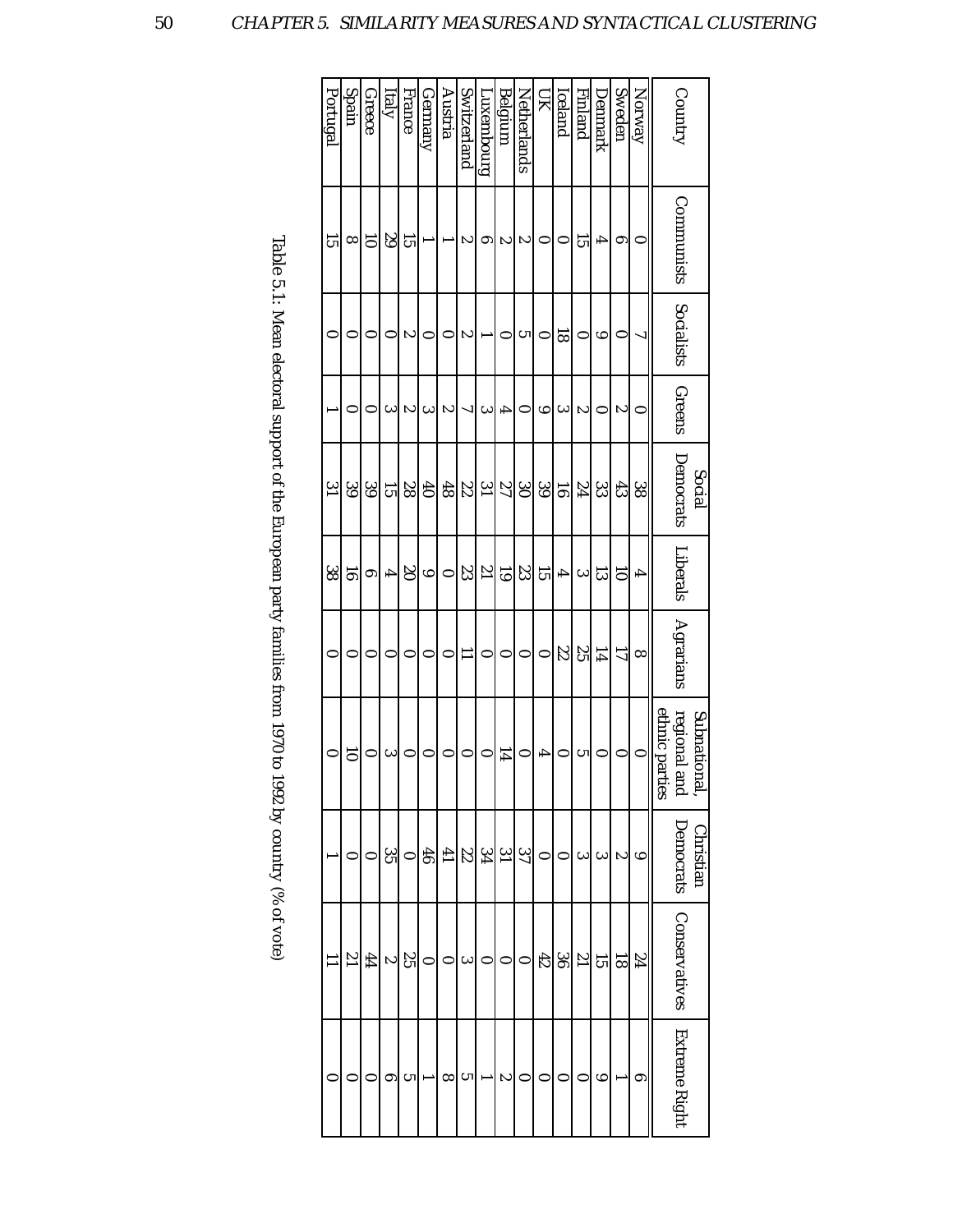- 3. Using the indiscernibility-based clustering approach we define the similarity measure to consider two objects to be indiscernible if the Euclidean distance between them does not exceed 30. The result is graphically displayed as a indiscernibility graph in Figure 5.3. This graph defines five clusters (alternatively, we could say that it defines three clusters and leaves two objects unclustered):
	- **a:** Netherlands, Luxembourg, Belgium, Germany, Austria and Switzerland.
	- **b:** Sweden, Denmark, Norway, Iceland, Finland and UK
	- **c:** Portugal, Spain and Greece
	- **d:** Italy
	- **e:** France

Again we see a strong resemblance to the clusters defined by the other algorithms. We can clearly see how the different algorithms merge and divide the same basic clusters to constitute clusters specific to this algorithm.

The k-means algorithm was implemented using the Euclidean distance as a similarity measure, while the hierarchical algorithm used SSE. However, the SSE (recall that SSE is an abbreviation for the Sum of Square Error) computed for a given cluster is really just the "sum of the squared Euclidean distances between the cluster's centroid and each object in that cluster". Hence the two algorithms should be well suited for comparison. Also the indiscernibility-based clustering approach is in this example based on the Euclidean distance.

The k-means algorithms seemed to alternate between several different cluster configurations for different initial configuration. The clusters listed above are just one of them. This might indicate that the data set is not very well suited for finding good clusters, that is, natural groups where the internal distances are short and the distances to other clusters are long.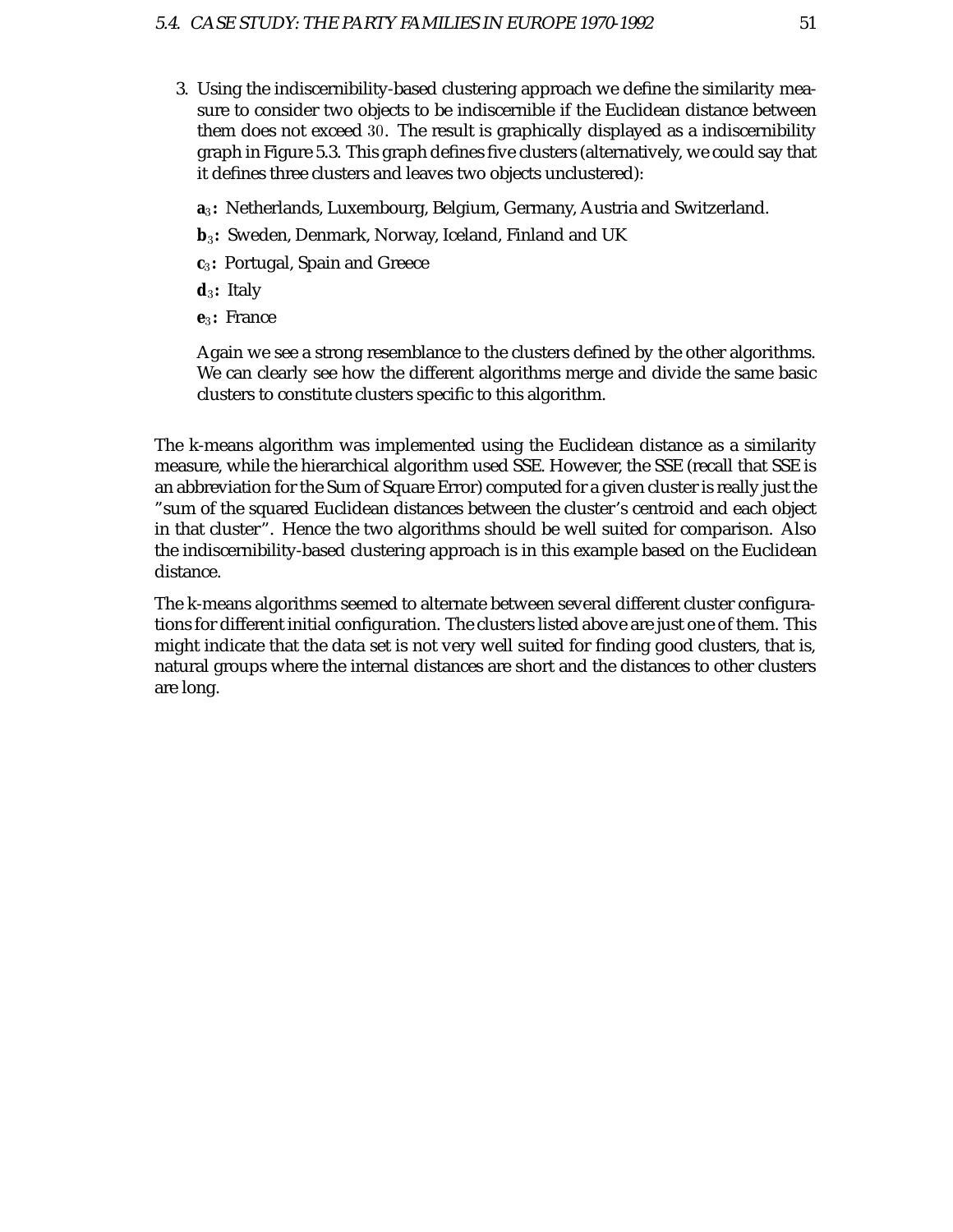

Figure 5.2: Dendrogram showing the resulting partition from applying the Ward's hierarchical clustering method to the data set in Table 5.1.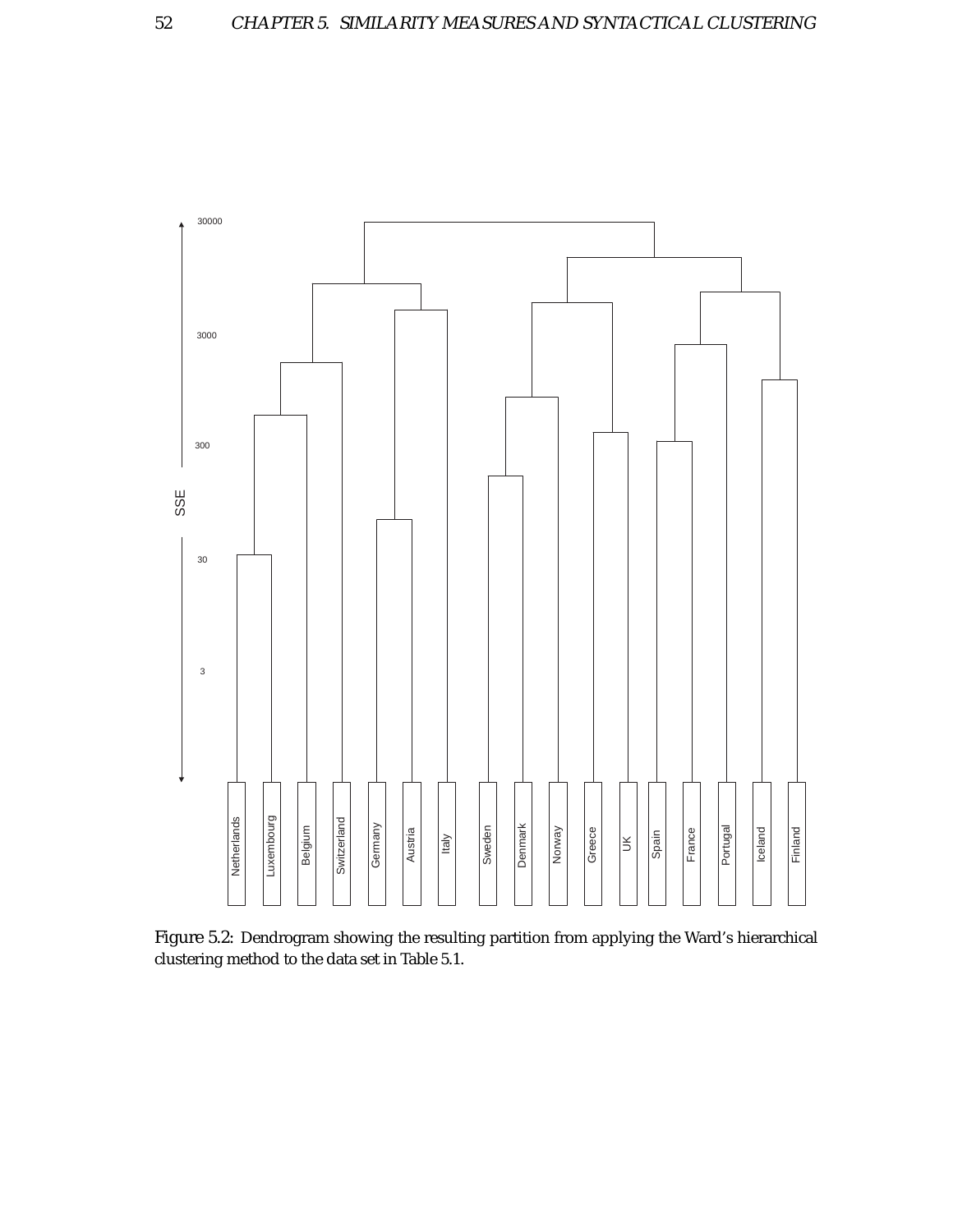

Figure 5.3: Indiscernibility graph showing the resulting partition from applying the indiscernibility-based clustering method to the data set in Table 5.1.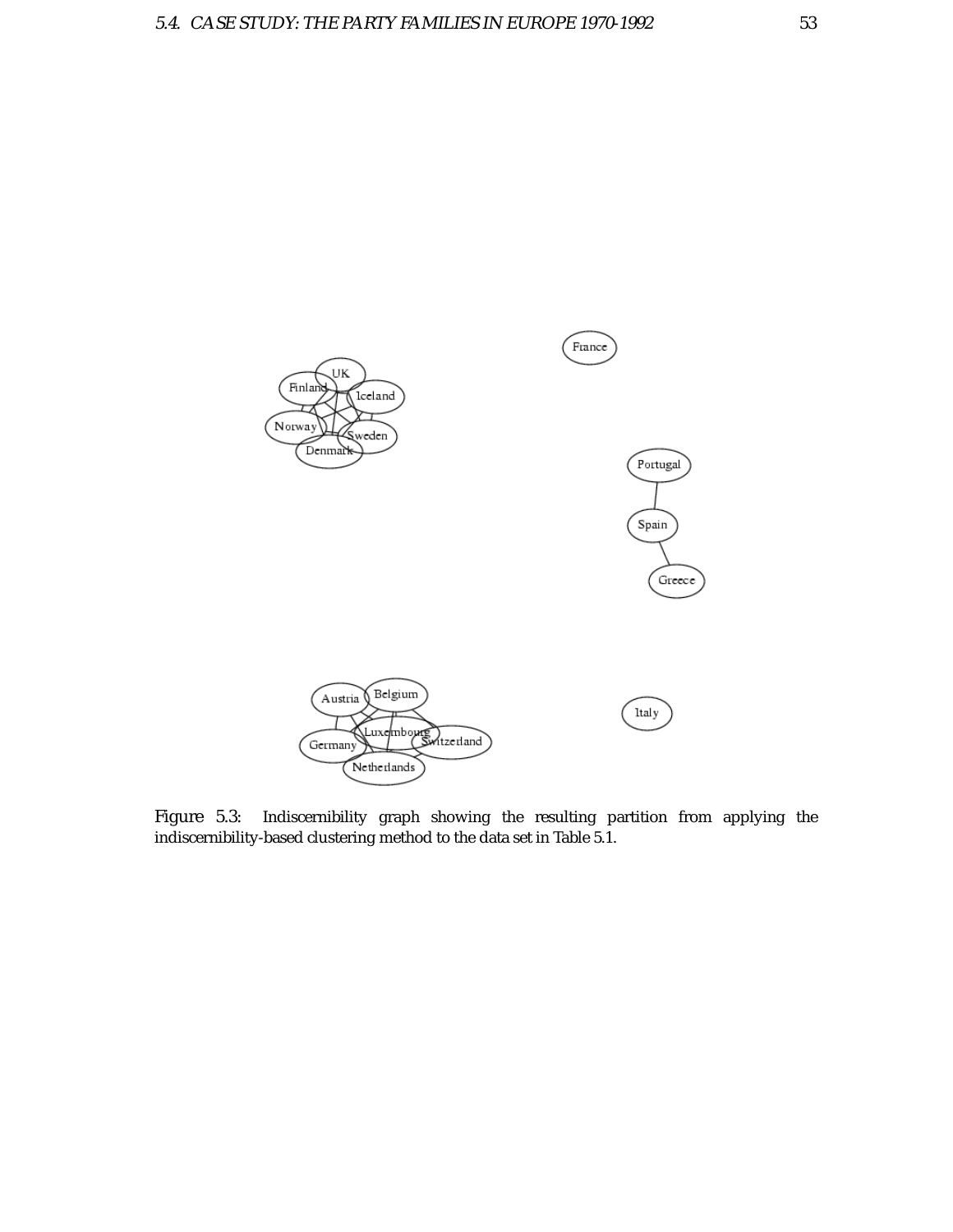## **5.5 Time Series Case Study: Party competition**

To illustrate the principle of applying clustering algorithms to time series we will now process the data set depicted in Table 5.2 The data is again taken from a book in comparative politics ([Gallagher et al., 1995]) where its properties were discussed using noncomputational methods. This data set reflects the mean number of parties in competition in 15 European countries over the last four decades. We will apply the indiscernibility-

| Countries      | 1950s            | 1960s       | 1970s                | 1980s            |
|----------------|------------------|-------------|----------------------|------------------|
| Austria        | 4                | 4.5         | 4                    | 4.5              |
| Belgium        | 5.7              | 6           | $\overline{9.3}$     | 12.3             |
| <b>Denmark</b> | 6.5              | 7.8         | 10.6                 | 10.5             |
| Finland        | 6.3              | 8           | 9.3                  | $\overline{9.5}$ |
| France         | 7                | 7.3         | 7.5                  | 7.3              |
| Germany(West)  | 7.5              | 4.7         | 3                    | 4                |
| Iceland        | 5.3              | $5^{\circ}$ | 5                    | 7.5              |
| <b>Ireland</b> | $\overline{5.3}$ | 4.3         | 4                    | $\overline{5.3}$ |
| Italy          | 8.5              | 8           | $\overline{\bf 8.7}$ | 10               |
| Luxembourg     | 4.3              | 4.5         | 6.5                  | 6                |
| Netherlands    | 7.7              | 9.5         | 11.7                 | 8.5              |
| Norway         | 6                | 7           | 8                    | 7                |
| Sweden         | 5                | 6.3         | 6                    | 7                |
| Switzerland    | 9                | 9           | 10.3                 | 10               |
| United Kingdom | 3                | 3           | 4.8                  | 6                |

Table 5.2: The fragmentation of the European party system: Mean number of parties in competition from 1950 to 1990. Includes only those parties polling at least 1 percent.

based clustering method extended to include the following steps:

1. Apply the Haar Wavelet Transformation to the data set:

$$
\mathcal{A} = (U, A) \stackrel{HWT}{\rightarrow} \mathcal{A}_{HWT} = (U, A_{HWT}) \tag{5.24}
$$

2. Discretise the transformed data using the sign representation below on each attribute  $a \in A$  for each object  $x \in U$ :

$$
a_{t_i}(x) = \begin{cases} 1 & \text{if } a_{t_{i+1}} - a_{t_i} > \tau \\ -1 & \text{if } a_{t_{i+1}} - a_{t_i} < -\tau \\ 0 & \text{otherwise} \end{cases}
$$
(5.25)

In this example  $\tau = 0.6$ 

- 3. Define a suitable indiscernibility relation. In this example the constant Haar component was discarded and the relation was defined such that requirements for similarity was stricter for low frequency component than for high frequency components.
- 4. Use the indiscernibility based clustering algorithm on the transformed discrete data and display the result as a indiscernibility graph.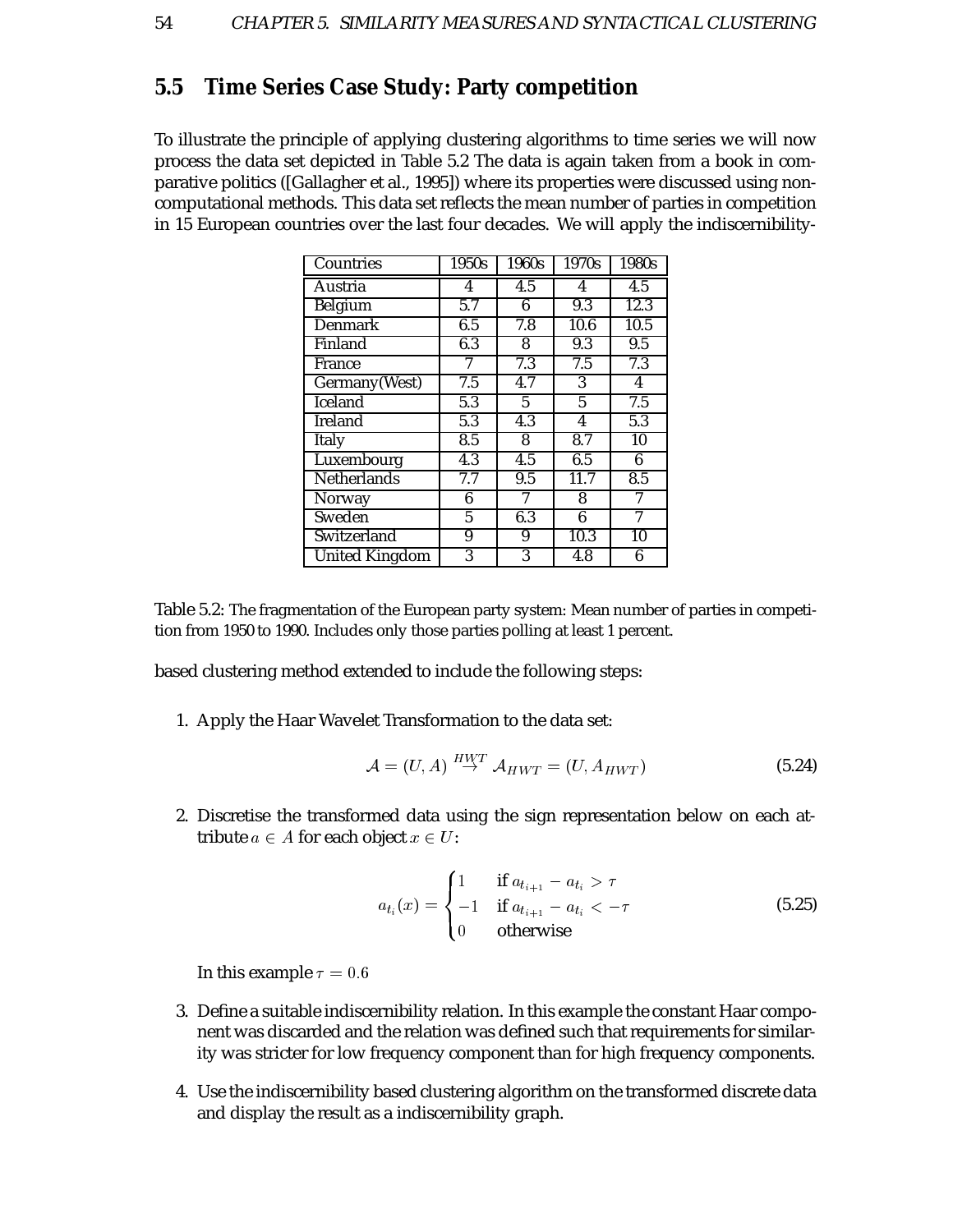The Haar Wavelet Transformation represent a shift of focus from values to local slopes. Hence the obtained clusters are groups of countries with a similar evolution in terms of numbers of competing political parties. The results from applying the above method to the data set in Table 5.2 can be seen in Figure 5.4. The clusters presented as time series graphs can be seen in Figure 5.5.



Figure 5.4: Indiscernibility graph showing the resulting partition from applying the indiscernibility-based clustering method to the data set in Table 5.2.

A political science discussion of the results from this and the previous section is outside the scope of this thesis.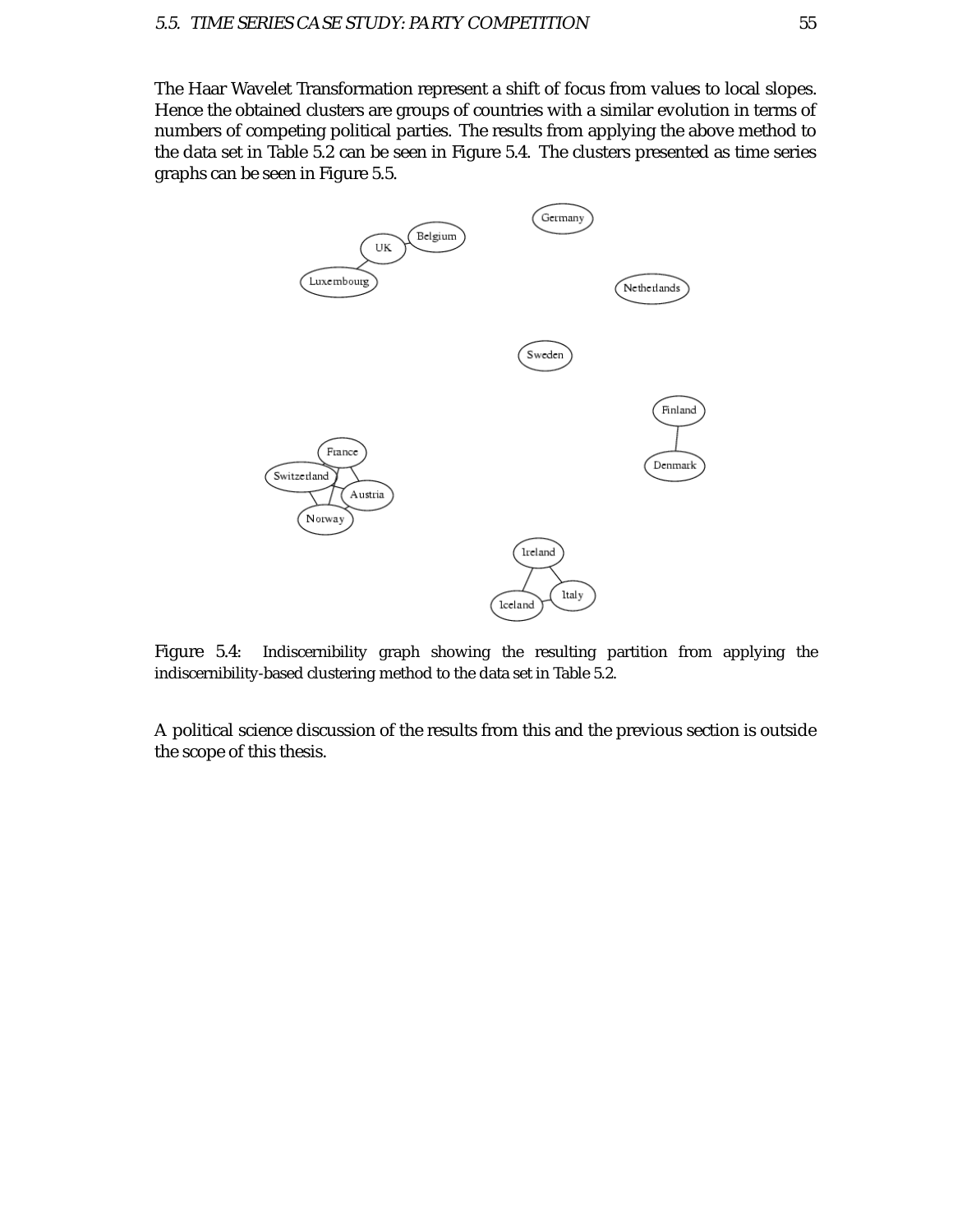

Figure 5.5: The clusters in Figure 5.4 were countries in the same clusters are displayed together as time series graphs in order to show their similarity.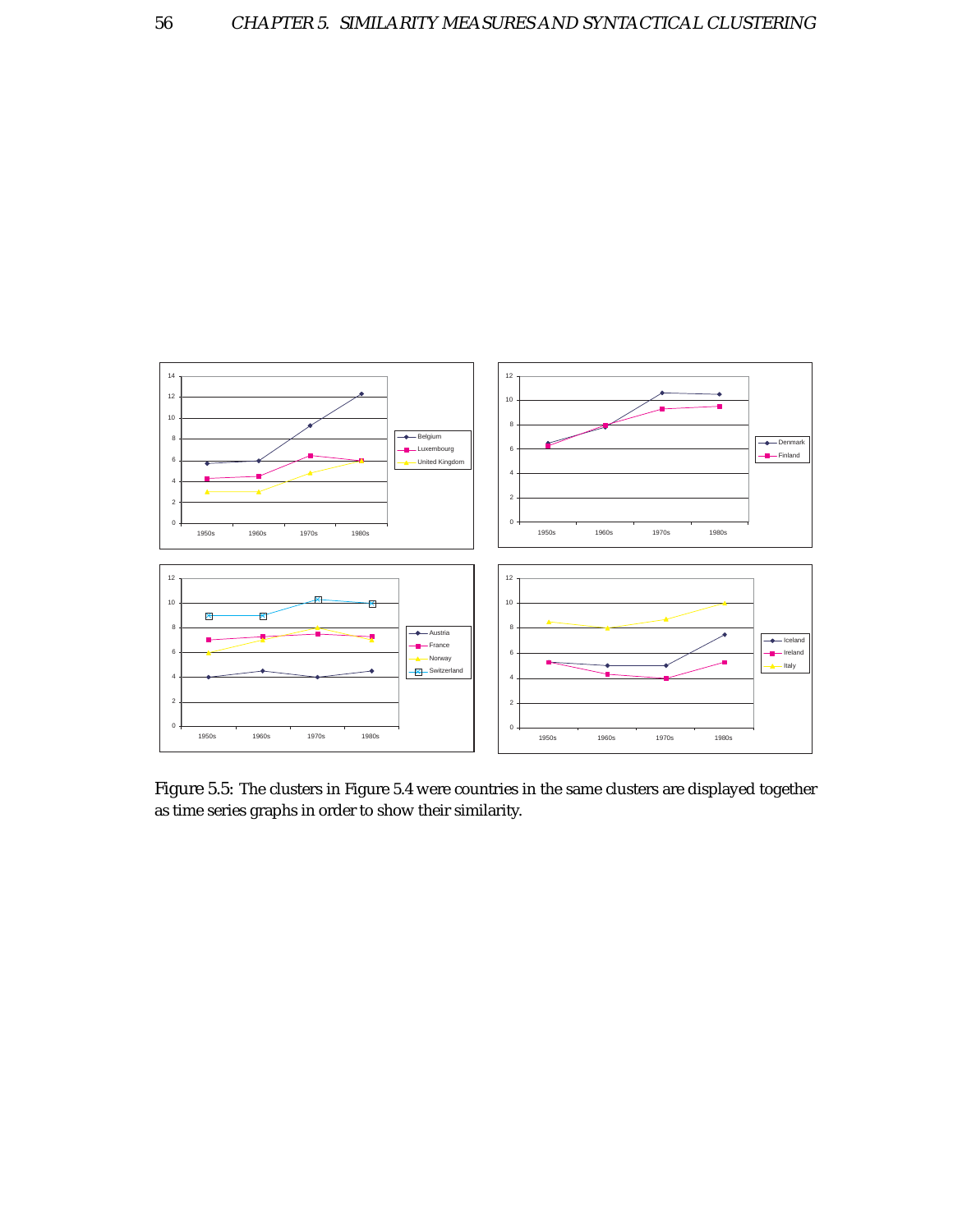## **Chapter 6**

## **Knowledge-based Clustering**

In Chapter 5 we explored different syntactical clustering approaches that blindly searched for similar objects in a data set. This approach seems intuitively attractive because of its generality and its ability to discover existing patterns without having to make any predefined assumptions. However, when co-operating with domain experts we often want to work by means of hypotheses. Hypotheses can of course be validated against the discovered clusters using methods from Chapter 5, but these clusters often prove difficult to interpret since they never quite seem to coincide with the expert's assumption or hypothesis. This problem can in many cases be dealt with by defining what we are looking for in advance. Using the methods in Chapter 5, domain knowledge can be included as a help in the search strategy either by defining the number of initial clusters for non-hierarchical methods, or even defining the locations of the seed points for these clusters, or by defining the similarity measure. However, even more explicit is the approach of predefining the features of each cluster and then simply distributing the objects among these clusters according to their match. We will denote this method *knowledge-based* or, more specifically, *template-based clustering*. A template is simply a piece of encoded biological knowledge that alone or as an element in a set of templates defines or even determines a cluster in that all objects matching this or these templates belong to the same cluster. One can argue that this approach is more related to pattern matching or classification than it is to clustering or unsupervised learning. However, we will use the term "clustering" in this thesis because in many aspects the knowledge-based clustering approach is an extension of syntactical clustering approach as argued above.

We again define the data set as an information system  $\mathcal{A} = (U, A)$  and additionally consider the following definitions:

**Object**  $x \in U$ : The input pattern to the template matching process defined by its information vector  $Inf_B(x)$ .

**Template**  $t_i$ : The template determining cluster  $X^i_A$ .

**Range**  $R$ : the extent of  $x$  over which the match occurs. This might simply be a subset of  $A$  denoted  $C\,\subseteq\, A$  or a subset of the components resulting from some kind of transformation used on  $x$ .

Given the definitions above the following two candidate metrics indicating mismatch can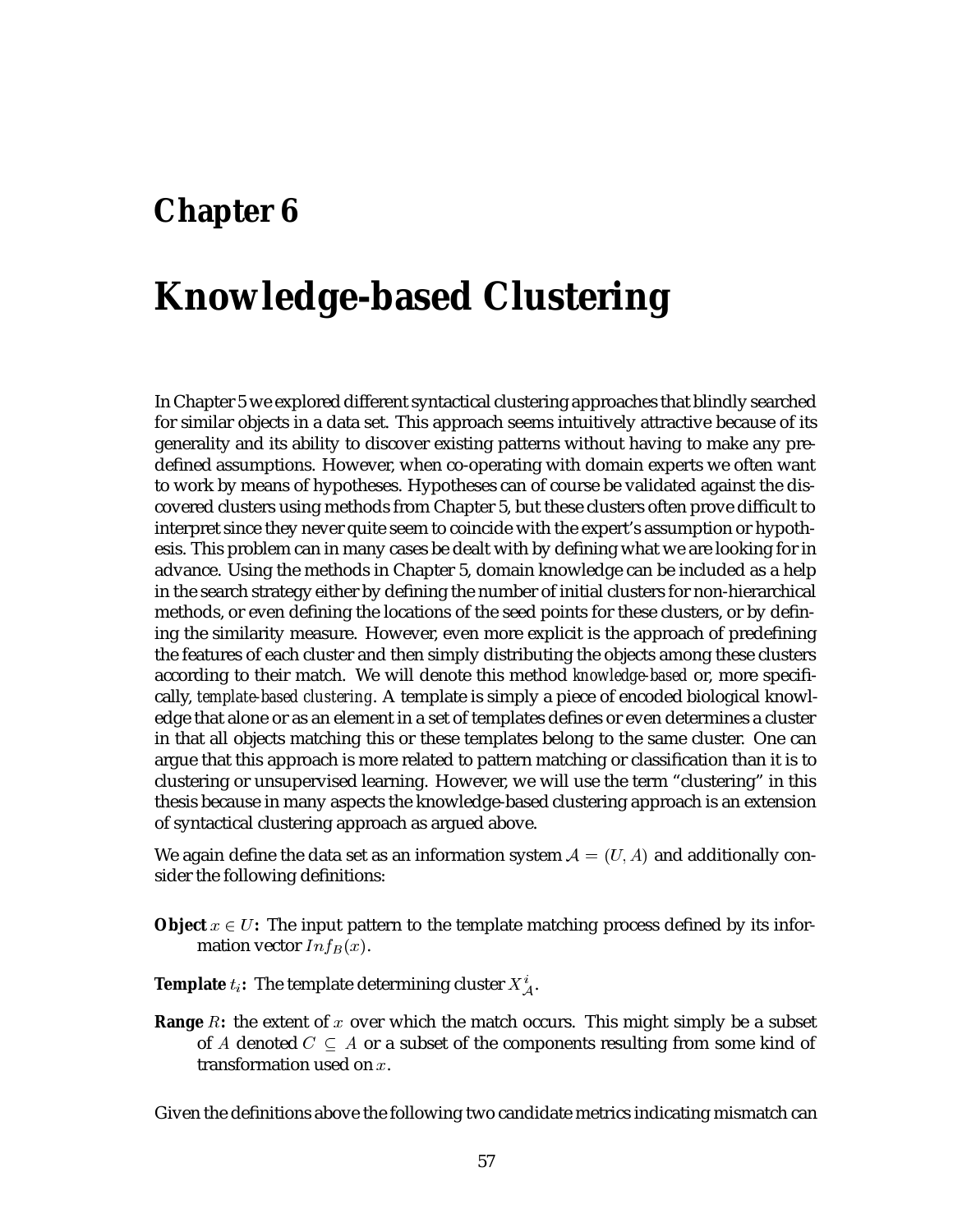be used:

$$
m_1(t,x) = \sum_R |t - x|
$$
\n(6.1)

$$
m_2(t,x) = \sum_R (t-x)^2
$$
 (6.2)

Intuitively,  $m_1$  and  $m_2$  will be small when  $t$  and  $x$  are similar, and large when they are significantly different. Obviously we would like to define a function that assigns  $x$  to cluster  $X^i_{\cal A}$  if  $m_j(t_i,x) < \tau.$  Of course, the determination of  $\tau$  is critical.  $\,\tau$  needs to be selected with a view to statistical significance and also with a view to more subjective issues like at which degree of strictness we want our clusters to be defined.

Template-based clustering is discussed in the literature both in general and in connection with gene expression analysis. One example is [Carr et al., 1997]. Another example is [Lowe et al., 1999] which defines a fuzzy template  $T$  (to be used in the time series domain) as a triple

$$
T = (\tau, S, \{T_1, ..., T_k\})
$$
\n(6.3)

where  $\tau$  is a fuzzy interval defining the starting point of the template, S is a fuzzy segment and  $\{T_1,...,T_k\}$  is a list of  $k$  fuzzy sub-templates. Moreover,  $S$  is defined as the pair  $S = (C, d)$  where C is a fuzzy course representing the allowable spread of the signal to be matched (objects are often called signals in the time series domain) and  $d$  is a fuzzy duration of time over which the segment is defined. The template matching can be performed via the calculation of a membership function  $\mu \in [0, 1]$  where  $\mu = 0$  means that the given signal do not match the fuzzy template to any degree and  $\mu = 1$  means that the template is fully matched. Fuzzy approaches to template matching have some advantages in that they can easily handle incomplete data in terms of vagueness in the definition of intervals and signal level.

Template-based clustering is most often used in time series domains. This is because a template intuitively can describe a curve over a sub-time-interval and also that it makes sense to define such patterns in advance since we often are looking for signals with a certain response in a certain sub-interval.

#### **6.1 Template-based Cluster Analysis in Time Series**

In the following section we will look at an approach to template-based clustering in the time series domain. We will view the matching process as a Boolean function that decides whether or not an object matches a predefined template. We will define a template to be a basic curve feature accompanied by a set of requirements that needs to be fulfilled in order for an object to match this template. As an example, consider the template that describes the feature of monotonic increase over at least  $t$  time point and with a total increase of  $\tau$ . Note that our definition does not describe a specific interval over which the template is defined. Instead we will develop an algorithm that looks at all possible sub-intervals of the time series. These intervals will together with the set of initially defined templates determine a set of clusters that describe all the features of all objects. We will then order the set of intervals according to the number of matches occurring in this interval. This algorithm consists of the following steps: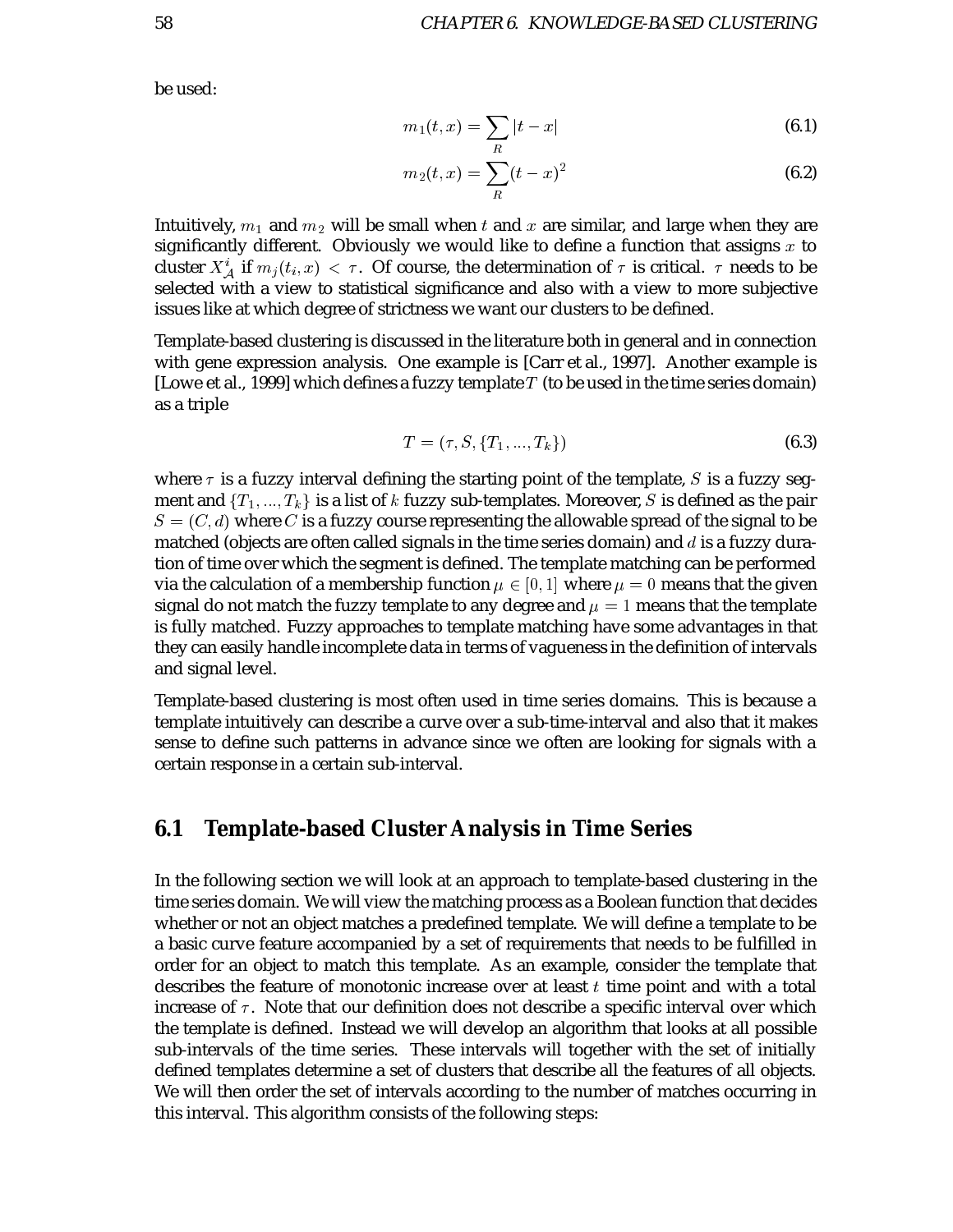- 1. Start with the set of time series contained in the information system  $\mathcal{A} = (U, A)$  and a set of templates  $T$ . The set of all possible sub-interval of the time series will be denoted *I*.
- 2. Build a new information system  $A_I = (U, I)$  where I is the set of attributes representing each possible sub-interval such that  $i\ :\ U\rightarrow T\cup \emptyset$  for every  $i\in I.$  Consequently, each entry in the table is the template that matches the given object in the given time-sub-interval. If no template matches the object in that sub-interval, the entry is empty.
- 3. Simplify the new information system  $A_I = (U, I)$  such that:

$$
i(x) = \begin{cases} \emptyset & \text{if it exists an } i_{super} \in I \text{ such that } i_{super}(x) \in T \text{ and } i \subset i_{super} \\ i(x) & \text{otherwise} \end{cases}
$$
(6.4)

Consequently, we have discarded any template that matches an object in a subinterval of another template that includes the same feature.

- 4. Denote the ordered set of the intervals  $Int$  and initials it such that  $Int = \emptyset$ . As long as the information system  $A_I = (U, I)$  contains any object:
	- Find the interval  $i_{best} \in I$  in which the most objects matches a template.
	- Remove  $i_{best}$  from the information system together with every object that no longer match any template in any sub-interval.
	- Add  $i_{best}$  to Int.
- 5. Now the set of intervals  $Int$  and the set of templates  $T$  together determine a set of overlapping clusters that describe the objects according to the pre-defined templates.

Note that Step  $4$  alternatively can be executed separately for each template. Then we will end up with a collection of sets of intervals where each set of intervals is relative to a specified template. Using this strategy, the stop criterion in Step 4 becomes "for each template  $t \in T$  continue as long as the information system contains any objects matching template  $t$ ". In addition, the information system needs to be initiated for each new template.

The algorithm explained above gives us a description of the data set  $\mathcal{A}=(U,A)$  according to the pre-defined templates. The set  $Int$  contains all the intervals in which one or more objects matches a template (after simplification). Since the set is ordered we can pick a subset of intervals from  $Int$  such that a sufficiently large part of the universe of objects is described. When a good set of clusters are found, we can add a decision attribute to the simplified information system  $A_I = (U, I)$  and use the rough set framework described in Chapter 4 to find minimal sets of intervals that are needed to describe these clusters.

### **6.2 Time Series Case Study Using Templates: Party competition**

We will pick up the thread of the example time series depicted in Table 5.2 (Chapter 5) and now analyse it using the template based algorithm described in this chapter. We are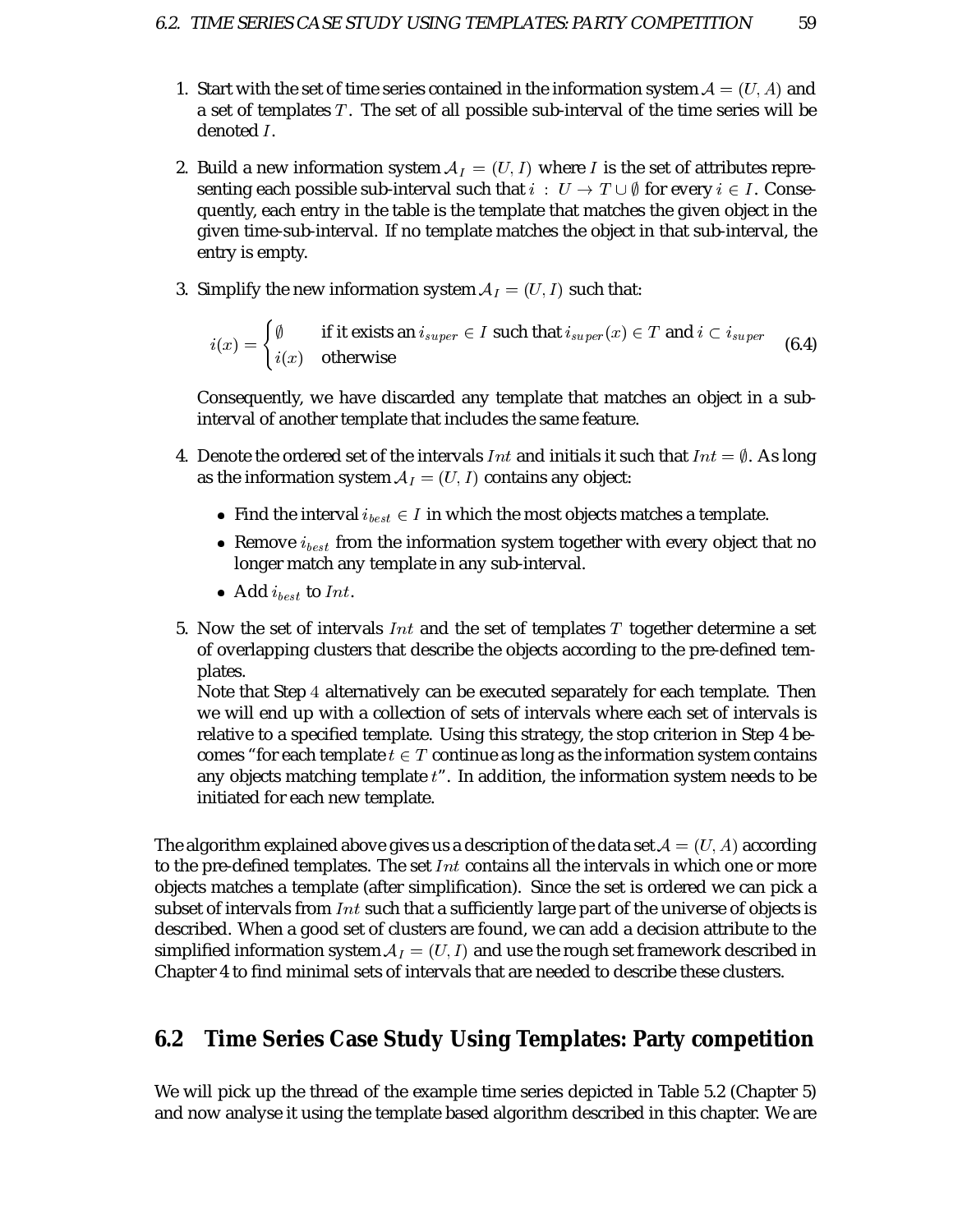interested in grouping the countries according to whether they have experienced a significant change in the number of competing parties or not. Thus we define two templates; (I) significant increase and (D) significant decrease. We will define "significant" as being an increase or a decrease in the number of competing parties of at least 1 over a period of at least two decades.

Table 6.1 shows the different possible sub-intervals of the time series and which templates matching the different countries in these intervals. Table 6.2 shows the same table after simplification. Note how the entries for Belgium, Finland and United Kingdom have changed.

| Countries             | $50s - 70s$ | $50s - 80s$ | $60s - 80s$ |
|-----------------------|-------------|-------------|-------------|
| Austria               |             |             |             |
| Belgium               |             |             |             |
| <b>Denmark</b>        |             |             |             |
| Finland               |             |             |             |
| France                |             |             |             |
| Germany(West)         | D           |             |             |
| Iceland               |             |             |             |
| Ireland               | D           |             |             |
| Italy                 |             |             |             |
| Luxembourg            |             |             |             |
| Netherlands           |             |             |             |
| Norway                |             |             |             |
| Sweden                |             |             |             |
| Switzerland           |             |             |             |
| <b>United Kingdom</b> |             |             |             |

Table 6.1: Table shows the different possible sub-intervals and which template matches the countries in these intervals. 'I' stands for "increasing" and 'D' stands for "decreasing".

| Countries             | $50s - 70s$ | $50s - 80s$ | $60s - 80s$ |
|-----------------------|-------------|-------------|-------------|
| Austria               |             |             |             |
| Belgium               |             |             |             |
| Denmark               |             |             |             |
| Finland               |             |             |             |
| France                |             |             |             |
| Germany(West)         | D           |             |             |
| Iceland               |             |             |             |
| <b>Ireland</b>        | D           |             |             |
| Italy                 |             |             |             |
| Luxembourg            |             |             |             |
| Netherlands           |             |             |             |
| Norway                |             |             |             |
| Sweden                |             |             |             |
| Switzerland           |             |             |             |
| <b>United Kingdom</b> |             |             |             |

Table 6.2: Table showing a simplified version of Table 6.1 where all redundant information is removed. 'I' stands for "increasing" and 'D' stands for "decreasing".

From this analysis we can order the intervals as follows: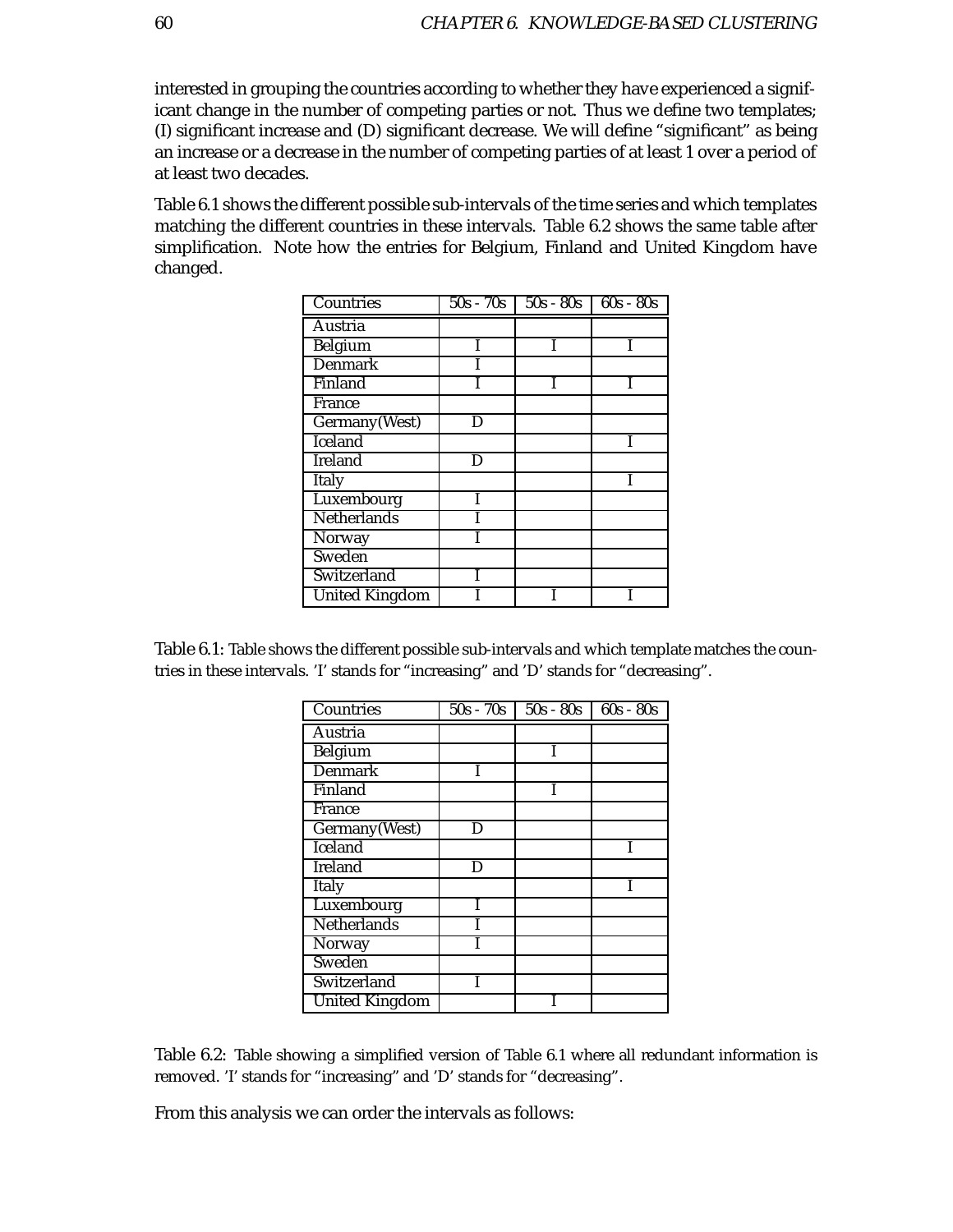- 1. '50s 70s' includes 7 matches
- 2. '50s 80s' includes 3 matches
- 3. '60s-80s' includes 2 matches

Note that the countries that did not match any template in any interval actually had no significant change in the number of competing parties from the 50s to the 80s. Thus one relevant partitioning of countries into clusters would simply be to group the countries that experienced a significant change in one cluster and to group the countries that did not experienced a significant change in another cluster. Alternatively, one could split the cluster containing those countries that experienced a change into those countries who experienced an increasing number of parties and those countries who experienced a decreasing number of parties. An even more fine-tuned partition would be to take into consideration *when* the change occurred, that is, to further divide the clusters of countries that experienced a change into those who experienced the change during the same time sub-interval.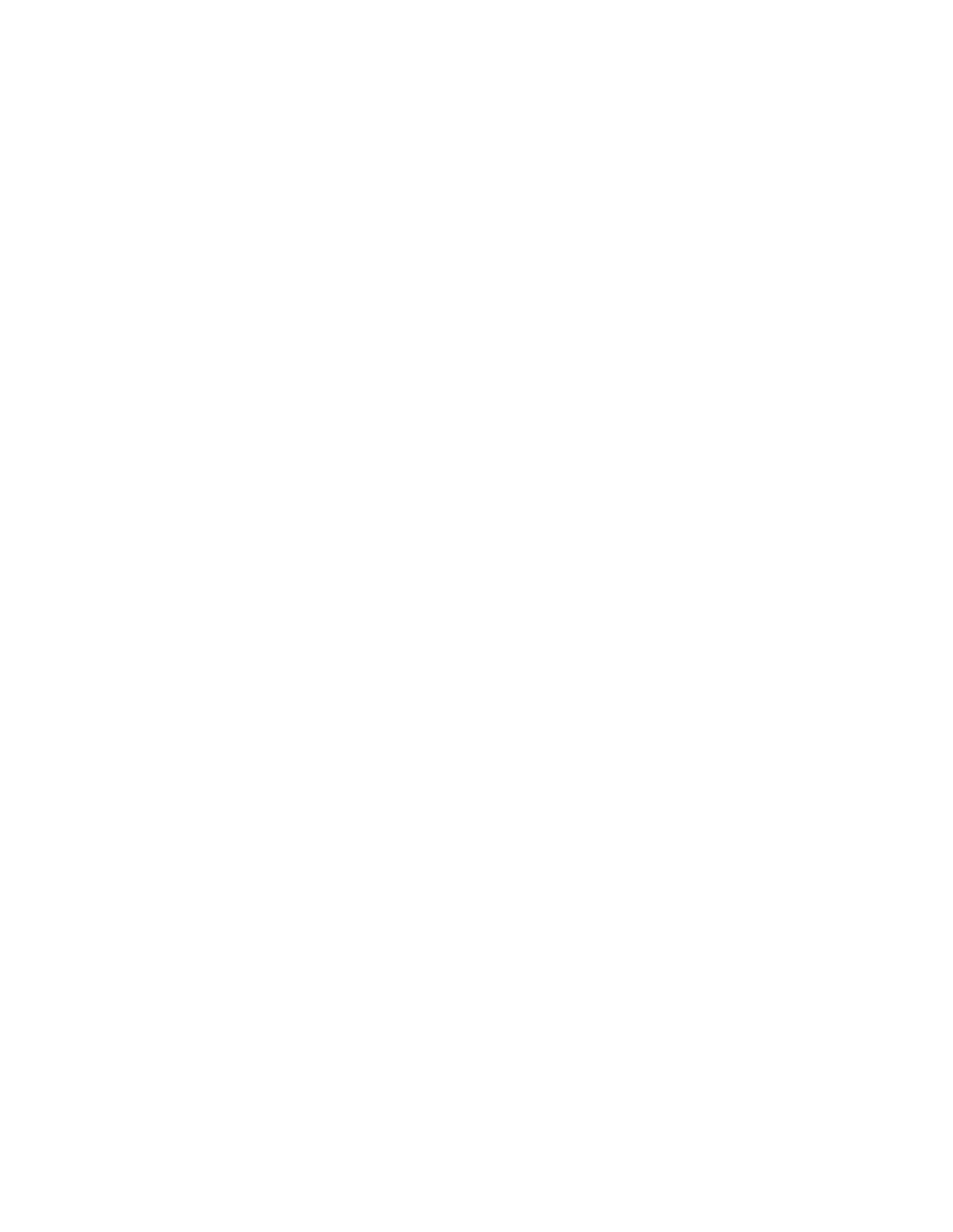## **Part III**

# **Computational Biology Case Studies**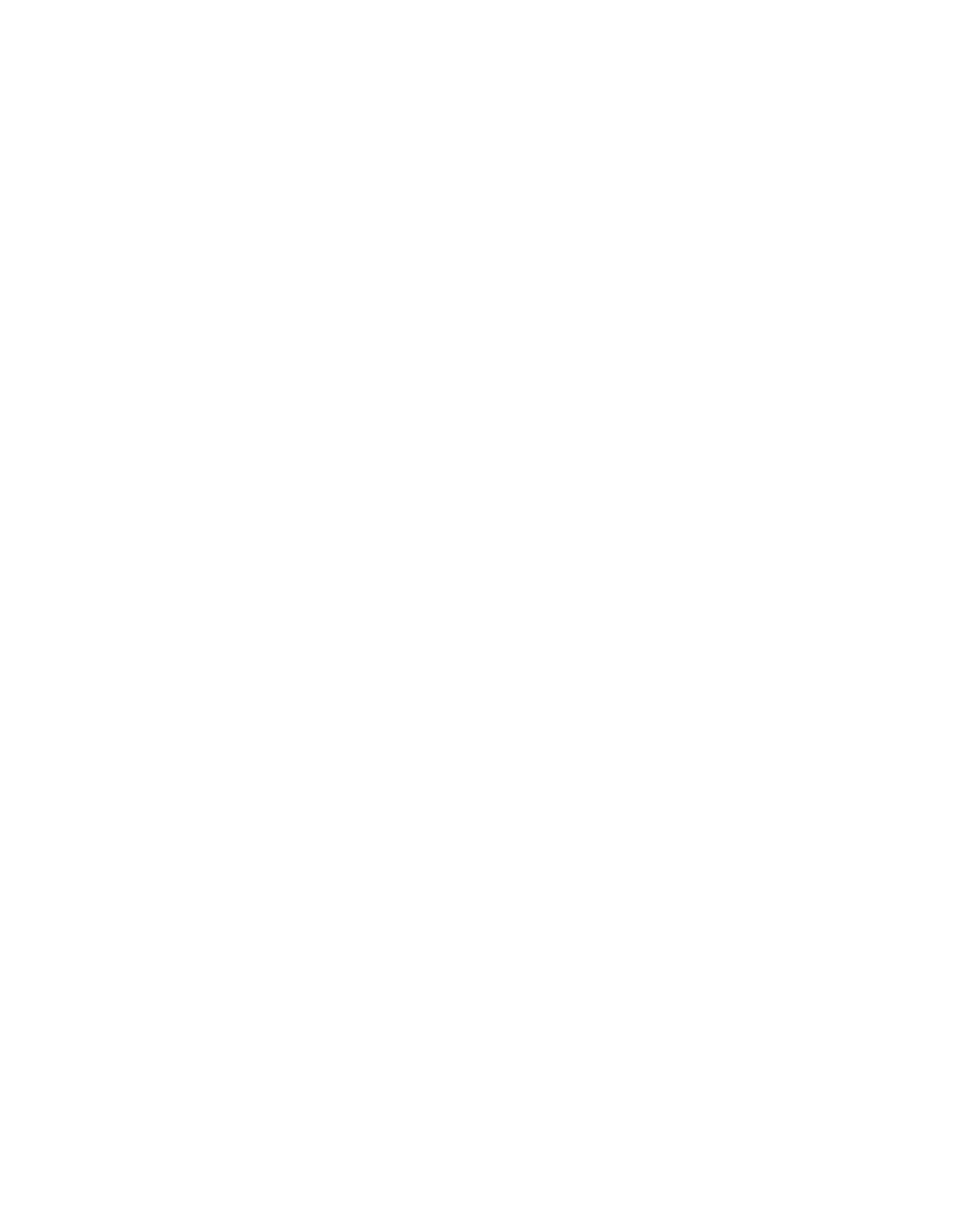*In this part we will apply some of the clustering algorithms described in Part II on real world gene expression data sets in order to extract useful knowledge as explained in Part I. In particular, we will use our indiscernibilitybased clustering approach from Chapter 5 together with the template-based method from Chapter 6 in a detailed analysis of the Fibroblast data ([Iyer et al., 1999])*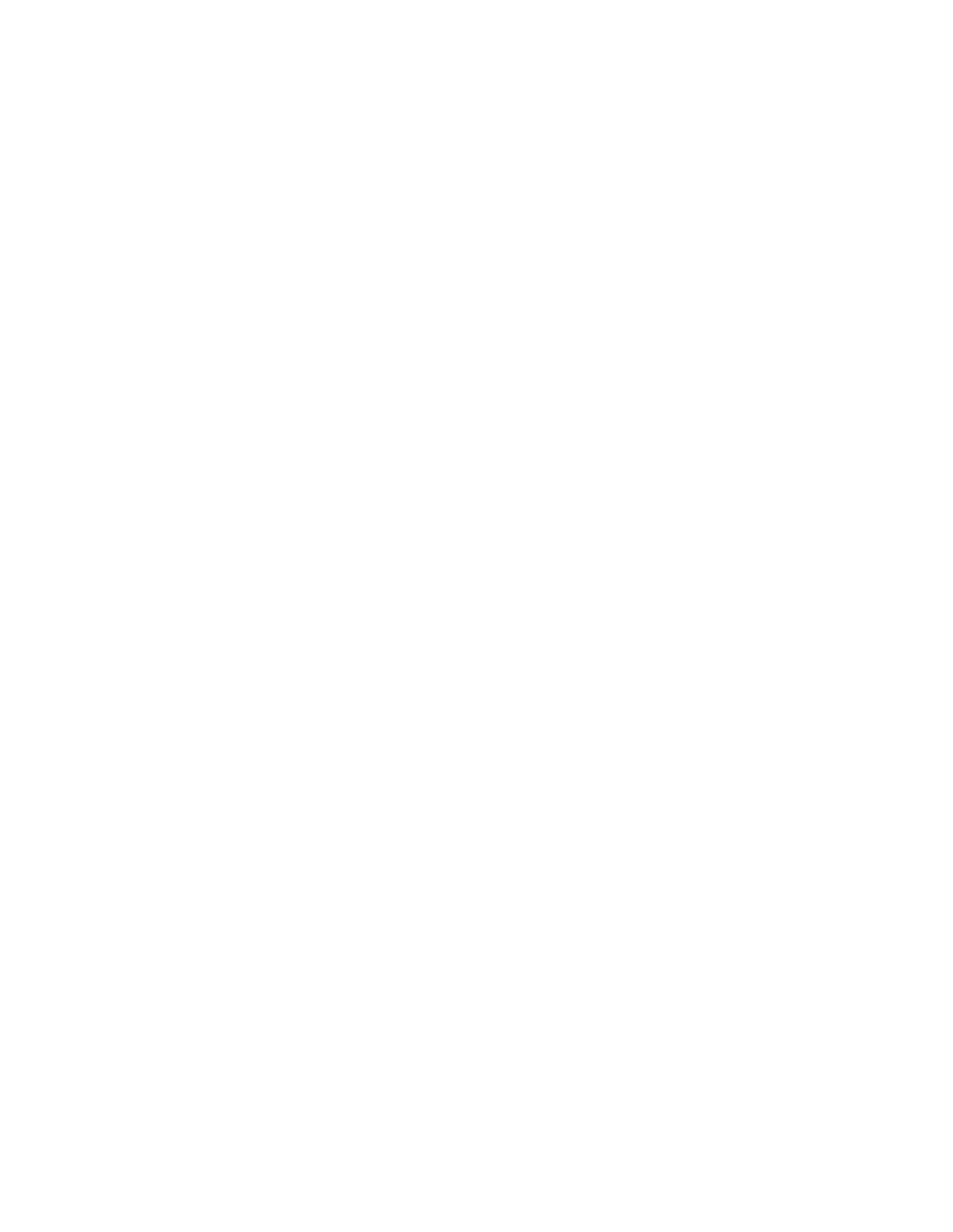# **Chapter 7**

# **The Fibroblast Data**

In this chapter we will present a thorough cluster analysis of the Fibroblast data described in [Iyer et al., 1999]. Two different clustering approaches will be used for this purpose. The first approach is the syntactical clustering method which we called indiscernibilitybased clustering in Chapter 5. The second approach is the template-based clustering method described in Chapter 6. The approaches applied to the Fibroblast data are published in [Hvidsten et al., 1999b] and [Hvidsten et al., 2000] respectively.

## **7.1 The Data Set**

As briefly described in Chapter 3, [Iyer et al., 1999] studies the human fibroblast response to serum which appears to be related to the physiology of wound repair. The temporal changes in mRNA level of 8613 human genes were measured at 12 times ranging from 0 minutes to 24 hours after serum stimulation. A subset of 517 genes whose expression changed substantially in response to serum was selected for further analysis (this data set is publicly available on the WEB:  $<$  <code>http</code> :  $//$ genome  $-$  <code>ww.standford.edu/serum</code>  $>$ ).

[Iyer et al., 1999] uses an agglomerative implementation of the hierarchical clustering method to cluster the 517 genes into groups on the basis of the similarity of their expression profiles over the full 24 hours. Ten clusters were identified containing 452 of the 517 genes.

Figure 7.1 shows a segment, the ten first genes, of the data set. Three different aspects are worth mentioning about the data itself. Firstly, the data is normalised at time zero. As a consequence the data set describes the reaction of genes to serum stimulation relative to their initial expression level. Secondly, the data is logarithmic. Hence, the genes have the initial value of 1 and always stay above zero. Thirdly, the sampling rate is gradually reduced with time. Therefore, the interval between two arbitrary measurement points is not necessarily constant.

It is important to be aware of the uncertainties in the data material. It would be rather naive to believe that the measurements resulting from a microarray experiment are 100% exact. In the Fibroblast data there are several genes that are measured more than one time. Figure 7.2 illustrates the difference in the measured expression level for these genes. Although the number of measurements in this case is two small to draw any valid sta-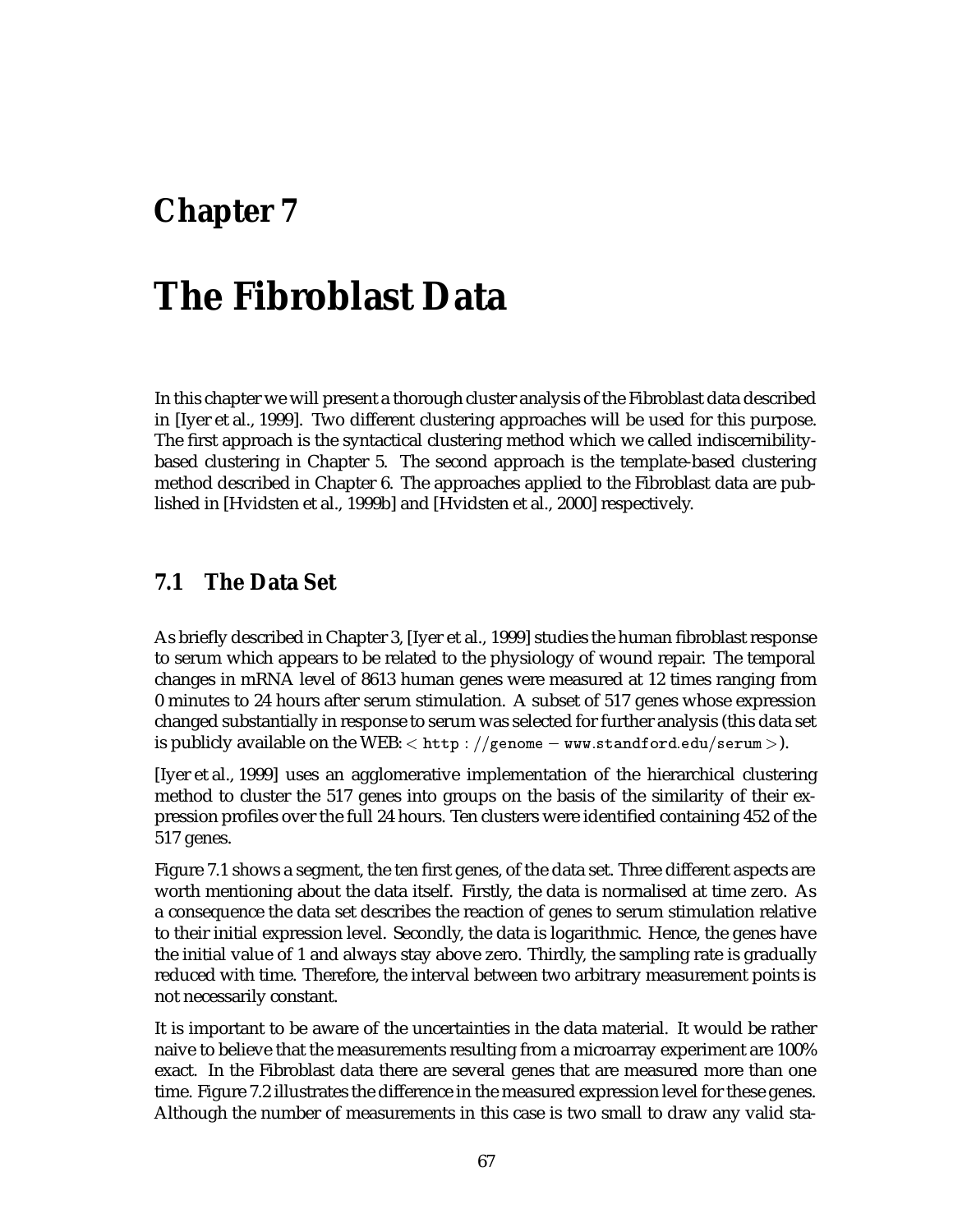| Gene |      | OHR 15MIN | 30MIN |      |                              |                              |                |      | 1HR 2HR 4HR 6HR 8HR 12HR |      | 16HR 20HR 24HR |      |
|------|------|-----------|-------|------|------------------------------|------------------------------|----------------|------|--------------------------|------|----------------|------|
| 1    | 1.00 | 0.72      | 0.10  | 0.57 |                              | 1.08 0.66 0.39               |                | 0.49 | 0.28                     | 0.50 | 0.66           | 0.52 |
| 2    | 1.00 | 1.58      | 1.05  |      | 1.15 1.22 0.54 0.73 0.82     |                              |                |      | 0.82                     | 0.90 | 0.73           | 0.75 |
| 3    | 1.00 | 1.10      | 0.97  | 1.00 |                              | $0.90 \quad 0.67 \quad 0.81$ |                | 0.88 | 0.77                     | 0.71 | 0.57           | 0.46 |
| 4    | 1.00 | 0.97      | 1.00  |      | 0.85 0.84 0.72 0.66 0.68     |                              |                |      | 0.47                     | 0.61 | 0.59           | 0.65 |
| 5    | 1.00 | 1.21      | 1.29  |      | 1.08  0.89  0.88  0.66  0.85 |                              |                |      | 0.67                     | 0.58 | 0.82           | 0.60 |
| 6    | 1.00 | 1.45      | 1.44  |      | 1.12 1.10 1.15 0.79          |                              |                | 0.77 | 0.78                     | 0.71 | 0.67           | 0.36 |
| 7    | 1.00 | 1.15      | 1.10  | 1.00 |                              | 1.08  0.79  0.98             |                | 1.03 | 0.59                     | 0.57 | 0.46           | 0.39 |
| 8    | 1.00 | 1.32      | 1.35  | 1.13 |                              | 1.00  0.91                   | 1.22 1.05      |      | 0.58                     | 0.57 | 0.53           | 0.43 |
| 9    | 1.00 | 1.01      | 1.38  | 1.21 |                              | 0.79 0.85 0.78               |                | 0.73 | 0.64                     | 0.58 | 0.43           | 0.47 |
| 10   | 1.00 | 0.85      | 1.03  | 1.00 | 0.81                         |                              | 0.82 0.73 0.51 |      | 0.24                     | 0.54 | 0.43           | 0.51 |
| .    | .    | .         | .     | .    | .                            |                              | .              | .    | .                        | .    | .              | .    |

tistical conclusions, the graphs in Figure 7.2 give us a hint about what kind of noise and uncertainty we are dealing with.

Figure 7.1: The ten first genes in the original Fibroblast data.

## **7.2 Approach 1: Indiscernibility-based Clustering Analysis**

The first approach is more or less the same as the one taken by [Iyer et al., 1999] in that we cluster the genes into a few large clusters one the bases of their similarity over the full 24 hour period. The following method were used:

- **Linearisation:** The data was linearised by applying the logarithmic transformation  $log_2$ to each data point (for results see Figure 7.3). This is due to the fact that linearised values can be compared on an equal basis anywhere on the value scale.
- **Haar Wavelet Transformation:** This transformation shifts the focus from expression levels to local slopes and makes it easier to customise a similarity measure with the wanted properties. Note that the Fibroblast data set has 12 attributes (which is not of the form  $2^n$ ). As a consequence we needed to do some approximations to the transformation. Two different approaches were used and can be seen in Figure 7.4 and Figure 7.5. The first approach is the most correct since the Haar components sum up to the original time series. The second approach has lost this property, but at the same time it possesses the favourable property of having fewer attributes. In the following analysis the transformation in Figure 7.5 will be used.
- **Discretisation:** The transformed data was discretised using the sign representation below on each time point for each gene:

$$
a_{t_i}(x) = \begin{cases} 1 & \text{if } a_{t_{i+1}} - a_{t_i} > 0.2 \\ -1 & \text{if } a_{t_{i+1}} - a_{t_i} < -0.2 \\ 0 & \text{otherwise} \end{cases}
$$
(7.1)

The result can be seen in Figure 7.6.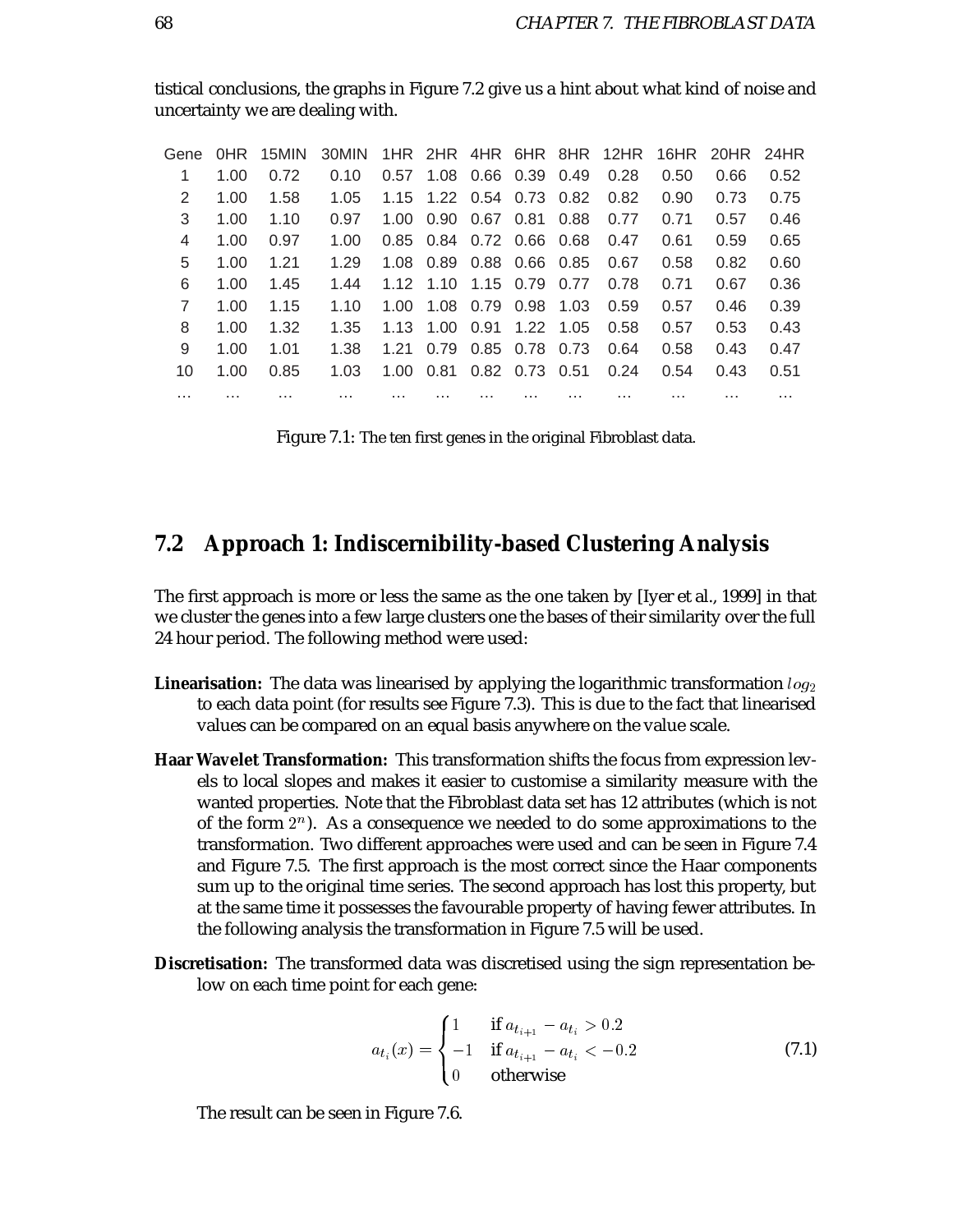

Figure 7.2: The difference in expression level for the same gene measured more than one time. Each set of graphs is marked with the gene's name and each graph is marked with a number. This number indicate how close the the different measurements of the same gene were clustered in [Iyer et al., 1999]. If the numbers are close this indicates that the respective measurements were clustered in the same cluster. If the numbers are far from each other this indicates that the respective measurements were clustered in different clusters.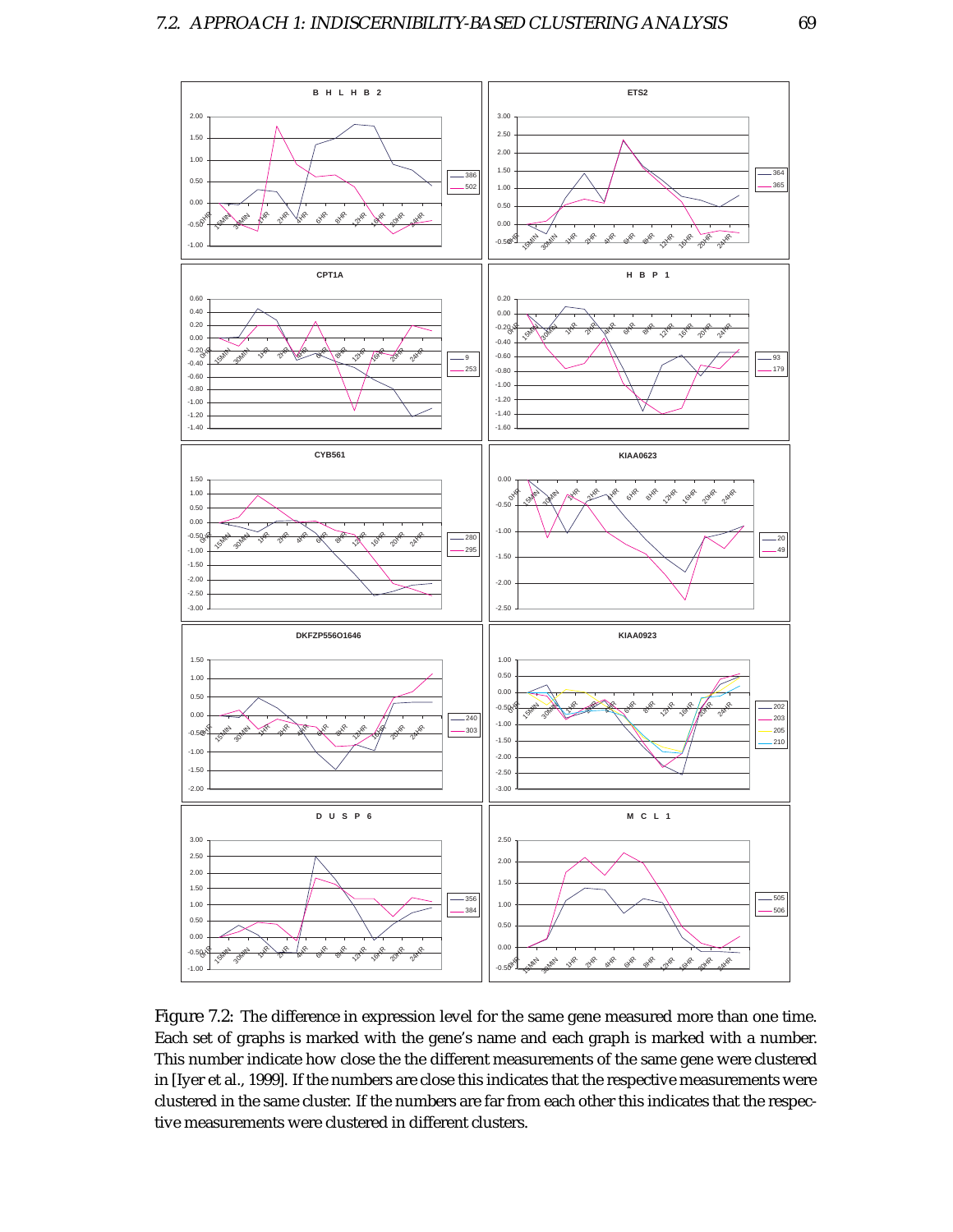- **Indiscernibility relation** The Haar Wavelet Transformation and the discretisation enable us to develop an indiscernibility relation that results in a small set of distinguishable clusters by considering only three values (constant, increasing and decreasing) and by requiring stricter similarity for low frequency component than for high frequency components. In more detail, the relation was designed in the following manner; The first attribute in Figure 7.5 was skipped. This attribute represents the constant component of the time series and we were interested in comparing local slopes. For each of the other attributes the difference between the two genes was computed. For the first 7 attributes, no difference was accepted if the two genes should satisfy the indiscernible relation. For the remaining attribute we tolerated a total difference of 3, but not more than 1 for a single attribute.
- **Clustering:** The indiscernibility-based clustering algorithm was used on the transformed discrete data, that is, the indiscernibility relation was used on each pair of genes in the set. The result was displayed as an indiscernibility graph where each node represents a gene and two nodes are connected if their respective genes are indiscernible. The graph can be seen in Figure 7.7 and include 473 of the 517 genes in 40 clusters.
- **Validation:** The clusters were validated through inspection by comparing the expression graphs of genes belonging to the same cluster. The expression graphs for genes in the six largest clusters are shown in Figure 7.8. The clusters were also validated against existing knowledge in co-operation with biological experts.

| Gene     |      | OHR 15MIN | 30MIN    | 1HR     | 2HR     | 4HR           | 6HR   | 8HR            | 12HR    | 16HR    | 20HR 24HR |          |
|----------|------|-----------|----------|---------|---------|---------------|-------|----------------|---------|---------|-----------|----------|
| 1        | 0.00 | $-0.47$   | $-3.32$  | $-0.81$ | 0.11    | -0.60         | -1.36 | -1.03          | $-1.84$ | $-1.00$ | $-0.60$   | $-0.94$  |
| 2        | 0.00 | 0.66      | 0.07     | 0.20    | 0.29    | -0.89         | -0.45 | $-0.29$        | $-0.29$ | $-0.15$ | $-0.45$   | $-0.42$  |
| 3        | 0.00 | 0.14      | $-0.04$  | 0.00    | $-0.15$ | -0.58         | -0.30 | $-0.18$        | $-0.38$ | $-0.49$ | $-0.81$   | $-1.12$  |
| 4        | 0.00 | $-0.04$   | 0.00     | $-0.23$ |         | $-0.25 -0.47$ |       | $-0.60 - 0.56$ | $-1.09$ | $-0.71$ | $-0.76$   | $-0.62$  |
| 5        | 0.00 | 0.28      | 0.37     | 0.11    | $-0.17$ | $-0.18$       | -0.60 | $-0.23$        | $-0.58$ | $-0.79$ | $-0.29$   | $-0.74$  |
| 6        | 0.00 | 0.54      | 0.53     | 0.16    | 0.14    | 0.20          | -0.34 | $-0.38$        | $-0.36$ | $-0.49$ | $-0.58$   | $-1.47$  |
| 7        | 0.00 | 0.20      | 0.14     | 0.00    | 0.11    | -0.34         | -0.03 | 0.04           | $-0.76$ | $-0.81$ | $-1.12$   | -1.36    |
| 8        | 0.00 | 0.40      | 0.43     | 0.18    | 0.00    | $-0.14$       | 0.29  | 0.07           | $-0.79$ | $-0.81$ | $-0.92$   | $-1.22$  |
| 9        | 0.00 | 0.01      | 0.46     | 0.28    | $-0.34$ | $-0.23$       | -0.36 | $-0.45$        | $-0.64$ | $-0.79$ | $-1.22$   | $-1.09$  |
| 10       | 0.00 | $-0.23$   | 0.04     | 0.00    | $-0.30$ | $-0.29$       | -0.45 | $-0.97$        | $-2.06$ | $-0.89$ | $-1.22$   | $-0.97$  |
| $\cdots$ | .    | $\cdots$  | $\cdots$ | .       | .       | $\cdots$      | .     | .              | .       | .       | .         | $\cdots$ |

| Figure 7.3: The ten first genes in the Fibroblast data after the logarithmic transformation $log_2$ . |  |  |  |  |  |
|-------------------------------------------------------------------------------------------------------|--|--|--|--|--|
|-------------------------------------------------------------------------------------------------------|--|--|--|--|--|

|               |         |      |         |          |         |         | Gene 0-24H 0-4H 4H-24H 0-30MIN 1H-4H 6H-12H 16H-24H |         | OHR 15MIN 30MIN |         | 1HR 2HR |         |                                      |      |      |                                                | 4HR 6HR 8HR 12HR 16HR 20HR 24HR |              |         |
|---------------|---------|------|---------|----------|---------|---------|-----------------------------------------------------|---------|-----------------|---------|---------|---------|--------------------------------------|------|------|------------------------------------------------|---------------------------------|--------------|---------|
|               | $-0.99$ | 0.14 | $-0.14$ | $-0.42$  | 0.42    | $-0.28$ | 0.28                                                | 1.27    | 0.79            | $-2.06$ |         |         |                                      |      |      | $-0.38$ 0.54 $-0.17$ 0.05 0.38 $-0.43$ $-0.15$ |                                 | 0.25         | -0.10   |
| $\mathcal{P}$ | $-0.14$ | 0.20 | $-0.20$ | 0.19     | $-0.19$ | 0.00    | 0.00                                                | $-0.24$ | 0.42            | $-0.17$ |         |         | $0.34$ $0.42$ $-0.76$ $-0.11$ $0.06$ |      |      | 0.06                                           | 0.19                            | $-0.11$      | -0.07   |
| 3             | $-0.33$ | 0.22 | $-0.22$ | 0.14     | $-0.14$ | 0.26    | $-0.26$                                             | $-0.03$ | O 11            | $-0.08$ | 0.24    |         | $0.09 -0.33 -0.02 0.10$              |      |      | -0.09                                          | 0.31                            | 0.00         | $-0.31$ |
| 4             | $-0.45$ | 0.28 | $-0.28$ | 0.15     | $-0.15$ | $-0.02$ | 0.02                                                | 0.01    | $-0.03$         | 0.01    | 0.09    |         |                                      |      |      | $0.07 -0.15$ 0.15 0.19 $-0.34$ $-0.01$         |                                 | $-0.06$ 0.08 |         |
| 5             | $-0.23$ | 0.30 | $-0.30$ | 0.15     | $-0.15$ | 0.07    | $-0.07$                                             | $-0.21$ | 0.06            | 0.15    |         |         |                                      |      |      | $0.19 - 0.09 - 0.10 - 0.13 - 0.24 - 0.11$      | $-0.18$                         | 0.32         | $-0.13$ |
| 6             | $-0.17$ | 0.43 | $-0.43$ | 0.09     | $-0.09$ | 0.25    | $-0.25$                                             | $-0.35$ | 0.18            | 0.17    | 0.00    |         | $-0.03$ 0.03 0.02 $-0.02$ 0.00       |      |      |                                                | 0.35                            | 0.27         | $-0.63$ |
|               | $-0.33$ | 0.35 | $-0.35$ | 0.09     | $-0.09$ | 0.42    | $-0.42$                                             | $-0.11$ | 0.09            | 0.02    | 0.08    |         | $0.19 - 0.26 0.22 0.29$              |      |      | -0.51                                          | 0.29                            | $-0.02$      | -0.26   |
| 8             | $-0.21$ | 0.35 | $-0.35$ | 0.13     | $-0.13$ | 0.42    | $-0.42$                                             | $-0.28$ | 0.12            | 0.16    |         |         | $0.16 - 0.01 - 0.15$ 0.43 0.21       |      |      | -0.64                                          | 0.17                            | 0.07         | $-0.24$ |
| 9             | -0.36   | 0.39 | $-0.39$ | 0.13     | $-0.13$ | 0.27    | $-0.27$                                             |         | $-0.16 - 0.15$  | 0.30    |         |         | $0.37 -0.24 -0.13 -0.13 -0.03$       |      |      | -0.16                                          | 0.25                            | $-0.19$      | -0.06   |
| 10            | $-0.61$ | 0.48 | $-0.48$ | 0.07     | $-0.07$ | $-0.07$ | 0.07                                                | 0.06    | $-0.17$         | 0.11    | 0.20    | $-0.11$ | -0.09                                | 0.71 | 0.19 | -0.90                                          | 0.14                            | $-0.19$      | 0.05    |
|               |         |      |         | $\cdots$ |         |         |                                                     |         |                 |         |         |         |                                      |      |      |                                                |                                 |              |         |
|               |         |      |         |          |         |         |                                                     |         |                 |         |         |         |                                      |      |      |                                                |                                 |              |         |

Figure 7.4: The ten first genes in the Fibroblast data after the Haar Wavelet Transformation I.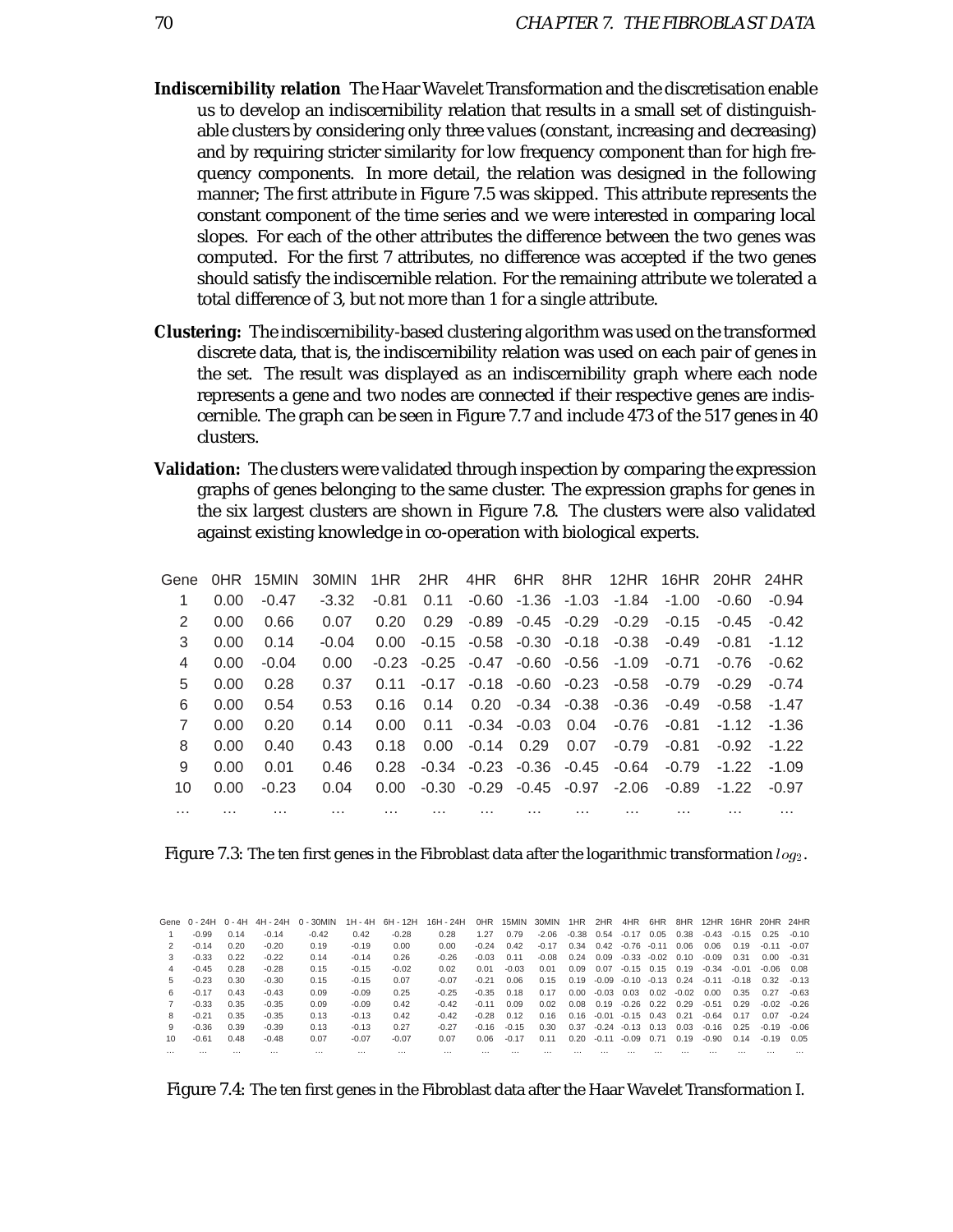|          | Gene $0 - 24H$ $0 - 4H$ |          | 4H - 24H | $0 - 30$ MIN | 1H - 4H  | 6H - 12H | 16H - 24H | $0 - 15$ MIN | 15 - 30MIN |          | 1H - 2H 2H - 4H | 6H - 8H  | 8H -12H  | 16H - 20H | 20H - 24H |
|----------|-------------------------|----------|----------|--------------|----------|----------|-----------|--------------|------------|----------|-----------------|----------|----------|-----------|-----------|
|          | $-0.99$                 | 0.14     | $-0.14$  | $-0.42$      | 0.42     | $-0.28$  | 0.28      | 1.03         | $-0.63$    | 0.08     | 0.19            | 0.21     | $-0.02$  | 0.05      | 0.08      |
| 2        | $-0.14$                 | 0.20     | $-0.20$  | 0.19         | $-0.19$  | 0.00     | 0.00      | 0.09         | 0.12       | 0.38     | $-0.17$         | $-0.03$  | 0.06     | 0.04      | $-0.09$   |
| 3        | $-0.33$                 | 0.22     | $-0.22$  | 0.14         | $-0.14$  | 0.26     | $-0.26$   | 0.04         | 0.02       | 0.17     | $-0.12$         | 0.04     | 0.01     | 0.16      | $-0.16$   |
| 4        | $-0.45$                 | 0.28     | $-0.28$  | 0.15         | $-0.15$  | $-0.02$  | 0.02      | $-0.01$      | $-0.01$    | 0.08     | $-0.04$         | 0.17     | $-0.07$  | $-0.04$   | 0.01      |
| 5.       | $-0.23$                 | 0.30     | $-0.30$  | 0.15         | $-0.15$  | 0.07     | $-0.07$   | $-0.08$      | 0.11       | 0.05     | $-0.10$         | 0.05     | 0.06     | 0.07      | 0.09      |
| 6        | $-0.17$                 | 0.43     | $-0.43$  | 0.09         | $-0.09$  | 0.25     | $-0.25$   | $-0.09$      | 0.18       | $-0.02$  | 0.00            | 0.00     | $-0.01$  | 0.31      | $-0.18$   |
|          | $-0.33$                 | 0.35     | $-0.35$  | 0.09         | $-0.09$  | 0.42     | $-0.42$   | $-0.01$      | 0.06       | 0.13     | $-0.04$         | 0.26     | $-0.11$  | 0.13      | $-0.14$   |
| 8        | $-0.21$                 | 0.35     | $-0.35$  | 0.13         | $-0.13$  | 0.42     | $-0.42$   | $-0.08$      | 0.14       | 0.07     | $-0.08$         | 0.32     | $-0.21$  | 0.12      | $-0.09$   |
| 9        | $-0.36$                 | 0.39     | $-0.39$  | 0.13         | $-0.13$  | 0.27     | $-0.27$   | $-0.15$      | 0.08       | 0.07     | $-0.19$         | 0.08     | $-0.06$  | 0.03      | $-0.12$   |
| 10       | $-0.61$                 | 0.48     | $-0.48$  | 0.07         | $-0.07$  | $-0.07$  | 0.07      | $-0.05$      | $-0.03$    | 0.04     | $-0.10$         | 0.45     | $-0.35$  | $-0.03$   | $-0.07$   |
| $\cdots$ | $\cdots$                | $\cdots$ | $\cdots$ |              | $\cdots$ | $\cdots$ | $\cdots$  | $\cdots$     | $\cdots$   | $\cdots$ |                 | $\cdots$ | $\cdots$ | $\cdots$  | $\cdots$  |

Figure 7.5: The ten first genes in the Fibroblast data after the Haar Wavelet Transformation II.

| Gene |          |              |       |          |          | 0-4H 4H-24H 0-30MIN 1H-4H 6H-12H 16H-24H 0-15MIN 15-30MIN 1H-2H 2H-4H 6H-8H 8H-12H 16H-20H 20H-24H |              |      |      |
|------|----------|--------------|-------|----------|----------|----------------------------------------------------------------------------------------------------|--------------|------|------|
|      |          |              |       |          |          |                                                                                                    |              |      |      |
|      |          |              |       |          |          |                                                                                                    |              |      |      |
|      |          |              |       |          |          |                                                                                                    |              |      |      |
|      |          |              |       |          |          |                                                                                                    |              |      |      |
|      |          |              |       |          |          |                                                                                                    |              |      |      |
|      |          |              |       |          |          |                                                                                                    |              |      |      |
|      |          |              |       |          |          |                                                                                                    |              |      |      |
|      |          |              |       |          |          |                                                                                                    |              |      |      |
|      |          |              |       |          |          |                                                                                                    |              |      |      |
|      |          |              |       |          |          |                                                                                                    |              |      |      |
|      | $\cdots$ | <br>$\cdots$ | <br>. | $\cdots$ | $\cdots$ |                                                                                                    | <br>$\cdots$ | <br> | <br> |

Figure 7.6: The ten first genes in the Fibroblast data after discretisation.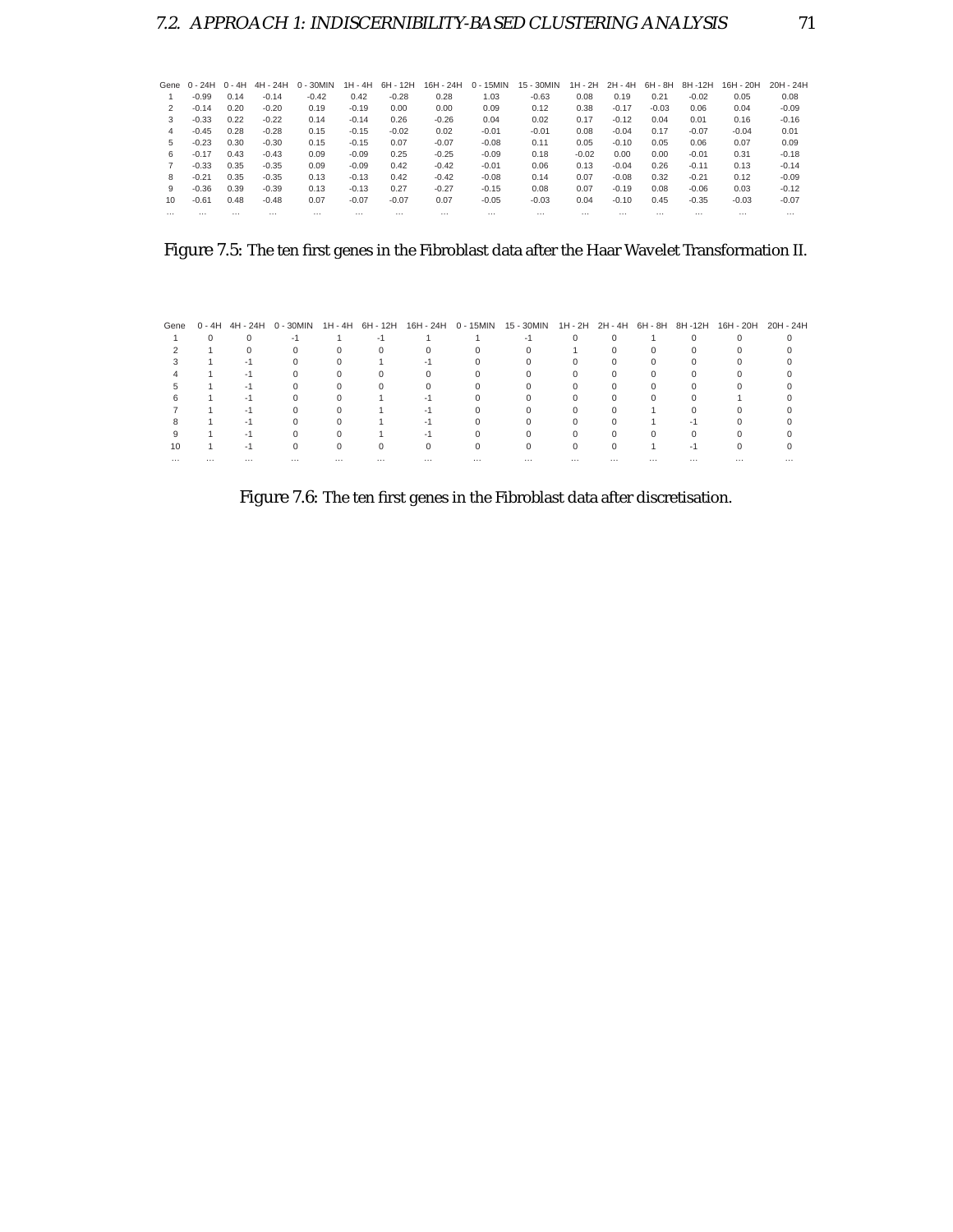

Figure 7.7: The indiscernibility graph showing the resulting clusters from applying the indiscernibility-based clustering approach to the Fibroblast data.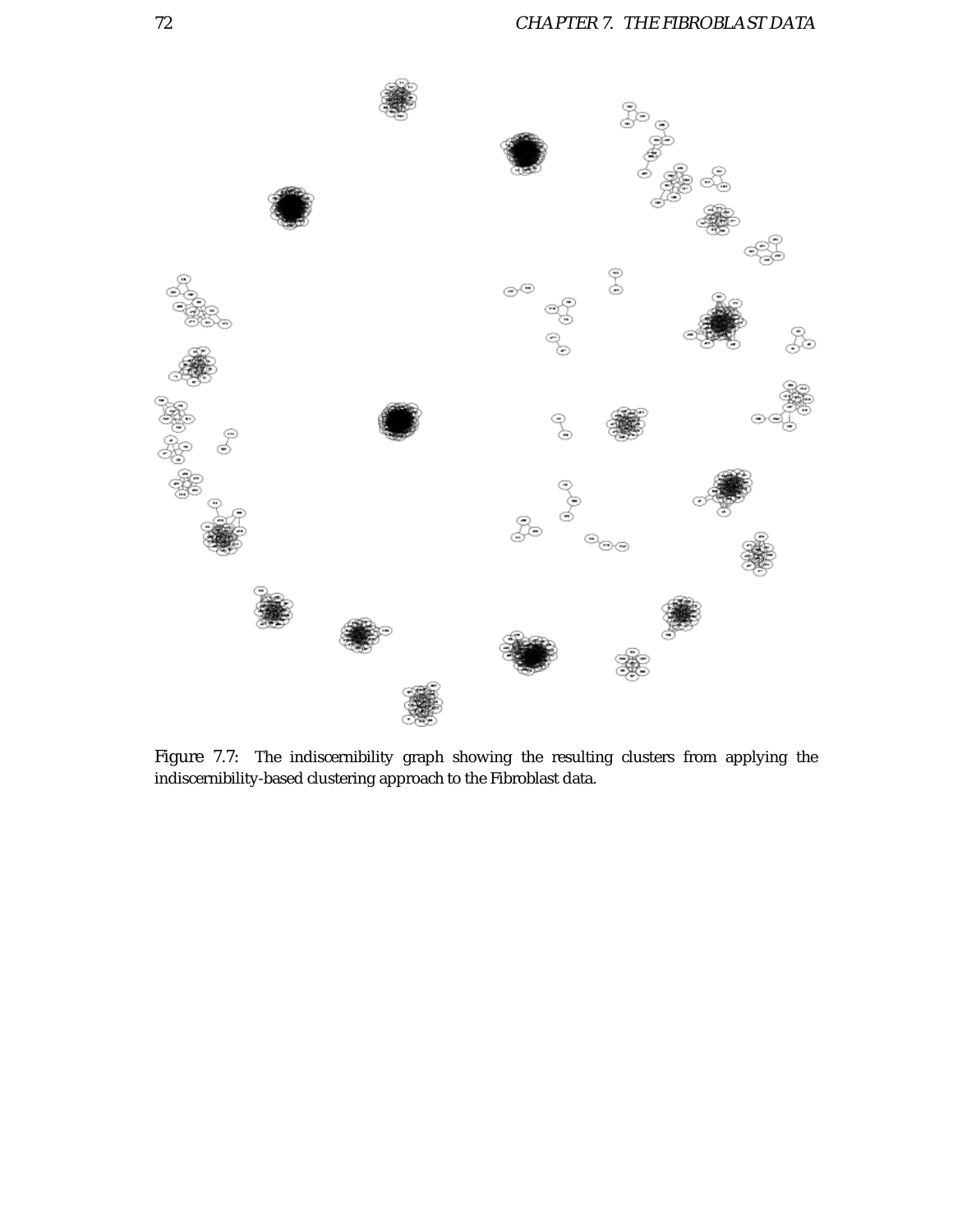

Figure 7.8: Expression level graphs showing the similarity between genes belonging to the same cluster. The six largest clusters from Figure 7.7 is shown.

The results outlined above show have the indiscernibility-based clustering used together with discretisation and the Haar Wavelet Transformation is capable of mapping a large part of the genes in the Fibroblast data into a few clusters. In fact, the six largest clusters contain 50% of the genes. The expression graphs in Figure 7.8 show how the genes within the same cluster reflect similar curve properties. The similarity within a cluster is of course a result of the strictness of the indiscernibility relation. Our goal in this analysis was to group the genes into a few large clusters. The result, as one might expect, is a number of small clusters accompanying the larger ones. This is due to the fact that the natural underlying groups in the data set vary both in size and tightness.

The clusters in Figure 7.7 show a clear similarity to the clusters obtained and presented in [Iyer et al., 1999]. 80% of the genes in the three largest cluster (corresponding to the three first clusters in Figure 7.8 going from left to right) belong to the same clusters in [Iyer et al., 1999]. The remaining 20% belong to one or at most two additional clusters.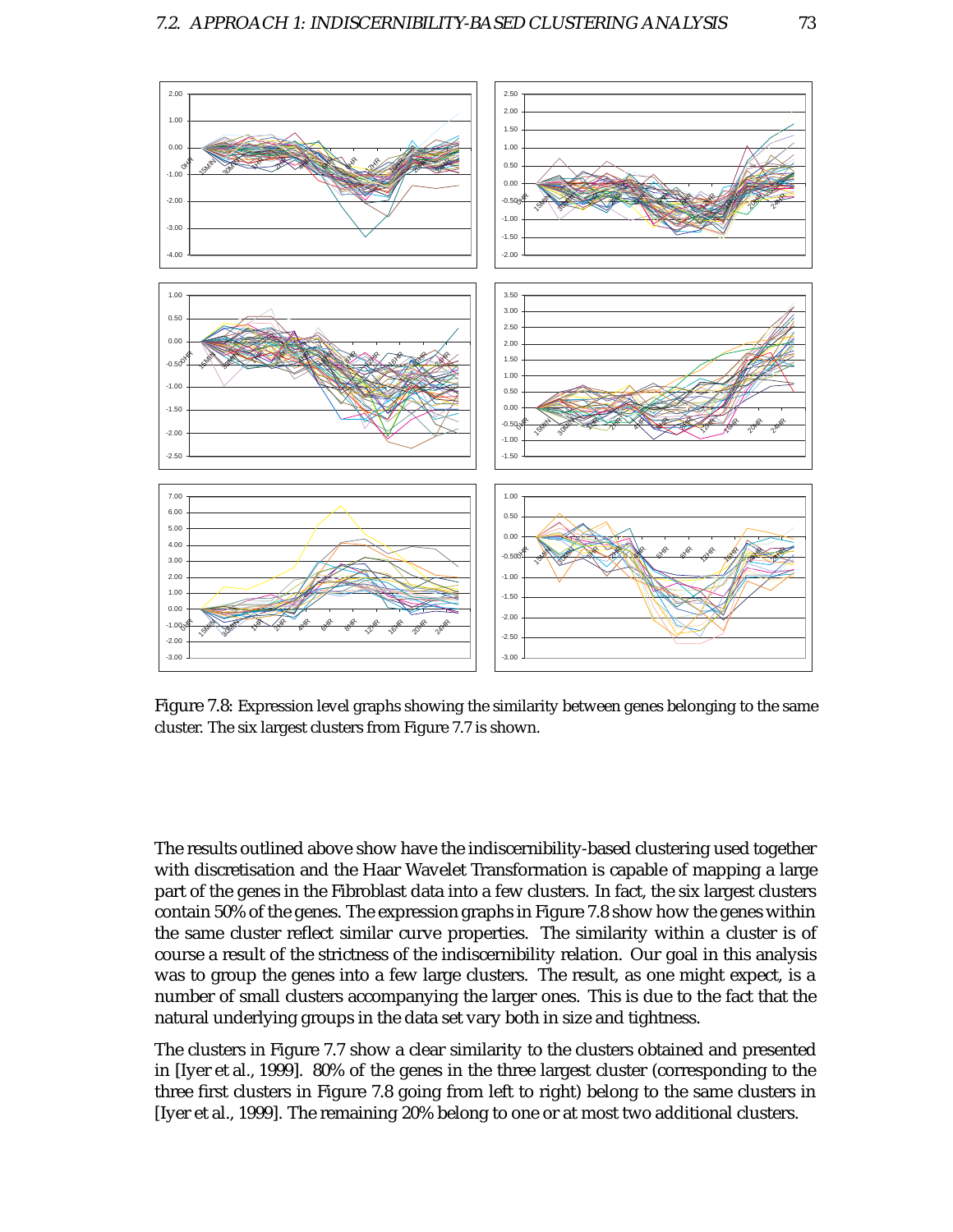Our bio-medical experts (Astrid Lægreid and Arne Sandvik) found the results interesting. We were able to present an overview showing what kind of gene expression variations that were present in the data set and which genes following which type of variation. However, as the biologists sat down to validate the clusters against the existing knowledge, a number of questions and new challenges appeared. Basically, the problem was two-folded:

- 1. A lot of information escapes the clusters due to the requirement of similarity over the full 24 hour period. Information about genes showing a similar expression profile in shorter periods is not captured.
- 2. The expression profiles for a cluster do very rarely follow the typical idealised profile for a gene executing a particular function. This makes the results difficult to interpret.

A solution to problem number one is simply to investigate sub-intervals of the time series. As a result we should capture similarity in shorter periods, and thus gain knowledge about genes which partly execute the same function and partly execute different functions. This approach will result in overlapping clusters, that is, one gene occurs in more than one cluster.

A solution to the second problem seems to be to define idealised profiles in advance and then group the genes according to their similarity to these profiles. In the next section these two solutions will be merged into a template-based analysis of sub-intervals.

Before leaving the indiscernibility-based clustering approach we look into alternative interpretations of indiscernibility. Figure 7.9 shows the indiscernibility graph resulting from designing the relation in such a way that two genes satisfy it if they have mirrored expression profiles. The graph was obtained using the same clustering method as before except for the definition of the relation. Figure 7.10 shows expression graphs for genes with mirrored expression profiles grouped in four typical clusters. This proves that *related* genes not necessarily need to be *similar*. There is a lot of possibilities when it comes to defining (biologically) relevant relations between two genes. Finding genes with causally related expression profiles would for example be (another) natural extension of the analysis described above.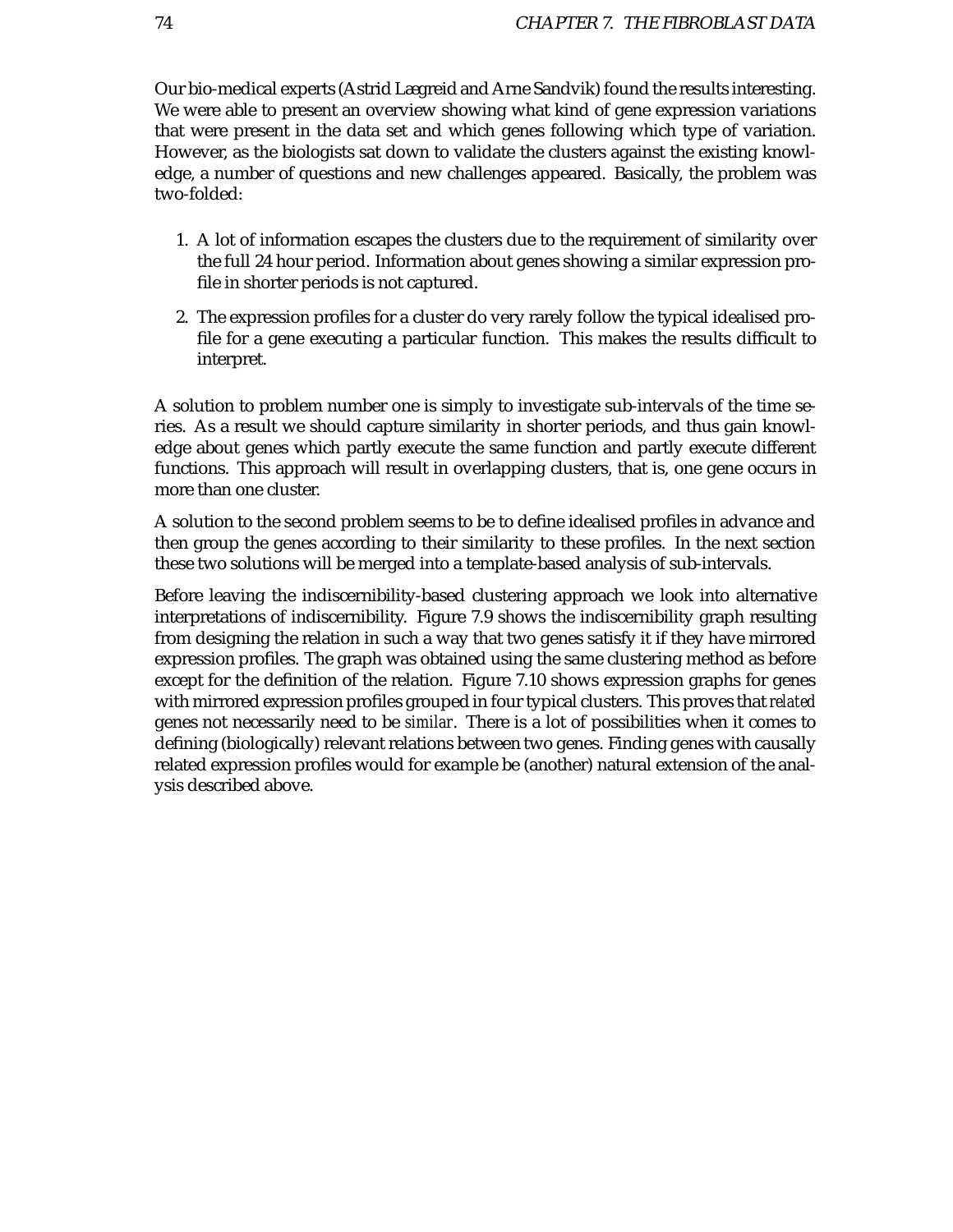

Figure 7.9: The indiscernibility graph of the clusters resulting from defining related genes as being genes with mirrored expression profiles.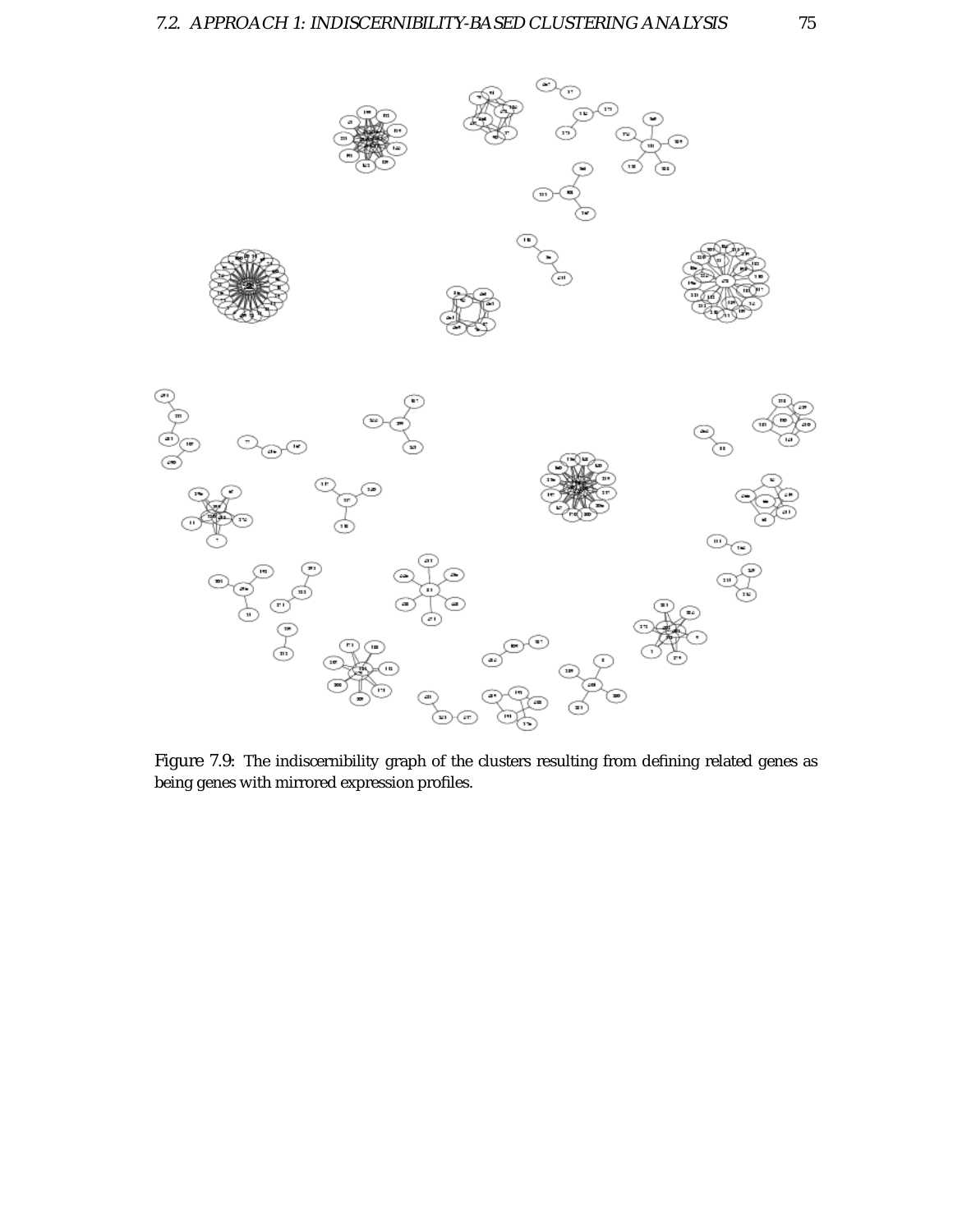

Figure 7.10: Four typical clusters containing genes with mirrored expression profiles.

# **7.3 Approach 2: Template-based Clustering Analysis**

This section describes the approach of applying the template-based clustering method from Chapter 6 to the Fibroblast data. This was done in order to solve some of the problems revealed using the indiscernibility-based method presented in the last section. The following method was used:

- **Templates** A set of templates, or idealised expression profiles, were defined that reflect the basic reactions of a gene to serum (or, in general, to any change in the environment). The following five templates were defined:
	- Constant: A gene matches the *constant*-template in a given interval if its expression level does not vary more than 0.2 from the mean expression level in this interval.
	- Increasing: A gene matches the *increasing*-template in a given interval if its expression level increases by more than one over the full interval and the increase fulfil the following requirements: (1) The increase during the first and last "atomic" interval<sup>1</sup> in the given full interval most exceed 0.2 and the expression level should never drop below/above this level later. (2) The expression level is allowed to decrease during the interval, but never by more than 0.2 during an "atomic" interval.
	- Decreasing: The *decreasing*-template is defined in the similar manner as the *increasing*-template.
	- Increasing-decreasing: A gene matches the *increasing-decreasing*-template in a given interval if the interval can be divided into two sub-intervals such that the

 $^1{\rm B}$ y an "atomic" interval we mean the interval between a given time point and the nearest following time point.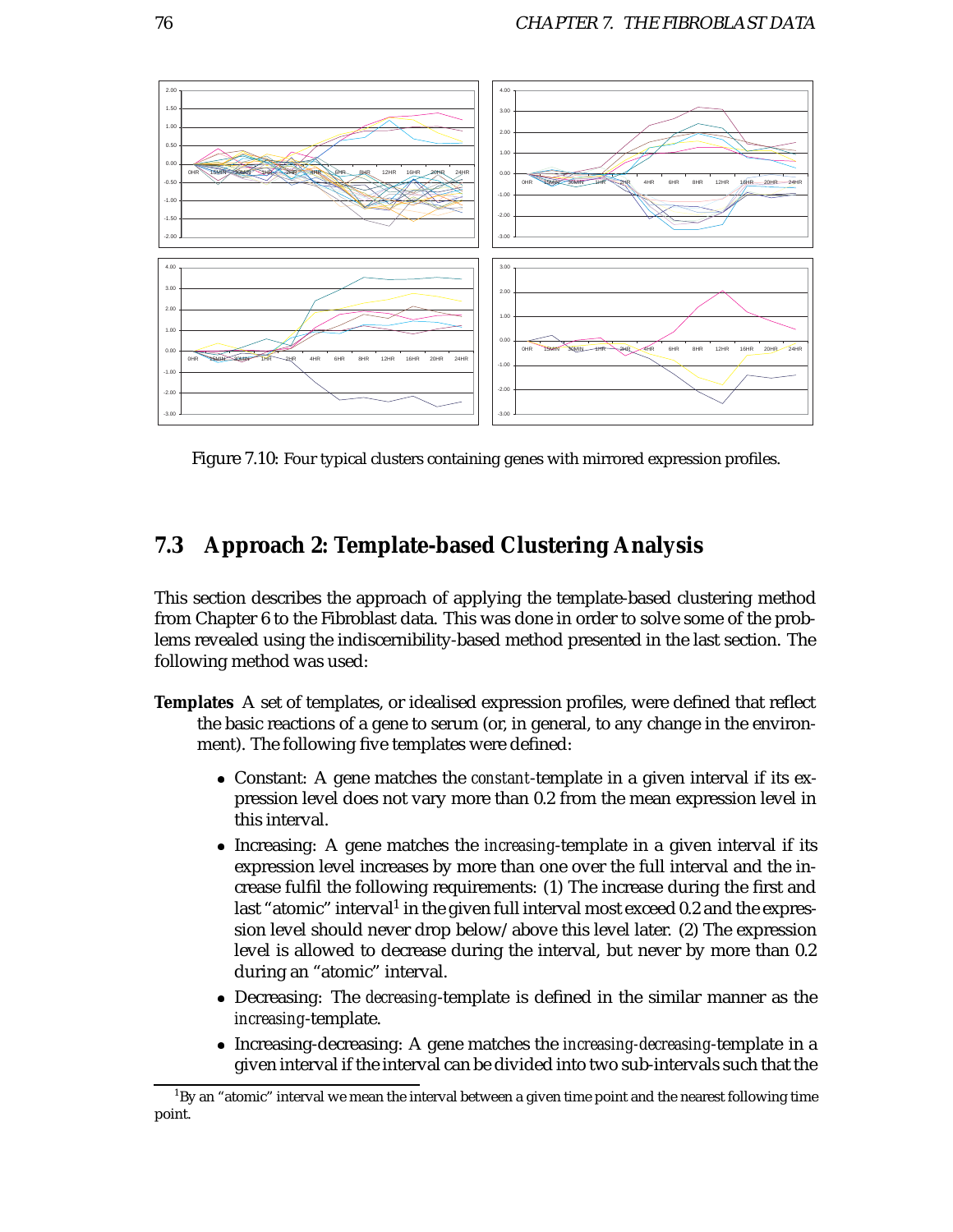gene matches the *increasing*-template in the first interval and the *decreasing*template in the second interval. However, the sub-matches do not have to satisfy the end- and start-requirements of an increase, respectively decrease, of 0.2.

- Decreasing-increasing: The *decreasing-increasing*-template is defined in the similar manner as the *increasing-decreasing*-template.
- **Matching table** A *matching table* was defined such that each gene represent a row and each possible sub-interval represent a column. The entry in this table is the template that the given gene matches in the given interval. Matches for the *increasing*- and *decreasing*-templates most be defined over at least three time points. The three other templates most be defined over at least four time points.
- **Simplification** The matching table was simplified in that all redundant matches were removed. That is, all matches occurring fully within a sub-interval of another match were removed.
- **Ordering** The intervals were ordered according to how many genes they were describing. This was done once for each of the five templates so we ended up with five ordered sets of intervals.
- **Validation** Biological experts were given the ordered sets of intervals and the genes contained in the clusters determined by an interval and its corresponding template. Since all matches in all sub-intervals are considered, we can clearly call a cluster determined by a given interval and a given template an *atomic cluster*. The biological experts would be looking for a set of clusters that describe the dynamics of the Fibroblast data. These clusters would hence be composed of a set of atomic clusters or be atomic clusters themselves. The largest clusters for each of the five templates are presented as expression graphs in Figure 7.11.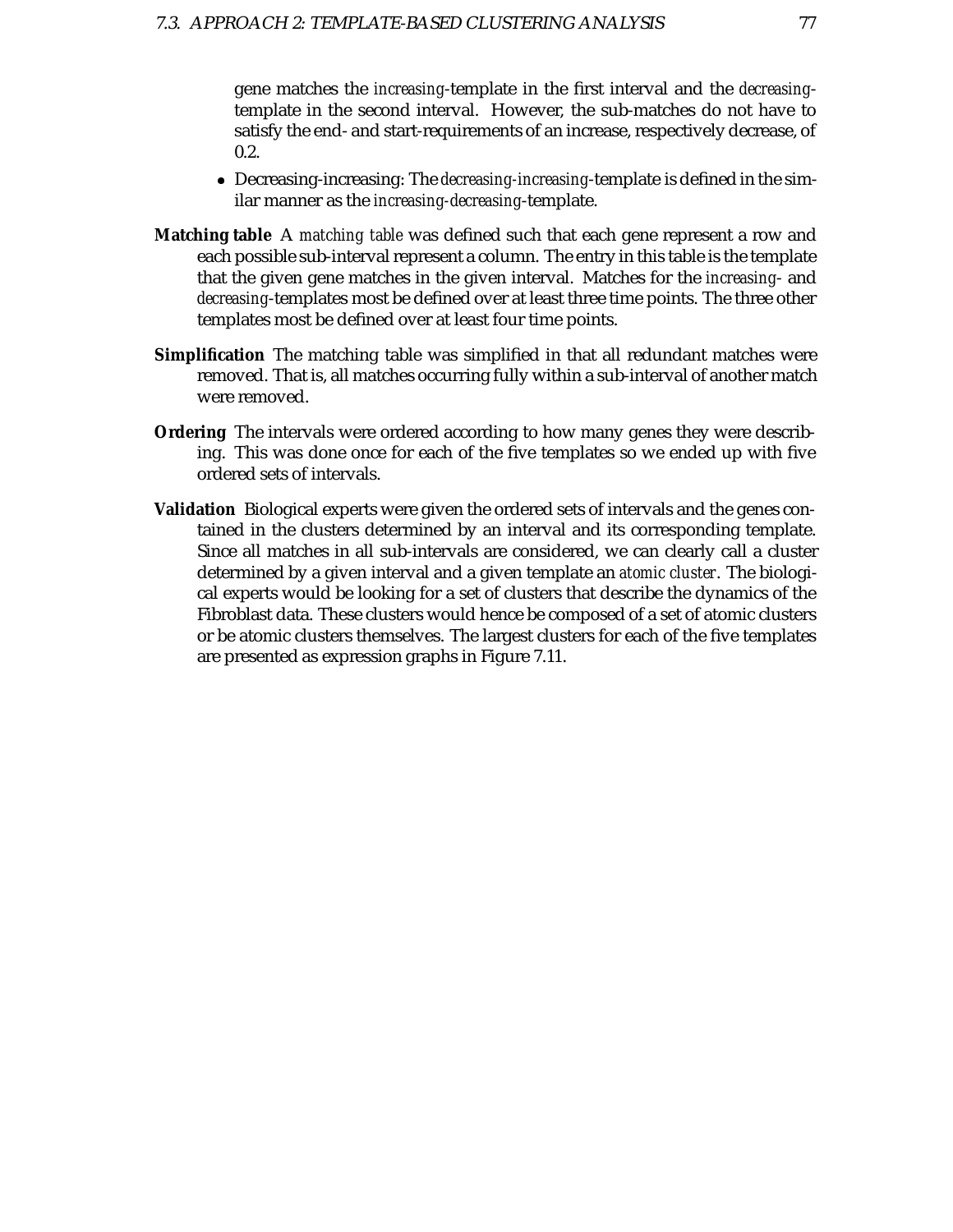

Figure 7.11: The largest clusters for each of the five templates presented as expression graphs. The graphs show, from left to right, (1) genes matching the *constant-template* from 0 min. to 1H, (2) genes matching the *increasing-template*from 12H to 24H, (3) genes matching the *decreasing-template* from 2H to 6H, (4) genes matching the *decreasing-increasing-template* from 2H to 16H and (5) genes matching the *increasing-decreasing-template* from 15 min. to 2H.

## **7.4 Biological Interpretation**

Having defined the atomic clusters as described, we can now turned our attention to the biological interpretation. This includes (1) finding a set of super-clusters describing the data set, (2) validating these clusters against existing knowledge, that is, investigate whether the known genes in the data set are clustered in agreement with their function and (3) describing the different genes' function on the basis of (1) and (2) and in particular the function of unknown genes.

The first step was handled using biological knowledge about the different phases of genes responding to some environmental change. A set of super-intervals were used to cluster the atomic clusters of each template into super-clusters. The super-intervals used were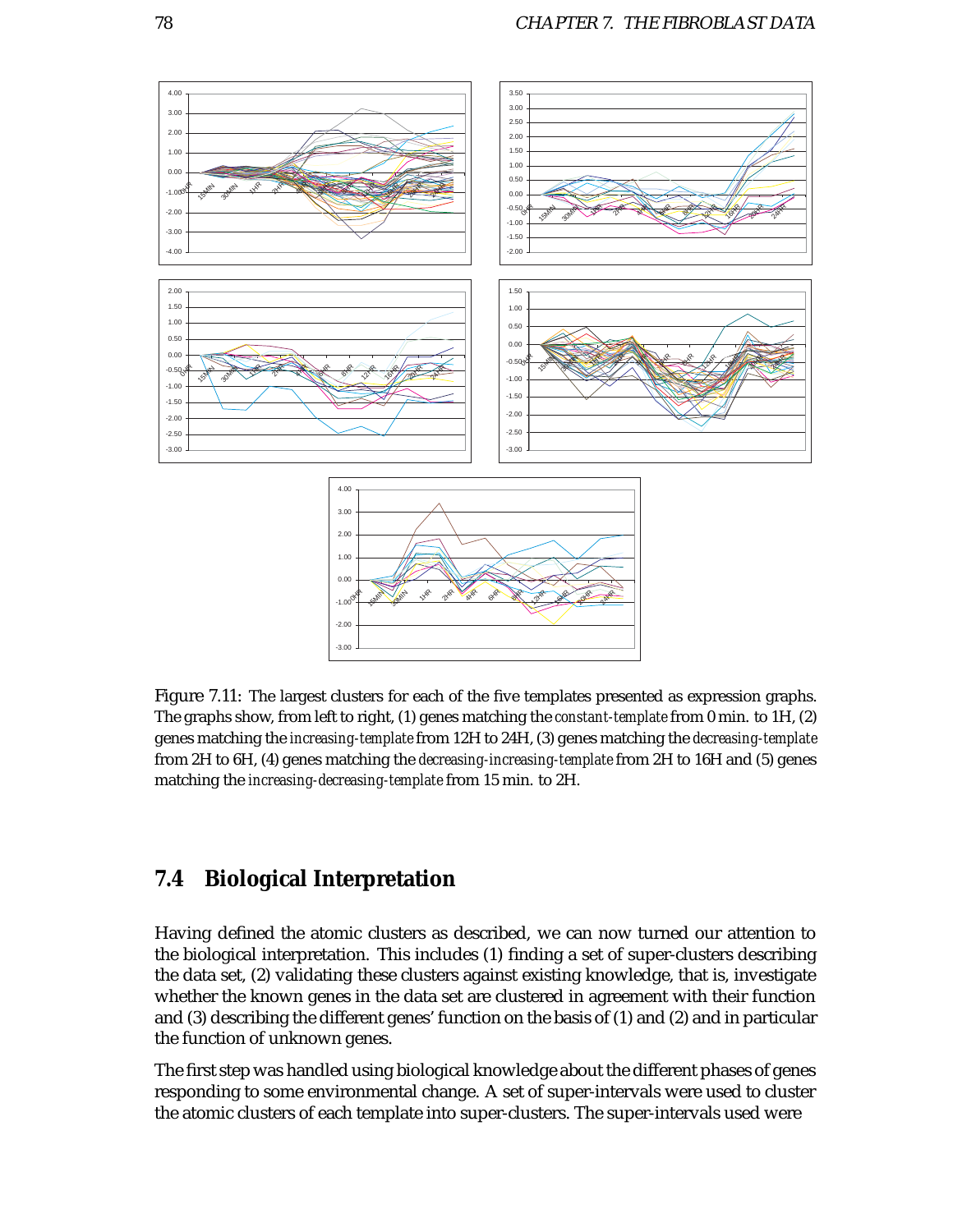**Immediate early:** From 0 to 1 hour.

**Delayed immediate early:** From 1 to 4 hours.

**Intermediate:** From 4 hours.

**Late:** From 8 hours.

The second step includes both the collection of knowledge about the known genes in the data set and the comparison of this knowledge to our obtained clusters. The collection of existing knowledge was handled partly manually and partly automatic from the Ashburner gene ontology ([Ashburner, 1999]). This ontology is thorough discussed in [Tjeldvoll, 1999]. Having placed all known genes in the ontology, the clusters can easily be validated by investigating how near each-other genes in the same cluster are situated in the ontology. In the Fibroblast data we selected seven different processes in which a gene can be involved, and then defined two genes to have "similar functions" if they appeared in the same process-sub-tree in the ontology. The processes were

- Transcription
- Protein synthesis
- Stress response
- Lipid synthesis
- Organelle biogenesis
- Cell motility
- Re-entry cell cycle

The collection of existing knowledge is still not finished and this reduces our ability to draw any definitive conclusions. However, the preliminary results are promising and show a clear mapping between our obtained clusters and the processes listed above.

The third step is difficult since the second step is not yet completed . However, we will give some general remarks about the biological interpretation of our clusters here. Our analysis shows a large degree of dynamics in the Fibroblast data. Even after removing redundant matches a large number of intervals are needed in order to capture all gene profiles matching the different templates. The table below shows how many genes matched the different templates, how many times they matched it and how many intervals which were needed in order to capture all these matches (the number in parenthesises indicates how many of the intervals that only contained one match):

| Template                       | Genes matching | Total matches | Intervals needed |
|--------------------------------|----------------|---------------|------------------|
| Constant                       | 195            | 248           | 24(7)            |
| Increasing                     | 105            | 109           | 38(12)           |
| Decreasing                     | 122            | 127           | 39(15)           |
| <b>Increasing - Decreasing</b> | 143            | 156           | 39(9)            |
| Decreasing - Increasing        | 2.11           | 225           | 37(8)            |

The analysis shows that genes matching the same template in a given interval also have a clear tendency of expressing similar profiles over the full 24 hour period. However,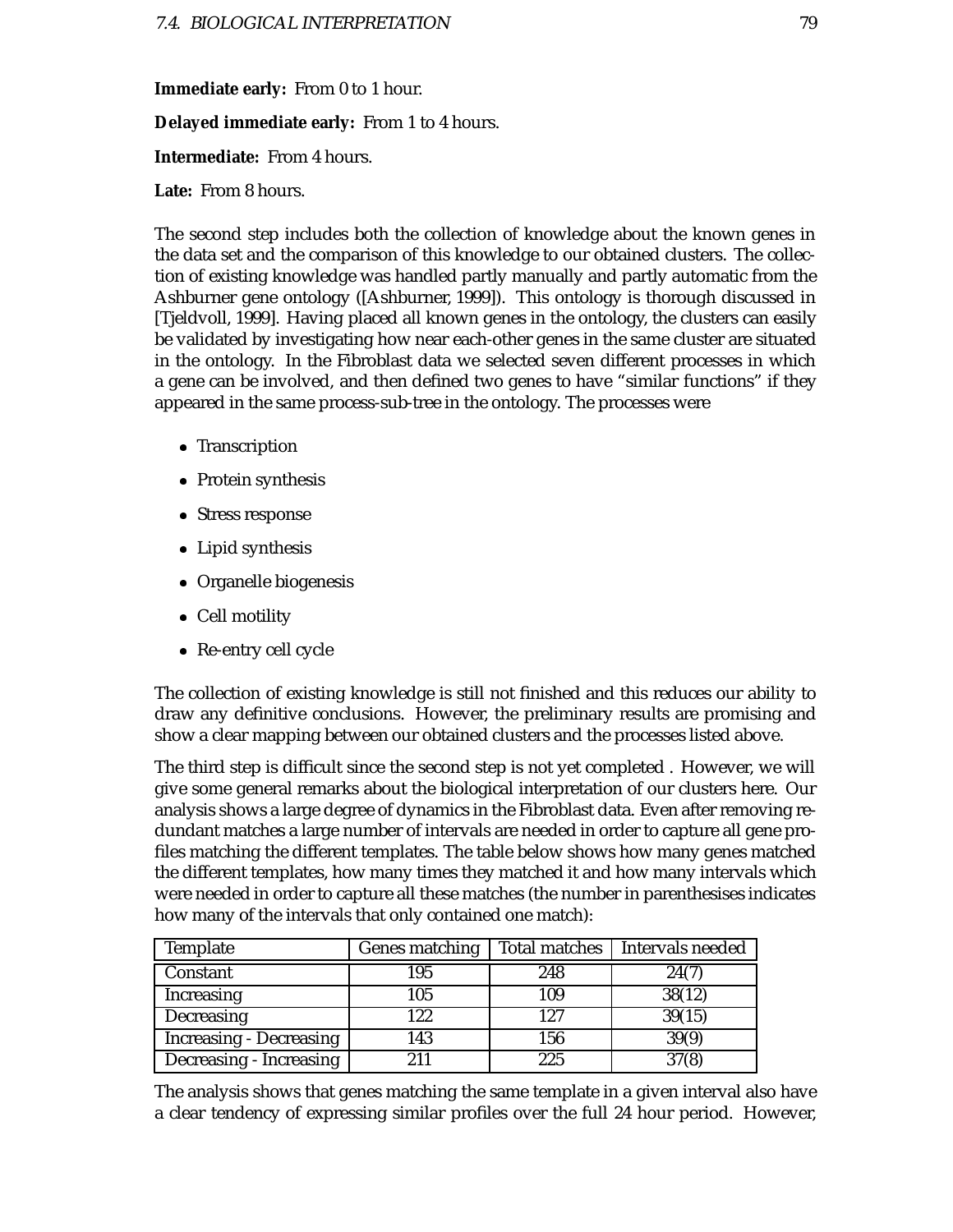we also find clear examples of this not being the case. Hence our hypothesis about loosing significant information when requiring similarity over the full 24 hour period seems confirmed.

During our analysis of the Fibroblast data we have discovered a number of problems that make the analysis of gene expression data a big challenge. One problem is the complexity of biological systems in general. This naturally results in large data sets and complex dependencies between both objects and attributes in the data set. Also the interpretation of computer generated results is a big challenge. Take for example the interrelationship between a gene's expression level and its corresponding protein. First of all there is a delay between when a gene starts being expressed, which is what we measure in terms of mRNA level, and when the protein starts to act, which is our biological interpretation. Further this delay takes on different lengths from gene to gene. Also a protein's timeprofile (how the amount of protein vary with time) does not necessarily follow the timeprofile of its mRNA. This is just some of the aspects one needs to take into consideration when analysing gene expression data.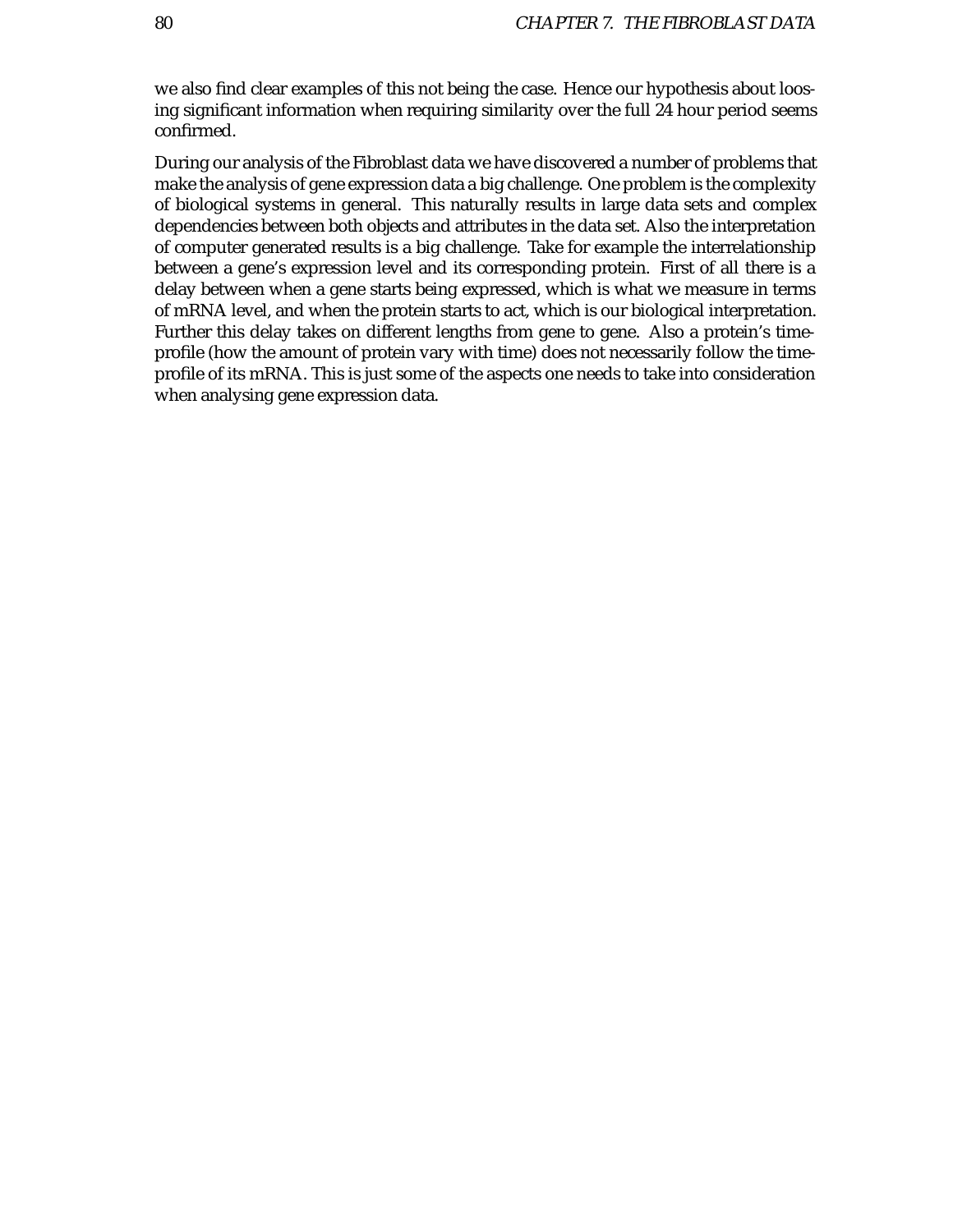# **Chapter 8**

# **Tumour and Normal Colon Tissues**

In this chapter we will present a clustering analysis of the "tumour and normal colon tissue" data set described in [Alon et al., 1999]. Moreover, we will use the rough set framework described in Chapter 4 to induce a model that recognises the clusters. Two clustering algorithms taken from the example in Chapter 5 (The Party Families in Europe 1970-1992) will be applied on the data:

- 1. The Ward's hierarchical clustering algorithm implemented as an agglomerative method, representing the hierarchical clustering methods.
- 2. The k-means algorithm, representing the converging non-hierarchical clustering methods.

## **8.1 The Data Set**

[Alon et al., 1999] investigates the expression profile of over 6500 genes in 40 tumour and 22 normal colon tissue samples (this data set is publicly available on the WEB:  $\lt$ http : //www.molbio.princeton.edu/colondata >). A subset of 2000 genes with the highest minimal intensity across the samples was analysed. The data was clustered both with respect to genes and with respect to tissue. The method used was the one of organising the data set into a binary tree where genes are near each other on the "gene tree" if they show a strong correlation across experiments, and tissues are near each other on the "tissue tree" if they have similar gene expression profiles. The binary tree was constructed by using a divisive implementation of the hierarchical clustering method.

We will use two methods to cluster the data set with respect to tissue. In this way we can easily measure and compare the results by observing how well the different methods distinguish tumour tissue from normal tissue. We can also induce the model over the known partition. Investigating the data with respect to tissue gives us an information system with 62 objects (patients) and 2000 attributes (genes). A segment of the data is shown in Figure 8.1. Note that this data set is not time series as analysed in the last chapter. Thus each patient represents a point in the 2000-dimensional vector space. The values were normalised such that the sum of the components of each vector was zero and the magnitude was one. A segment of the normalised data can be seen in figure 8.2. The results of the analysis are outlined below.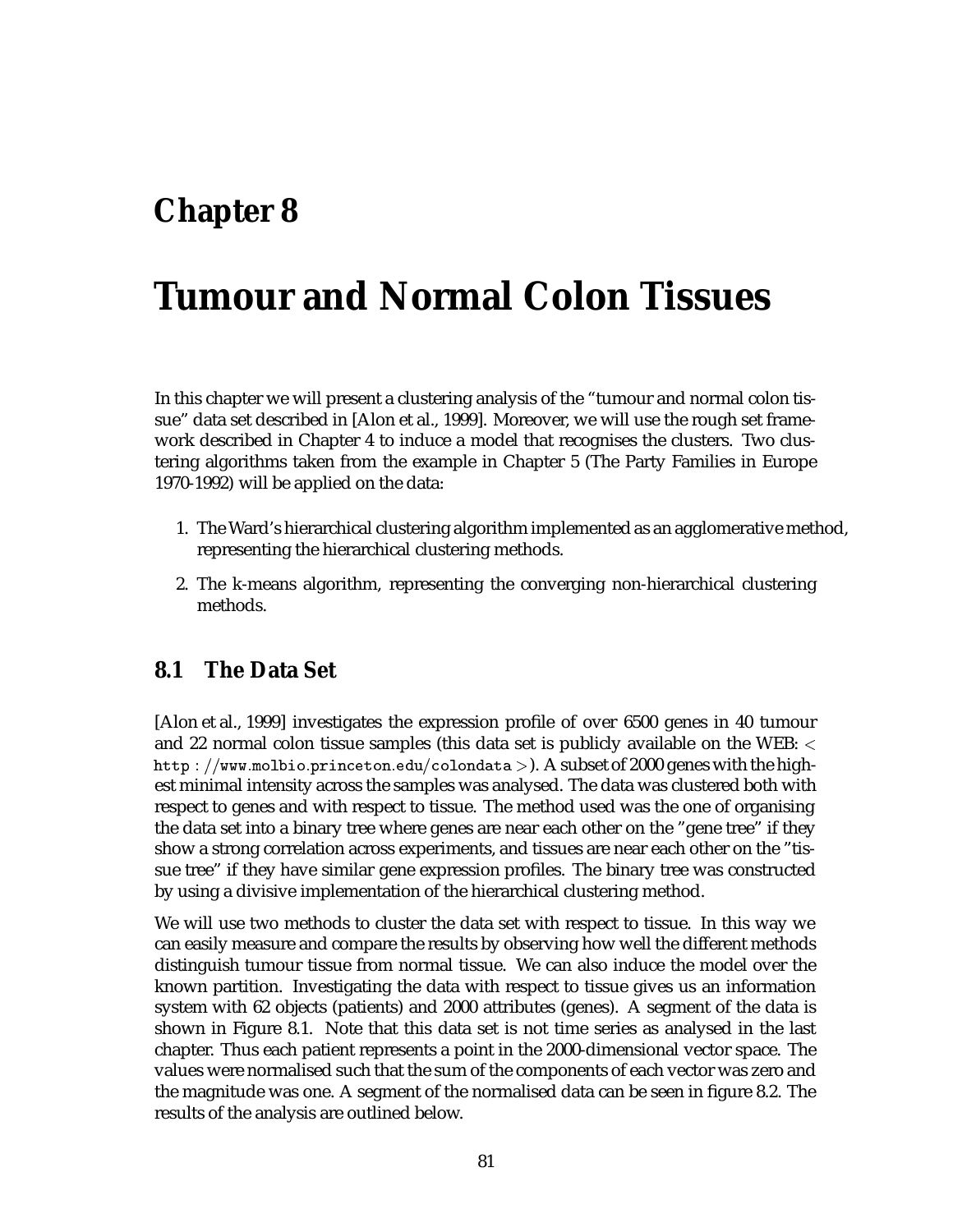| Patient  | Hsa.3004      | Hsa.13491     | Hsa.13491     | Hsa.37254     | Hsa.541 U14973 | Hsa.20836     | Hsa.1977      | Hsa.44472     | Hsa.3087      | Hsa.1447      | $\overline{\phantom{a}}$ | Normal/Tumour |
|----------|---------------|---------------|---------------|---------------|----------------|---------------|---------------|---------------|---------------|---------------|--------------------------|---------------|
|          | $8.59E + 03$  | $5.47E + 0.3$ | $4.26E + 0.3$ | $4.06E + 03$  | $2.00E + 0.3$  | $5.28E + 03$  | $2.17E + 0.3$ | $2.77E + 0.3$ | $7.53E + 03$  | $4.61E + 0.3$ |                          | Tumour        |
| 2        | $9.16E + 03$  | $6.72E + 0.3$ | $4.88E + 0.3$ | $3.72E + 0.3$ | $2.02E + 0.3$  | $5.57E + 03$  | $3.85E + 0.3$ | $2.79E + 0.3$ | $7.02E + 0.3$ | $4.80E + 0.3$ |                          | Normal        |
| 3        | $3.83E + 03$  | $6.97E + 0.3$ | $5.37E + 0.3$ | $4.71E + 0.3$ | $1.17E + 0.3$  | $1.57E + 0.3$ | $1.33E + 0.3$ | $1.47E + 0.3$ | $3.30E + 03$  | 2.79E+03      |                          | Tumour        |
| 4        | $6.25E + 03$  | $7.82E + 0.3$ | $5.96E + 03$  | $3.98E + 03$  | $2.00E + 0.3$  | $2.13E + 0.3$ | $1.53E + 0.3$ | $1.71E + 0.3$ | $3.87E + 0.3$ | $4.99E + 03$  |                          | Normal        |
| 5        | $3.23E + 03$  | $3.69E + 03$  | $3.40E + 0.3$ | $3.46E + 03$  | $2.18E + 0.3$  | $292F + 03$   | $2.07E + 0.3$ | $2.95E + 0.3$ | $3.30E + 03$  | $3.11E + 0.3$ |                          | Tumour        |
| 6        | $2.51E + 0.3$ | $1.96E + 0.3$ | $1.57E + 0.3$ | $3.07E + 0.3$ | $1.81E + 0.3$  | $1.67E + 0.3$ | $1.29E + 03$  | $2.47E + 0.3$ | $1.68E + 03$  | $1.31E + 0.3$ |                          | Normal        |
|          | $7.13E + 03$  | $3.78E + 0.3$ | $3.71E + 0.3$ | $6.59E + 03$  | $2.46E + 0.3$  | $3.78E + 03$  | $2.62E + 0.3$ | $2.05E + 0.3$ | $6.41E + 03$  | 3.86E+03      |                          | Tumour        |
| 8        | $4.03E + 0.3$ | $3.16E + 03$  | $2.87E + 0.3$ | $4.42E + 0.3$ | $1.85E + 0.3$  | $2.83E + 0.3$ | $1.43E + 03$  | $3.39E + 0.3$ | $4.37E + 0.3$ | $3.08E + 03$  |                          | Normal        |
| 9        | $9.33E + 03$  | $7.02E + 0.3$ | $4.72E + 0.3$ | $9.49E + 03$  | $5.35E + 0.3$  | $1.56E + 03$  | $1.97E + 0.3$ | $2.30E + 0.3$ | 6.88E+03      | $6.16E + 03$  |                          | Tumour        |
| 10       | $5.27E + 0.3$ | $4.74E + 0.3$ | $3.32E + 0.3$ | $6.79E + 0.3$ | $2.63E + 0.3$  | $5.45E + 03$  | $4.62E + 0.3$ | $3.28E + 03$  | $4.49E + 0.3$ | $3.34E + 0.3$ |                          | Normal        |
| $\cdots$ | $\cdots$      | $\cdots$      | $\cdots$      | $\cdots$      | $\cdots$       | $\cdots$      | $\cdots$      | $\cdots$      | $\cdots$      |               | $\cdots$                 | $\cdots$      |

Figure 8.1: The ten first genes and the ten first patients in the original tumour and normal tissue data set.

| <b>Patient</b> | <b>Hsa.3004</b> | Hsa.13491 | Hsa.13491 | Hsa.37254 | Hsa.541 U14973 | Hsa.20836 | <b>Hsa.1977</b> | Hsa.44472 | <b>Hsa.3087</b> | Hsa.1447  |          | Normal/Tumour |
|----------------|-----------------|-----------|-----------|-----------|----------------|-----------|-----------------|-----------|-----------------|-----------|----------|---------------|
|                | 0.2425          | 0.0492    | $-0.0255$ | $-0.0378$ | $-0.1658$      | 0.0377    | $-0.1552$       | $-0.1178$ | 0.1767          | $-0.0041$ | $\cdots$ | Tumour        |
| 2              | 0.2386          | 0.0967    | $-0.0099$ | $-0.0775$ | $-0.1763$      | 0.0300    | $-0.0699$       | $-0.1312$ | 0.1140          | $-0.0146$ |          | Normal        |
| 3              | 0.0486          | 0.3138    | 0.1789    | 0.1228    | $-0.1756$      | $-0.1414$ | $-0.1622$       | $-0.1499$ | 0.0040          | $-0.0390$ | $\cdots$ | Tumour        |
| 4              | 0.1551          | 0.2652    | 0.1349    | $-0.0034$ | $-0.1411$      | $-0.1322$ | $-0.1740$       | $-0.1612$ | $-0.0108$       | 0.0674    | $\cdots$ | Normal        |
| 5              | 0.0204          | 0.0681    | 0.0379    | 0.0444    | $-0.0875$      | $-0.0113$ | $-0.0991$       | $-0.0086$ | 0.0279          | 0.0079    | $\cdots$ | Tumour        |
| 6              | 0.0907          | 0.0042    | $-0.0578$ | 0.1792    | $-0.0195$      | $-0.0410$ | $-0.1012$       | 0.0837    | $-0.0406$       | $-0.0977$ |          | Normal        |
|                | 0.1995          | $-0.0317$ | $-0.0368$ | 0.1628    | $-0.1227$      | $-0.0319$ | $-0.1116$       | $-0.1513$ | 0.1501          | $-0.0263$ | $\cdots$ | Tumour        |
| 8              | 0.0854          | 0.0013    | $-0.0263$ | 0.1229    | $-0.1243$      | $-0.0303$ | $-0.1654$       | 0.0239    | 0.1186          | $-0.0060$ | $\cdots$ | Normal        |
| 9              | 0.1992          | 0.0796    | $-0.0390$ | 0.2075    | $-0.0068$      | $-0.2027$ | $-0.1814$       | $-0.1645$ | 0.0725          | 0.0354    | $\cdots$ | Tumour        |
| 10             | 0.0609          | 0.0241    | $-0.0746$ | 0.1665    | $-0.1222$      | 0.0733    | 0.0159          | $-0.0775$ | 0.0065          | $-0.0729$ | $\cdots$ | Normal        |
|                | $\cdots$        | $\cdots$  | $\cdots$  | $\cdots$  |                | $\cdots$  | $\cdots$        | $\cdots$  | $\cdots$        | $\cdots$  | $\cdots$ | $\cdots$      |

Figure 8.2: The ten first genes and the ten first patients in the tumour and normal tissue data set after normalisation.

## **8.2 The Ward's hierarchical clustering algorithm**

The Ward's hierarchical clustering algorithm was implemented using the SSE (Sum of Square Error) as the quality measure. Thus the two clusters resulting in the smallest increase in SSE value were successively merged. Figure 8.3 shows the SSE value and the average SSE value over the clusters as a function of the number of clusters. These graphs can often be used as a help to choose a stop criterion for the algorithm, although in this example no clear break point appears. Because of this we inspected how the algorithm distinguished normal tissue from tumour tissue by gradually reducing the number of clusters. The result can be seen in Table 8.1. From this table we see how two clusters are successively merged. Clearly, four clusters give us a rather good partitioning which distinguish normal tissue from tumour tissue.

| No. of Clusters   Normal: Tumour |                                          |
|----------------------------------|------------------------------------------|
|                                  | 15:14.7:26                               |
|                                  | $15:14$ , $3:11$ , $4:15$                |
|                                  | $11:3$ , $4:11$ , $3:11$ , $4:15$        |
|                                  | $11:3$ , $4:11$ , $3:11$ , $2:6$ , $2:9$ |

Table 8.1: The table shows how the Ward's hierarchical clustering method distinguishes normal tissue from tumour tissue for different numbers of clusters. Each of the *normal:tumour*-pairs indicate how many normal tissues and how many tumour tissues there were in this cluster.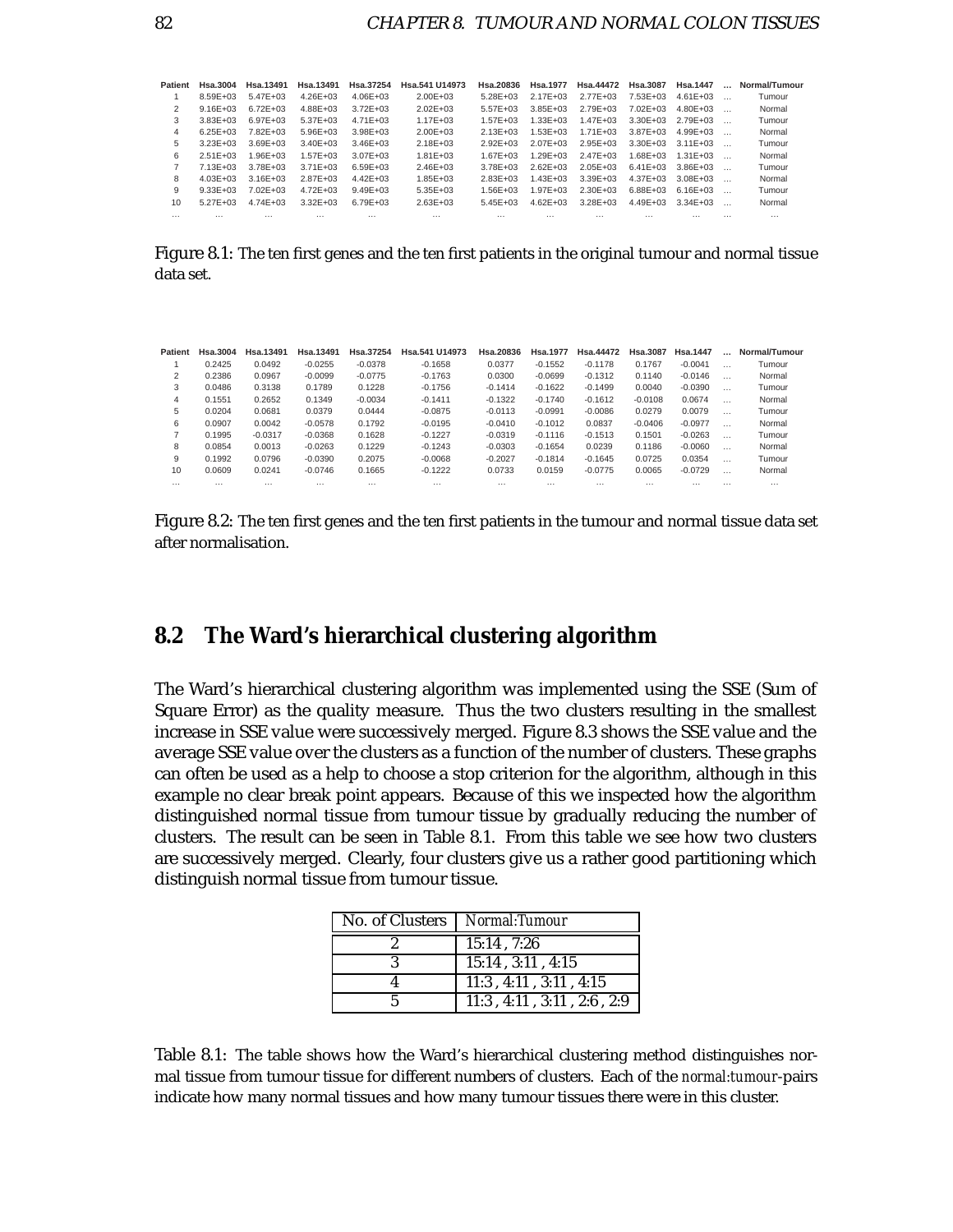

Figure 8.3: The SSE value and the average SSE value over the clusters as a function of the number of clusters.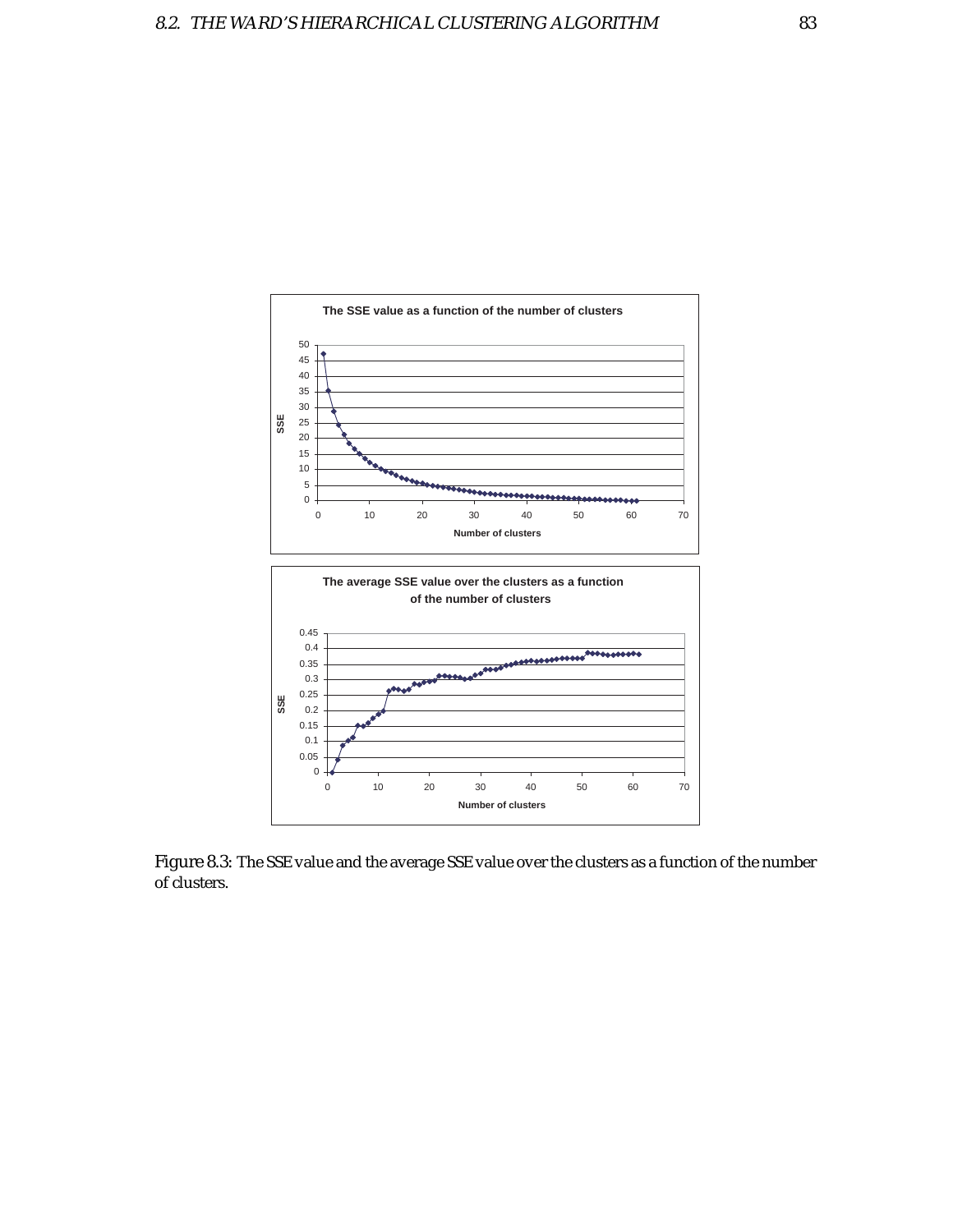## **8.3 The k-means algorithm**

The k-means algorithm was implemented using the Euclidean distance as a similarity measure. The data set was initially divided into 4 clusters. The result of four different initial assignments of objects into clusters can be seen in Table 8.2.

| Configuration | Normal:Tumour                    |
|---------------|----------------------------------|
| 4a            | $13:1$ , $1:20$ , $1:6$ , $7:13$ |
| 4b            | $1:8$ , $7:2$ , $12:3$ , $2:27$  |
| 4c            | $2:8$ , $5:10$ , $13:3$ , $2:19$ |
| Λd            | $1:6$ , $14:3$ , $3:15$ , $4:16$ |

Table 8.2: The table shows how the k-means clustering method distinguishes normal tissue from tumour tissue for different initial configuration using 4 clusters. Each of the *normal:tumour*-pairs indicate how many normal tissues and how many tumour tissues there were in this cluster.

Again we see that the results from the k-means algorithm strongly depend on the initial configuration. But nonetheless it seems to distinguish normal tissue from tumour tissue relatively well. It is interesting to notice that in order to distinguish the two classes (tumour and normal tissue) we need to divide the data set into more than two clusters. Using only two cluster really did not work at all. This indicates that the tumour and the normal tissue classes themselves contain sub-clusters and that some of these sub-clusters lie closer, in this case in terms of Euclidean distance in the 2000-dimensional space, to sub-clusters in the other class than to sub-clusters in its own class.

The results from clustering tissue in [Alon et al., 1999] show some of the same problems as we discussed above. Neither that work is capable of perfectly distinguishing normal tissue from tumour tissue, that is, some tumour tissues appear in the "normal tissue" clusters and some normal tissues appear in the "tumour tissue"-clusters.

Concluding that we are capable of distinguishing tumour from normal tissue, we now turn our attention to inducing a classifier (supervised learning) that recognises the two classes. Of course, normally we would not know which objects belong to which class and would thus have to trust our clustering algorithms. However, biological experts can use their knowledge to modify, or fine-tune, the clusters, and we will use this as an explanation to induce the model on the basis of the original partition of the data set.

### **8.4 Classification: Inducing a Model**

Using the rough set framework to induce propositional rules as explained in Chapter 4, we can obtain a rule set that can classify tumour tissue and normal tissue. We used the 10-fold cross validation approach to split the data set into training sets and test sets. The data was discretised using the Boolean approach in that the minimal set of cuts that does not loose knowledge needed to discern tumour tissue from normal tissue is found (sse [Nguyen and Skowron, 1995]. Then the Johnson algorithm for reduct computation was used (see [Johnson, 1974]). This algorithm finds one reduct for each object in linear time. This reduct is capable of discerning this object from all other objects not belonging to the same class. The whole modelling process is supported by the ROSETTA system.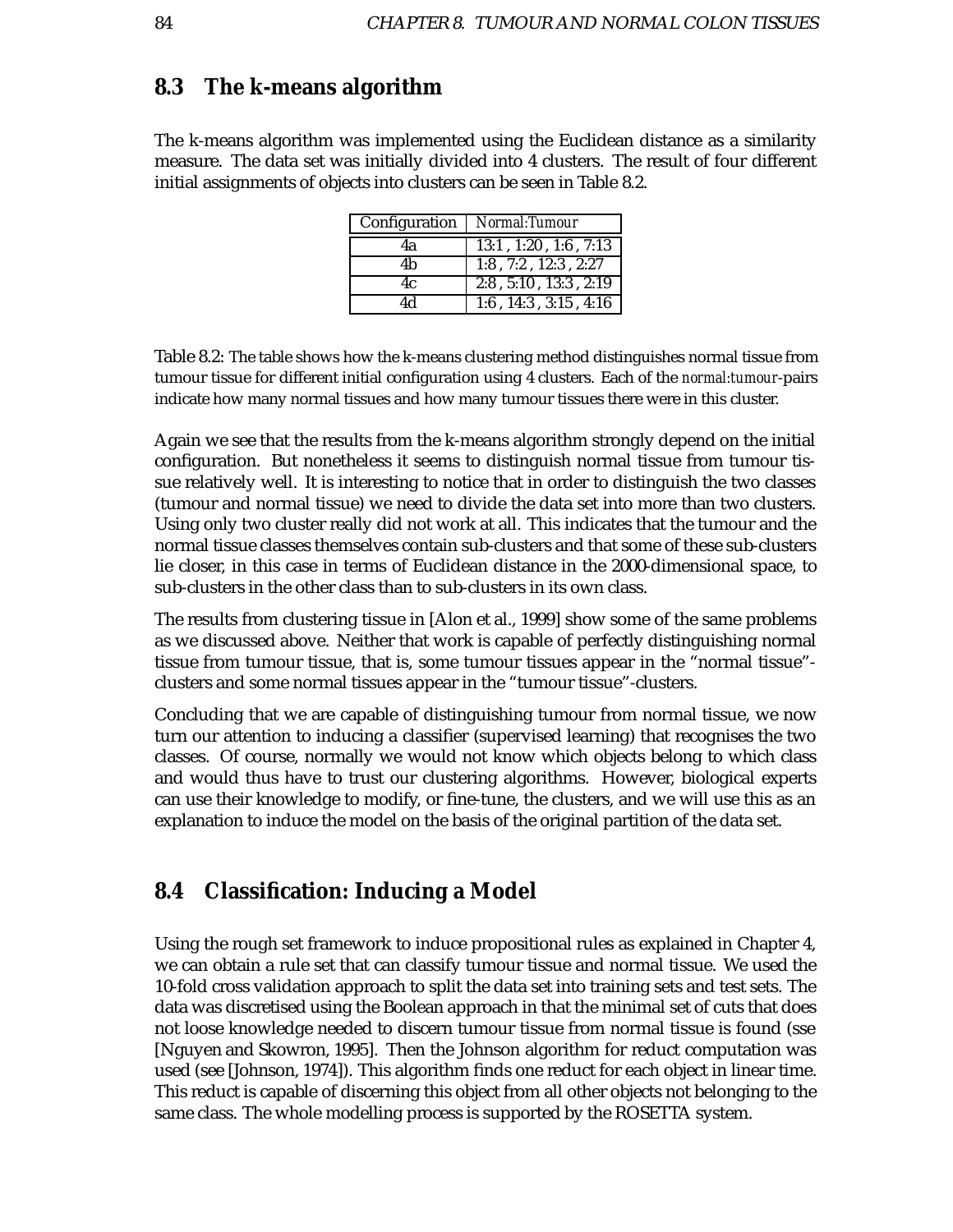The 10-fold cross validation method split the data set into ten sub-sets such that one of the sub-sets act as a test set and the union of the nine other sub-sets act as a training set. This procedure is repeated ten times such that all sub-sets act as a training set once. The results can be seen in Table 8.3.

The results show that we are capable of inducing a model that recognises the two classes relatively well. Remember that the clustering algorithms gave us more than two clusters and that we concluded that the two classes of normal and tumour tissues themselves must consist of underlying sub-clusters. As a result, the classifier needs to distinguish four or five classes rather than two. Given the fact that we have as few as 62 objects altogether, that is 56 objects in the training set and 6 objects in the test set, this might explain why the results in terms of accuracy and AUC are not as good as we would have hoped for. Also the large number of attributes (genes) increases the complexity of the modelling task.

Given new cases with possible tumour we can now use the classifier to diagnose them. Moreover, the rules in the classifier, or more correctly the reducts on which the rules are based, can be used to discover knowledge about which genes are responsible for tumour and which are not. We will not go into the biological interpretation of this specific data set. Instead we will stress the usefulness of doing supervised learning on the result of unsupervised learning as exemplified in this chapter.

Note that the case study in this chapter does not address the problem of mapping genes to functions in the same way as explained in Chapter 3. To do that we would need to cluster genes according to their expression level and not tissues according to the measured genes' expression level.

| Split                     | Accuracy          | <b>AUC</b>        |
|---------------------------|-------------------|-------------------|
|                           | 0.67              | 0.67              |
| 2                         | 0.83              | 1.00              |
| 3                         | 1.00              | 0.50              |
| 4                         | 0.33              | 0.44              |
| 5                         | 0.83              | 1.00              |
| 6                         | 0.83              | 1.00              |
| 7                         | 0.50              | 0.67              |
| 8                         | 0.83              | 0.40              |
| 9                         | 0.50              | 0.55              |
| 10                        | 0.88              | 1.00              |
| Average                   | $\overline{0.72}$ | $\overline{0.72}$ |
| <b>Standard deviation</b> | 0.21              | 0.25              |

Table 8.3: The table shows the quality of the classifier induced by the ROSETTA system.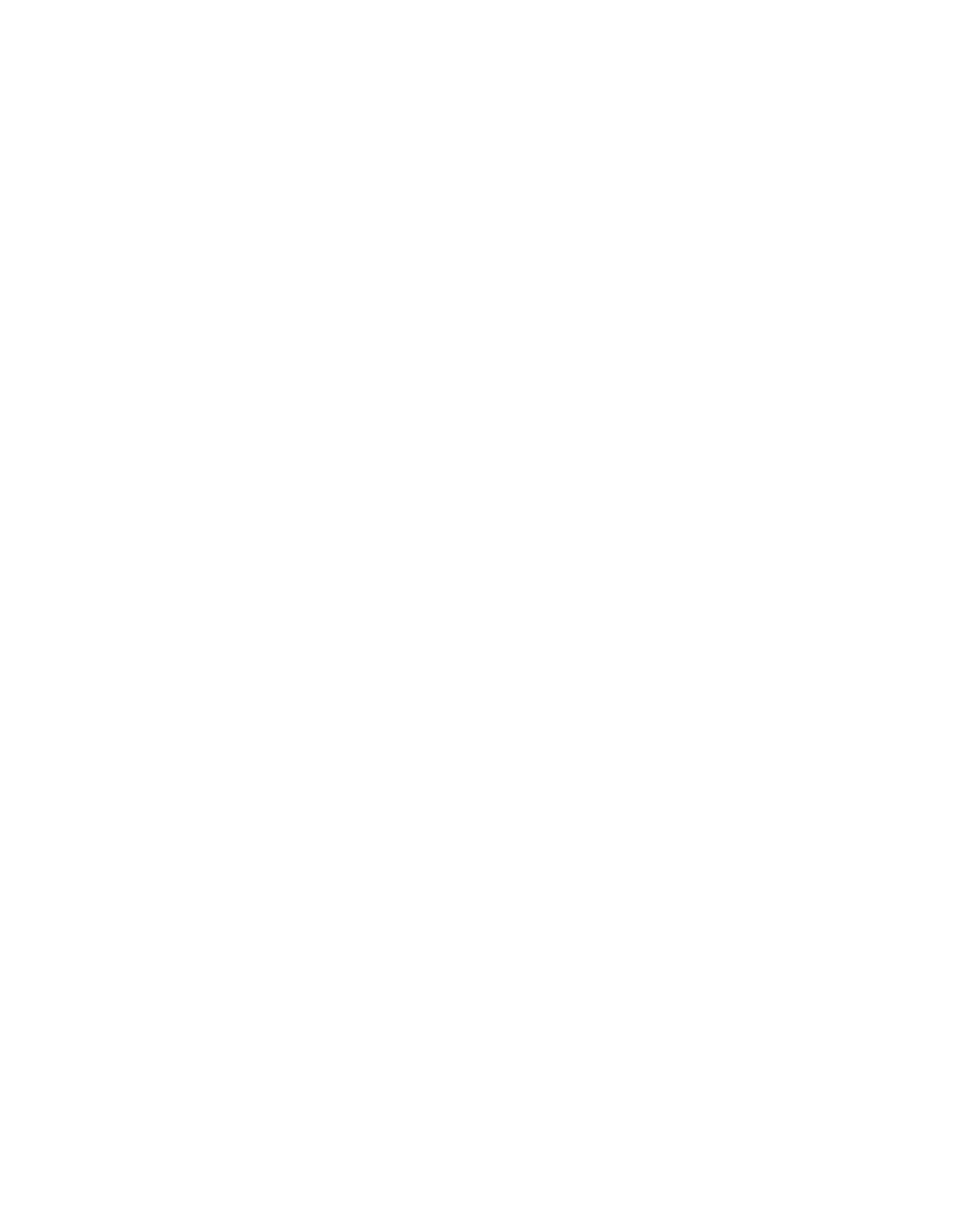# **Part IV**

# **Evaluation of the Methodology**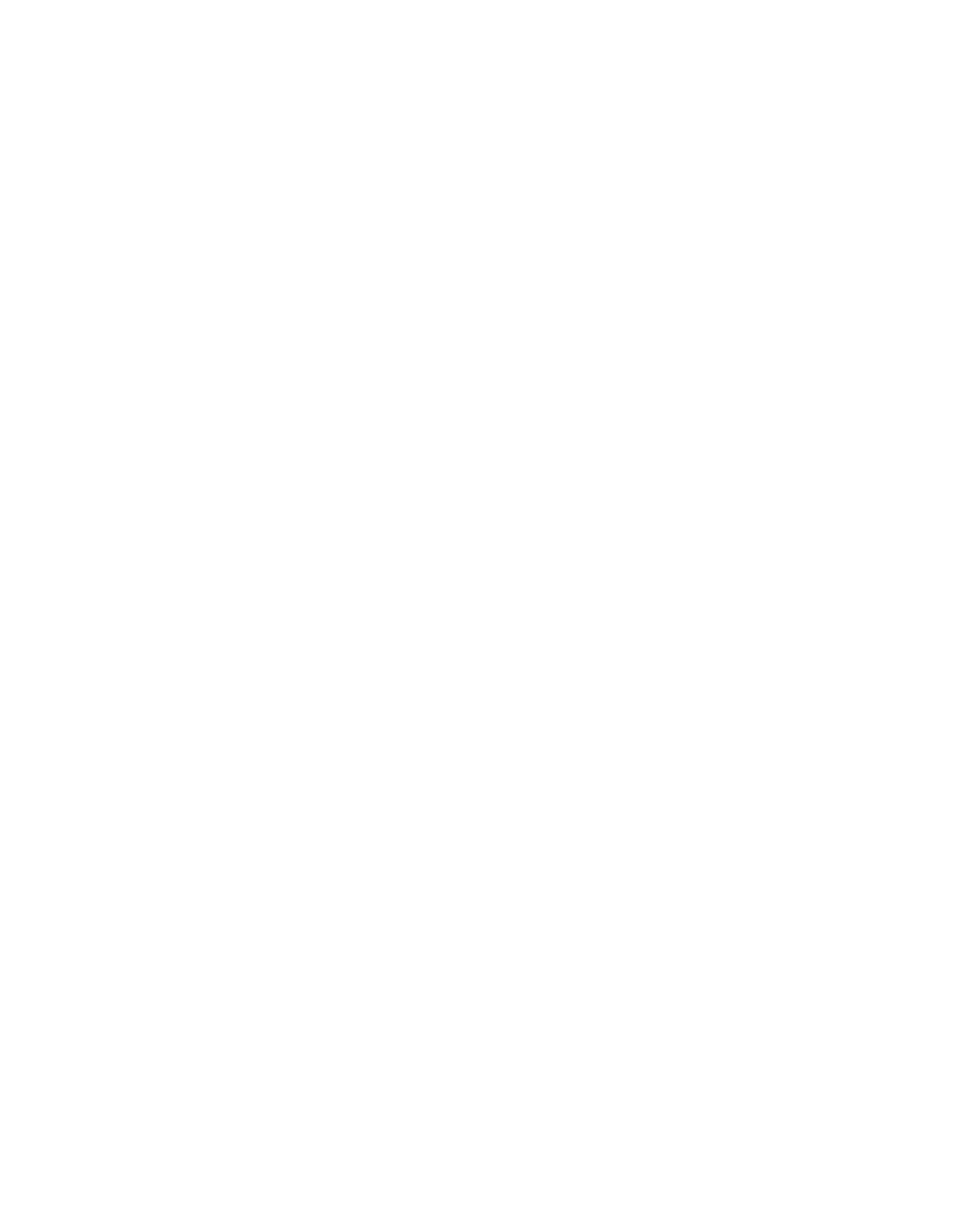*This part discusses the quality of our proposed methodologies and our experiences applying them to real world gene expression data sets. It further summarises and concludes the work done in this thesis. Finally, it describes the work that still needs to be done.*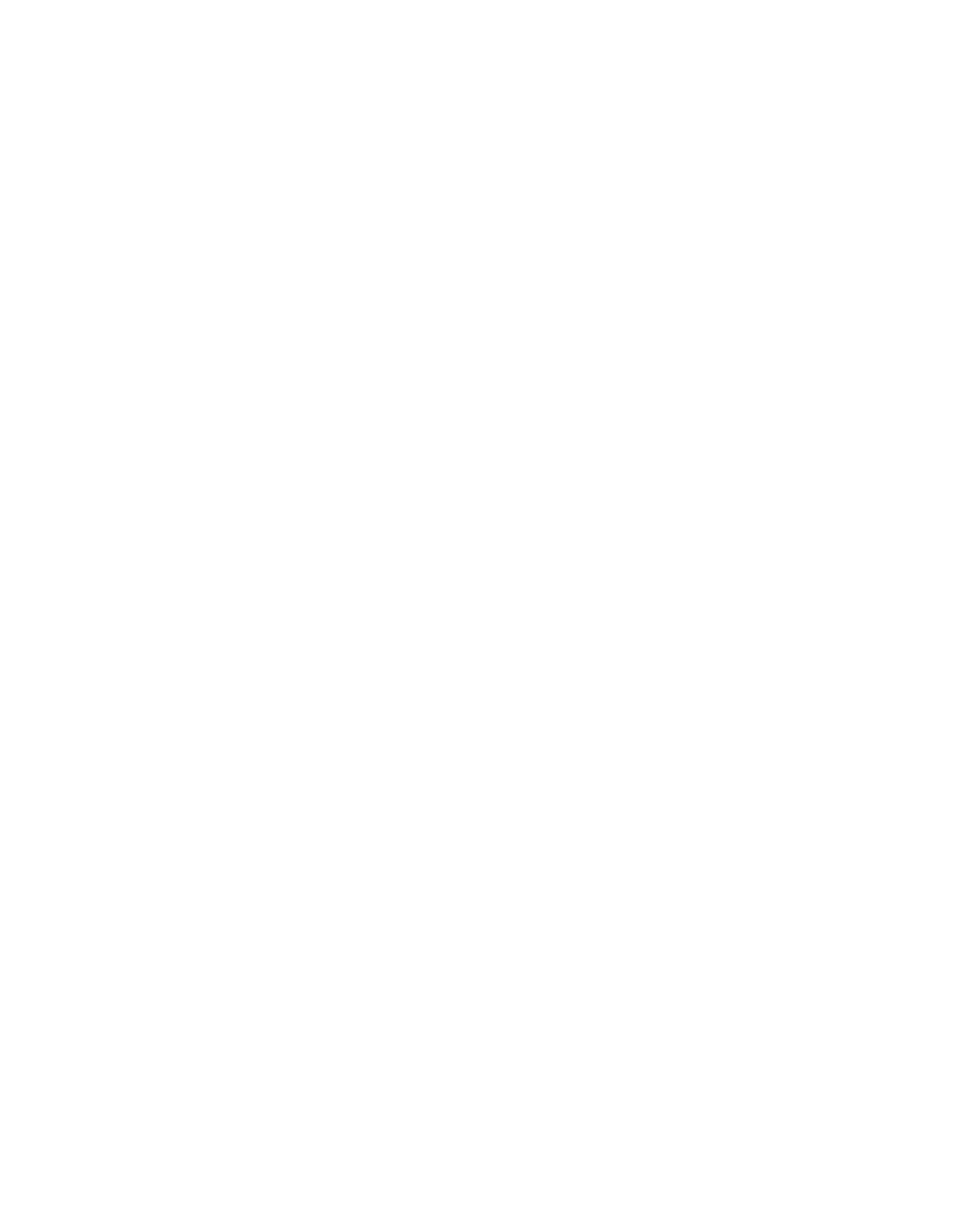# **Chapter 9**

# **Discussion, Conclusions and Further Work**

In this chapter we will discuss our results and experiences and try to draw our work to a conclusion.

# **9.1 Discussion**

### **9.1.1 Syntactical Clustering Methods**

The most difficult decision when using the syntactical methods is to select the right number of clusters. This was also discussed in Chapter 5. Although the hierarchical methods investigate all possible number of clusters we still need to select one of them. Using a stop criterion is not easy unless a natural choice emerges from some domain specific interpretation. Plotting the SSE value as a function of the number of clusters like we did in our analysis of the "tumour and normal tissue" analysis in chapter 8 might be helpful. However, if no break in the curve appears, like in Figure 8.3, this is of no help. One should remember that the "optimal" number of cluster given a data set is relative both to the choice of similarity measure and to the intentions of the people who analyses the data. An evaluation of all factors including domain knowledge is often needed to select the right number of clusters.

The non-deterministic nature of the non-hierarchical clustering algorithms, like the kmeans algorithm, can be a problem. However, the fact that the resulting clusters change with different initial configurations might be used to select the number of initial clusters where the final clusters are relatively stable.

The indiscernibility-based clustering approach somewhat avoids the problem of selecting a number of clusters since this number comes as a result of the definition of the indiscernibility relation. Hence, we can adjust the relation a sufficient number of objects is grouped in a favourable number of clusters. The biggest challenge using this method is to design the indiscernibility relation such that the algorithm results in distinguishable clusters. Often we either cluster very few objects or all objects are related in one big cluster. We solved this problem in the time series domain by applying the Haar Wavelet Transformation and discretisation. However, in vector space this problem might be even more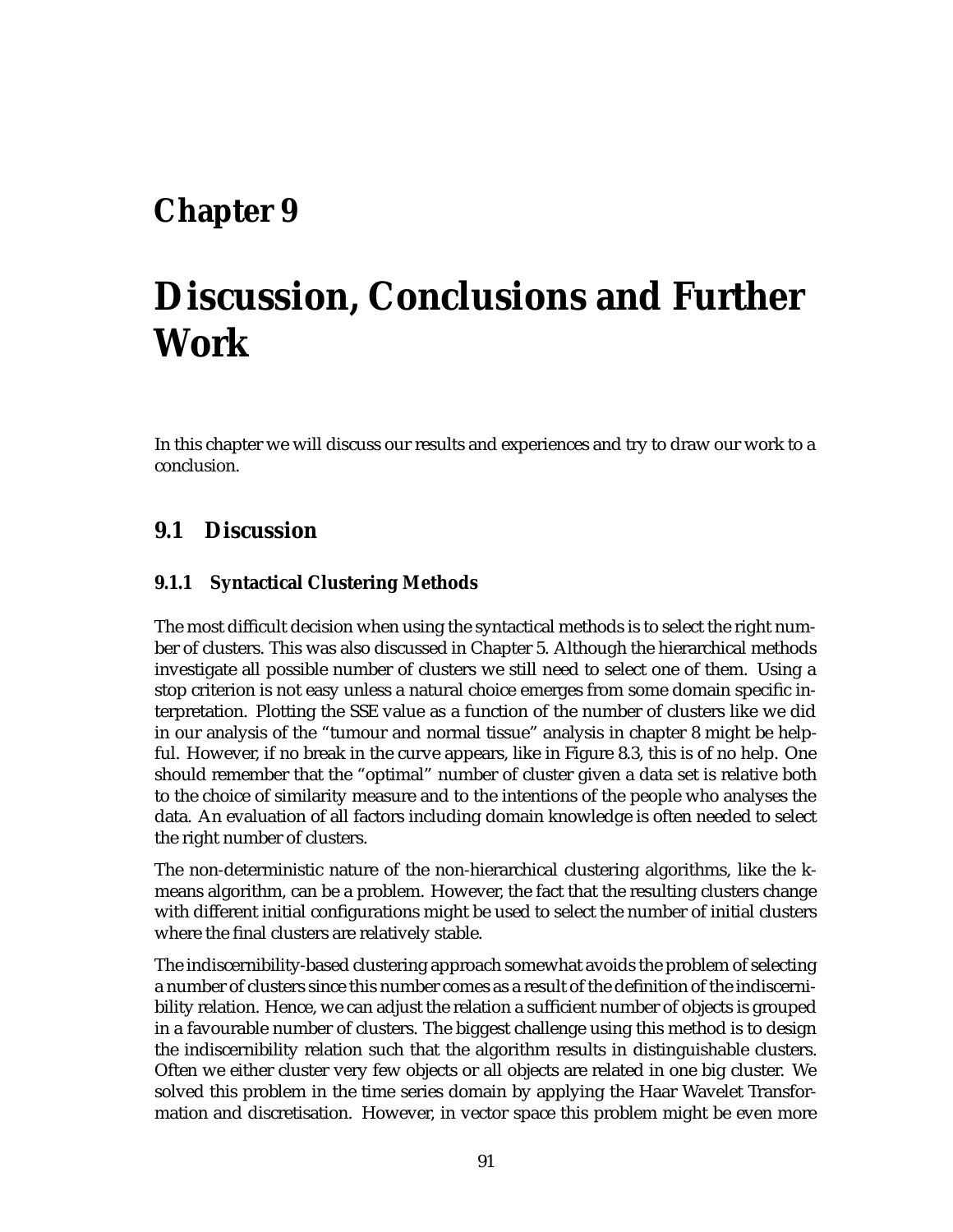difficult to solve.

### **9.1.2 Semantical Clustering Methods**

The introduction of domain knowledge into the KDD process is often important, but also difficult. In the clustering process, domain knowledge can be introduced at three different levels:

- **Similarity measure:** Domain knowledge can be introduced in the similarity measure by defining it in a biological relevant way. This can be done by for example weighting the different attributes or even introducing new attribute through a transformation. The Boolean similarity measures might be more suited for the introduction of domain knowledge than, for example, distance measures, since they do not have to be continuous functions. They might therefore be easier to design with respect to knowledge.
- **Number of clusters:** Domain knowledge can be used to select the resulting number of clusters. For non-hierarchical algorithms, where an initial configuration of clusters is selected, domain knowledge might even be used to select a favourable initial configuration. That is, biological knowledge is used to initially assign the genes to clusters or to select the seed points. Thus the clustering algorithm just fine-tunes this initial configuration.
- **Templates:** The biologically relevant features characterising each cluster can be predefined and the objects distributed according to how they match these features.

Introducing domain knowledge in the similarity measure and in selecting the number of initial clusters can be done also in syntactical clustering. It is when the features of each cluster are predefined and the clustering algorithm is reduced to pattern recognition or template matching that we call it semantical clustering or knowledge-based clustering.

The syntactical approaches have clear advantages in that they find the existing patterns in the data without any predefined assumptions. However, when working with domain experts they often want to test a specific hypothesis. This can be done more explicitly be using the hypothesis to define templates rather than using the result of a semantical clustering algorithm to verify the hypothesis afterwards. We believe that syntactical and semantical clustering should be viewed as complementary methods rather than competing methods. The syntactical methods could be used for initial analysis in order to reveal the patterns hidden in the data. The semantical methods could then be used to test more advanced hypotheses based on the initial analysis.

### **9.1.3 Validating clusters**

Clusters in the time series domain are in many aspects easy to validate compared to clusters in the vector space domain. Comparing the different objects as a function of time easily helps us validate whether objects in the same cluster really reflect the similarity we are looking for. In vector space, drawing dendrogram can help us obtain knowledge about similar objects by following the evolution of the algorithm as it merges or splits clusters. Also, the indiscernibility graphs gives us extra information about the relation between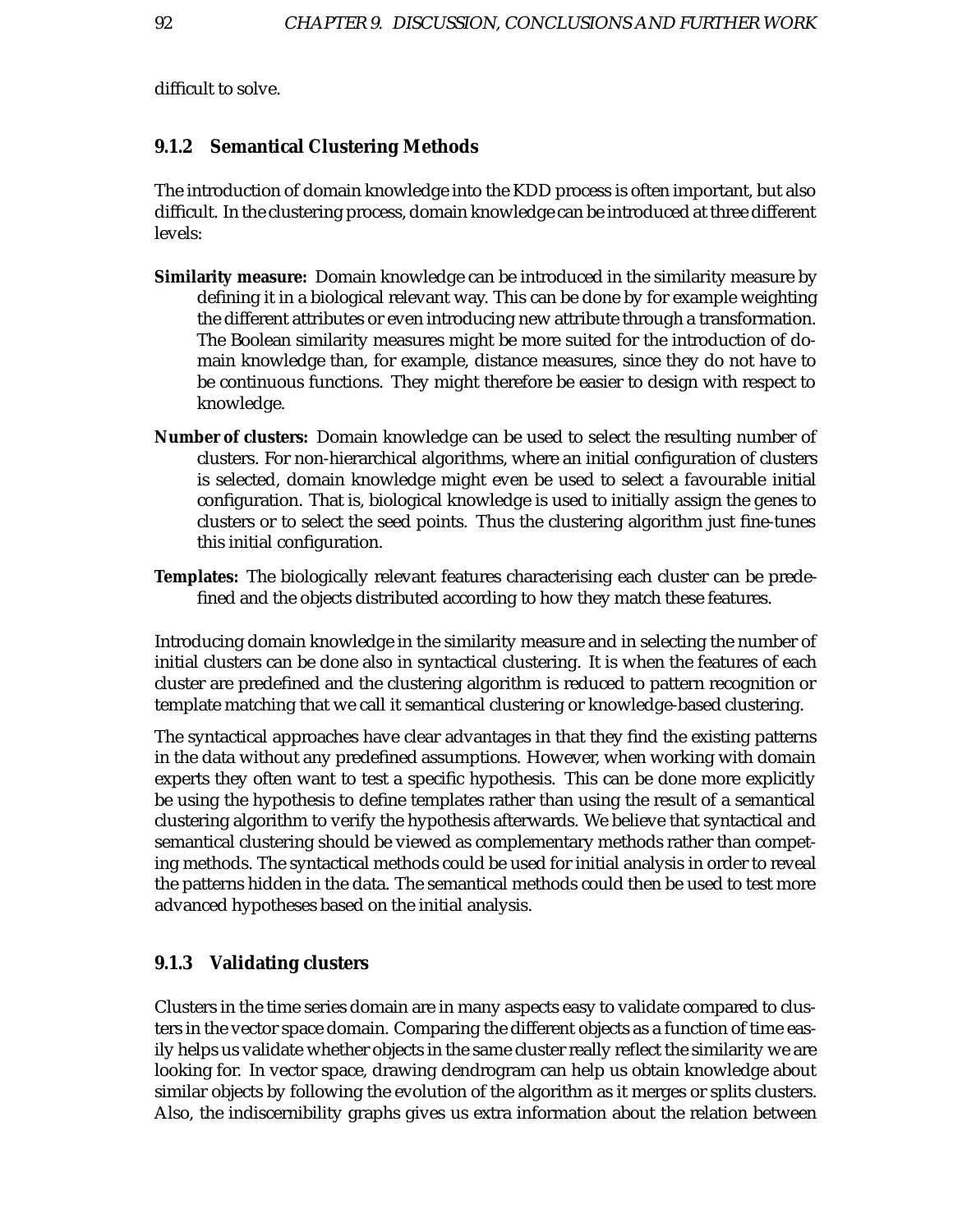objects in the same cluster. [Johnson and Wichern, 1998] discuss methods of transforming multivariate data into a low-dimensional space in order to display it preferably in two or three dimensions.

When working with gene expression data and biological knowledge, the portion of known genes in the data set can be used to validate the clusters. If all, or a large part of, the known genes in one cluster are known to have the same biological function, this might indicate that the cluster are good. However, one should always take account for the distribution of known genes in the data set. If genes responsible for some specific biological function are over-represented in the data set, the fact that a large part of one cluster consist of these genes does not have to mean that this cluster is biologically relevant. The statistical significance of the results should always be investigated carefully.

### **9.1.4 Supervised vs. Unsupervised Learning**

In the beginning of this thesis we stated that our primary goal was to design and use computational methods for finding the function of unknown genes from their similarity to known genes. We have first of all been concerned with solving this problem through clustering analysis. We have also discussed and demonstrated (in the "tumour and normal tissue" data set analysis) that modelling can improve this analysis. Clustering methods assign both known and unknown genes to clusters. Consequently the predictive aspects of a model alone is less important. However, if the predictive performance of a model is good, our belief in its descriptive quality tend to increase. A model can give us valuable descriptive knowledge about the typical features of a gene belonging to a certain cluster. This kind of information is not available from a clustering method. It simply gives us the clusters and nothing else. In the same way as we view syntactical and semantical clustering methods to be complementary, we also consider supervised and unsupervised learning methods to be complementary methods in the analysis of gene expression data.

When enough information is available about the known genes we can group them into clusters simply on the basis of this prior knowledge. In these cases we skip the clustering step in the KDD process and predict the function of unknown genes using a model induced from the classes of known genes. This method seems intuitively appealing since it avoids the difficulties of unsupervised learning in that it makes use of existing biological knowledge. As a steadily increasing number of genes becomes known this might be an even more powerful method in the future. However, one should be aware of the fact that one gene can be involved in more than one biological process. Hence we need knowledge not only about the gene itself, but also about this gene in the specific biological setting that we are studying.

#### **9.1.5 Experiences from our Data Analysis**

Our analysis of the Fibroblast data shows how syntactical and semantical methods can be used iteratively to improve the clustering results in co-operation with biological experts. It also shows the mutual dependencies between computer scientists and biologists in order to analyse data. Without computational methods and tools the data sets resulting from microarray experiments are simply too large to be analysed manually by the biologists. On the other hand, the computer-generated results are more or less worthless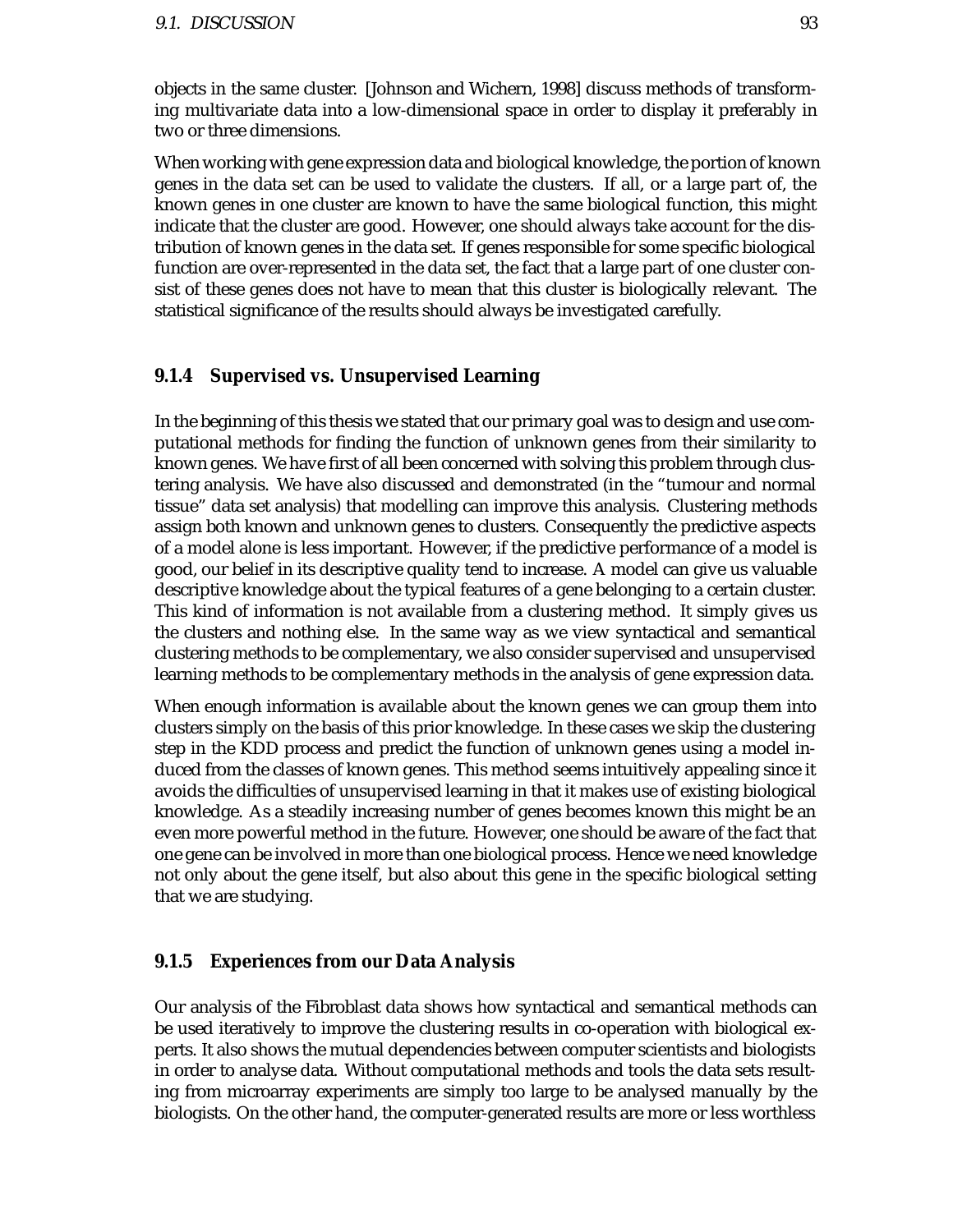without a biological interpretation. Moreover, the co-operation with biologist throughout the analysis make us able to iteratively discuss and improve the results.

The biological interpretation of the analysis of the Fibroblast data is still going on. However, we have already been able to partly compare the results with existing knowledge. This, and the manual inspection of the clusters done by the biologist, have given us valuable information of the dynamics of the data set. A complete biological interpretation of the results will be presented elsewhere.

The analysis of the "tumour and normal tissue" data give us a glimpse of what can be done further with a set of validated clusters. The introduction of classifiers for predicting the function of unknown genes and for diagnosing diseases will become even more important as a steadily increasing number of genes becomes known with respect to biological function.

## **9.2 Conclusions**

In Chapter 1 we discussed the possibilities of using both clustering methods and modelling methods to infer the function of unknown genes through their similarity (or relation) to known genes. In the thesis we have presented and validated a large variety of methods based on hierarchical strategies, iterative strategies and Boolean reasoning. Moreover, we have discussed how clustering and modelling can be used together in gene expression analysis. This was illustrated in Figure 1.1.

Our use of both clustering methods and modelling methods on real world gene expression data sets shows how powerful computational methods are in this analysis. In Chapter 1 we stated that the advantages of working with groups of similar genes rather than single genes would be decisive for the biologist's possibilities to obtain meaningful results from the analysis. Moreover, we stated that the access to existing knowledge would be a major time-saving factor. Our experiences with gene expression analysis in this thesis prove that these hypotheses indeed are correct. Our preliminary biological results show the validity of the clustering results. Also, they show that the amount of existing biological knowledge is insurmountable without the help of information systems to correlate this knowledge with the clustering results. We also experienced that the approach of representing knowledge in an ontology enable us to both automatically collect existing knowledge and to use this knowledge to validate our obtained clusters.

We conclude that the computational methods used in this thesis indeed are capable of making decisive contributions to the the analysis of gene expression data set.

## **9.3 Further work**

Finally we present some of the problem still to be solved. Some of them are specific to this thesis while some of them are of more general nature.

**A software system for cluster analysis:** A system that supports some or all of the features depicted in Figure 1.1 in Chapter 1 should be implemented in a similar framework as the ROSETTA system. In fact, the supervised learning is already supported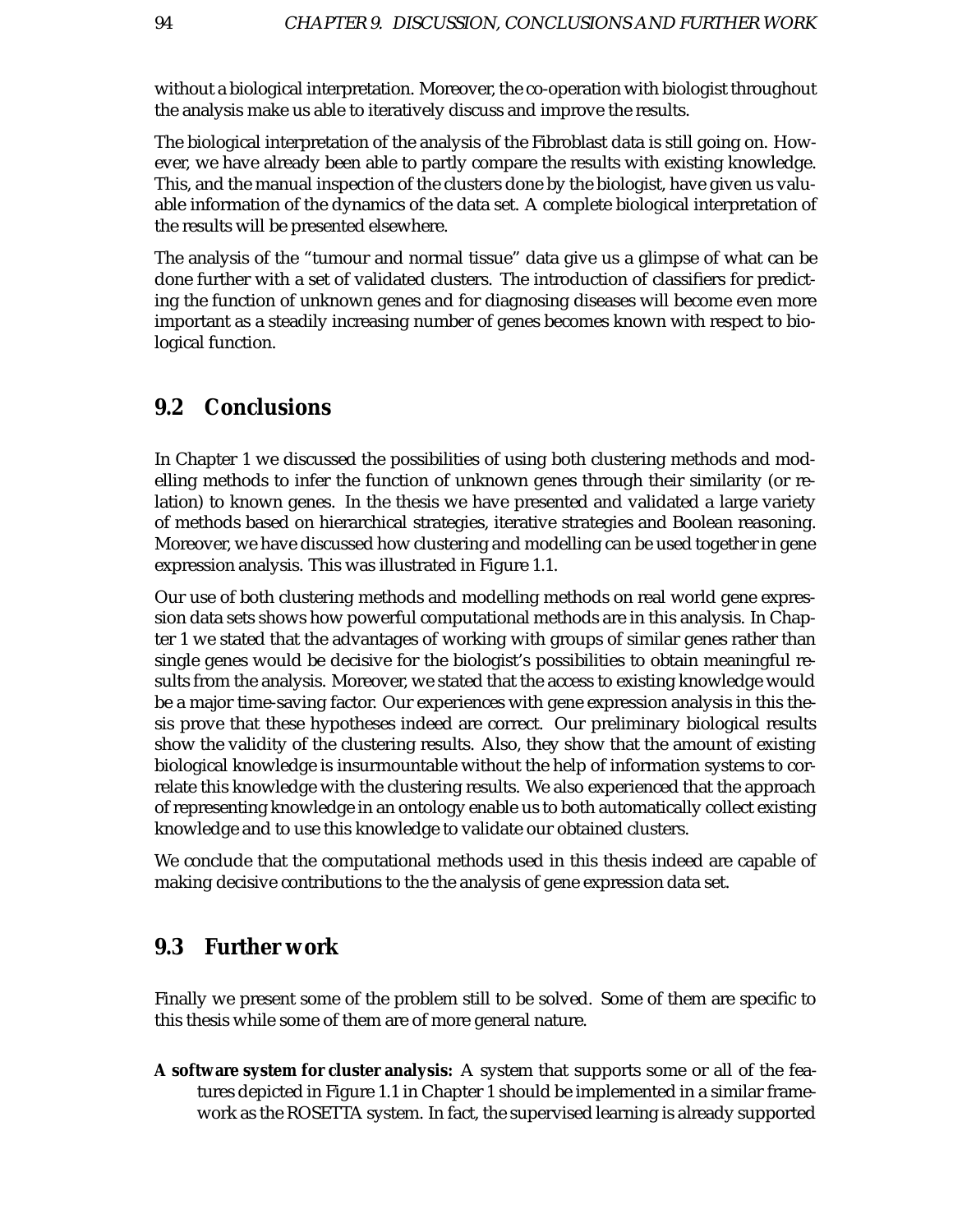by the ROSETTA system. The new system would be a framework in which the different clustering algorithms would be supported by different preprocessing and validation tools. The algorithms used in this thesis are implemented as Perl programs with a common library.

- **The Fibroblast data:** Some problems still remain to be solved in the Fibroblast data analysis. One of them is the appearance of spikes in the data that we think may be noise. Also, as already discussed, the biological interpretation of the results is not finished. Thus we can not rule out minor adjustments to the method.
- **Development of methods searching for optimal clustering parameters:** One could, for example use a genetic algorithm (see e.g. [Vinterbo and Ohno-Machado, 1999]) to search for optimal definitions of the indiscernibility relation in terms of weighting the different attributes or in terms of strictness of the definition. Of course, this requires some measure that balances the number of clusters and the quality of each cluster. This problem is discussed throughout the thesis and still remains to be solved.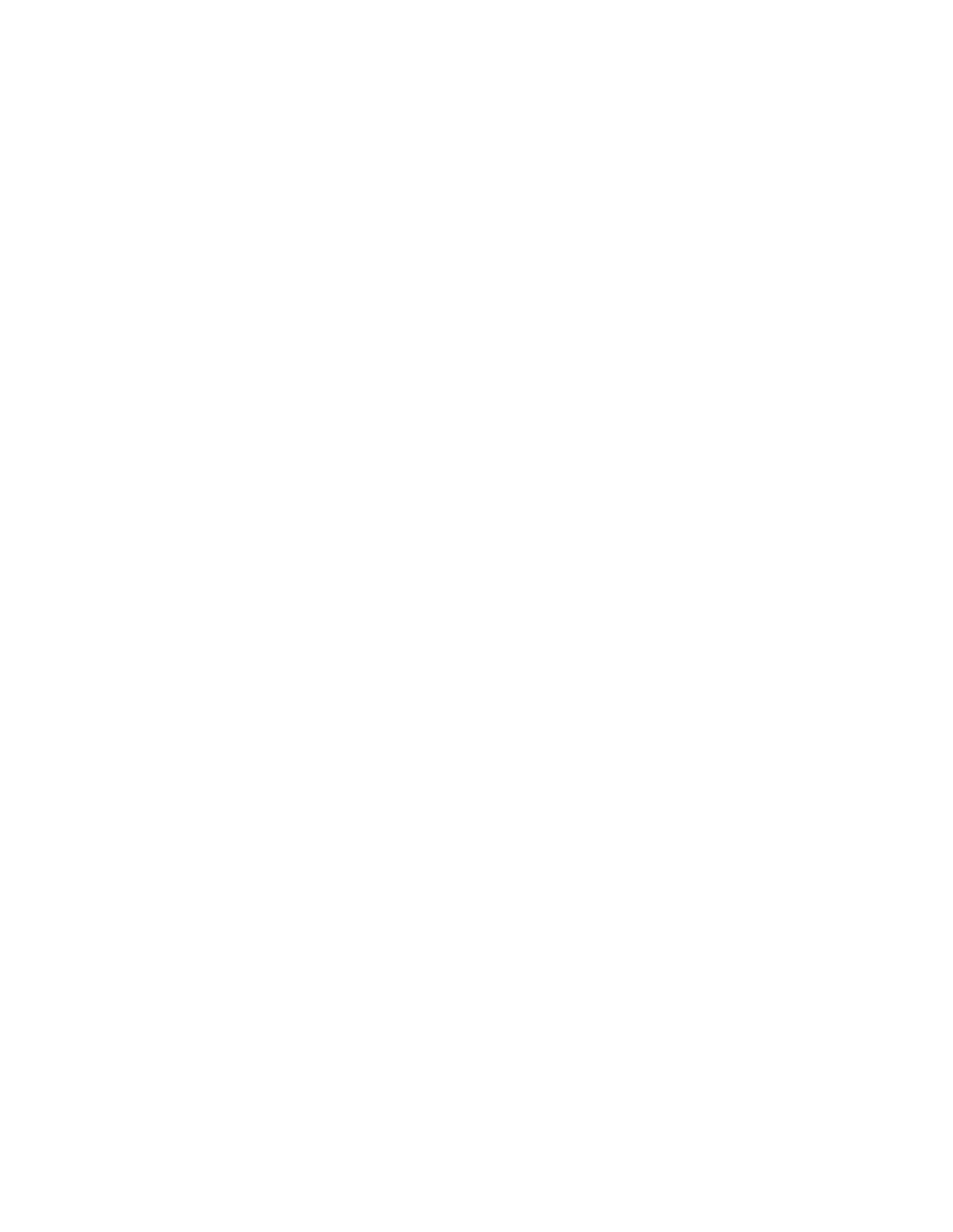# **Bibliography**

- [Alon et al., 1999] Alon, U., Barkai, N., Notterman, D., Gish, K., Ybarra, S., Mack, D., and Levine, A. (1999). Broad patterns of gene expression revealed by clustering analysis of tumor and normal colon tissues probed by oligonucleotide arrays. *Proc. Natl. Acad. Sci. USA*, Vol. 96:6745–6750.
- [Ashburner, 1999] Ashburner (1999). *The Ashburner Gene Ontology*. http://whitefly.lbl.gov/ $\sim$ suzi/.
- [Brown, 1990] Brown, F. M. (1990). *Boolean Reasoning: The Logic of Boolean Equations*. Kluwer Academic Publishers, Dordrecht, The Netherlands.
- [Brown et al., 1999] Brown, M. P. S., Grundy, W. N., Cristianini, N., Sugnet, C. W., Furey, T. S., Ares, M., and Haussler, D. (1999). Knowledge-based analysis of microarray gene expression data by using support vector machines. *PNAS*, No. 1, Vol. 97:262–267.
- [Carr et al., 1997] Carr, D. B., Somogyi, R., and Michaels, G. (1997). Templates for looking at gene expression clustering. *Statistical Computing & Statistical Graphics Newsletter*, Vol. 97:20–29.
- [Eisen et al., 1998] Eisen, M. B., Spellman, P. T., Brown, P. O., and Botstein, D. (1998). Cluster analysis and display of genome-wide expression patterns. *Proc. Natl. Acad. Sci. USA*, Vol. 95:14863–14868.
- [Fayyad et al., 1996] Fayyad, U., Piatetsky-Shapiro, G., and Smyth, P. (1996). From data mining to knowledge discovery in databases. *AI magazine*, Vol. 17, No. 3:37–54.
- [Gallagher et al., 1995] Gallagher, M., Laver, M., and Mair, P. (1995). *Representative Government in Modern Europe.*
- [Graphviz, 1999] Graphviz (1999). *Graphviz graph drawing software*. http://www.research.att.com/sw/tools/graphviz/.
- [Heidar and Berntsen, 1995] Heidar, K. and Berntsen, E. (1995). *Vesteuropeisk politikk. Partier, regjeringsmakt, styreform.* Oslo.
- [Hvidsten et al., 1999a] Hvidsten, T., Bjanger, M. S., Komorowski, J., White, M. F., and Guanglai, B. (1999a). Fault diagnosis in rotating machinery using rough sets and rosetta. *EUFIT'99, European Congress on Intelligent Techniques & Soft Computing, Aachen, Germany*.
- [Hvidsten et al., 2000] Hvidsten, T. R., Jenssen, T.-K., Komorowski, J., Lægreid, A., Sandvik, A., and Tjeldvoll, D. (2000). Template-based gene expression analysis. *To be presented as a poster at RECOMB2000, Computational Molecular Biology, Tokyo, Japan*.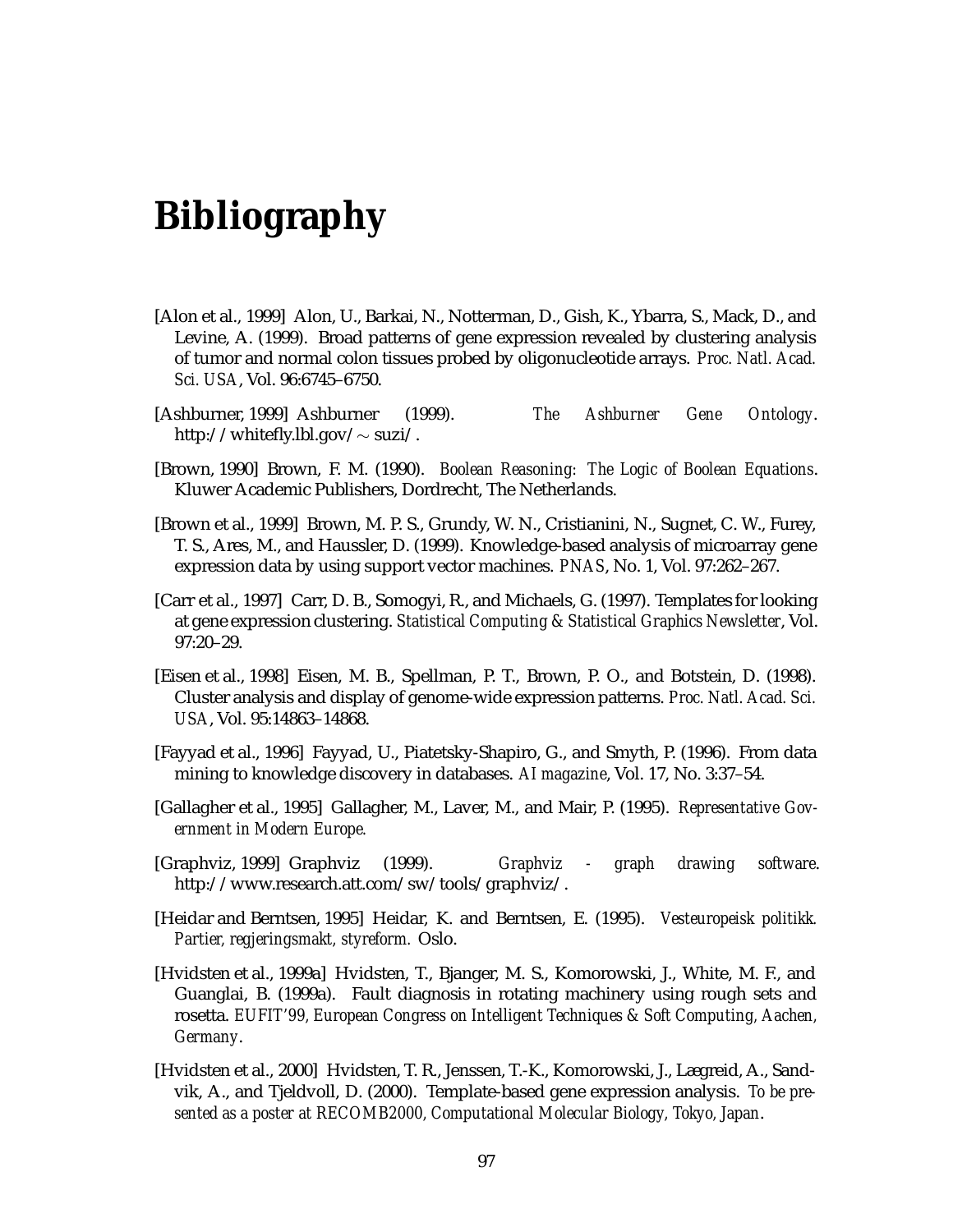- [Hvidsten et al., 1999b] Hvidsten, T. R., Jenssen, T.-K., Lægreid, A., Øhrn, A., Tjeldvoll, D., and Komorowski, J. (1999b). Boolean reasoning in the analysis of gene expression data. *Presented as a poster at Data Mining for Bioinformatics - Towards In Silico Biology, Cambridge, UK.*
- [Iyer et al., 1999] Iyer, V. R., Eisen, M. B., Ross, D. T., Schuler, G., Moore, T., Lee, J., Trent, J. M., Staudt, L., Jr., J. D., Boguski, M. S., Lashkari, D., Shalon, D., Botstein, D., and Brown, P. O. (1999). The transcriptional program in the response of human fibroblast to serum. *Science*, Vol. 283:83–87.
- [Jenssen et al., 1999] Jenssen, T.-K., Lægreid, A., Komorowski, J., and Hovig, E. (1999). (re-) discovering gene-gene relations from textual data. *Presented as poster at Data Mining for Bioinformatics - Towards In Silico Biology, Cambridge, UK.*
- [Jenssen et al., 2000] Jenssen, T.-K., Lægreid, A., Komorowski, J., and Hovig, E. (2000). Pubgen: Discovering and visualising gene-gene relations. *To be presented as a poster at RECOMB2000, Computational Molecular Biology, Tokyo, Japan*.
- [Johnson, 1974] Johnson, D. S. (1974). Approximation algorithms for combinatorial problems. *Journal of Computer and System Sciences*, Vol. 9:256–278.
- [Johnson and Wichern, 1998] Johnson, R. A. and Wichern, D. W. (1998). *Applied Multivariate Statistical Analysis*. Prentice-Hall, Inc.
- [Kohonen, 1990] Kohonen, T. (1990). The self-organizing map. *Proceedings of the IEEE*, Vol. 78, No. 9:1464–1480.
- [Komorowski et al., 2000a] Komorowski, J., Pawlak, Z., Polkowski, L., and Skowron, A. (2000a). A rough set perspective on data and knowledge. *to appear in Handbook of Data Mining and Knowledge Discovery (W. Klösgen, J. Zytkow, Eds.), Oxford University Press.*
- [Komorowski et al., 2000b] Komorowski, J., Skowron, A., and Øhrn, A. (2000b). Rosetta. to appear in Handbook of Data Mining and Knowledge Discovery (W. Klösgen, J. Zytkow, *Eds.), Oxford University Press*.
- [Løken, 1999] Løken, T. (1999). *Rough Modeling: Extracting Compact Models from Large Databases*. Master thesis, Norwegian university of science and technology.
- [Lowe et al., 1999] Lowe, A., Jones, R. W., and Harrison, M. J. (1999). Temporal pattern matching using fuzzy templates. *Journal of Intelligent Information Systems*, No. 13:27–45.
- [Mitchell, 1997] Mitchell, T. M. (1997). *Machine Learning*. McGraw-Hill Companies, Inc.
- [Moxon, 1998] Moxon, B. (1998). Mining gene expression databases; visualization-based knowledge discovery for pharamaceutical and biotechnology companies. *Compaq Online Lab: www.eurpoe.digital.com/onlinelab/whitepapers*.
- [Nguyen and Nguyen, 1996] Nguyen, H. S. and Nguyen, S. H. (1996). Some efficient algorithms for rough set methods. *Proc. Fifth Conference on Information Processing and Management of Uncertainty in Knowledge-Based Systems (IPMU'96)*, pages 1451–1456.
- [Nguyen and Nguyen, 1998] Nguyen, H. S. and Nguyen, S. H. (1998). Discretization methods in data mining. *Rough Sets in Knowledge Discovery 1: Methodology and Applications, Physica-Verlag, Heidelberg, Germany*, pages 451–482.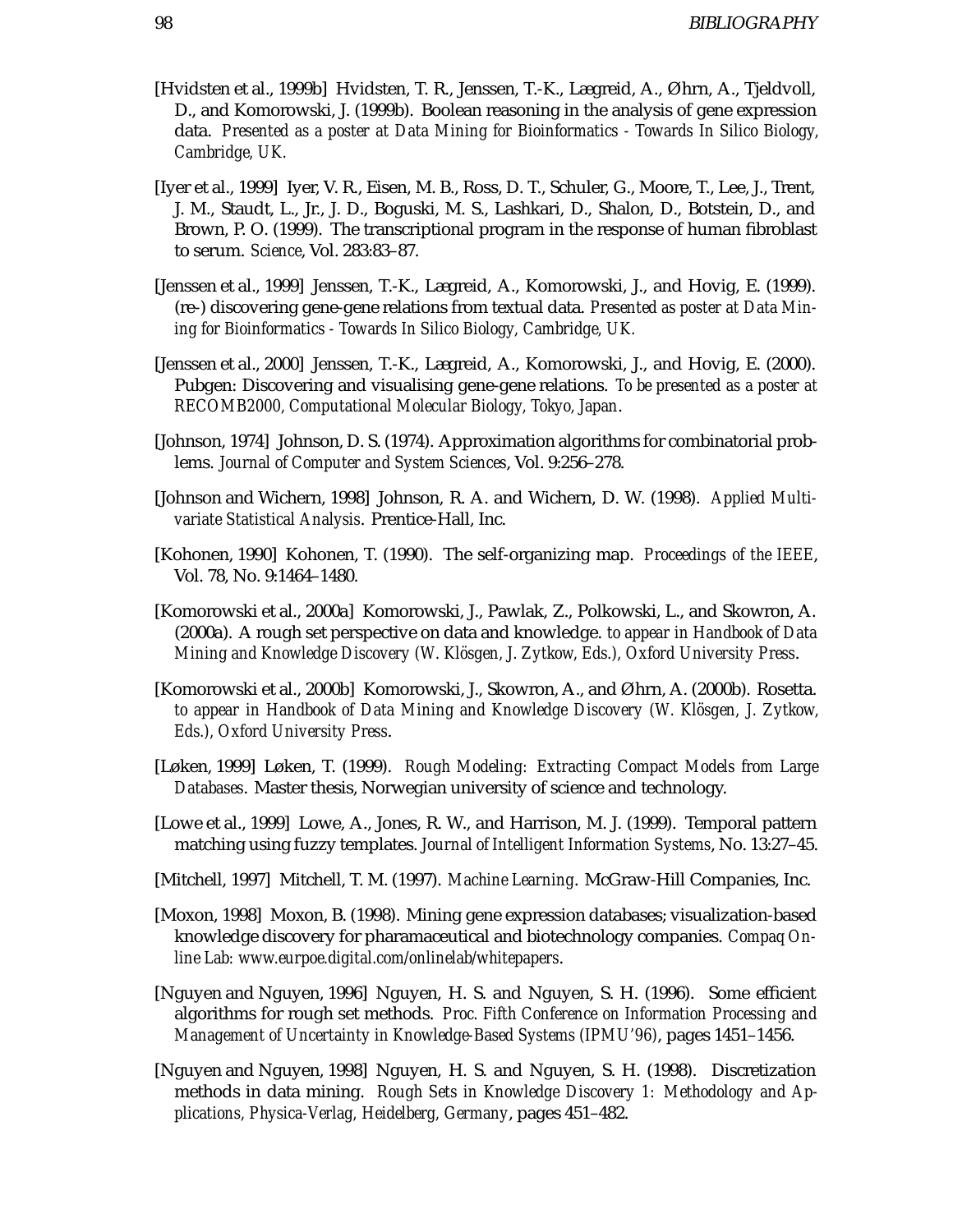- [Nguyen and Skowron, 1995] Nguyen, H. S. and Skowron, A. (1995). Quantization of real-valued attributes. *Proc. Second International Joint Conference on Information Sciences*, pages 34–37.
- [Nilsson, 1998] Nilsson, N. J. (1998). *Artificial intelligence: A New Synthesis*. Morgan Kaufmann Publishers, Inc., San Francisco, California.
- [Pawlak, 1982] Pawlak, Z. (1982). Rough sets. *International Journal of Computer and Information Sciences*, Vol. 11:341–356.
- [Pawlak, 1991] Pawlak, Z. (1991). *Rough Sets Theoretical Aspects of Reasoning about Data*. Kluwer Academic Publishers, Dordrecht.
- [Pellegrini et al., 1999] Pellegrini, M., Marcotte, E. M., Thompson, M. J., Eisenberg, D., and Yeates, T. O. (1999). Assigning protein functions by comparative genome analysis: Protein phylogenetic profiles. *Proc. Natl. Acad. Sci. USA*, Vol. 96:4285–4288.
- [Ripley, 1996] Ripley, B. D. (1996). *Pattern Recognition and Neural Networks*. Cambridge University Press.
- [Russel and Norvig, 1995] Russel, S. and Norvig, P. (1995). *Artificial intelligence a modern approach*. Prentice-Hall International, Inc.
- [Schalkoff, 1992] Schalkoff, R. (1992). *Pattern Recognition Statistical, structural and neural approaches*. John Wiley & Sons, Inc.
- [Schena, 1999] Schena, M. (1999). *DNA Microarrays A practical approach*. Oxford University Press.
- [Sjøberg, 1998] Sjøberg, N. O. (1998). *Molekylær Genetikk. Genteknologi humant DNA.* Vett og Viten.
- [Skowron and Rauszer, 1992] Skowron, A. and Rauszer, C. (1992). The discernibility matrices and functions in information systems. *Intelligent Decision Support - Handbook of Applications and Advances of the Rough Sets Theory, Dordrecht, Kluwer Academic Publishers*, pages 331–362.
- [Strachan and Read, 1999] Strachan, T. and Read, A. P. (1999). *Human Molecular Genetics*. BIOS Scientific Publishers Ltd.
- [Struzik and Siebes, 1999] Struzik, Z. R. and Siebes, A. (1999). The haar wavelet transformation in the time series similarity paradigm. *Principles of Data Mining and Knowledge Discovery (PKDD'99), Prague, Czech Republic.*
- [Tjeldvoll, 1999] Tjeldvoll, D. (1999). *Semi-automatic Gene Anotation*. Master thesis, Norwegian university of science and technology.
- [Tjeldvoll et al., 1999] Tjeldvoll, D., Komorowski, J., White, M. F., and Guanglai, B. (1999). Analysis of ovarian tumor data. *EUFIT'99, European Congress on Intelligent Techniques & Soft Computing, Aachen, Germany*.
- [Vinterbo and Ohno-Machado, 1999] Vinterbo, S. and Ohno-Machado, L. (1999). A genetic algorithm to select variables in logistic regression: example in the domain of myocardial infarction. *Journal of the American Medical Informatics Association*, pages 984– 988.